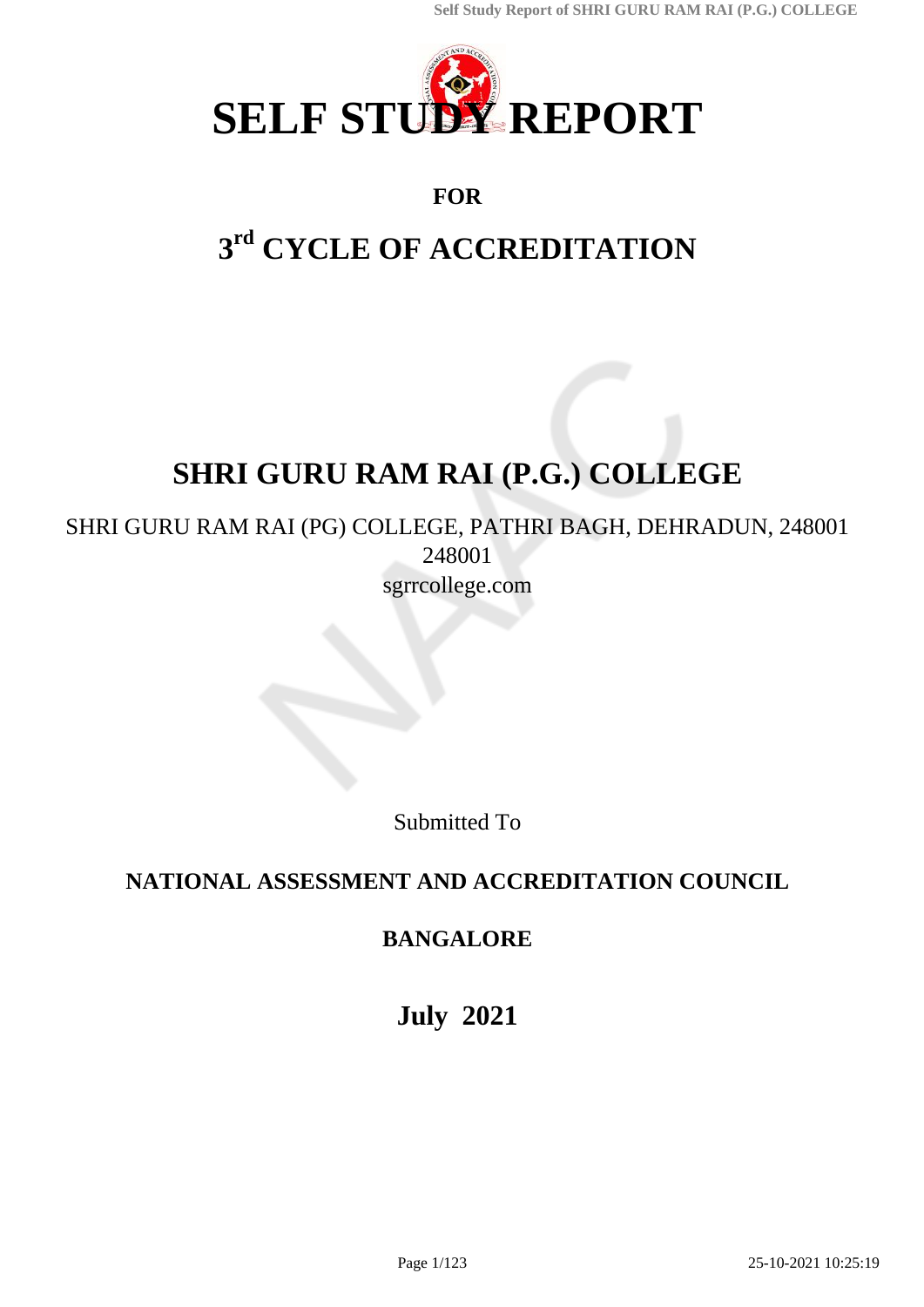# **1. EXECUTIVE SUMMARY**

# **1.1 INTRODUCTION**

Shri Guru Ram Rai (PG) College, affiliated to H N B (Central) University, Srinagar Garhwal, holds a unique place among institutions of higher education in Dehradun on account of its rich historical and philanthropical background. The College has two Faculties: Faculty of Arts and Faculty of Science.

At present there are 31 teachers in the college, 83% having Ph.D. / M. Phil. degrees. Seven PG departments of the college are centres for Ph. D. program. The teaching learning process is strengthened through lectures, seminars, field visits, projects, use of IT resources, Internet and INFLIBNET.

The PG departments have developed research facilities from grants received from UGC, DST etc. The college has vibrant units of NCC, NSS, Rangers and Rovers which are engaged in different extension activities.

Spread over a large area of 48.6 acres, the college campus is among the greenest college campuses of Dehradun city. There are sufficient infrastructure facilities in the college such as spacious classrooms, well furnished labs Central library and departmental libraries.

Student support services like Career Counselling and Placement Cell provide guidance to students who have been recruited in reputed companies.

Our students have consistently achieved excellent results in university exams, securing top positions in university merit list. 104 students have been selected in GATE, NET, SLET, pre-Ph.D. entrance and other exams. 155 INSPIRE students have taken admission during last five years. Alumni Association, PTA, Grievance Redressal Cell, Women Cell for Preventing Sexual Harassment etc are actively working for student support.

Awarded "B" grade with a CGPA of 2.63 in its first cycle of NAAC A&A on 04.09. 2010, it was accorded CPE status by UGC in 2011. In the second cycle of NAAC A&A the college was awarded 'A' grade with a CGPA of 3.04. It was also awarded CPE 2nd phase by UGC in 2017.

Situated amid idyllic, serene surroundings, thus providing the right ambience for teaching and learning, the college strives to achieve excellence in the field of education by equipping its students with the latest knowledge and skills, while inculcating in them basic human values.

#### **Vision**

"To Attain Excellence and Increase Accessibility of Higher Education"

#### **Mission**

- To make our college a Centre of Excellence in Higher Education
- To serve humanity through the creation of well rounded, multi skilled, globally competitive, employable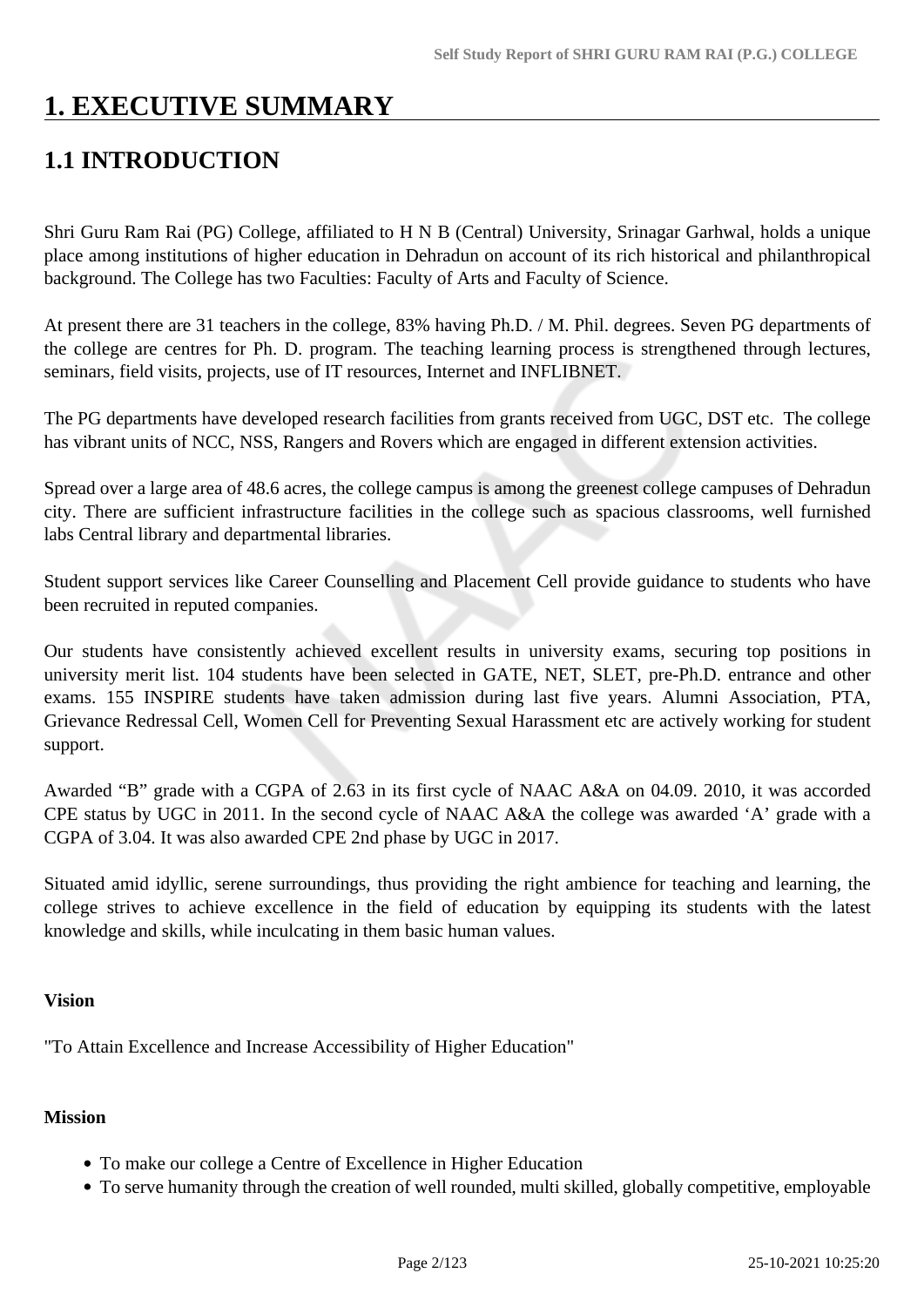and responsible citizens

- To impart quality education integrating skill development (Skill India Initiative of Government of India)
- To provide a student centric, outcome based education to students
- To focus on developing visionary, articulate and confident individuals with sensitivity and concern for the less fortunate, environment, communal harmony, human rights and democratic values
- To develop an environment where students, teachers, parents, alumni and administration work together as a nurturing community
- To provide special impetus to research and training, specially for contributing to the creation of knowledge, innovation and skills and its application for sustainable development
- To upgrade and expand the existing infrastructure
- To provide the latest facilities in sports to capitalize on the strong physical attributes of athletes hailing from rural and tribal areas
- To establish linkages and collaborations for betterment of teaching, learning, research, extension and employment generation
- To undertake environmental promotional activities and to raise the issues of public health, hygiene, gender and environment
- To channelize the energy of the youth by tapping their creative talents, so that they emerge as conscientious global citizens and compassionate human beings

# **1.2 Strength, Weakness, Opportunity and Challenges(SWOC)**

#### **Institutional Strength**

- Altruistic Management ensuring great legacy and supportive with clear vision
- Spacious Green Campus full of natural beauty
- Education available at affordable cost
- Online internship programs of internshala
- Good academic ambience with adequate infrastructure
- well-furnished and ICT enabled Seminar Halls
- Well qualified, competent and committed faculty
- Academic flexibility catering to diverse needs
- Enriched library with 33000 books, Kiosk, books can be checked on line
- INFLIBNET e- books and e- journals
- Special software and literature for visually impaired in Library
- Collection of Nobel Laureates Publications
- Wi-Fi enabled campus with more 100>MBPS
- Staff is allowed to do online FDP

#### **Institutional Weakness**

- Inadequate faculty
- Inadequate non teaching staff
- Large number of applicants for admissions but seats are limited
- Inability to develop a foolproof system for tracking students' progression
- Large open playgrounds difficult to maintain
- Fee structure is not revised by government since 1975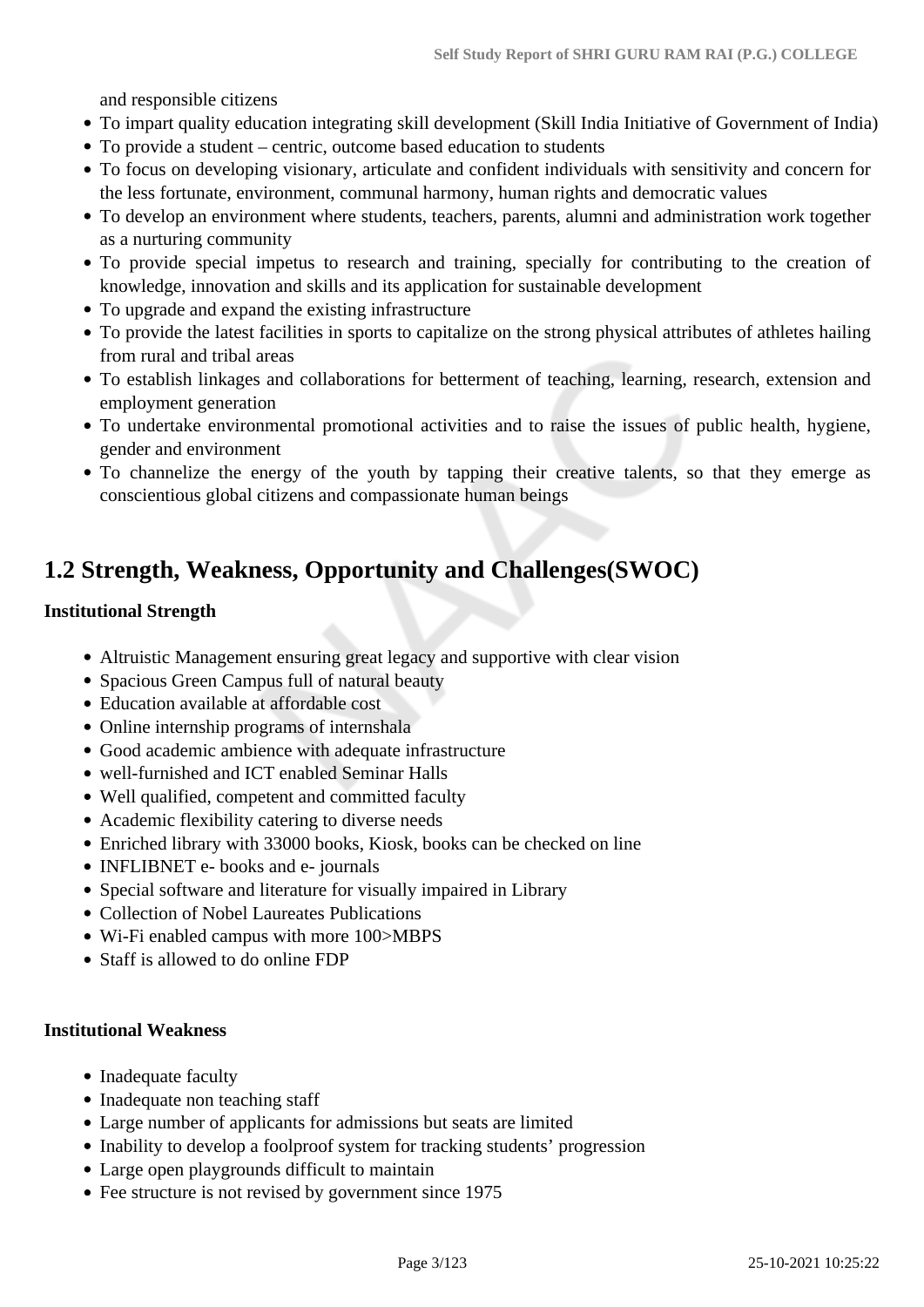- Inadequate public transport facilities
- Good number of students are first generation learners in Higher Education

#### **Institutional Opportunity**

- To increase the number of skill development programmes
- To enhance college-community network
- Digitalization of record
- Coaching for competitive examinations (NET/SET, UKPSC/UPSC, etc.)
- To increase the number of smart classrooms
- To improve students' communication skills in English
- To cultivate a research culture among students and staff and emerge as an institute of quality research
- To strengthen teaching and research activities through MOU and collaborations

#### **Institutional Challenge**

- Large number of applicants for admissions but seats are limited
- More and more students willing to join NCC but seats are limited
- Placement/employment opportunities for slow learners
- To strengthen the interface between the college and various industries and entrepreneurship
- To generate resources through Alumni
- To get more grants and resources for Research Projects

# **1.3 CRITERIA WISE SUMMARY**

#### **Curricular Aspects**

- The college follows a system of planning and discussion in the implementation of its University designed curriculum through a meeting of the departments at the beginning of the semester. It makes every effort to realize its mission of developing competent human resource through quality education, by creating innovative educational environment and promoting creativity to develop skilled human resource.
- The college makes efforts for curriculum improvement through its representatives participating in Boards of Studies meetings who provide suggestions and inputs for revision of the syllabi in the respective departments of the HNB Garhwal Central University.
- The institution adheres to academic calendar to ensure efficiency in its functioning. The individual Departments prepare an action plan which is inclusive of teaching schedule and teaching plan. The Internal Quality Assurance Cell consolidates the curricular and extracurricular activities of the departments.
- The departments also ensure effective curriculum delivery through invited talks and lectures, workshops, field trips and industrial visits; experiential learning through laboratory experiments, academic projects and internship programmes and peer teaching.
- Student Seminars are held at P.G. and U.G. levels and assignments are completed in a time-bound manner. The heads of departments in various disciplines look after the effective implementation and timely completion of prescribed syllabi.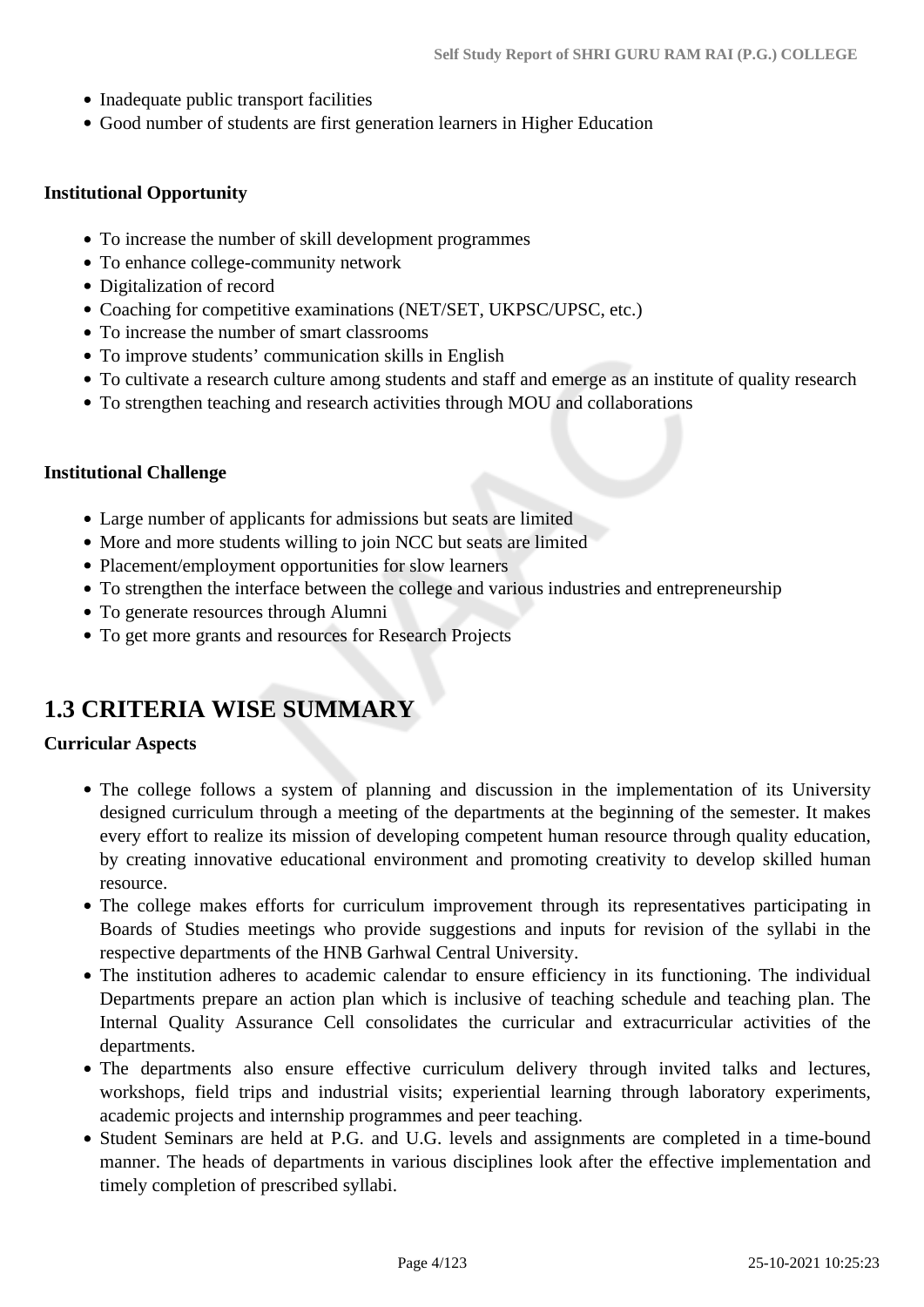- To make the teaching and learning more innovative and interactive the college has been equipped with the modern gadgets like smart boards, LCD projectors and computers with broadband net etc.
- Students are exposed to Nobel Laureate books of Literature, Economics and Physics. Expert views and You-tube lectures shared through WhatsApp groups formed for this purpose.
- Life skills are imparted through experiments, field trips and internships. The institution's objective is to channelize the energy of youth by tapping their creative talents, so that they emerge as conscientious global citizens and compassionate human beings.
- The institution also prioritizes and ensures to integrate human values, gender, environmental and ethical awareness in curriculum.
- After analysis of feedback received from students, appropriate measures are taken to improve teachinglearning.

#### **Teaching-learning and Evaluation**

- Average enrolment percentage of the college is 88.99%.
- The average percentage of seats filled against seats reserved for various categories is 70.17%.
- The close interaction between students and teachers makes the process of identifying the slow and advanced learners easy. Advanced learners are motivated to strive for higher goals and appear for competitive exams. Teachers help the slow learners by giving extra coaching, e-content materials, supplement classroom teaching and are given special academic attention in classes.
- Student- Full time teacher ratio is 67:1. In order to reduce timely reminders are sent to the competent authorities regarding appointment of faculties
- Learning is made more student-centric by adopting teaching methods such as project work, field visits, industrial visits, case study, debates, seminars, presentations ,educational trips, guest lectures. Our college is unique as it has INSPIRE CLUB.
- Teachers use ICT enabled tools for effective teaching-learning process such as Virtual laboratories, elearning – resources, ppt, OHP, smart classes, social media and virtual classes for effective learning.
- Mentoring and career counseling classes are taken regularly. Ratio of mentor to students is 67:1
- Average percentage of full time teachers against sanctioned posts is 83.3. Average percentage of full time teachers with Ph. D is 80.8, whereas average teaching experience of full time teachers in the same institution is 14.39 years.
- The internal examinations are conducted by the college. The assessment is based on a transparent system involving periodic tests, assignments, attendance in theory and practical classes. The examination committee ensures implemantation of good practices in conducting exams and evaluation.
- Programme and Course outcomes for all Programmes are stated and displayed on website.
- Attainment of PO's and CO's are evaluated on the basis of results and ranking in the university examinations, enrolment in internship and employability ratio. Average pass percentage of students during last five years is 87.7%
- A Student Satisfaction Survey is conducted by the college to find out the expectations of students of the college and whether the college have been able to achieve it.

#### **Research, Innovations and Extension**

- Rs 113.33 lakh research funding was received by the departments in last five years, the research work is related to highways, railways, home stay, an income employment generation Project
- 54.84 % faculty members are approved research guides of the affiliating university and continuously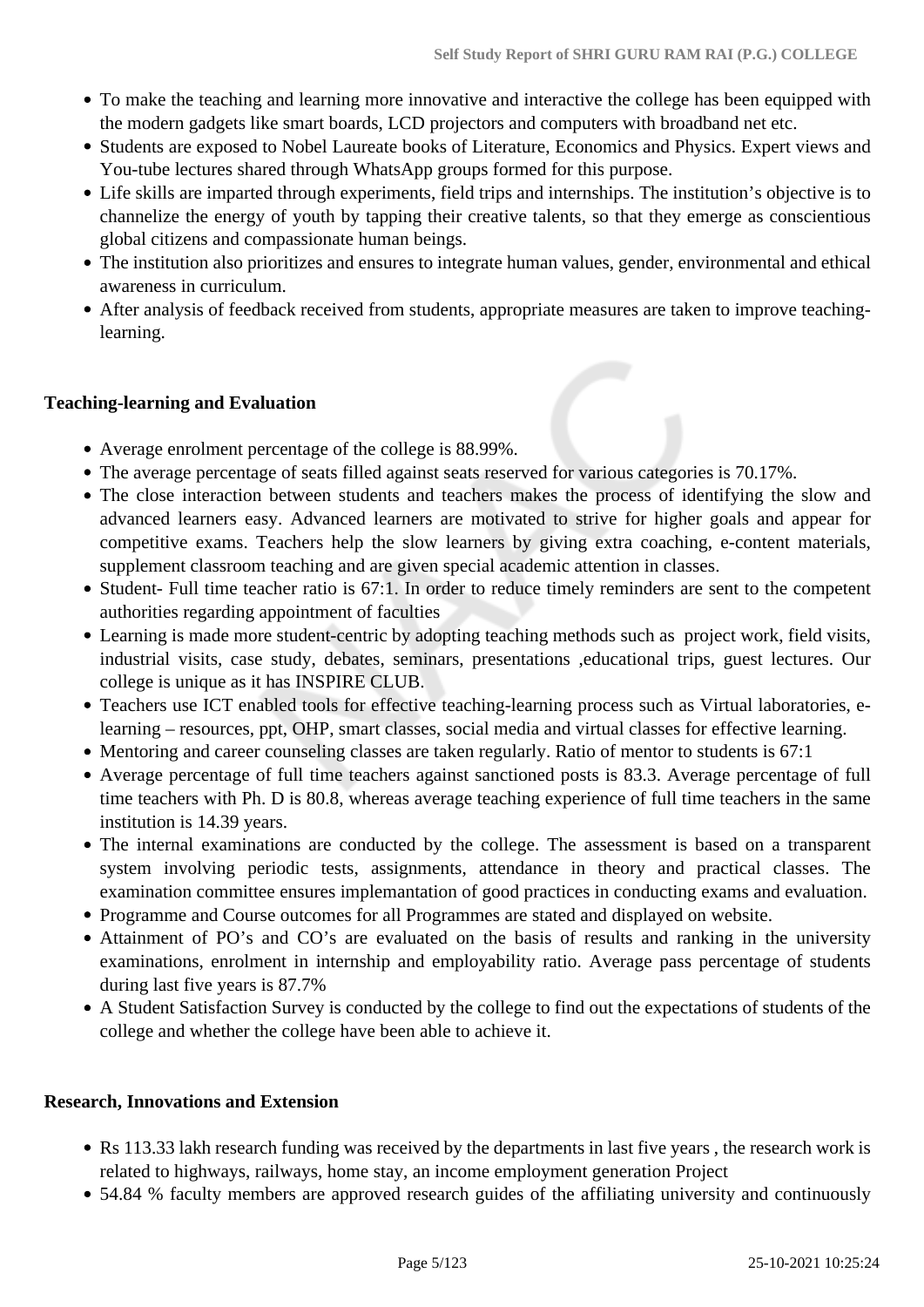engaged in research activities

- 3.5% departments of the college are funded for the research projects from state and central funding agencies, students of the concerned departments are involved in research
- 17 faculty members were registered and recognised as PhD guides during 2015-2020 and 15 Ph D scholars are pursuing PhD in their supervision
- 0.88 Ph D student per eligible or approved research guide
- 03 workshops /seminars organised on IPR in last five years in the college
- Per faculty 3.30 research papers are published in last five years
- Per faculty 0.88 paper / book chapter etc has been published in edited books/books/ papers in national/ international conference proceedings during last five years
- 07 awards and recognitions received for extension activities from Government/ Government recognised bodies NGO during the last five years
- The college units of NSS/NCC/Rovers and Rangers/ Students' Union participated in total 84 extension and outreach Programmes conducted in collaboration with community, Government and Non-Government Organisations during last five years
- 24.1 % students of NSS/NCC/Rovers Rangers/Students' Union of the college participated in outreach programmes
- 59 Collaborative activities related research, Faculty exchange, Student exchange/ internship conducted
- 04 MOU between the college/Universities/NGO.
- The Faculty Exchange (Kostroma University and SGRR PG College) from both the institutions took place. Dr.Vijay Rawat and the Principal visited Kostroma University Russia on (UGC Travel Grant) to participate in international conference of Economics and presented papers which were published in the proceedings of the international conference.
- The renewal of the MOU again took place in 2012. During COVID-19 March- April 2020 the Kostroma University/SGRR PG College/ Barrackpore Rastraguru Surendranath College jointly organised a webinar on entrepreneurship. A good number of institutions participated in it from West Bengal, Uttarakhand and Kostroma University, Russia.

#### **Infrastructure and Learning Resources**

- The college has 31 class rooms and 20 laboratories for UG/PG and Research Students (DST FIST)
- The college has a cultural committee and a sports council. All necessary musical instruments are available in the college. The institution has Indoor and outdoor facilities for games and sports. Gym with 12 stations is available.
- Annual sports meet of the college is held every year.
- 3.91 Lakh Rupees average expenditure on books during the assessment period. 10 Departmental libraries for PG and Research students
- 60% class rooms and 100% Departments are ICT enabled. Rs 3754025.55 average investment on infrastructure augmentation during assessment period.
- Total books as per records on 18th July 2021 are 330027.Total available books are 30027 and total books issued were 02021. The library is automated with Library Management Software known as L.M.S. d- Granthalaya version 2021. The college is member of INFLIBNET since 2011, e-books/ejournals are available
- 04 Computers Labs: Library Building 1st Floor (15 Computers), Dept. of Maths (14 Computers), Centralized Computer Lab (40 Computers) & English Language Lab (11 Computers).
- Girls Hostel with capacity of 100 students. Boys Hostel with capacity of 25 students.
- Good quality 02 Seminar Halls capacity 200+with all ICT facilities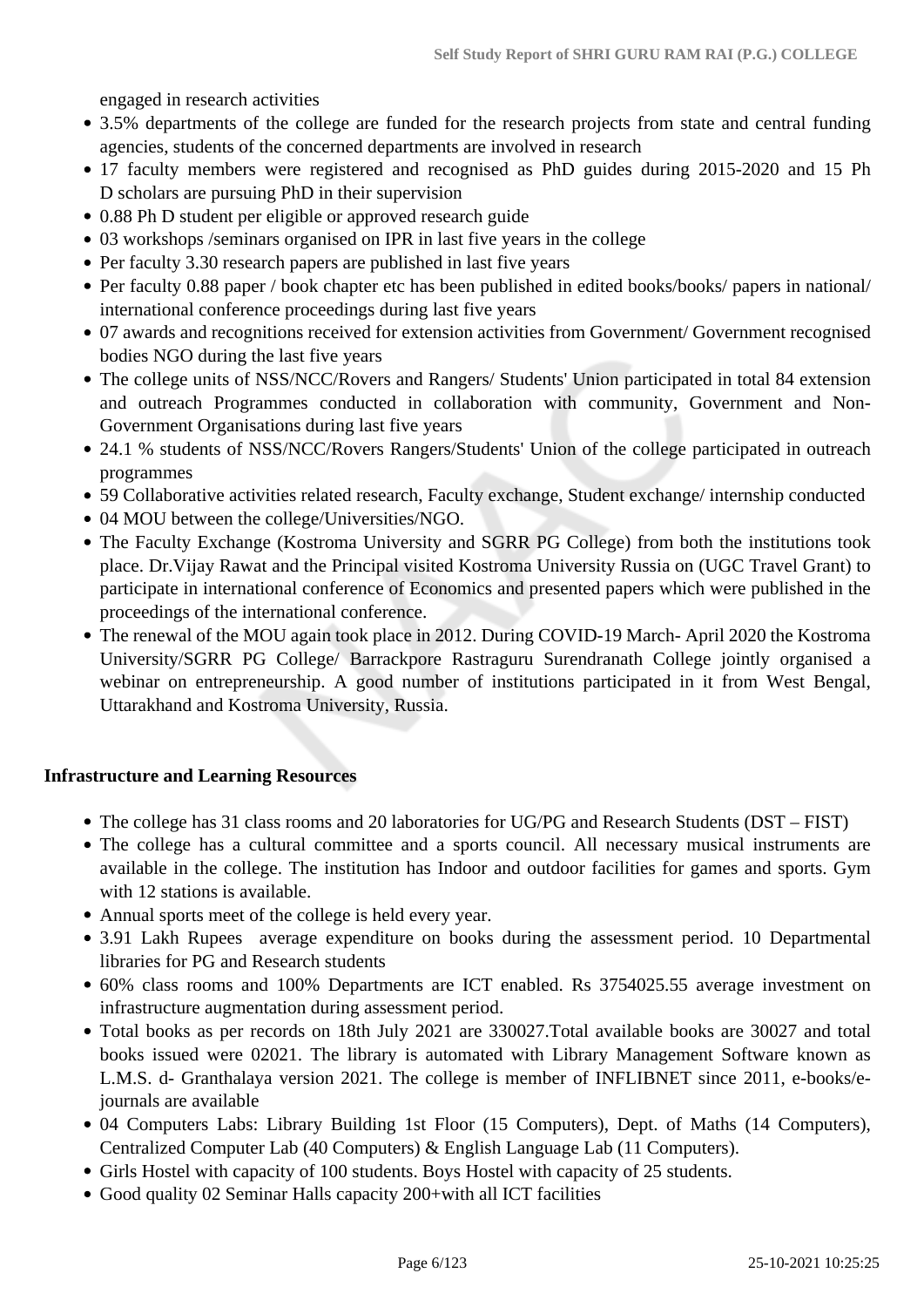- Heritage Gallery /Geology Museum/Zoology Museum
- Badminton Court with wooden floor / college grounds used for Yoga.
- Regular updates of ICT facilities with AMC and warranty. HODs of Science departments do inspection of instruments regularly. Costly Instruments, Computers, Website, CCTV,are under AMC. Equipments under warranty period.
- Departments have lab 03 Lab assistants and three Lab attendants
- Science departments have a separate maintenance account for minor repairs or day to day expenses. The technicians from the manufacturers do maintenance on the approval of the Purchase Committee.
- Building committee takes decisions regarding construction or maintenance of buildings
- Purchase committees takes decisions about the purchase of various instruments etc

#### **Student Support and Progression**

- Optimum support is extended to students economically, academically and in extracurricular activities. Our college facilitates the availability of the government scholarships and freeship by Shri Darbar Sahib. To motivate meritorious and economically weaker students, they are given (cash prize) by college and scholarships by alumni.
- Our college has active and transparent Students Grievances Cell, Permanent Cell for Combating Sexual Harassment and Anti-Ragging Committee to ensure the safety and to provide moral support to students.
- The college aims to render quality education integrated with skill development by organizing remedial coaching, career counselling programs and ensures the all UG final year students get enrolled in 'Internshala'. The effort of the college is to groom students so that they develop entrepreneurial skills, move to higher education and get employment.
- To suffice the purpose, the college has taken some capability enhancement steps such as English Language Lab, Mushroom cultivation program, Water and Milk testing program. Yoga programs are organized frequently. During last five years, 104 students qualified NET/SET/GATE and other competitive exams.
- To develop the all round personality of students, the college organizes many cultural and sports activities throughout the academic session. Such activities bring out the hidden talent of the students to the fore and many students won awards at national, state and intercollegiate levels.
- An active and vibrant Students' Union in the college engages itself in constructive activities by organizing eye and blood donation programs, yoga and other activities related to environment ,cultural and sports. During the pandemic COVID-19, their work was appreciated by different agencies.
- The college is benefitted regularly with the invaluable suggestions and voluntar contribution of the alumni. In this manner, the college channelizes the energy and talent of students by extending them all kinds of support and availing opportunities so that they prove assets to the society.

#### **Governance, Leadership and Management**

- The Vision of the founder of SGRR PG College, Brahmleen Puiva Indiresh Charan Dassii Maharaj a well known freedom fighter, saint and philanthropist was to provide "Education for all", under which low cost , high quality education is being provided by the college
- The NCC unit of the college has performed excellently from local up to international level and a good number of cadets joined Armed Forces as commissioned officers in last five years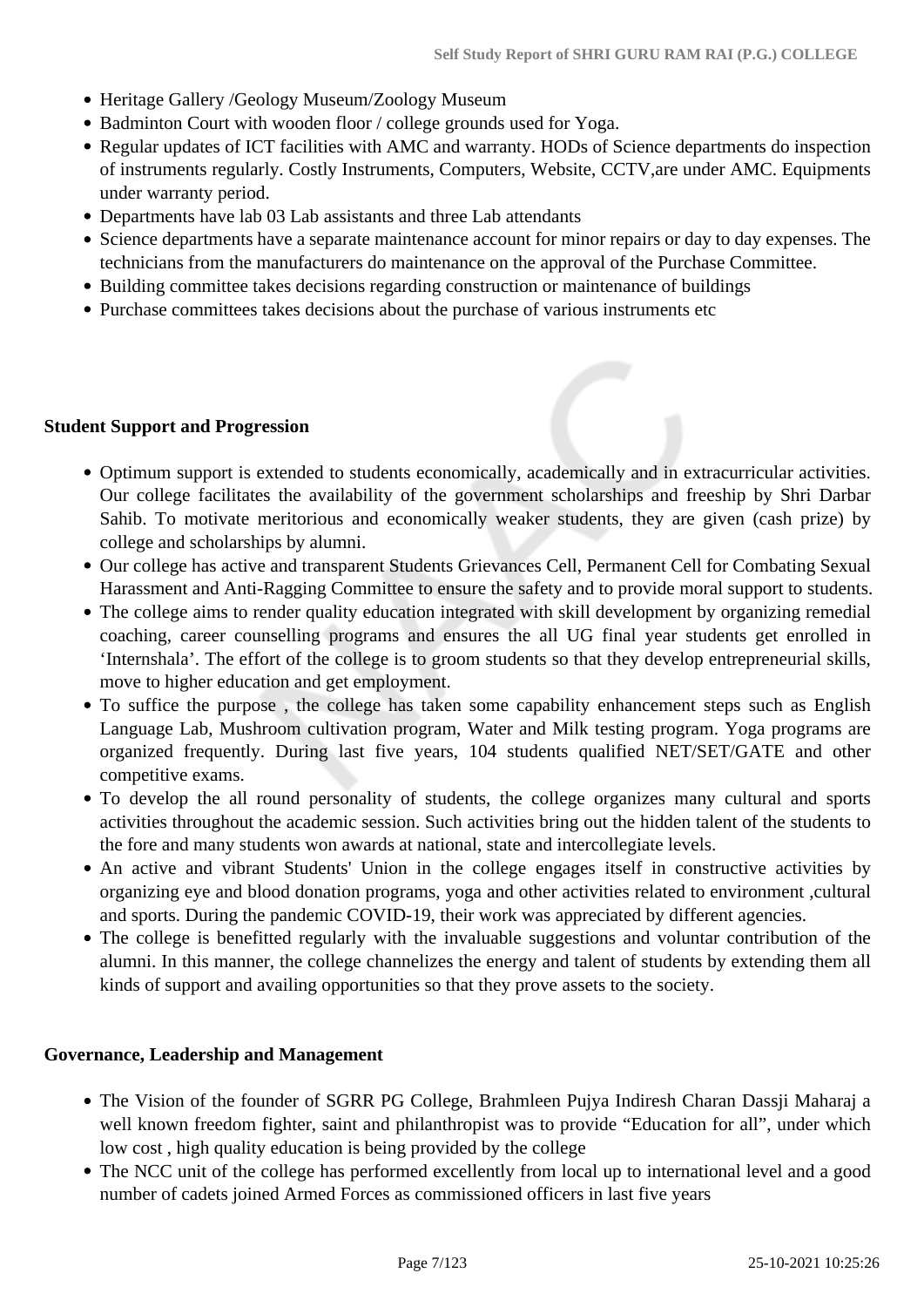- The Prospectus is used as a tool of change; the Prospectus Committee added something new every year as per the requirement of the students in last five years. The Prospectus works like a deployment document for students, faculty and staff
- The Management is highly effective, participative and efficient, believes in modernity, adopting egovernance in the institution
- The employees are entitled for pension, gratuity, P.F, insurance. Some college level welfare schemes are also in practice
- 57% faculty has been supported with professional fee membership for Professional Bodies
- 07 Training programs have been organised for faculty and non teaching staff
- Average 44.36%faculty members attended online & offline FDP in last five years
- Maximum faculty got CAS advantage as per the UGC and government norms
- The institution is doing optimum utilization of grants from government funding agencies
- Scholarships are given out of funding from Alumni, Faculty and Philanthropists
- Internal audit and external audit by CAG is in practice for keeping check on financial management
- The college is under 12 B of UGC:General Development grants and CPE first Phase Grant utilised, CPE Second Phase Grant is up to 2022, 50% grant under RUSA has been utilised
- Implementing a number of initiatives are taken by IQAC like:Section of Books of Nobel Laureates and dress code in the college
- Many quality initiatives were taken after the first and second cycles of NAAC A &A, the college adheres to time schedule of NAAC in submitting AQAR and minutes of IQAC meetings

#### **Institutional Values and Best Practices**

- The college is fully aware of its social responsibilities and its role in the inculcation of core universal human values among students.Through its co-curricular activities, it emphasizes the issues of gender equity and gender sensitization. Adequate facilities like common room, sanitary wending machine and ICC etc. for the safety and security of girl students and women staff are available in the college.
- For alternate sources of energy, there is solar geyser, sensor based energysystem andLED bulbs. For the management of solid waste like leaf litters etc, vermi composting is done,for hazardous chemical waste there is a separate safety tank in Chemistry Department.
- The college has a disabled-friendly environment .For Divyangjan, there are ramps for easy access to classrooms, a separate enquiry counter , special washrooms, assistive technology in the form of special software and computers for low vision students. Provision of scribs during exams is also there.
- The college provides an inclusive environment of tolerance and harmony towards cultural, regional, linguistic & socio-economic diversities. Through its different co-curricular & extra curricular activites, a sense of unity and belongingness among students coming from diverse backgronds is developed.
- The students and employees of the college are sensitized to their responsibilities as citizens through its prescribed Code of Conduct and by activities like Independence Day, Republic Day, Constitution Day Celebration, and blood donation camps etc.
- By organising different international days likeInternational Women's Day, International Yoga Day, students are made aware of issues of gender and health;by celebrating national days, commemorative events and festivals a sense of pride for their nation and cultural heritage is instilled among the students.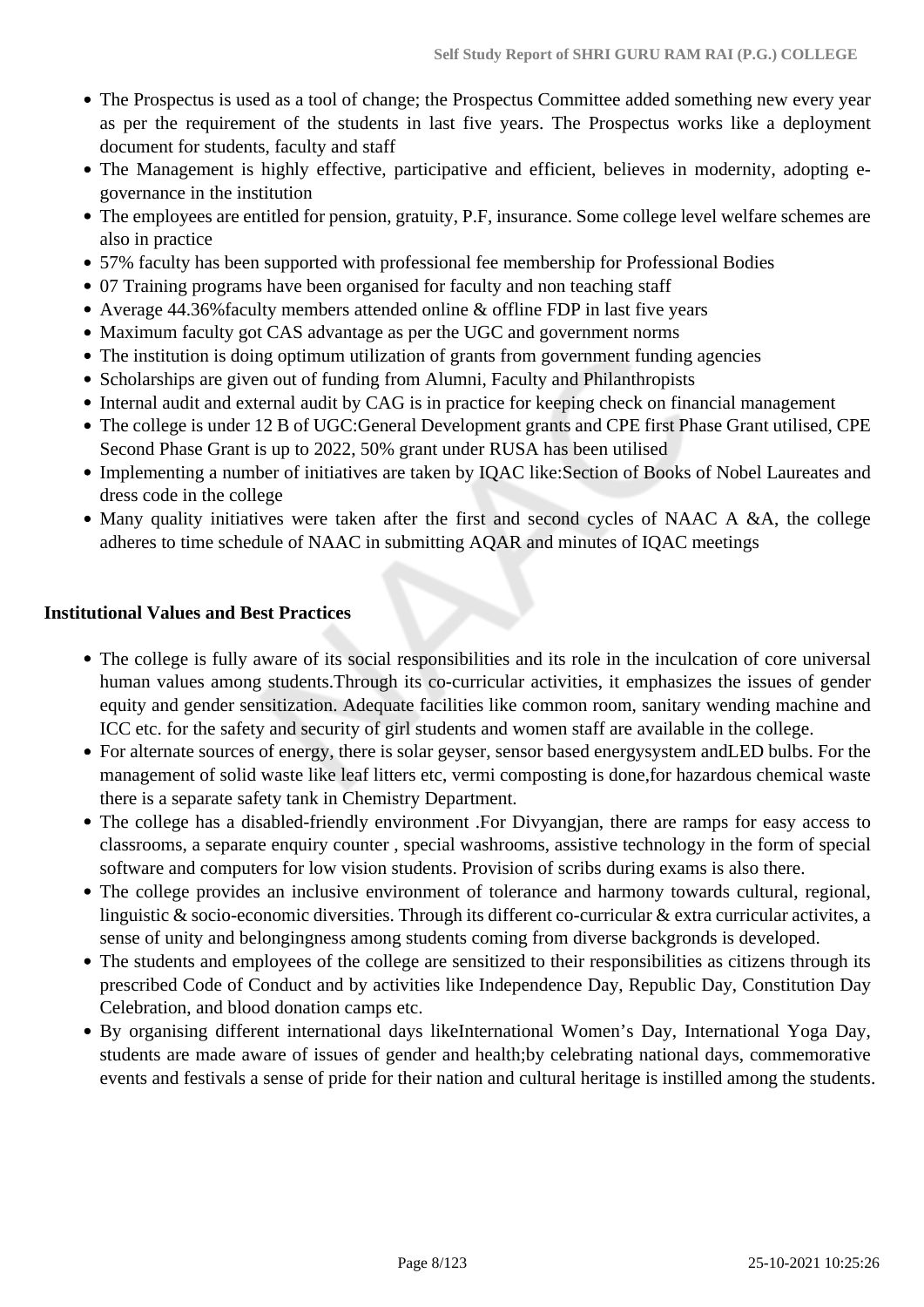# **2. PROFILE**

# **2.1 BASIC INFORMATION**

| Name and Address of the College |                                                                  |  |
|---------------------------------|------------------------------------------------------------------|--|
| Name                            | SHRI GURU RAM RAI (P.G.) COLLEGE                                 |  |
| Address                         | Shri Guru Ram Rai (PG) College, Pathri Bagh,<br>Dehradun, 248001 |  |
| City                            | Dehradun                                                         |  |
| <b>State</b>                    | <b>Uttarakhand</b>                                               |  |
| Pin                             | 248001                                                           |  |
| Website                         | sgrrcollege.com                                                  |  |

| <b>Contacts for Communication</b> |                   |                                          |               |             |                                |
|-----------------------------------|-------------------|------------------------------------------|---------------|-------------|--------------------------------|
| <b>Designation</b>                | <b>Name</b>       | <b>Telephone with</b><br><b>STD Code</b> | <b>Mobile</b> | Fax         | <b>Email</b>                   |
| Principal                         | V. A. Bourai      | 0135-2624881                             | 9412992800    | 0135-262488 | sgrrpgcollege@gm<br>ail.com    |
| IQAC / CIQA<br>coordinator        | S. K.<br>Padaliya | $0135 -$                                 | 9412980714    |             | spadaliya12@redif<br>fmail.com |

| <b>Status of the Institution</b> |              |
|----------------------------------|--------------|
| <b>Institution Status</b>        | Grant-in-aid |

| Type of Institution    |                |  |
|------------------------|----------------|--|
| <sup>1</sup> By Gender | Co-education   |  |
| By Shift               | Regular<br>Day |  |

| <b>Recognized Minority institution</b>     |    |
|--------------------------------------------|----|
| If it is a recognized minroity institution | No |
|                                            |    |

| <b>Establishment Details</b>         |              |
|--------------------------------------|--------------|
| Date of establishment of the college | $01-07-1960$ |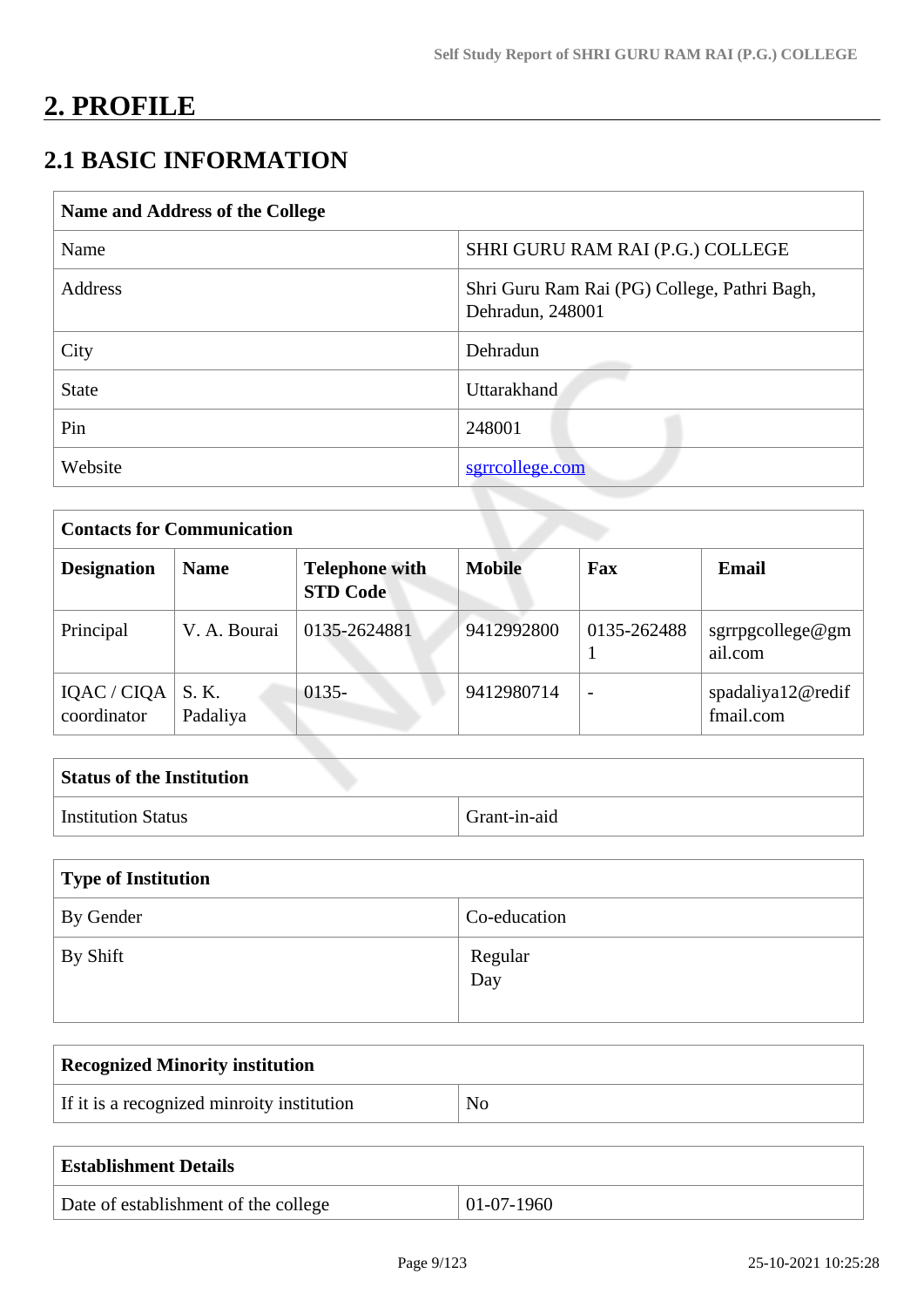|                  | University to which the college is affiliated/ or which governs the college (if it is a constituent |  |
|------------------|-----------------------------------------------------------------------------------------------------|--|
| $\vert$ college) |                                                                                                     |  |

| <b>State</b> | <b>University name</b>                               | <b>Document</b>      |
|--------------|------------------------------------------------------|----------------------|
| Uttarakhand  | Hemwati Nandan Bahuguna<br><b>Garhwal University</b> | <b>View Document</b> |

### **Details of UGC recognition**

| <b>Under Section</b> | Date       | <b>View Document</b> |
|----------------------|------------|----------------------|
| 2f of UGC            | 01-07-1975 | <b>View Document</b> |
| 12B of UGC           | 30-06-2015 | <b>View Document</b> |

|                                                           | Details of recognition/approval by stationary/regulatory bodies like<br>AICTE, NCTE, MCI, DCI, PCI, RCI etc(other than UGC) |                                        |                              |                |
|-----------------------------------------------------------|-----------------------------------------------------------------------------------------------------------------------------|----------------------------------------|------------------------------|----------------|
| <b>Statutory</b><br><b>Regulatory</b><br><b>Authority</b> | <b>Recognition/App</b><br>roval details Inst<br>itution/Departme<br>nt programme                                            | Day, Month and<br>year(dd-mm-<br>yyyy) | <b>Validity in</b><br>months | <b>Remarks</b> |
| No contents                                               |                                                                                                                             |                                        |                              |                |

| <b>Details of autonomy</b>                                                                                                           |                |
|--------------------------------------------------------------------------------------------------------------------------------------|----------------|
| Does the affiliating university Act provide for<br>conferment of autonomy (as recognized by the<br>UGC), on its affiliated colleges? | N <sub>o</sub> |

| <b>Recognitions</b>                                                                  |            |  |
|--------------------------------------------------------------------------------------|------------|--|
| Is the College recognized by UGC as a College<br>with Potential for Excellence(CPE)? | Yes        |  |
| If yes, date of recognition?                                                         | 16-09-2011 |  |
| Is the College recognized for its performance by<br>any other governmental agency?   | No         |  |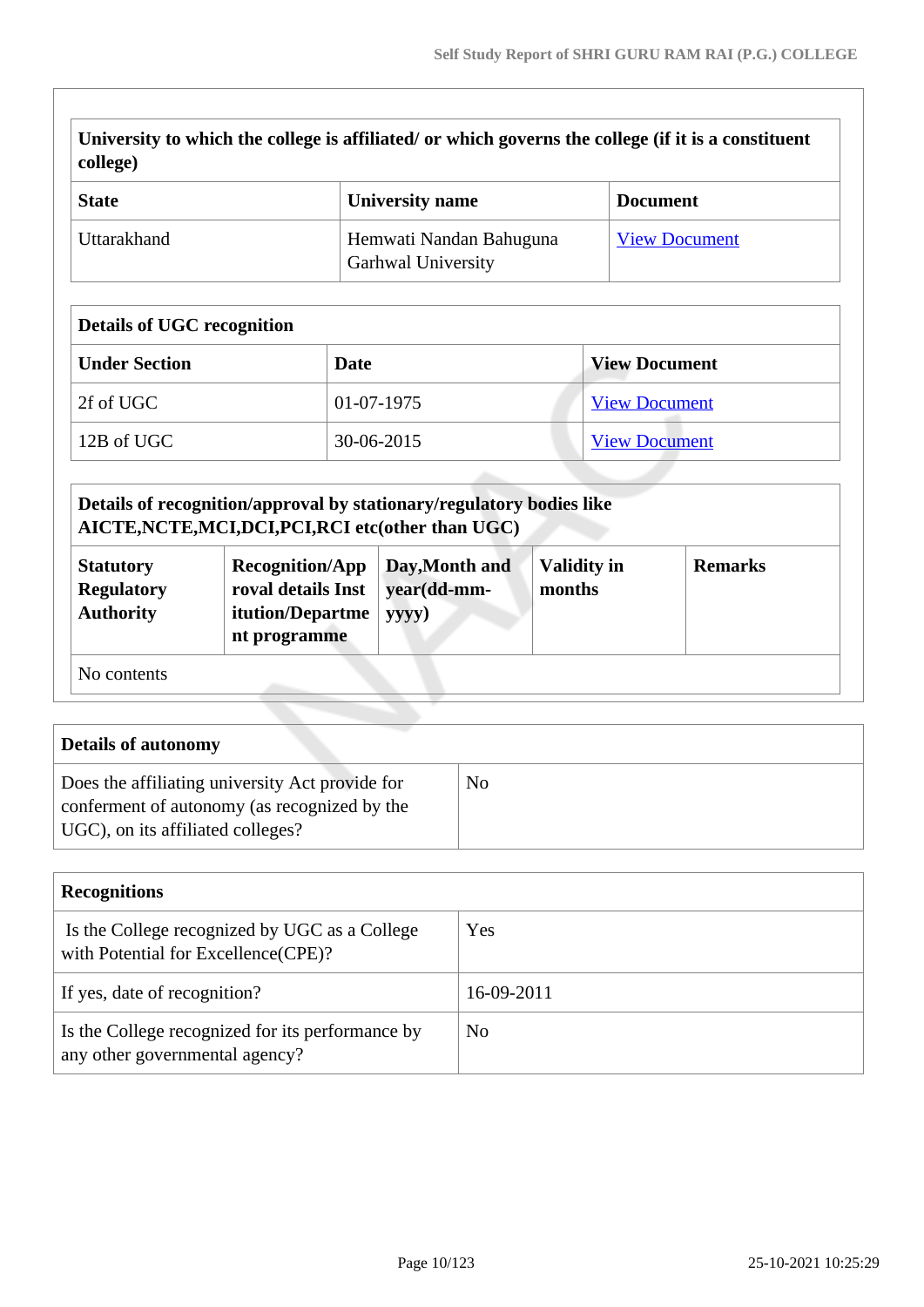| <b>Location and Area of Campus</b> |                                                                     |           |                                |                             |  |  |  |  |  |  |
|------------------------------------|---------------------------------------------------------------------|-----------|--------------------------------|-----------------------------|--|--|--|--|--|--|
| <b>Campus Type</b>                 | <b>Address</b>                                                      | Location* | <b>Campus Area</b><br>in Acres | Built up Area in<br>sq.mts. |  |  |  |  |  |  |
| Main campus<br>area                | Shri Guru Ram Rai (PG)<br>College, Pathri Bagh,<br>Dehradun, 248001 | Urban     | 48.6                           | 9037.076                    |  |  |  |  |  |  |

# **2.2 ACADEMIC INFORMATION**

|                           | Details of Programmes Offered by the College (Give Data for Current Academic year) |                                     |                                             |                                        |                                      |                                             |
|---------------------------|------------------------------------------------------------------------------------|-------------------------------------|---------------------------------------------|----------------------------------------|--------------------------------------|---------------------------------------------|
| Programme<br><b>Level</b> | Name of Pr<br>ogramme/C<br>ourse                                                   | <b>Duration</b> in<br><b>Months</b> | <b>Entry</b><br>Qualificatio<br>$\mathbf n$ | <b>Medium of</b><br><b>Instruction</b> | <b>Sanctioned</b><br><b>Strength</b> | No.of<br><b>Students</b><br><b>Admitted</b> |
| <b>UG</b>                 | BSc, Botany                                                                        | 36                                  | H.S.C.<br>Science                           | English $+$<br>Hindi                   | 240                                  | 154                                         |
| <b>UG</b>                 | BSc, Chemist<br>ry                                                                 | 36                                  | H.S.C.<br>Science                           | $English +$<br>Hindi                   | 320                                  | 311                                         |
| <b>UG</b>                 | BSc, Geology                                                                       | 36                                  | H.S.C.<br>Science                           | English $+$<br>Hindi                   | 80                                   | 65                                          |
| <b>UG</b>                 | BSc, Mathem<br>atics                                                               | 36                                  | H.S.C.<br>Science                           | English $+$<br>Hindi                   | 230                                  | 222                                         |
| <b>UG</b>                 | <b>BA, Mathem</b><br>atics                                                         | 36                                  | H.S.C.<br>Maths                             | $English +$<br>Hindi                   | 10                                   | 10                                          |
| <b>UG</b>                 | <b>BSc, Physics</b>                                                                | 36                                  | H.S.C.Scienc<br>e                           | $English +$<br>Hindi                   | 240                                  | 222                                         |
| <b>UG</b>                 | BSc,Zoology                                                                        | 36                                  | H.S.C.<br>Science                           | English $+$<br>Hindi                   | 240                                  | 154                                         |
| <b>UG</b>                 | BA, Economi<br>$\mathbf{c}\mathbf{s}$                                              | 36                                  | H.S.C.                                      | $English +$<br>Hindi                   | 80                                   | 79                                          |
| <b>UG</b>                 | BA, English                                                                        | 36                                  | H.S.C.                                      | English, Engl<br>$ish + Hindi$         | 80                                   | 76                                          |
| <b>UG</b>                 | BA, Hindi                                                                          | 36                                  | H.S.C.                                      | $English +$<br>Hindi                   | $80\,$                               | $72\,$                                      |
| <b>UG</b>                 | <b>BA, History</b>                                                                 | 36                                  | H.S.C.                                      | $English +$<br>Hindi                   | 80                                   | 78                                          |
| <b>UG</b>                 | <b>BA, Political</b><br>Science                                                    | 36                                  | H.S.C.                                      | $English +$<br>Hindi                   | 80                                   | 80                                          |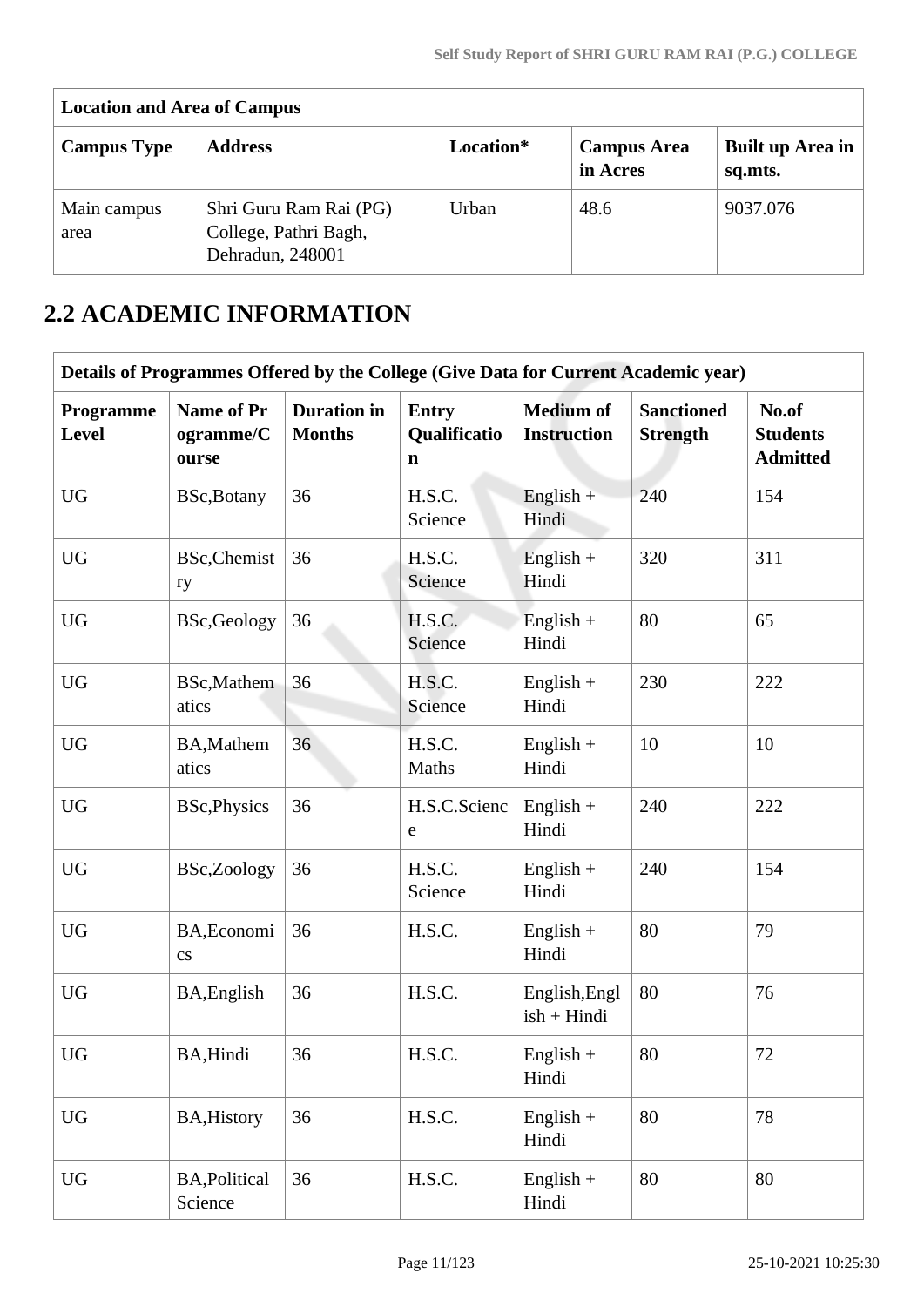| <b>UG</b>          | BA, Sociolog<br>y                      | 36 | H.S.C.                          | $English +$<br>Hindi           | 80             | 79               |
|--------------------|----------------------------------------|----|---------------------------------|--------------------------------|----------------|------------------|
| PG                 | MSc, Chemis<br>try                     | 24 | B.Sc.<br>Chemistry              | $English +$<br>Hindi           | 25             | 24               |
| PG                 | MSc, Mathe<br>matics                   | 24 | B.Sc.<br>Mathematics            | $English +$<br>Hindi           | 50             | 49               |
| PG                 | MA, Mathem<br>atics                    | 24 | B.Sc.or B.A.<br>Mathematics     | $English +$<br>Hindi           | 10             | 6                |
| PG                 | MSc, Physics                           | 24 | B.Sc.<br>Physics                | English $+$<br>Hindi           | 20             | 17               |
| PG                 | MA, Econom<br>ics                      | 24 | B.Sc.or B.A.<br>Economics       | $English +$<br>Hindi           | 40             | 31               |
| PG                 | MA, English                            | 24 | B.Sc. or<br><b>B.A.</b> English | English, Engl<br>$ish + Hindi$ | 40             | 29               |
| Doctoral<br>(Ph.D) | PhD or DPhi<br>l, Chemistry            | 36 | M.Sc.<br>Chemistry              | English, Engl<br>$ish + Hindi$ | 34             | $\boldsymbol{0}$ |
| Doctoral<br>(Ph.D) | PhD or DPhi<br>l,Geology               | 36 | M.Sc.<br>Geology                | English, Engl<br>$ish + Hindi$ | $\overline{4}$ | $\boldsymbol{0}$ |
| Doctoral<br>(Ph.D) | PhD or DPhi<br>l, Mathematic<br>S      | 36 | M.Sc. or<br>M.A.<br>Mathematics | English, Engl<br>$ish + Hindi$ | 8              | $\boldsymbol{0}$ |
| Doctoral<br>(Ph.D) | PhD or<br>DPhil, Physic<br>S           | 36 | M.Sc.<br>Physics                | English, Engl<br>$ish + Hindi$ | $\overline{4}$ | $\boldsymbol{0}$ |
| Doctoral<br>(Ph.D) | PhD or DPhi<br>1, Economics            | 36 | M.A.<br>Economics               | English                        | 10             | $\boldsymbol{0}$ |
| Doctoral<br>(Ph.D) | PhD or<br>DPhil, Englis<br>$\mathbf h$ | 36 | M.A.<br>English                 | English                        | 16             | $\overline{0}$   |
| Doctoral<br>(Ph.D) | PhD or<br>DPhil, Histor<br>y           | 36 | M.A. History                    | English                        | $\overline{4}$ | $\overline{0}$   |

**Position Details of Faculty & Staff in the College**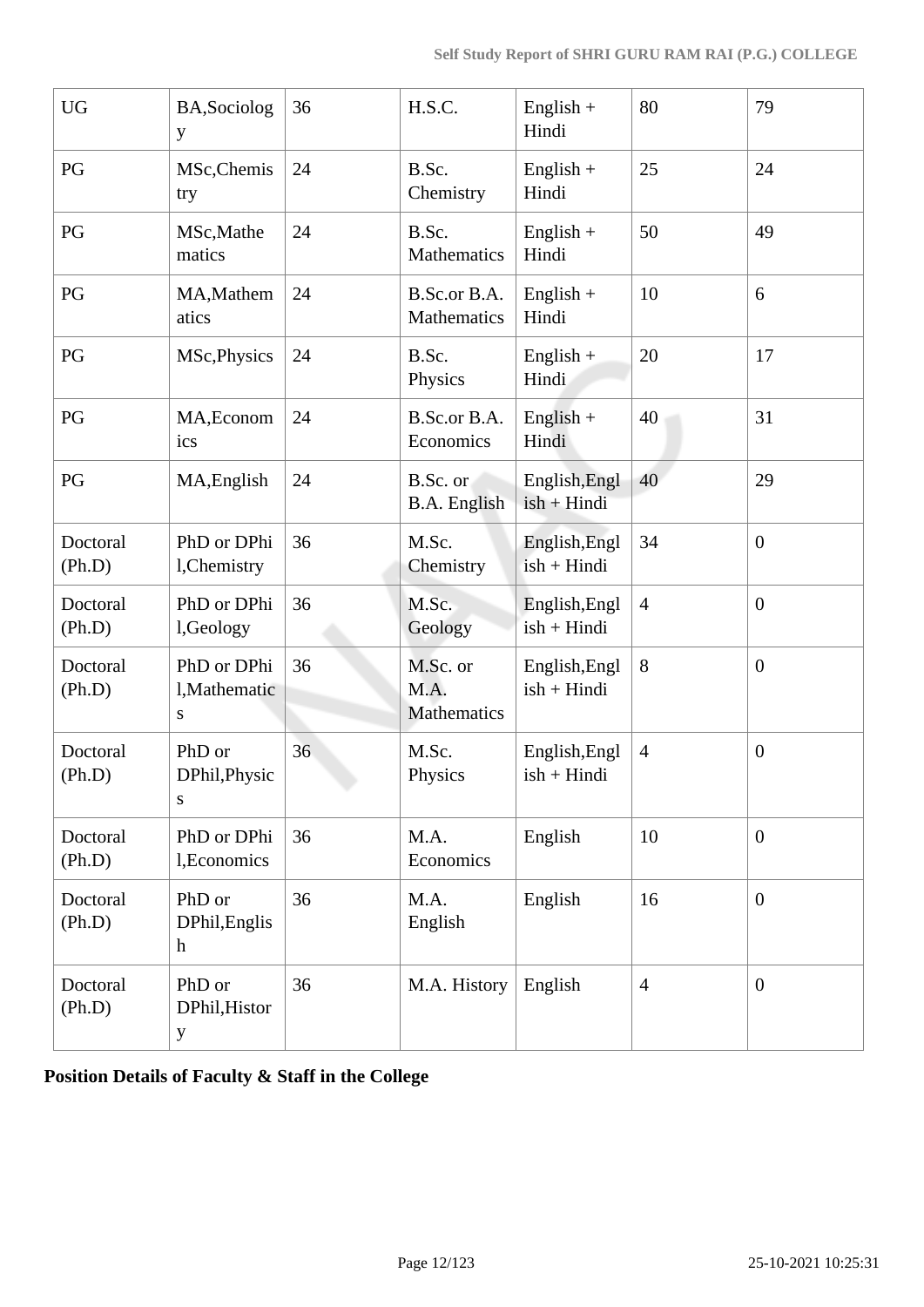| <b>Teaching Faculty</b>                                                             |                  |                  |                |                  |                  |                            |                |                  |                            |                  |                  |                  |
|-------------------------------------------------------------------------------------|------------------|------------------|----------------|------------------|------------------|----------------------------|----------------|------------------|----------------------------|------------------|------------------|------------------|
|                                                                                     |                  | <b>Professor</b> |                |                  |                  | <b>Associate Professor</b> |                |                  | <b>Assistant Professor</b> |                  |                  |                  |
|                                                                                     | Male             | Female           | Others         | Total            | Male             | Female                     | Others         | Total            | Male                       | Female           | Others           | Total            |
| Sanctioned by the<br>UGC /University<br><b>State</b><br>Government                  |                  |                  |                | 3                |                  |                            |                | 8                |                            |                  |                  | 20               |
| Recruited                                                                           | $\overline{2}$   | $\mathbf{1}$     | $\overline{0}$ | 3                | 6                | $\overline{2}$             | $\overline{0}$ | 8                | 14                         | 6                | $\overline{0}$   | 20               |
| Yet to Recruit                                                                      |                  |                  |                | $\overline{0}$   |                  |                            |                | $\boldsymbol{0}$ |                            |                  |                  | $\Omega$         |
| Sanctioned by the<br>Management/Soci<br>ety or Other<br>Authorized<br><b>Bodies</b> |                  |                  |                | $\boldsymbol{0}$ |                  |                            |                | $\boldsymbol{0}$ |                            |                  |                  | 10               |
| Recruited                                                                           | $\boldsymbol{0}$ | $\boldsymbol{0}$ | $\overline{0}$ | $\boldsymbol{0}$ | $\boldsymbol{0}$ | $\overline{0}$             | $\overline{0}$ | $\boldsymbol{0}$ | $\boldsymbol{0}$           | $\boldsymbol{0}$ | $\boldsymbol{0}$ | $\boldsymbol{0}$ |
| Yet to Recruit                                                                      |                  |                  |                | $\overline{0}$   |                  |                            |                | $\boldsymbol{0}$ |                            |                  |                  | 10               |
|                                                                                     |                  |                  |                |                  |                  |                            |                |                  |                            |                  |                  |                  |

|                                                                                 | <b>Non-Teaching Staff</b> |               |                  |                  |  |  |  |  |  |  |  |
|---------------------------------------------------------------------------------|---------------------------|---------------|------------------|------------------|--|--|--|--|--|--|--|
|                                                                                 | <b>Male</b>               | <b>Female</b> | <b>Others</b>    | <b>Total</b>     |  |  |  |  |  |  |  |
| Sanctioned by the<br><b>UGC</b> / University State<br>Government                |                           |               |                  | 19               |  |  |  |  |  |  |  |
| Recruited                                                                       | 16                        | 3             | $\boldsymbol{0}$ | 19               |  |  |  |  |  |  |  |
| Yet to Recruit                                                                  |                           |               |                  | $\mathbf{0}$     |  |  |  |  |  |  |  |
| Sanctioned by the<br>Management/Society<br>or Other Authorized<br><b>Bodies</b> |                           |               |                  | $\overline{0}$   |  |  |  |  |  |  |  |
| Recruited                                                                       | $\overline{0}$            | $\mathbf{0}$  | $\overline{0}$   | $\boldsymbol{0}$ |  |  |  |  |  |  |  |
| Yet to Recruit                                                                  |                           |               |                  | $\overline{0}$   |  |  |  |  |  |  |  |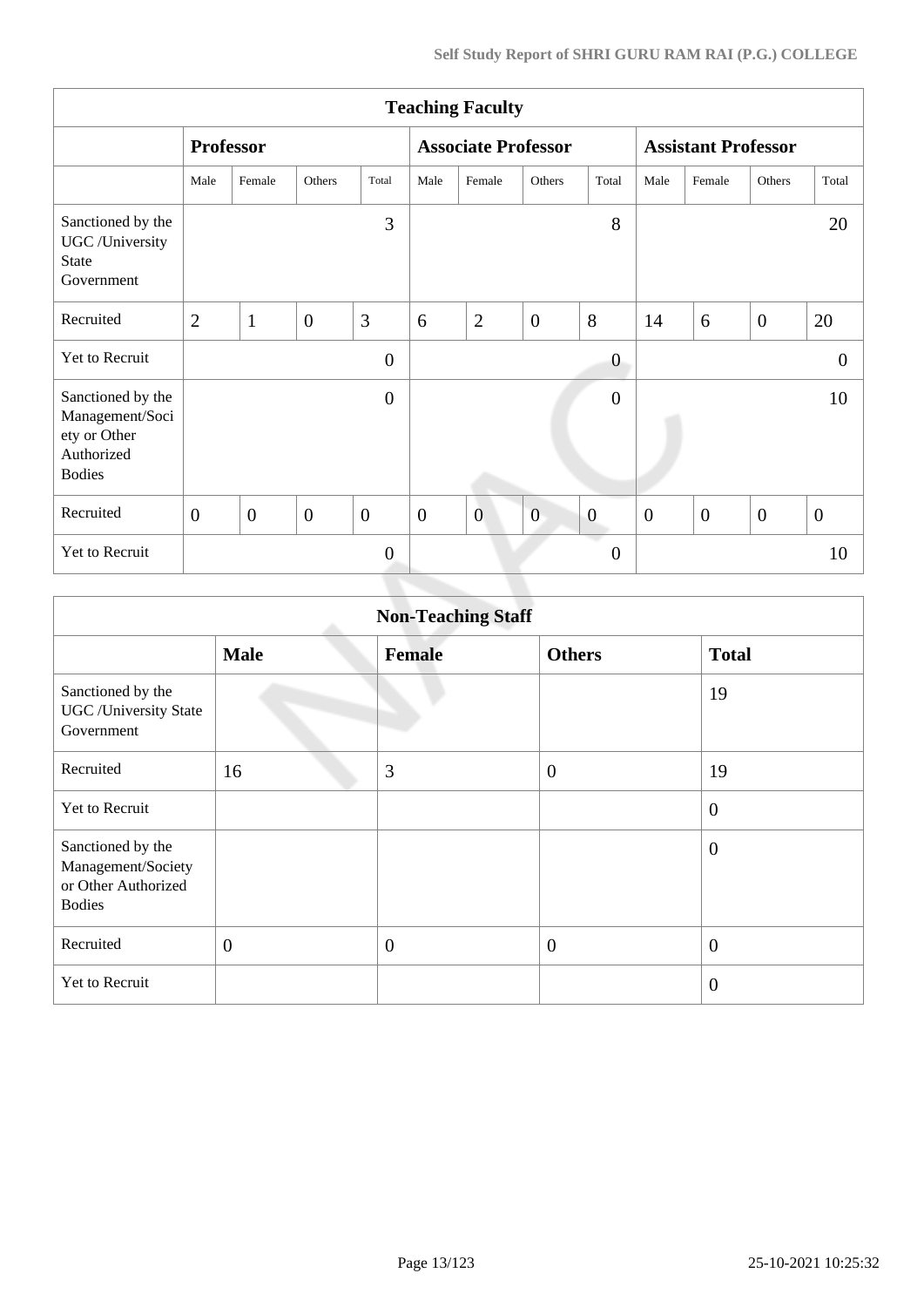|                                                                                 | <b>Technical Staff</b> |              |                |                  |  |  |  |  |  |  |  |
|---------------------------------------------------------------------------------|------------------------|--------------|----------------|------------------|--|--|--|--|--|--|--|
|                                                                                 | <b>Male</b>            | Female       | <b>Others</b>  | <b>Total</b>     |  |  |  |  |  |  |  |
| Sanctioned by the<br><b>UGC</b> /University State<br>Government                 |                        |              |                | 11               |  |  |  |  |  |  |  |
| Recruited                                                                       | 10                     | $\mathbf{1}$ | $\overline{0}$ | 11               |  |  |  |  |  |  |  |
| Yet to Recruit                                                                  |                        |              |                | $\theta$         |  |  |  |  |  |  |  |
| Sanctioned by the<br>Management/Society<br>or Other Authorized<br><b>Bodies</b> |                        |              |                | $\boldsymbol{0}$ |  |  |  |  |  |  |  |
| Recruited                                                                       | $\overline{0}$         | $\theta$     | $\overline{0}$ | $\overline{0}$   |  |  |  |  |  |  |  |
| Yet to Recruit                                                                  |                        |              |                | $\overline{0}$   |  |  |  |  |  |  |  |

# **Qualification Details of the Teaching Staff**

|                                     | <b>Permanent Teachers</b> |                |                  |                            |                |                |                            |                |                |                |  |
|-------------------------------------|---------------------------|----------------|------------------|----------------------------|----------------|----------------|----------------------------|----------------|----------------|----------------|--|
| <b>Highest</b><br>Qualificatio<br>n | <b>Professor</b>          |                |                  | <b>Associate Professor</b> |                |                | <b>Assistant Professor</b> |                |                |                |  |
|                                     | Male                      | Female         | <b>Others</b>    | Male                       | Female         | Others         | Male                       | Female         | Others         | Total          |  |
| D.sc/D.Litt.                        | $\overline{0}$            | $\overline{0}$ | $\overline{0}$   | $\theta$                   | $\overline{0}$ | $\overline{0}$ | $\overline{0}$             | $\theta$       | $\overline{0}$ | $\overline{0}$ |  |
| Ph.D.                               | $\overline{2}$            | $\mathbf{1}$   | $\boldsymbol{0}$ | 5                          | $\overline{2}$ | $\overline{0}$ | 13                         | 3              | $\overline{0}$ | 26             |  |
| M.Phil.                             | $\overline{0}$            | $\overline{0}$ | $\overline{0}$   | $\theta$                   | $\overline{0}$ | $\overline{0}$ | $\overline{0}$             | $\overline{0}$ | $\overline{0}$ | $\overline{0}$ |  |
| PG                                  | $\overline{0}$            | $\overline{0}$ | $\overline{0}$   | 1                          | $\overline{0}$ | $\overline{0}$ | -1                         | 3              | $\overline{0}$ | 5              |  |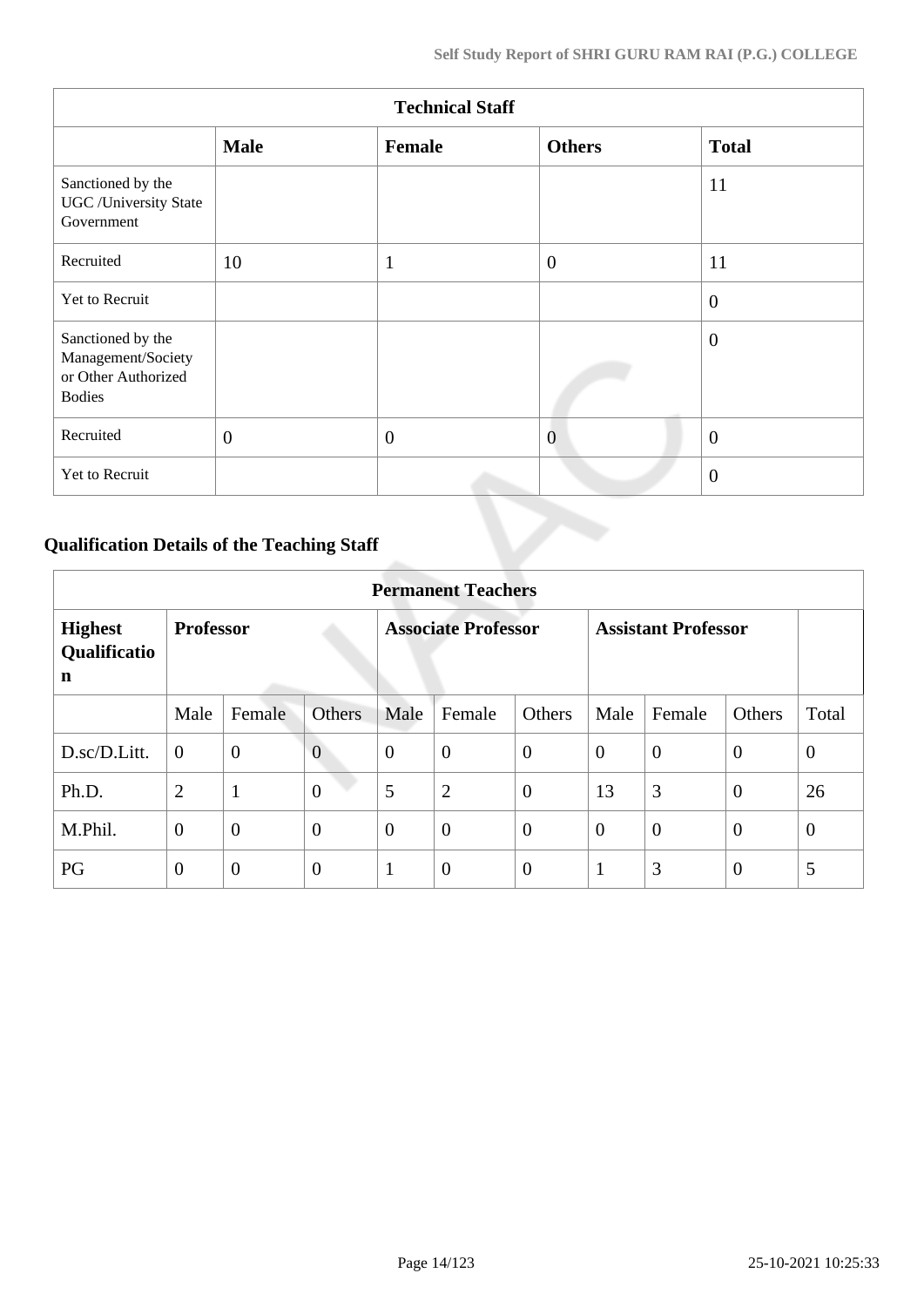| <b>Temporary Teachers</b>           |                  |                |                |                            |                  |                |                            |                |                |                |  |
|-------------------------------------|------------------|----------------|----------------|----------------------------|------------------|----------------|----------------------------|----------------|----------------|----------------|--|
| <b>Highest</b><br>Qualificatio<br>n | <b>Professor</b> |                |                | <b>Associate Professor</b> |                  |                | <b>Assistant Professor</b> |                |                |                |  |
|                                     | Male             | Female         | Others         | Male                       | Female           | Others         | Male                       | Female         | Others         | Total          |  |
| D.sc/D.Litt.                        | $\Omega$         | $\overline{0}$ | $\overline{0}$ | $\overline{0}$             | $\boldsymbol{0}$ | $\overline{0}$ | $\overline{0}$             | $\overline{0}$ | $\overline{0}$ | $\overline{0}$ |  |
| Ph.D.                               | $\theta$         | $\overline{0}$ | $\overline{0}$ | $\overline{0}$             | $\overline{0}$   | $\overline{0}$ | $\overline{0}$             | $\overline{0}$ | $\theta$       | $\overline{0}$ |  |
| M.Phil.                             | $\overline{0}$   | $\overline{0}$ | $\overline{0}$ | $\overline{0}$             | $\boldsymbol{0}$ | $\overline{0}$ | $\overline{0}$             | $\overline{0}$ | $\overline{0}$ | $\overline{0}$ |  |
| PG                                  | $\theta$         | $\theta$       | $\overline{0}$ | $\theta$                   | $\theta$         | $\theta$       | $\overline{0}$             | $\theta$       | $\overline{0}$ | $\overline{0}$ |  |

|                                     | <b>Part Time Teachers</b> |                |                  |                            |                  |                  |                            |                |                |                |  |  |
|-------------------------------------|---------------------------|----------------|------------------|----------------------------|------------------|------------------|----------------------------|----------------|----------------|----------------|--|--|
| <b>Highest</b><br>Qualificatio<br>n | <b>Professor</b>          |                |                  | <b>Associate Professor</b> |                  |                  | <b>Assistant Professor</b> |                |                |                |  |  |
|                                     | Male                      | Female         | Others           | Male                       | Female           | Others           | Male                       | Female         | Others         | Total          |  |  |
| D.sc/D.Litt.                        | $\boldsymbol{0}$          | $\overline{0}$ | $\mathbf{0}$     | $\boldsymbol{0}$           | $\overline{0}$   | $\boldsymbol{0}$ | $\theta$                   | $\mathbf{0}$   | $\overline{0}$ | $\overline{0}$ |  |  |
| Ph.D.                               | $\mathbf{0}$              | $\overline{0}$ | $\boldsymbol{0}$ | $\overline{0}$             | $\overline{0}$   | $\mathbf{0}$     | $\overline{0}$             | $\overline{0}$ | $\overline{0}$ | $\mathbf{0}$   |  |  |
| M.Phil.                             | $\mathbf{0}$              | $\overline{0}$ | $\overline{0}$   | $\overline{0}$             | $\boldsymbol{0}$ | $\mathbf{0}$     | $\theta$                   | $\overline{0}$ | $\mathbf{0}$   | $\mathbf{0}$   |  |  |
| PG                                  | $\boldsymbol{0}$          | $\mathbf{0}$   | $\overline{0}$   | $\overline{0}$             | $\overline{0}$   | $\overline{0}$   | $\overline{0}$             | $\theta$       | $\mathbf{0}$   | $\theta$       |  |  |

| <b>Details of Visting/Guest Faculties</b> |             |               |               |              |  |  |  |  |
|-------------------------------------------|-------------|---------------|---------------|--------------|--|--|--|--|
| <b>Number of Visiting/Guest Faculty</b>   | <b>Male</b> | <b>Female</b> | <b>Others</b> | <b>Total</b> |  |  |  |  |
| engaged with the college?                 |             |               |               |              |  |  |  |  |

**Provide the Following Details of Students Enrolled in the College During the Current Academic Year**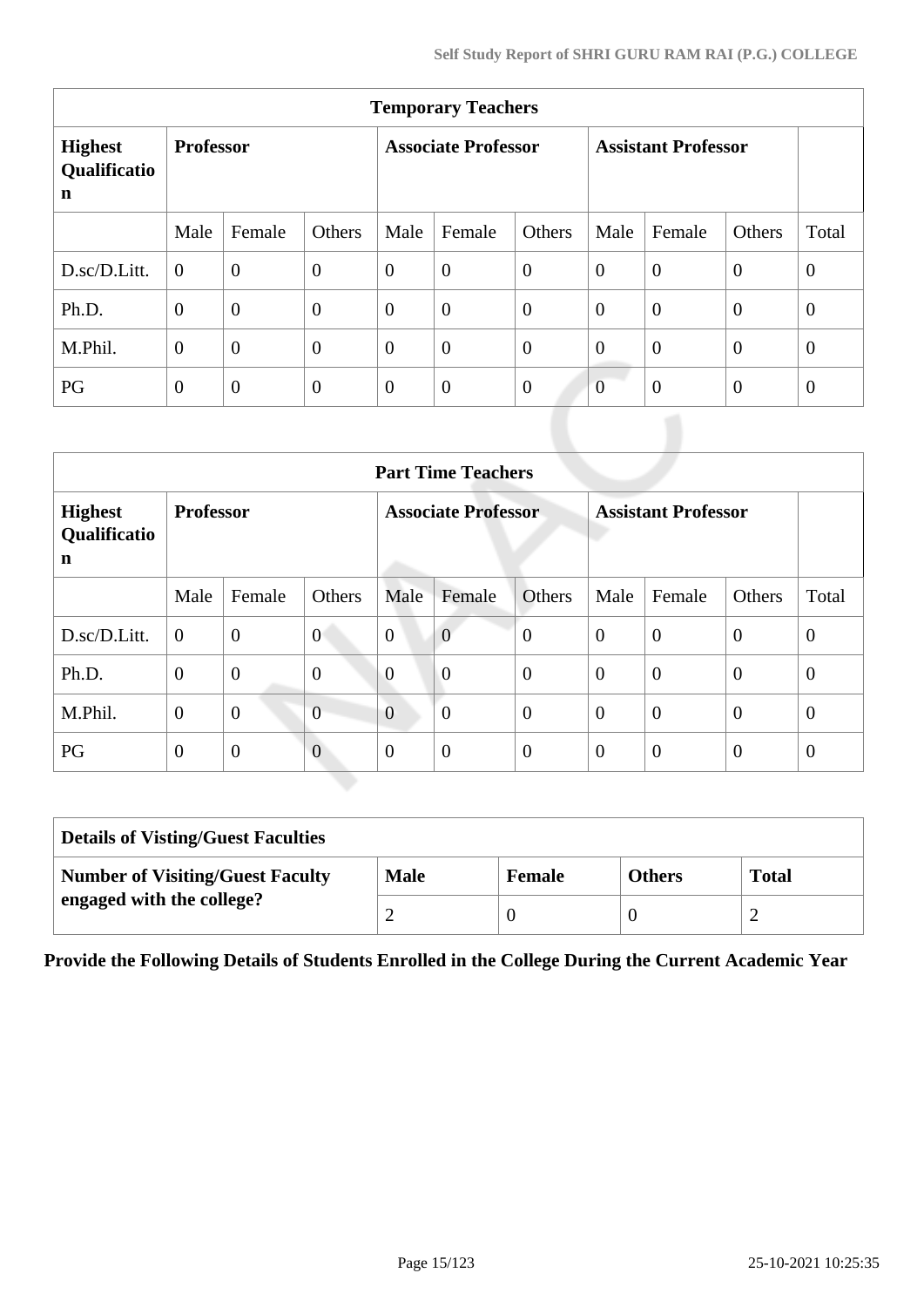| Programme       |        | <b>From the State</b><br><b>Where College</b><br>is Located | <b>From Other</b><br><b>States of India</b> | <b>NRI Students</b> | Foreign<br><b>Students</b> | <b>Total</b>     |
|-----------------|--------|-------------------------------------------------------------|---------------------------------------------|---------------------|----------------------------|------------------|
| <b>UG</b>       | Male   | 761                                                         | 26                                          | $\theta$            | $\overline{0}$             | 787              |
|                 | Female | 922                                                         | 17                                          | $\overline{0}$      | $\theta$                   | 939              |
|                 | Others | $\overline{0}$                                              | $\theta$                                    | $\overline{0}$      | $\theta$                   | $\boldsymbol{0}$ |
| PG              | Male   | 73                                                          | 5                                           | $\overline{0}$      | $\overline{0}$             | 78               |
|                 | Female | 181                                                         | 15                                          | $\overline{0}$      | $\theta$                   | 196              |
|                 | Others | $\overline{0}$                                              | $\boldsymbol{0}$                            | $\overline{0}$      | $\overline{0}$             | $\mathbf{0}$     |
| Doctoral (Ph.D) | Male   | $\overline{4}$                                              | $\overline{0}$                              | $\overline{0}$      | $\overline{0}$             | $\overline{4}$   |
|                 | Female | 6                                                           | $\mathbf{0}$                                | $\mathbf{0}$        | $\theta$                   | 6                |
|                 | Others | $\overline{0}$                                              | $\mathbf{0}$                                | $\overline{0}$      | $\mathbf{0}$               | $\mathbf{0}$     |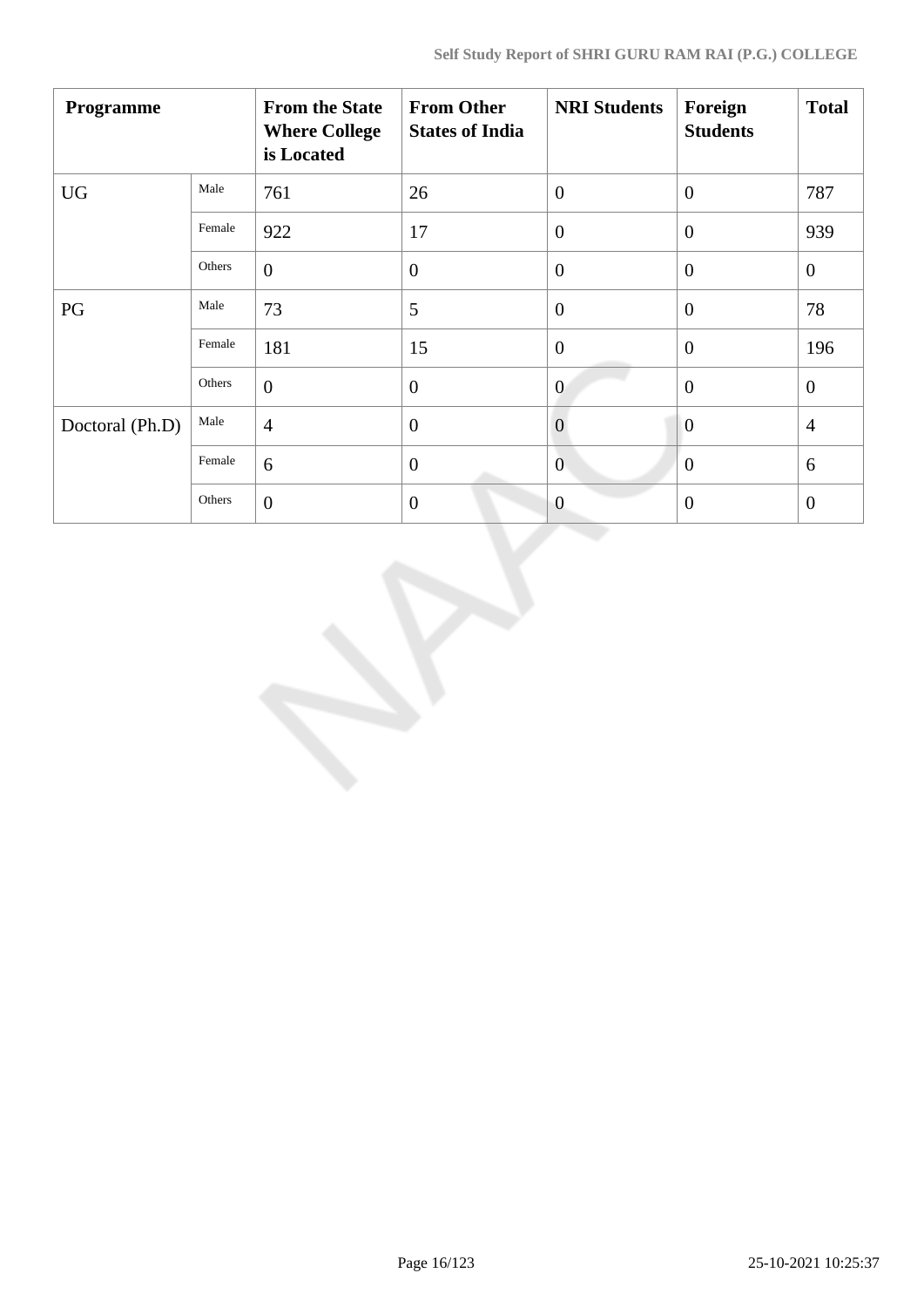| r ears     |        |                |                  |                |                |
|------------|--------|----------------|------------------|----------------|----------------|
| Programme  |        | Year 1         | Year 2           | Year 3         | Year 4         |
| SC         | Male   | 117            | 122              | 128            | 112            |
|            | Female | 123            | 115              | 103            | 118            |
|            | Others | $\overline{0}$ | $\boldsymbol{0}$ | $\overline{0}$ | $\overline{0}$ |
| <b>ST</b>  | Male   | 31             | 26               | 35             | 31             |
|            | Female | 40             | 47               | 42             | 31             |
|            | Others | $\overline{0}$ | $\boldsymbol{0}$ | $\mathbf{0}$   | $\overline{0}$ |
| <b>OBC</b> | Male   | 196            | 194              | 162            | 166            |
|            | Female | 235            | 223              | 208            | 211            |
|            | Others | $\overline{0}$ | $\mathbf{0}$     | $\overline{0}$ | $\overline{0}$ |
| General    | Male   | 986            | 743              | 646            | 556            |
|            | Female | 1480           | 1182             | 952            | 800            |
|            | Others | $\overline{0}$ | $\overline{0}$   | $\overline{0}$ | $\overline{0}$ |
| Others     | Male   | 60             | 39               | 24             | 16             |
|            | Female | 65             | 46               | 29             | 26             |
|            | Others | $\overline{0}$ | $\overline{0}$   | $\overline{0}$ | $\overline{0}$ |
| Total      |        | 3333           | 2737             | 2329           | 2067           |

**Provide the Following Details of Students admitted to the College During the last four Academic Years**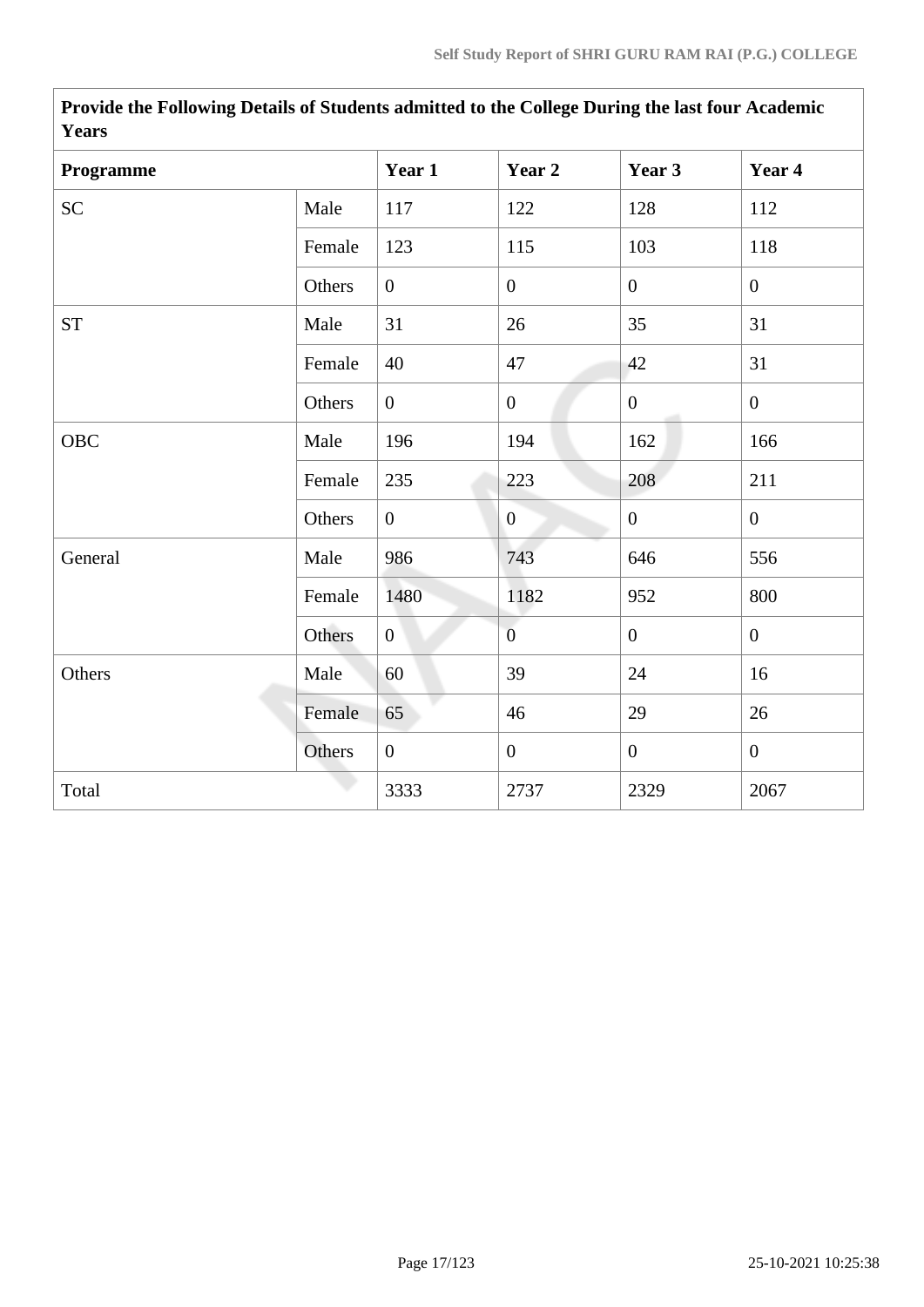# **Extended Profile**

# **1 Program**

## **1.1**

## **Number of courses offered by the Institution across all programs during the last five years**

| 2019-20                              | 2018-19 | 2017-18 |                      | 2016-17 | 2015-16 |  |
|--------------------------------------|---------|---------|----------------------|---------|---------|--|
| 278                                  | 321     | 448     |                      | 515     | 515     |  |
| <b>File Description</b>              |         |         | Document             |         |         |  |
| Institutional data prescribed format |         |         | <b>View Document</b> |         |         |  |

#### **1.2**

#### **Number of programs offered year-wise for last five years**

| 2019-20                            | 2018-19   | 2017-18 | $2016 - 17$ | 2015-16 |
|------------------------------------|-----------|---------|-------------|---------|
| $\sim$<br>$\overline{\phantom{m}}$ | n n<br>رے | 42      | 42          | 4.1     |

# **2 Students**

#### **2.1**

#### **Number of students year-wise during last five years**

| 2019-20                                 | 2018-19 | 2017-18  |                      | 2016-17 | 2015-16 |  |
|-----------------------------------------|---------|----------|----------------------|---------|---------|--|
| 2010                                    | 2329    | 2737     |                      | 3333    | 3745    |  |
| <b>File Description</b>                 |         | Document |                      |         |         |  |
| Institutional data in prescribed format |         |          | <b>View Document</b> |         |         |  |

#### **2.2**

### **Number of seats earmarked for reserved category as per GOI/State Govt rule year-wise during last five years**

| 2019-20 | 2018-19 | 2017-18 | 2016-17 | 2015-16 |
|---------|---------|---------|---------|---------|
| 309     | 310     | 310     | 530     | 510     |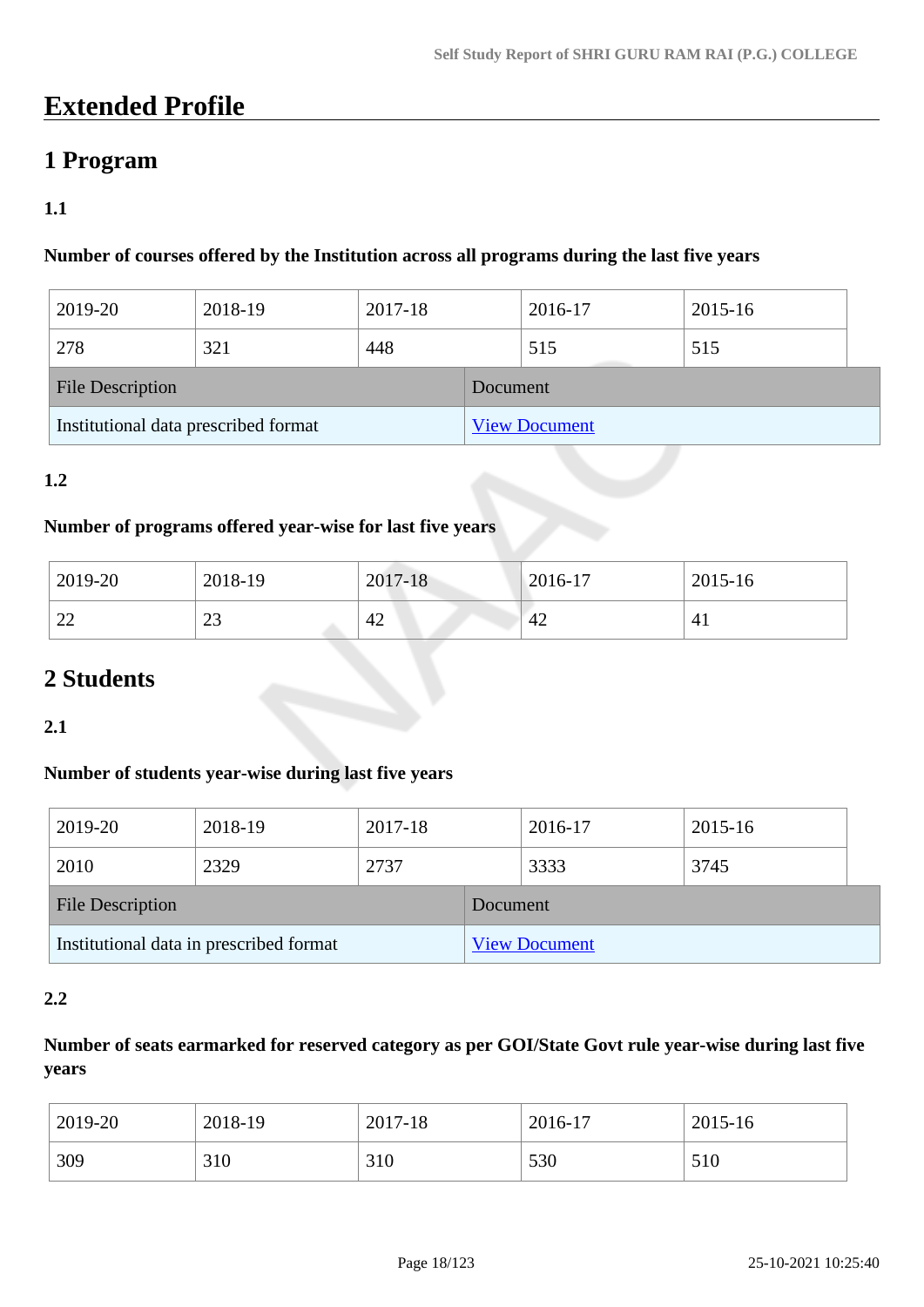| File Description                        | Document             |
|-----------------------------------------|----------------------|
| Institutional data in prescribed format | <b>View Document</b> |

# **2.3**

#### **Number of outgoing / final year students year-wise during last five years**

| 2019-20                                 | 2018-19 | 2017-18  |                      | 2016-17 | 2015-16 |  |
|-----------------------------------------|---------|----------|----------------------|---------|---------|--|
| 0793                                    | 931     | 1003     |                      | 1227    | 1416    |  |
| <b>File Description</b>                 |         | Document |                      |         |         |  |
| Institutional data in prescribed format |         |          | <b>View Document</b> |         |         |  |

# **3 Teachers**

### **3.1**

### **Number of full time teachers year-wise during the last five years**

| 2019-20                                 | 2018-19 | 2017-18  |                      | 2016-17 | 2015-16 |
|-----------------------------------------|---------|----------|----------------------|---------|---------|
| 31                                      | 33      | 34       |                      | 70      | 70      |
| <b>File Description</b>                 |         | Document |                      |         |         |
| Institutional data in prescribed format |         |          | <b>View Document</b> |         |         |

#### **3.2**

### **Number of sanctioned posts year-wise during last five years**

| 2019-20                                 | 2018-19  | 2017-18  |                      | 2016-17 | 2015-16 |  |
|-----------------------------------------|----------|----------|----------------------|---------|---------|--|
| $\left 4\right $                        | <b>4</b> | 41       |                      | 76      | 82      |  |
| <b>File Description</b>                 |          | Document |                      |         |         |  |
| Institutional data in prescribed format |          |          | <b>View Document</b> |         |         |  |

# **4 Institution**

### **4.1**

**Total number of classrooms and seminar halls**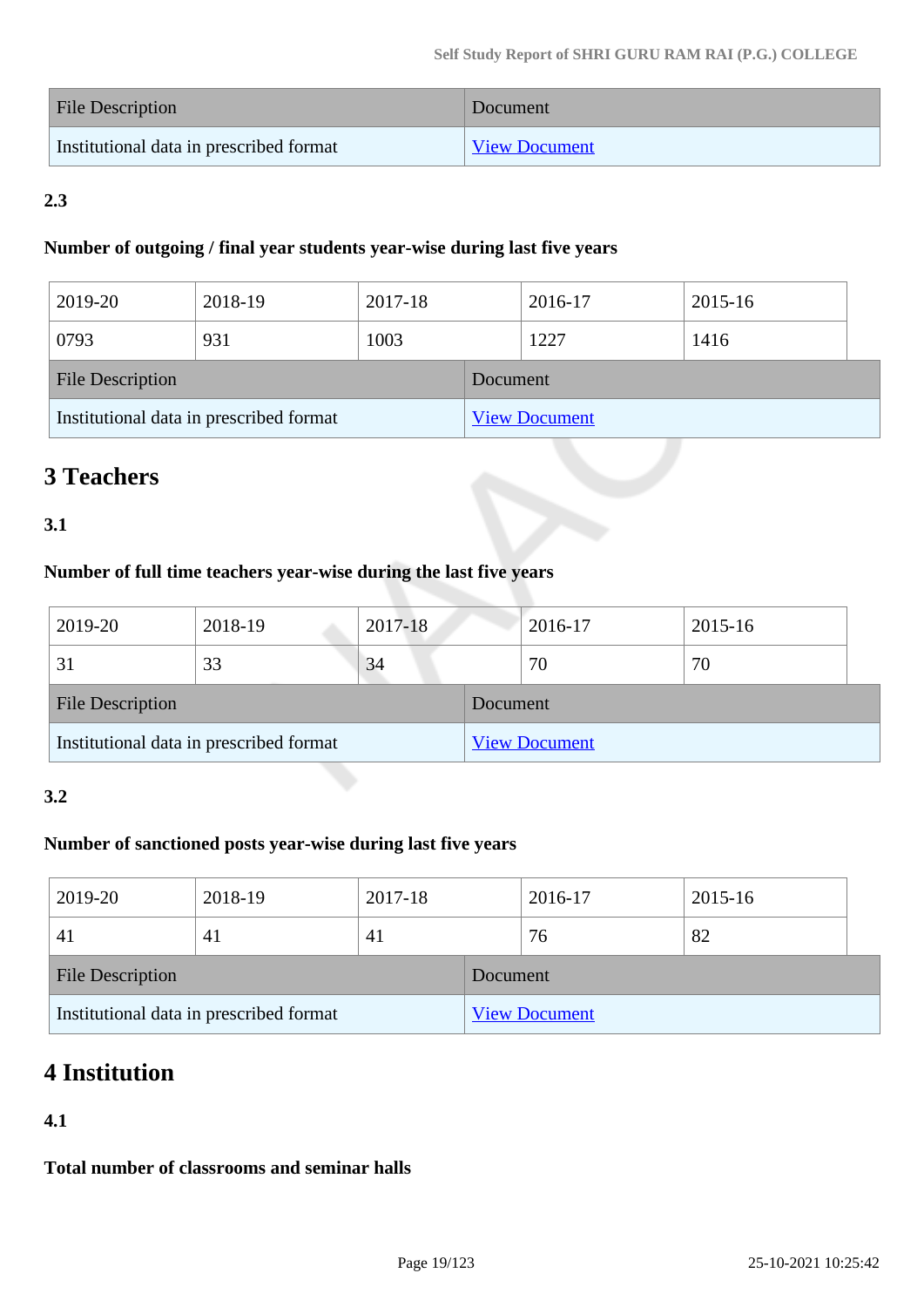## **Response: 30**

### **4.2**

### **Total Expenditure excluding salary year-wise during last five years ( INR in Lakhs)**

| 2019-20 | 2018-19  | 2017-18  | 2016-17  | 2015-16  |
|---------|----------|----------|----------|----------|
| 043.000 | 50.62826 | 70.72160 | 86.16354 | 68.72169 |

**4.3**

# **Number of Computers**

**Response: 144**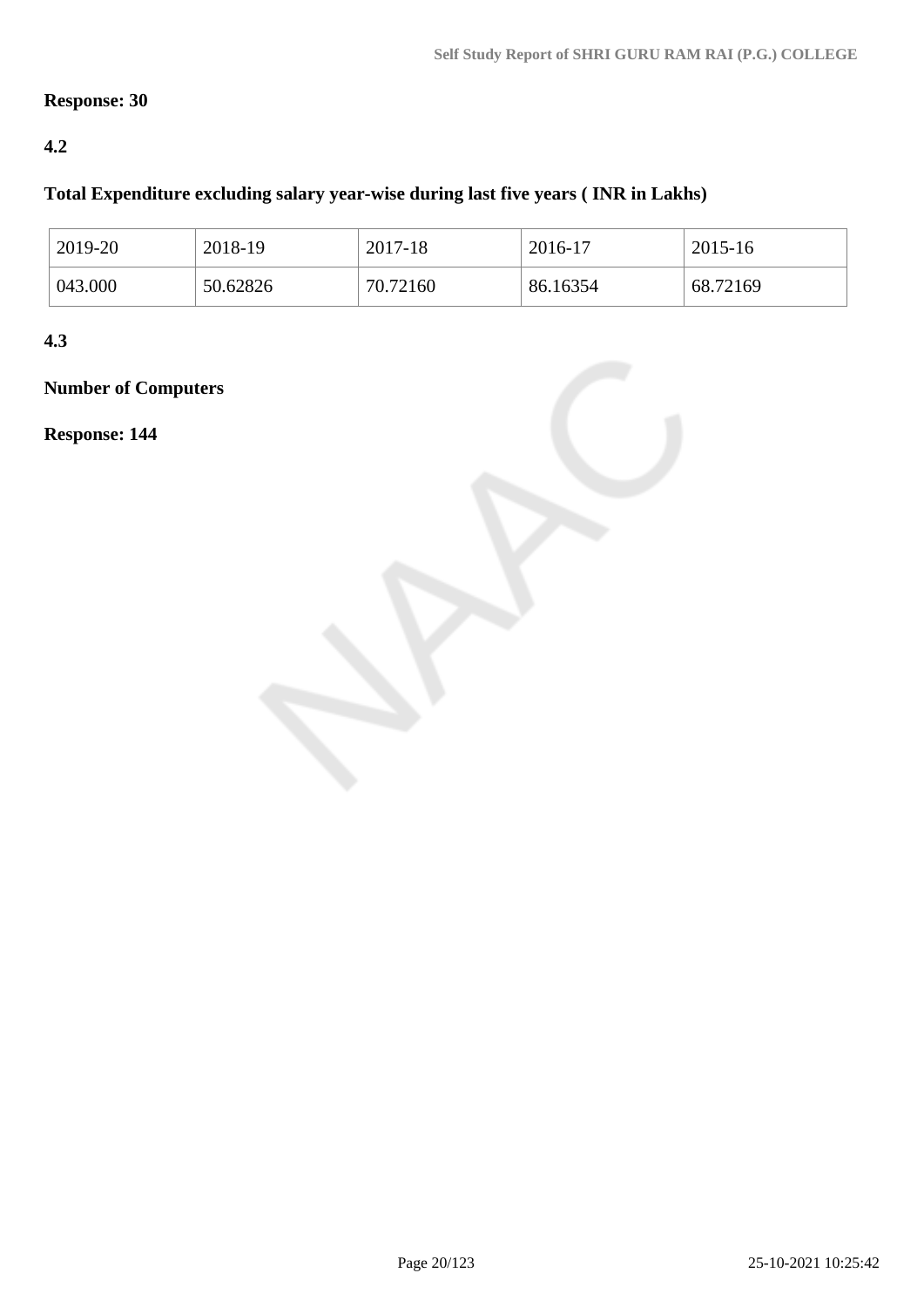# **4. Quality Indicator Framework(QIF)**

# **Criterion 1 - Curricular Aspects**

# **1.1 Curricular Planning and Implementation**

 **1.1.1 The Institution ensures effective curriculum delivery through a well planned and documented process**

#### **Response:**

The college is affiliated to the HNB Garhwal University and hence all UG/PG programmes being run in the college teach the syllabus prescribed by the university. However, for effective curriculum delivery, the following steps are taken:

- Academic calendar of the college is prepared well in advance and included in the college prospectus before the commencement of the academic session. It is prepared in accordance with the university academic calendar, in which details like the date of registration for admission, commencement of the academic session, last date for submitting admission forms, course duration for odd and even semesters for both UG and PG courses are mentioned. Besides this important details of sessional exams, date for submitting examination forms and the date of commencement of end semester examinations are also mentioned.
- There is a Time Table committee which makes general time table for UG classes, For PG classes Time Table is made at Dept level in consultation with in-charge of general time table.
- The syllabus is divided Course/Paper wise and after thorough deliberations among department teachers it is apportioned among faculties of the department by the HoD.
- The teachers prepare the teaching plans course wise/semester wise in teacher's diary.
- The teaching periods are allotted based on specialization and expertise and interest of teachers.
- The college conducts Induction meetings in the beginning of the academic session for new students in which they are give complete informations about the CBCS pattern and a brief introduction of the college.
- The Departments conduct regular departmental meetings for review of the syllabus covered and identifying the advanced/slow learners.
- Teachers strive to complete the syllabus in time.
- Students are given extra rime after the regular classes also to clear their doubts/ queries related to their course.
- To enrich their classroom learning, students are encouraged to participate in Literature Festivals/ Meet the Author Program / Live performance of Plays etc. by local theatre groups etc. The college conducts quiz-competitions, debate competitions and essay writing competitions and various other academic activities to help the students gain more knowledge and to equip them with soft skills.
- To make the curriculum more students centric the teachers adopt the method of ICT presentation and, practicals in Labs, Heritage Gallery and Botanical Garden etc. also help in knowledge enrichment.
- Library and INFLIBNET plays an important role in delivering the knowledge.
- In certain subjects' project work is compulsory as a part of experiential learning.
- The Language lab is also helping in the teaching and learning, particularly for the students coming from the remote and tribal areas of the hills of Uttarakhand.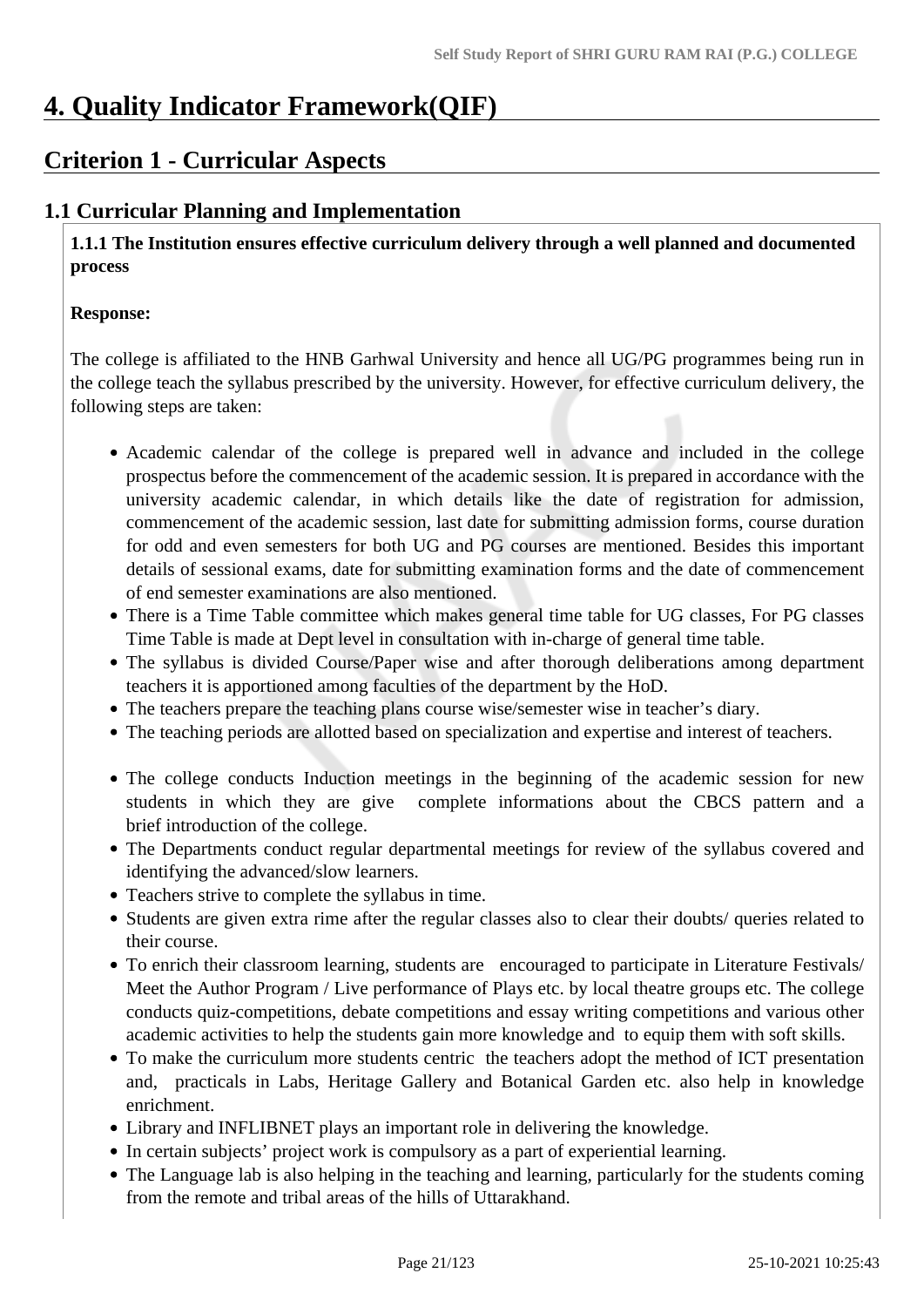- Feedbackon on Curricular Aspects is also taken every year from students and other stakeholders.
- Departments organize study tours, excursions and visits to research canters for experiential learning.

The above mentioned steps ensure that teaching is not confined to merely completing the syllabus; rather it is complemented by a multi pronged approach which delivers the curriculum effectively.

| <b>File Description</b>              | <b>Document</b>      |
|--------------------------------------|----------------------|
| <b>Upload Additional information</b> | <b>View Document</b> |
| Link for Additional information      | <b>View Document</b> |

#### **1.1.2 The institution adheres to the academic calendar including for the conduct of CIE**

#### **Response:**

An elaborate and methodical planning with optimum use of the available potential is a prerequisite for the smooth functioning of any institution. The institution adheres to academic calendar to ensure efficiency in its functioning. The academic calendar is planned and prepared in consultation with the IQAC and Department HODs which is then distributed to the departments. The individual Departments prepare an action plan which is inclusive of teaching schedule and teaching plan. Finally, based on the action plan submitted by the Departments, the Internal Quality Assurance Cell consolidates the curricular and extracurricular activities of the Departments. The internal examinations of UG and PG are monitored by committees formed for continuous evaluation and examination and headed by their respective Coordinators.

#### **Academic Calendar:**

The Academic Calendar of the college is in synchronisation with the university Calander. The Departmental Calanders contain the semester wise teaching plans etc and individual teaching plans are prepared at the beginning of every academic year. The faculty members plan their lectures and activity schedules sticking to the departmental academic calendar to ensure timely completion of the syllabous. Each teacher maintains a work diary in which he/she records academic and administrative tasks, institutional and university level duties.

#### **Conduct of Internal Exams by Controller of Examination**

The Internal examinations are planned in accordance with the University schedule. The Controller of Examination monitors CIE in the college. The internal exams of the UG classes are monitored by the controller examination while the internal examinations of PG are monitored by the HOD of the Department. The P.G. Departments schedule the dates for the P.G. examination in accordance with college Academic calander and question papers are prepared by the concerned faculties. All departments ensure smooth conduct of the examination. CCTVs are installed in examination rooms. This ensures fair examination.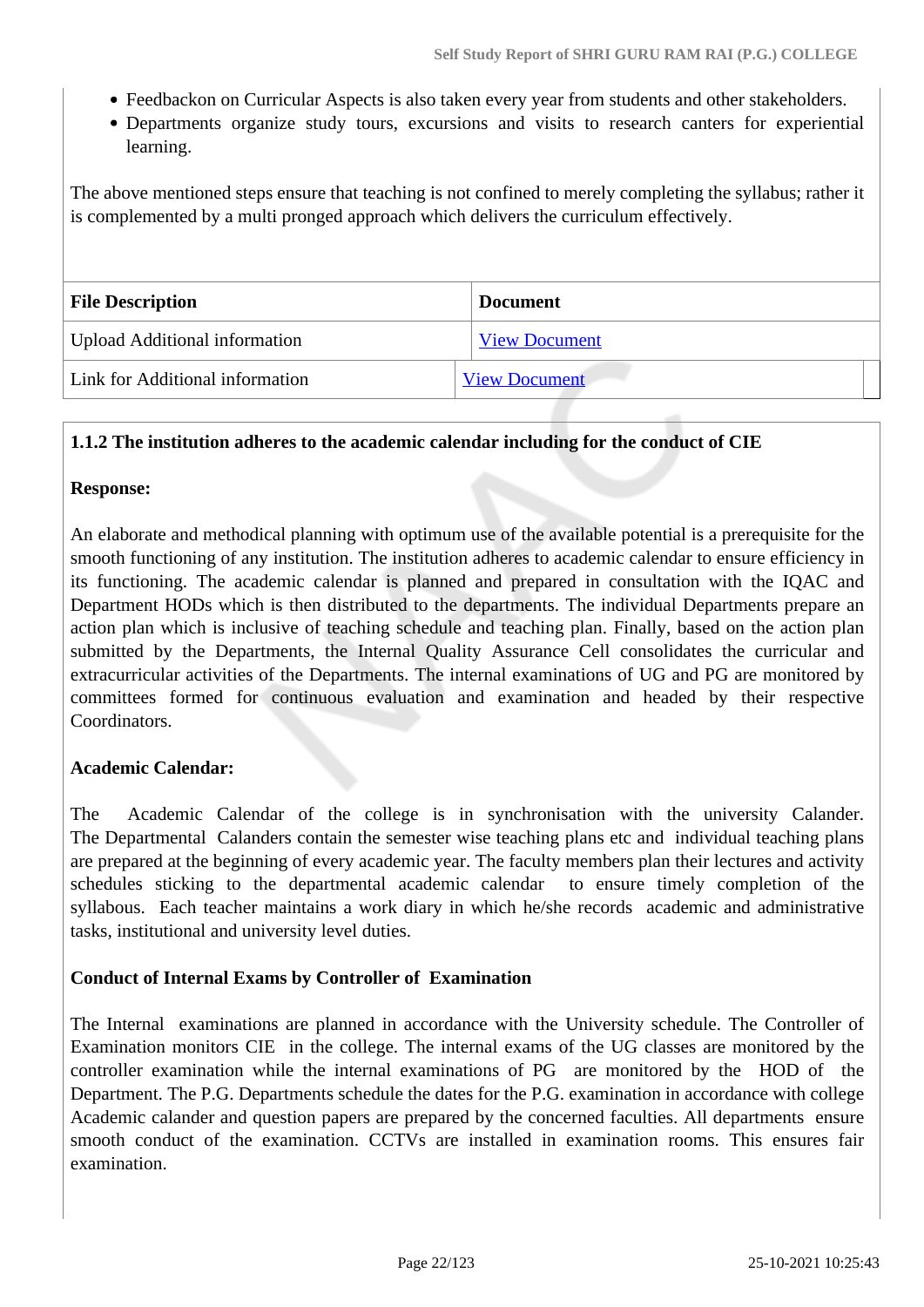### **Evaluation**

Under CIE, students' performance is monitored and evaluated formally as well as informally. Formal evaluation is done through Sessional tests and Assignments. There is one Internal / Sessional Test at UG level and two Inernal/Sessional tests at PG level. Besides this formal assignment and evaluation, students are also evaluated informally on the basis of their active participation in the teaching – learning process, their regularity and punctuality, their performance in group discussions/class room quizzes etc. Transparency is maintained in declaring the results of Sessional Tests. Students are informed about their marks. Detailed feedback is provided to them about their performance. Suggestions are also provided for improvement.

#### **Display of internal marks:**

Results are published according to affiliating University norms. Where the marks of internal exams are displayed on the notice boards so that students can see them  $\&$  if there is any anomaly, they can bring it to the notice of the concerned HOD. Grievances, if any, are addressed promptly. The final marks obtained by students in Sessional Tests are uploaded on affiliating University's (HNB Garhwal University) website.

| <b>File Description</b>              | <b>Document</b>      |
|--------------------------------------|----------------------|
| <b>Upload Additional information</b> | <b>View Document</b> |

 **1.1.3 Teachers of the Institution participate in following activities related to curriculum development and assessment of the affiliating University and/are represented on the following academic bodies during the last five years** 

**1.Academic council/BoS of Affiliating university**

**2.Setting of question papers for UG/PG programs** 

**3.Design and Development of Curriculum for Add on/ certificate/ Diploma Courses** 

**4.Assessment /evaluation process of the affiliating University**

**Response:** B. Any 3 of the above

| <b>File Description</b>                 | <b>Document</b>      |  |
|-----------------------------------------|----------------------|--|
| Institutional data in prescribed format | <b>View Document</b> |  |
| Any additional information              | <b>View Document</b> |  |

## **1.2 Academic Flexibility**

**1.2.1 Percentage of Programmes in which Choice Based Credit System (CBCS)/ elective**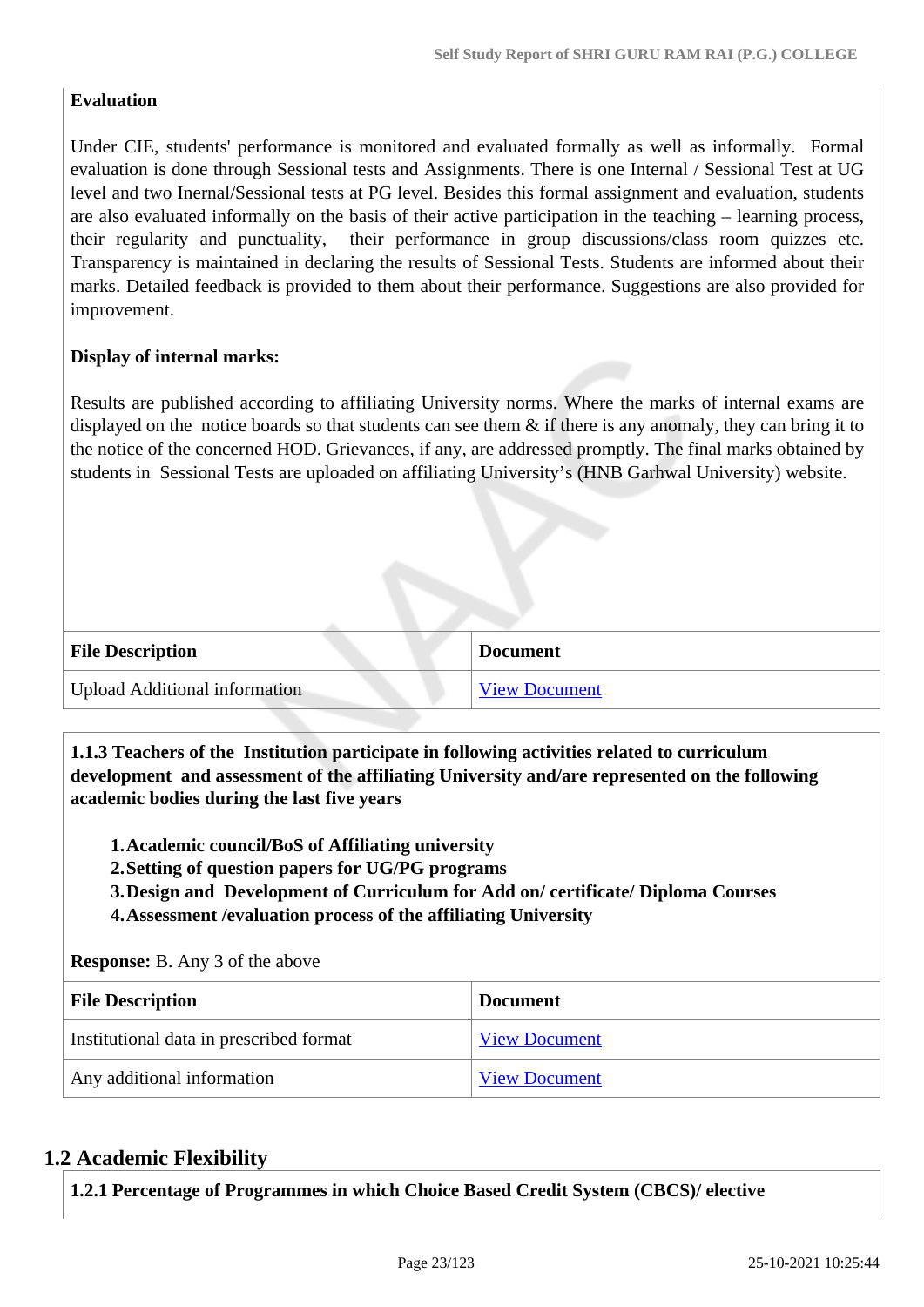#### **course system has been implemented**

#### **Response:** 86.36

#### 1.2.1.1 **Number of Programmes in which CBCS / Elective course system implemented.**

Response: 19

| <b>File Description</b>                               | <b>Document</b>      |
|-------------------------------------------------------|----------------------|
| Minutes of relevant Academic Council/ BOS<br>meetings | <b>View Document</b> |
| Institutional data in prescribed format               | <b>View Document</b> |

#### **1.2.2 Number of Add on /Certificate programs offered during the last five years**

#### **Response:** 9

#### 1.2.2.1 **How many Add on /Certificate programs are offered within the last 5 years.**

| 2019-20 | 2018-19 | 2017-18 | 2016-17  | 2015-16 |
|---------|---------|---------|----------|---------|
|         |         | ∼       | <u>ب</u> |         |

| <b>File Description</b>              | <b>Document</b>      |
|--------------------------------------|----------------------|
| List of Add on /Certificate programs | <b>View Document</b> |

#### **1.2.3 Average percentage of students enrolled in Certificate/ Add-on programs as against the total number of students during the last five years**

**Response:** 1.07

1.2.3.1 **Number of students enrolled in subject related Certificate or Add-on programs year wise during last five years**

| 2019-20 | 2018-19 | 2017-18 | 2016-17 | 2015-16 |
|---------|---------|---------|---------|---------|
| 36      | 20      | 30      | 40      | 10      |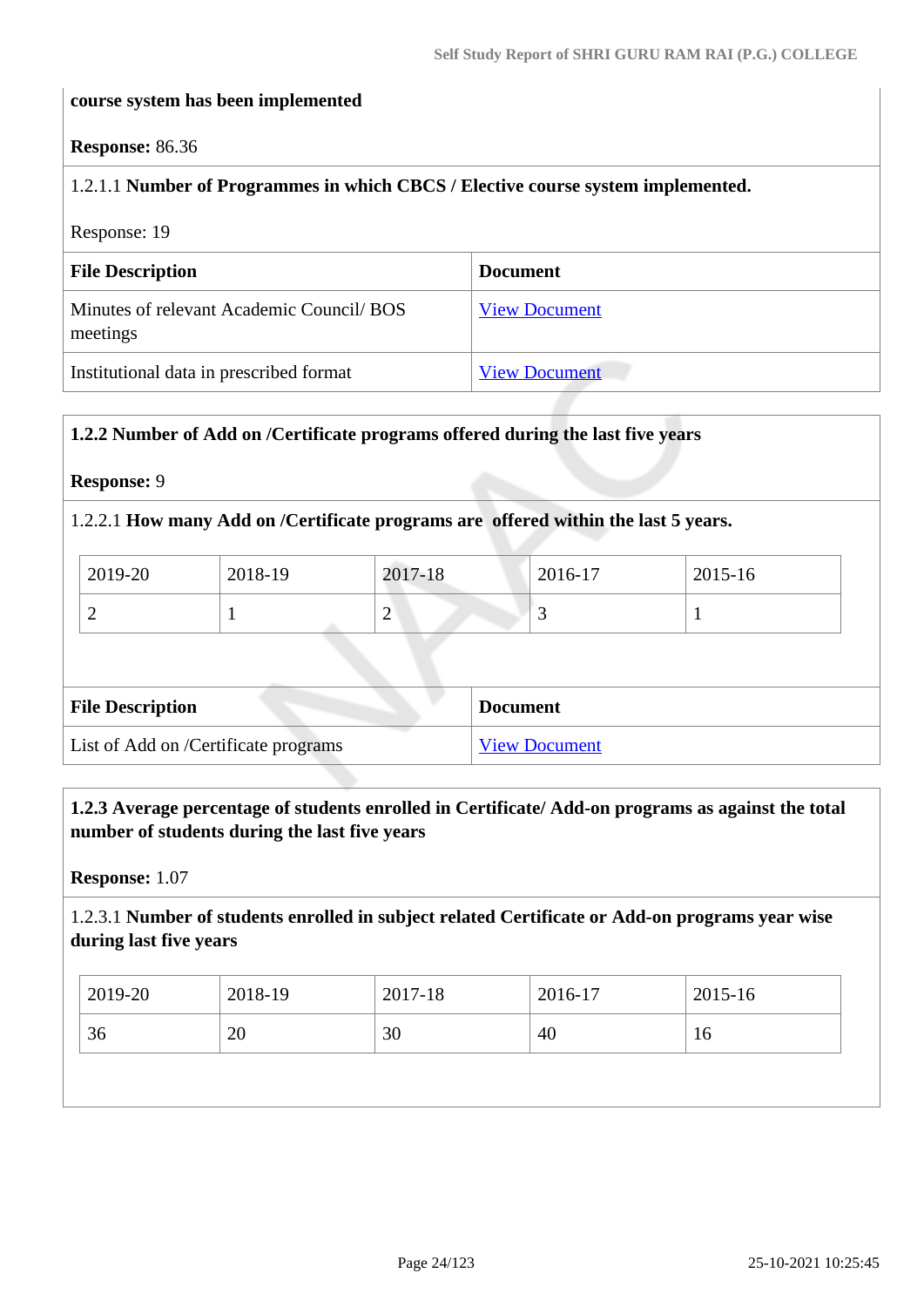| <b>File Description</b>                                                                | <b>Document</b>      |
|----------------------------------------------------------------------------------------|----------------------|
| Details of the students enrolled in Subjects related<br>to certificate/Add-on programs | <b>View Document</b> |
| Any additional information                                                             | <b>View Document</b> |

# **1.3 Curriculum Enrichment**

 **1.3.1 Institution integrates crosscutting issues relevant to Professional Ethics ,Gender, Human Values ,Environment and Sustainability into the Curriculum**

**Response:** 

**Response:** 

- Cross cutting issues pertaining to Professional Ethics, Gender, Human Values, Environment and Sustainability have been integrated in to the curriculam by the college. Besides the compulsory courses on Environmental Studies for UG classes, across many subjects at UG and PG there are courses which are based on Gender, Professional Ethics, Human Values & Sustainability. The institution integrates practical exposure and current debates in these areas.
- The college has a Red Ribbon Club a Cultural Committee, Women's Cell, Botanical and Medicinal Garden.
- Invited talks and community programs such as medical camps and blood donation drives are organised that ensure student participation.
- An Induction Programme is arranged for the new students of the institution prior to the commencement of classes in the first year led by counselors and leading personalities of the college who impart values and help students to set goals and objectives, to "Think Critically" and to practice ethics and compassion in their chosen disciplines. Students are made to attend entrepreneurship related talks organised by local bodies.
- The Women's Cell organises programmes, talks on legal awareness, training girl students for addressing gender sensitive issues within and outside the institution. The actively functioning NSS and NCC units of the college ensure that students imbibe values of discipline, patriotism and community service.
- It needs to be mentioned that during Covid-19 Pandemic, the college students offered help by providing, relief materials systematically with the active support of the, alumni and teachers.
- The college channelize the energy of youth by tapping their creative talents, so that they emerge as conscientious global citizens and compassionate human beings.
- The college has the following committees/cells etc. to ensure and integrate cross cutting issues relevant to Professional Ethics, Gender, Human Values, Environment and Sustainability- in to the curriculum.
- Anti Ragging Cell Boards have been put up at various places, like canteen, hostel etc.
- The college provide access to fast
- Women Cell for Combating Sexual Harassment
- Women's Studies Centre
- Anti Drugs cell.

Beside this , several co-curricular and extra curricular activities are conducted by the college for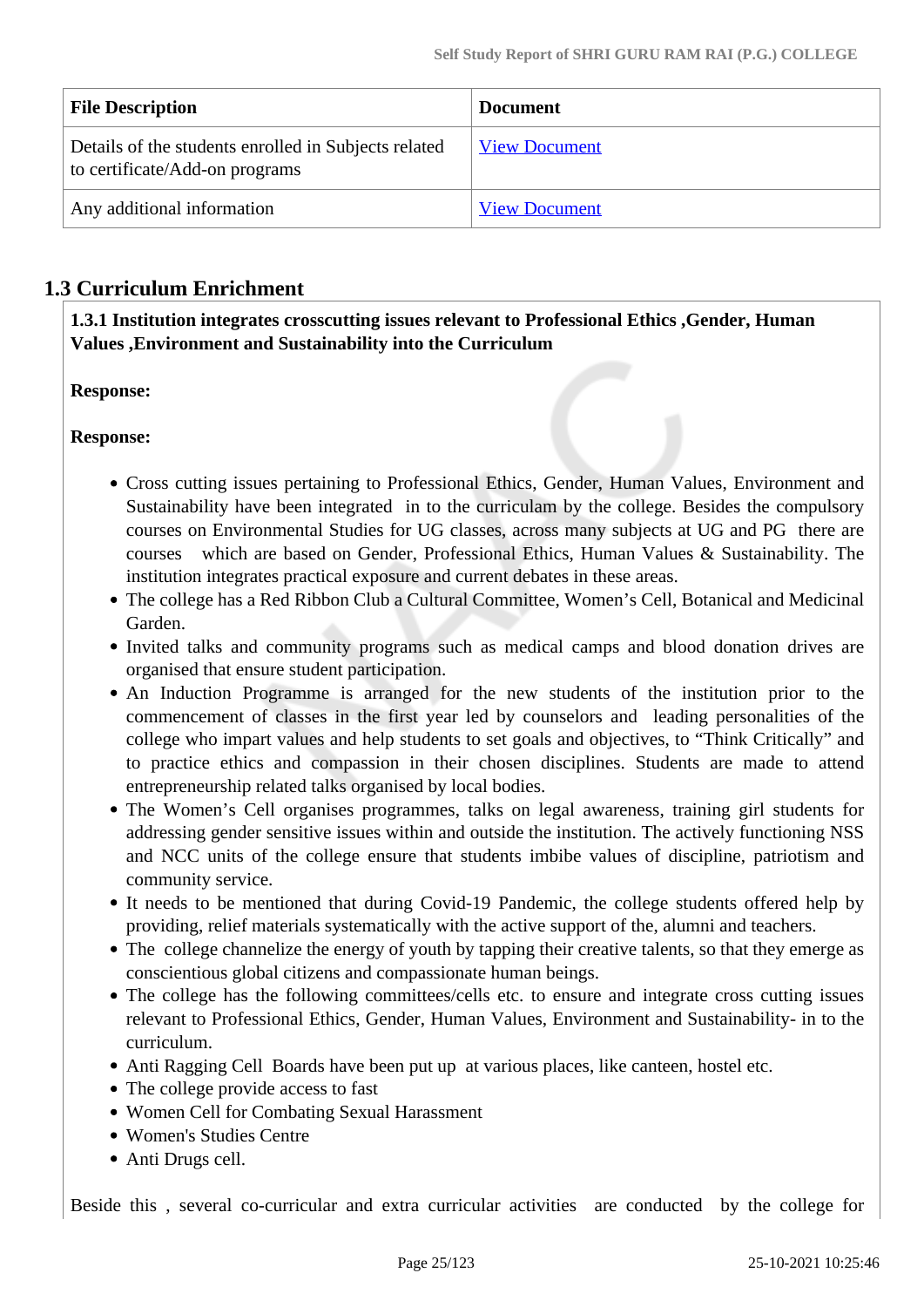enhancing students awareness about these crucial issues.

| <b>File Description</b>                                                                                                                                              | <b>Document</b>      |
|----------------------------------------------------------------------------------------------------------------------------------------------------------------------|----------------------|
| Upload the list and description of courses which<br>address the Professional Ethics, Gender, Human<br>Values, Environment and Sustainability into the<br>Curriculum. | <b>View Document</b> |
| Any additional information                                                                                                                                           | <b>View Document</b> |

#### **1.3.2 Average percentage of courses that include experiential learning through project work/field work/internship during last five years**

**Response:** 2.31

1.3.2.1 **Number of courses that include experiential learning through project work/field work/internship year-wise during last five years**

| $2019-20$ | 2018-19 | 2017-18 | 2016-17 | 2015-16 |
|-----------|---------|---------|---------|---------|
|           |         |         |         |         |

| <b>File Description</b>                                                                                                                                                          | <b>Document</b>      |
|----------------------------------------------------------------------------------------------------------------------------------------------------------------------------------|----------------------|
| Programme / Curriculum/ Syllabus of the courses                                                                                                                                  | <b>View Document</b> |
| MoU's with relevant organizations for these courses,<br>if any Average percentage of courses that include<br>experiential learning through project work/field<br>work/internship | <b>View Document</b> |
| Minutes of the Boards of Studies/Academic<br>Council meetings with approvals for these courses                                                                                   | <b>View Document</b> |

#### **1.3.3 Percentage of students undertaking project work/field work/ internships (Data for the latest completed academic year**

**Response:** 26.02

#### 1.3.3.1 **Number of students undertaking project work/field work / internships**

Response: 523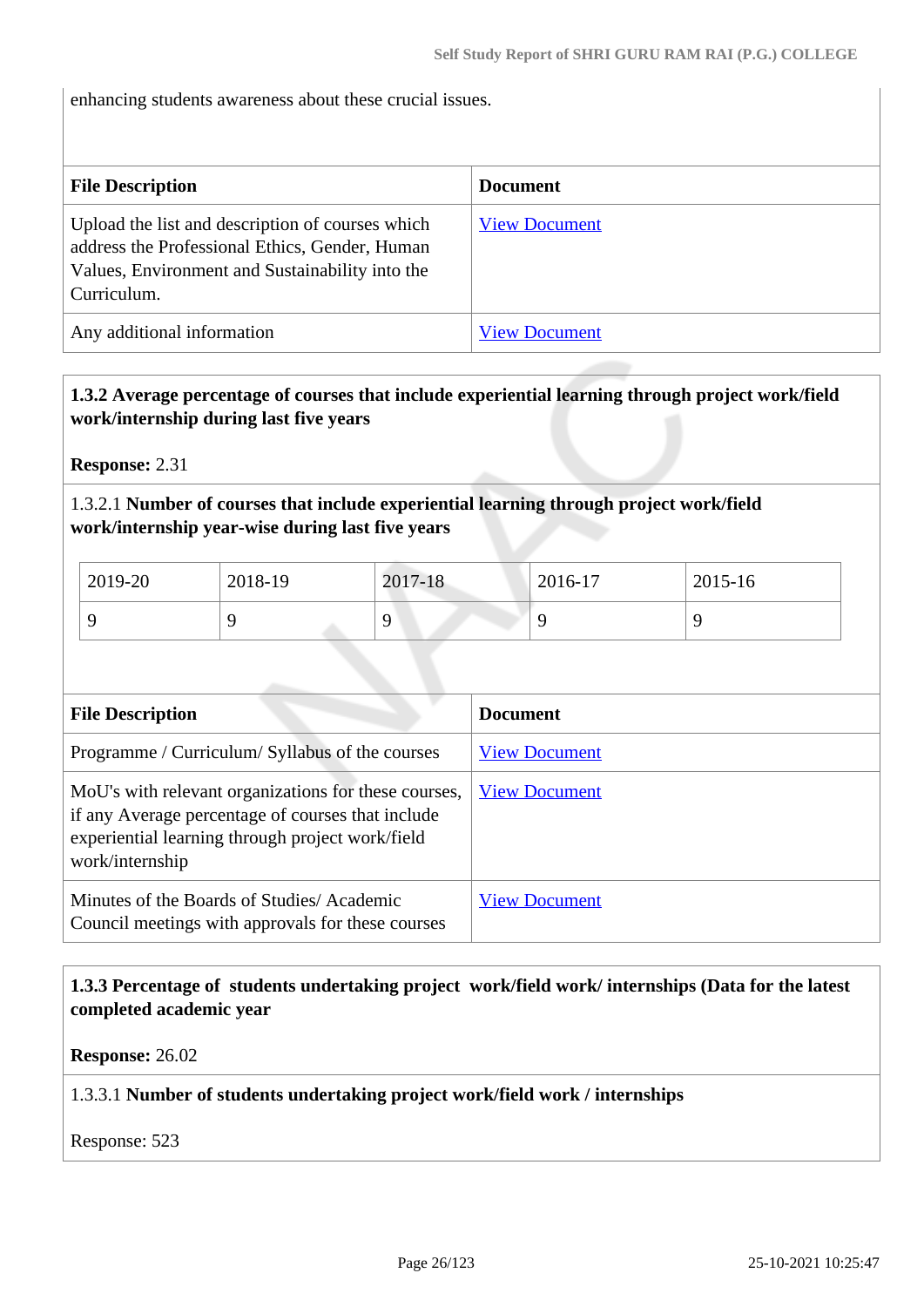| <b>File Description</b>                                                                       | <b>Document</b>      |
|-----------------------------------------------------------------------------------------------|----------------------|
| List of programmes and number of students<br>undertaking project work/field work//internships | <b>View Document</b> |
| Any additional information                                                                    | <b>View Document</b> |

## **1.4 Feedback System**

 **1.4.1** *Institution obtains feedback on the syllabus and its transaction at the institution from the following stakeholders 1) Students 2)Teachers 3)Employers 4)Alumni* 

**Response:** A. All of the above

| <b>File Description</b>                                                                                                                                    | <b>Document</b>      |
|------------------------------------------------------------------------------------------------------------------------------------------------------------|----------------------|
| Any additional information (Upload)                                                                                                                        | <b>View Document</b> |
| Action taken report of the Institution on feedback<br>report as stated in the minutes of the Governing<br>Council, Syndicate, Board of Management (Upload) | <b>View Document</b> |
| URL for stakeholder feedback report                                                                                                                        | <b>View Document</b> |

**1.4.2 Feedback process of the Institution may be classified as follows: Options:**

- **1.Feedback collected, analysed and action taken and feedback available on website**
- **2.Feedback collected, analysed and action has been taken**
- **3.Feedback collected and analysed**
- **4.Feedback collected**
- **5. Feedback not collected**

**Response:** B. Feedback collected, analysed and action has been taken

| <b>File Description</b>           | <b>Document</b>      |
|-----------------------------------|----------------------|
| Upload any additional information | <b>View Document</b> |
| URL for feedback report           | <b>View Document</b> |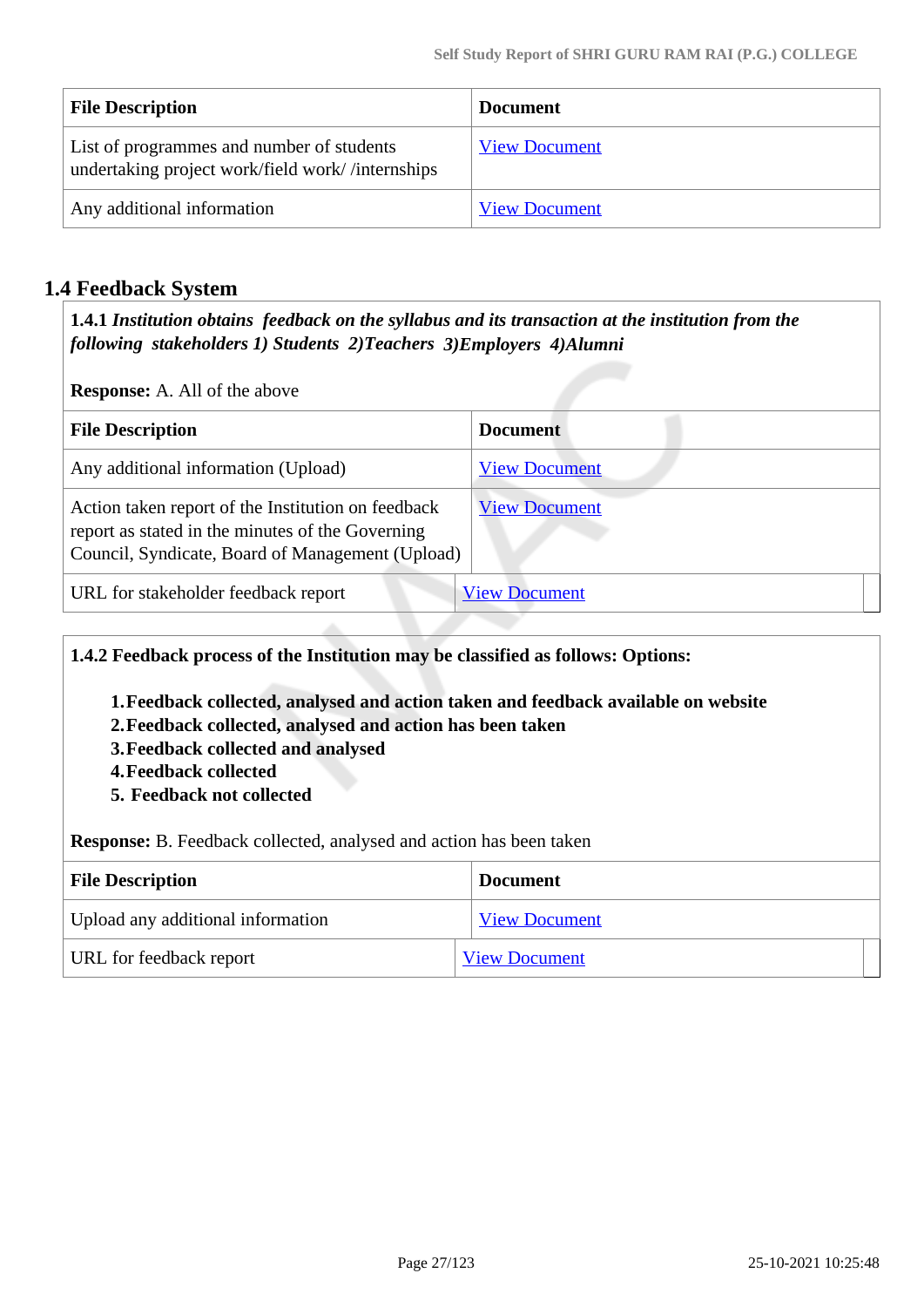# **Criterion 2 - Teaching-learning and Evaluation**

### **2.1 Student Enrollment and Profile**

| Response: 88.99 |         | 2.1.1.1 Number of students admitted year-wise during last five years |         |         |
|-----------------|---------|----------------------------------------------------------------------|---------|---------|
| 2019-20         | 2018-19 | 2017-18                                                              | 2016-17 | 2015-16 |
| 714             | 741     | 786                                                                  | 1268    | 1222    |
|                 |         | 2.1.1.2 Number of sanctioned seats year wise during last five years  |         |         |
| 2019-20         | 2018-19 | 2017-18                                                              | 2016-17 | 2015-16 |

| Institutional data in prescribed format | <b>View Document</b> |
|-----------------------------------------|----------------------|
| Any additional information              | <b>View Document</b> |

 **2.1.2 Average percentage of seats filled against reserved categories (SC, ST, OBC, Divyangjan, etc. as per applicable reservation policy ) during the last five years ( exclusive of supernumerary seats)**

**Response:** 70.17

2.1.2.1 Number of actual students admitted from the reserved categories year-wise during the last five years

| 2019-20 | 2018-19 | 2017-18 | 2016-17 | 2015-16 |
|---------|---------|---------|---------|---------|
| 247     | 245     | 214     | 327     | 312     |

| <b>File Description</b>                                      | <b>Document</b>      |
|--------------------------------------------------------------|----------------------|
| Average percentage of seats filled against seats<br>reserved | <b>View Document</b> |
| Any additional information                                   | <b>View Document</b> |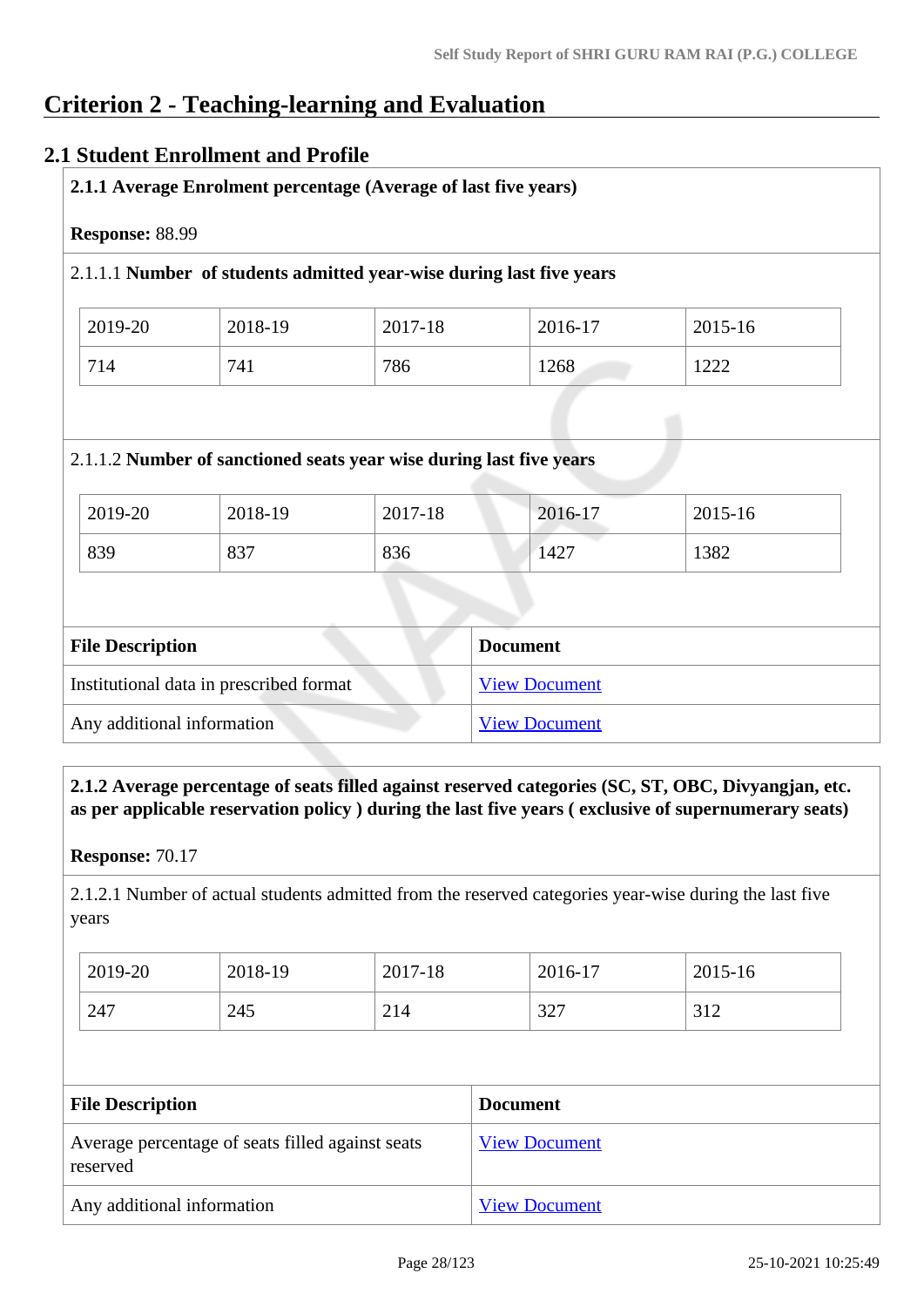## **2.2 Catering to Student Diversity**

#### **2.2.1 The institution assesses the learning levels of the students and organises special Programmes for advanced learners and slow learners**

#### **Response:**

*The institution assesses the learning levels of the students and organises special Programmes for advanced learners and slow learners*

 The Institution has a well defined performance assessment system of the learning levels of the students. Distinction between slow and advanced learners is done on the bases of their performance in Continuous Internal Examination.

#### **Measures in force for advanced learners:**

- They are motivated to strive for higher goals.
- All the PG departments have departmental libraries. Extra reference books are issued through departmental libraries.
- INSPIRE Club is established to motivate talented youths with an aptitude for research and innovation, for a career in basic and natural sciences
- Access to research labs outside the campus is enabled to ensure quality research work. (M.Sc. Physics students did their project work from ATI-EPI, IRDE-DRDO, Wadia Institute etc)
- Advanced learners are encouraged to take up internships at various top organizations. College is registered with INTERNSALA At present students are enrolled in ONLINE INTERNSALA internship programs
- They are encouraged to get university ranks through additional support.
- Separate NOBEL LAUREATE section in the library having 150 books of English and 20 books of Economics.
- Xerox copy of Nobel laureates are kept in the departments of Chemistry and Physics for references
- Students actively participate in various projects
- National and International research journals are subscribed by various departments.
- Guidance and support are offered for research publications .Students are encouraged to present paper and participate in National and International workshops , conferences and seminars (especially research scholars )
- Students are encouraged to take additional diploma courses offered by the Uttarakhand Open University
- The College promotes interactive sessions for all classroom teaching
- College provides academic and career counseling continuously to the final year students.
- ICT enabled teaching, e-learning resources, Digitalized Library with INFLIBNET, English Language Lab, well equipped laboratories are some of the infrastructural facilities available to the advanced learners
- Guest lectures are arranged

#### **Measures in force for slow learners:**

• Mentoring system is common in all the Departments, wherein every faculty is assigned particular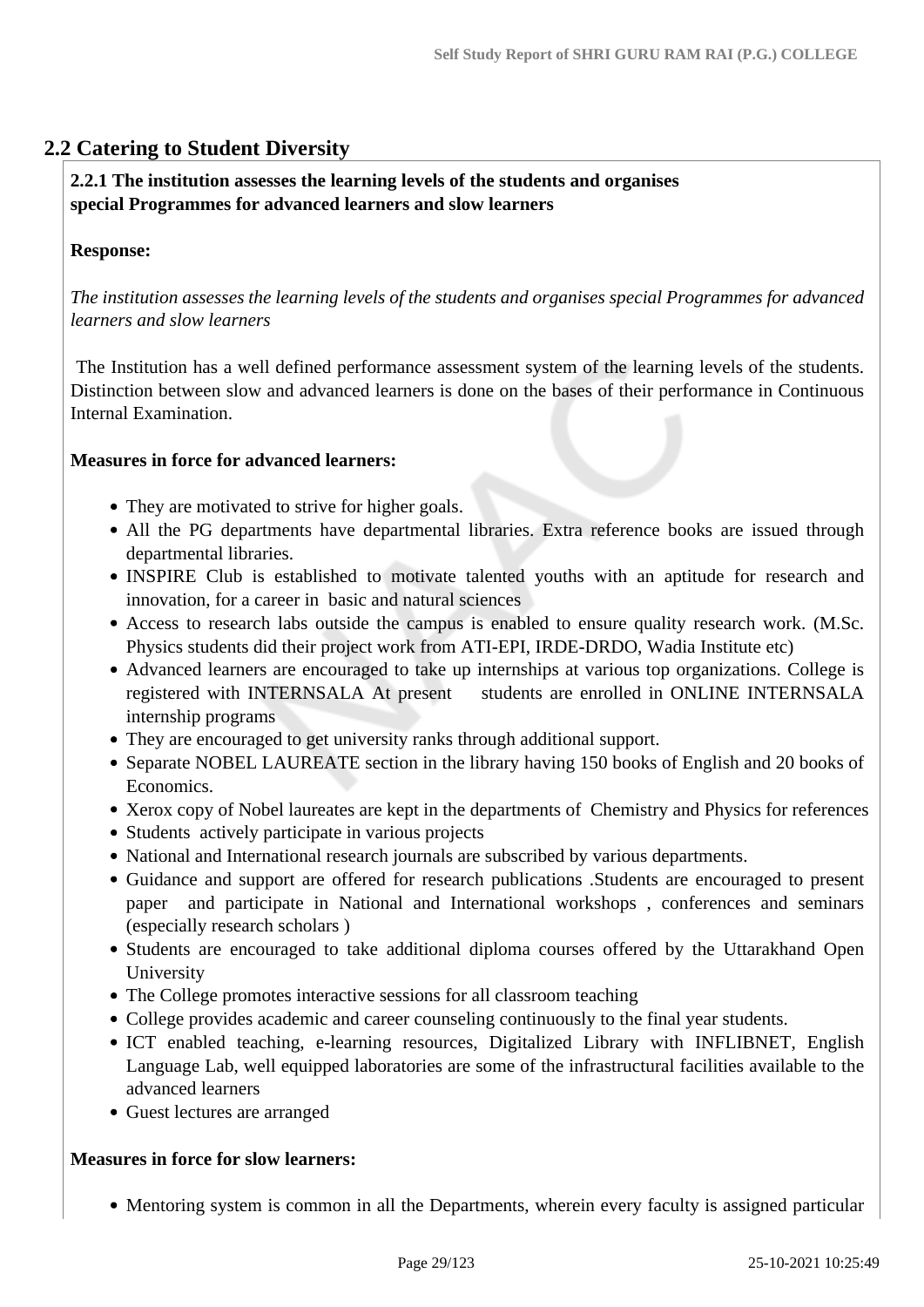number of students who would report on all academic achievements and challenges

- Remedial classes are regularly conducted by various Departments to help slow learners
- Peer learning is practiced in the Halls (Hostels), Peer helpers gain a deep understanding of what they teach to other peers ,which benefit them as well as the peer they are helping
- English language lab facility is available for students for enhancing their communication skills.
- E-content materials are made available to supplement classroom teaching
- The slow learners are given special academic attention in classes
- Guidance at individual level by faculty members
- The queries of slow learners are resolved by faculty as and when required
- The Principal discusses about slow learners with HOD's and faculty members
- During pandemic period our college provides online counseling for slow learners

| <b>File Description</b>           | <b>Document</b>      |
|-----------------------------------|----------------------|
| Upload any additional information | <b>View Document</b> |
| Upload any additional information | <b>View Document</b> |

#### **2.2.2 Student- Full time teacher ratio (Data for the latest completed academic year)**

| <b>Response: 64.84</b>     |                      |
|----------------------------|----------------------|
| <b>File Description</b>    | <b>Document</b>      |
| Any additional information | <b>View Document</b> |

## **2.3 Teaching- Learning Process**

 **2.3.1 Student centric methods, such as experiential learning, participative learning and problem solving methodologies are used for enhancing learning experiences**

#### **Response:**

The teachers of the college adopt student-centric learning methodologies by focusing on application-based experiments. The following student-centric methods have been adopted by the teachers of the college :

#### **Experiential learning:**

- An induction programme is organized before the commencement of every academic session
- Outcome Based Education has been introduced for effective learning process
- First hand experiential knowledge and effective class room interaction when students express themselves to their peers
- Involvement of students in the learning process through active learning
- The lecture methods are enriched with Google Classroom app, Audio-Visual presentations,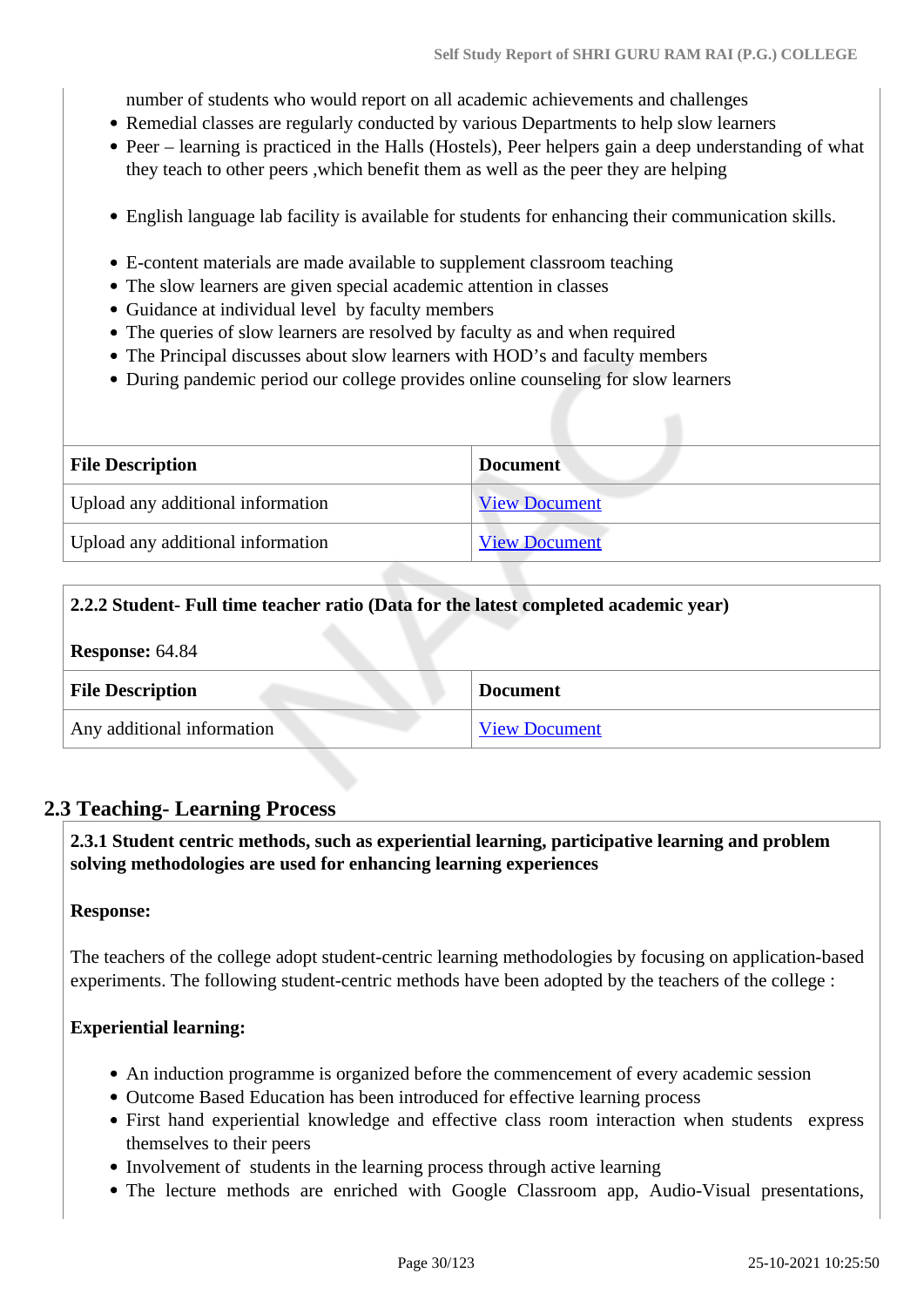PowerPoint Presentations

- The Departments organize Workshops, Symposia and Conferences
- Screening of novels, dramas and poetries are regularly done by Dept of English & Dept of Hindi
- Department level Educational trips (M.A economics students visited WAGAH TRADE BORDER-), Industry visits and Training programmes (M.Sc. Physics students did their training at ATI-EPI, IRDE-DRDO, Wadia Institute etc) are organized
- Departments have social media and phone groups for assignments and projects
- Students of 10 departments have to undertake dissertation/project work in their semesters
- Facility of internet /Wi-Fi campus
- Guidance to students to publish research articles
- Quiz competitions, Demonstration of models and live specimens are showcased by the science departments
- Data resource centre for research scholars
- Heritage gallery established by history department

#### **Participatory learning**:

- The students are engaged in participatory learning through Lectures, Remedial classes, Practicals ,Industrial training, use of ICT Individual and group presentation Seminars , Assignments, workshops ,conferences , invited guest lecturers talk ,describing visual images, seminar presentations and project presentations
- Study tours and excursions, group discussions, case studies, community surveys
- Social network groups of classes are created
- Interdepartmental collaborative activities such as organizing conferences /workshops and thesis writing
- Students are motivated to contribute in the writing for Annual College Magazine etc
- ICT enabled classrooms with interactive teaching and centralized computer lab
- Updated UG/PG and Research labs funded by UGC –FIST & DST (Chemistry, Physics, Zoology, Botany & Geology)
- Students are involved in ongoing research projects
- Central Instrumentation Facility (sponsored by UGC/DST) in chemistry department
- Special computer(Visual aid) for Visually Handicap students
- Self-reliant learning is made effective through assignments and seminars
- Central computerized lab
- Physics and Mathematics have departmental computerized labs with MATHEMATIC and LATEX softwares
- Career guidance and personality development sessions
- Botany , Zoology and Geology departments have established museum
- Seminar hall with big LCD screen for seminars and workshops with capacity of 300 persons

#### **Problem solving methodologies**

- Classroom teaching and laboratory experiment based learning
- Assignments on regular basis
- Internal exams and quizzes are held from time to time
- Students' involvement in the minor and major projects
- Provision of Internship programmes
- Students involvement in field visit, industrial visits, debates, seminars and presentations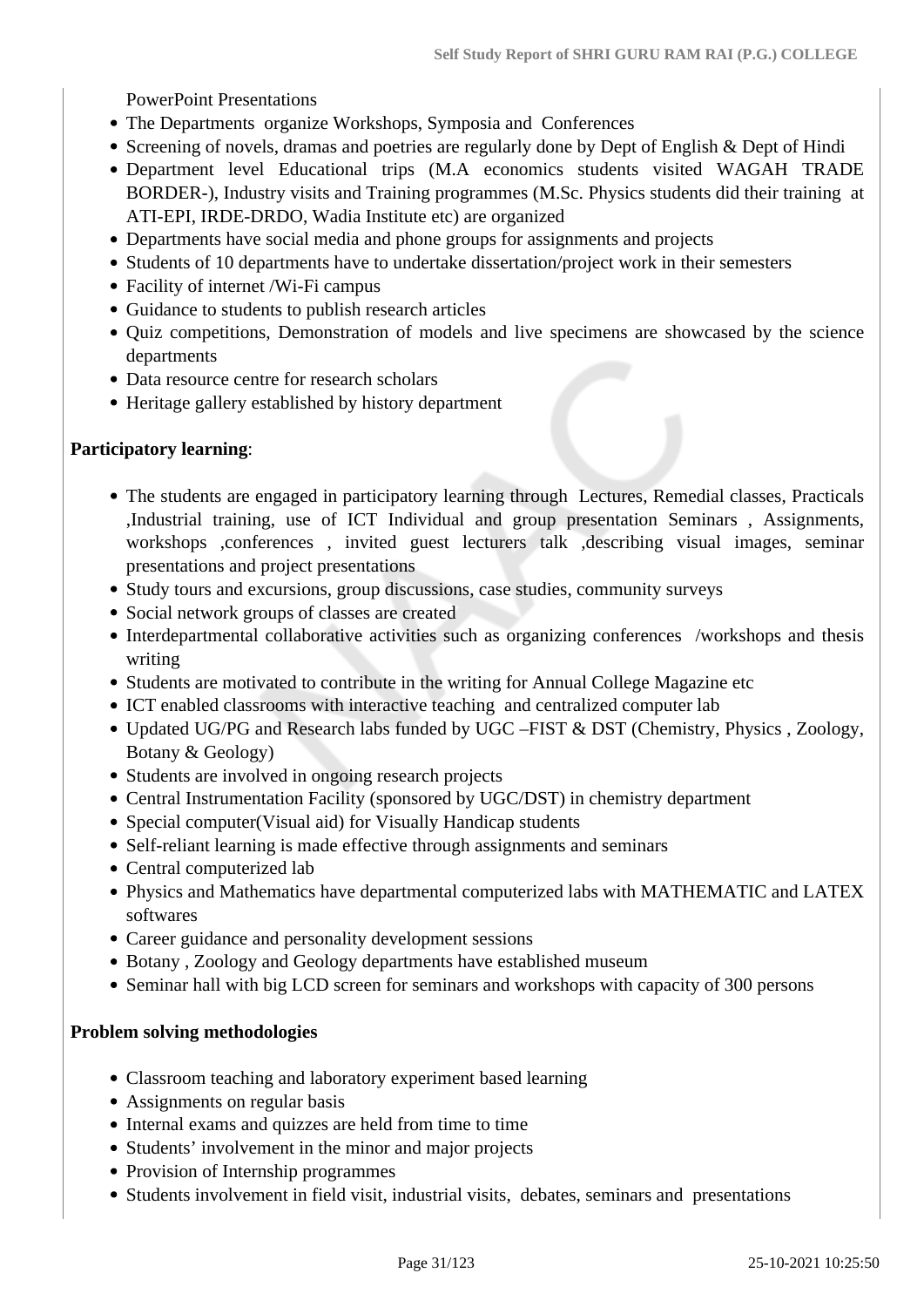| <b>File Description</b>           | <b>Document</b>      |
|-----------------------------------|----------------------|
| Upload any additional information | <b>View Document</b> |
| Upload any additional information | <b>View Document</b> |

#### **2.3.2 Teachers use ICT enabled tools for effective teaching-learning process.**

#### **Response:**

The College always strives to make the latest Information and Communication Technology (ICT) infrastructure available for use by its students, faculty, and technical staff members in the campus. The learning experiences of the students are enriched with the latest state-of-the-art educational technologies used by the teachers and by adequate use of the ICT enabled tools to its optimum level for making the teaching-learning process effective

- The faculty members are well familiar with all the latest ICT tools. Which helps to strengthen their knowledge
- The IQAC Cell promotes faculty members to participate on FDPs ,training programmes, workshops, seminars and conferences related to the ICT use or innovation in teaching-learning
- The College has smart class rooms. PG/UG classrooms are well-equipped with the LCD projector and screens.
- The College has provided separate Laptop/PC and printer to each department
- The College has centralized Wi-Fi campus.
- It has a centralized computer lab, departmental computer lab (Mathematics deptt) and English language lab.
- All department use PPT and multimedia for imparting information & knowledge through web based technology
- Department of English regularly uses film screening of the adapted novels, drama or short stories by renowned/famous authors
- English Language lab has CLARITY ENGLISH SUCCESS & AUTHOR PLUS softwares.It helps to enhance communication skills and soft skills of the students
- Science and Arts departments effectively enrich the theoretical classroom teaching with practical exposure through the YouTube videos, E-PG pathshala material, NPTEL videos
- Data Resource Center with three computers is made available for the research scholars and teachers.
- Currently, teachers are conducting online classes through Google classroom, Zoom meeting, Face book etc.
- The Audio-Visual Aids are utilized effectively by the faculty members to demonstrate the concepts to the students to enhance the learning experience.
- Besides printed books and journals, the library subscribes to a large number of e-journals and also provides facilities for accessing online and offline data bases.
- To keep our students and teachers pace with the changing scenario, library is regularly updated with online resources.
- INFLIBNET membership is regularly upgraded and N-list and allied e-resources are provided free of cost.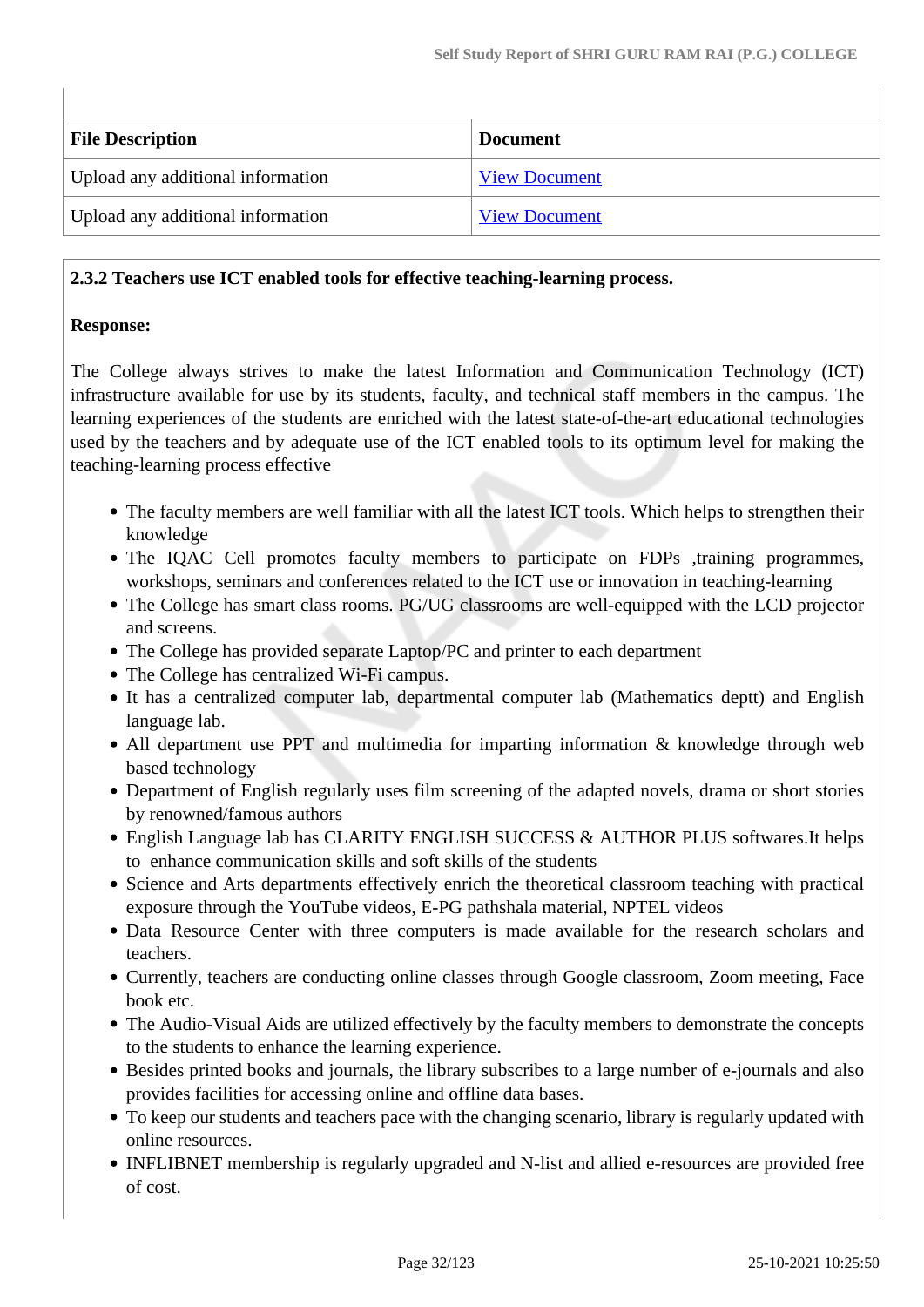- There is separate section for 'DIVYANG' student in the college library facilitated with LOW VISION AID equipment for visually handicapped students.
- Our library has a good number of educational CDs and DVDs.
- College has seminar halls with a seating capacity of more than 250 persons. The college seminar halls are equipped with multimedia facilities using ICT tools. Invited talks and webinars are conducted regularly in seminar halls using ICT facilities.
- Social media is skillfully used by the college through its Whatsapp group, face book, twitter, instagram and LinkedIn accounts and all these links are visible on the front page of the website.
- Department of Economics uses SPSS whereas department of Mathematics uses MATHEMATICA and LATEX softwares for research.
- These innovative teaching techniques make the learning experience of students effective, enjoyable, attentive, interactive and communicative.

| <b>File Description</b>           | <b>Document</b>      |
|-----------------------------------|----------------------|
| Upload any additional information | <b>View Document</b> |

### **2.3.3 Ratio of students to mentor for academic and other related issues (Data for the latest completed academic year )**

#### **Response:** 64.84

2.3.3.1 Number of mentors

Response: 31

| <b>File Description</b>                                                          | <b>Document</b>      |
|----------------------------------------------------------------------------------|----------------------|
| Upload year wise, number of students enrolled and<br>full time teachers on roll. | <b>View Document</b> |
| mentor/mentee ratio                                                              | <b>View Document</b> |
| Circulars pertaining to assigning mentors to mentees                             | <b>View Document</b> |

## **2.4 Teacher Profile and Quality**

#### **2.4.1 Average percentage of full time teachers against sanctioned posts during the last five years**

#### **Response:** 83.3

| <b>File Description</b>                                                          | <b>Document</b>      |
|----------------------------------------------------------------------------------|----------------------|
| Year wise full time teachers and sanctioned posts<br>for 5 years (Data Template) | <b>View Document</b> |
| Any additional information                                                       | <b>View Document</b> |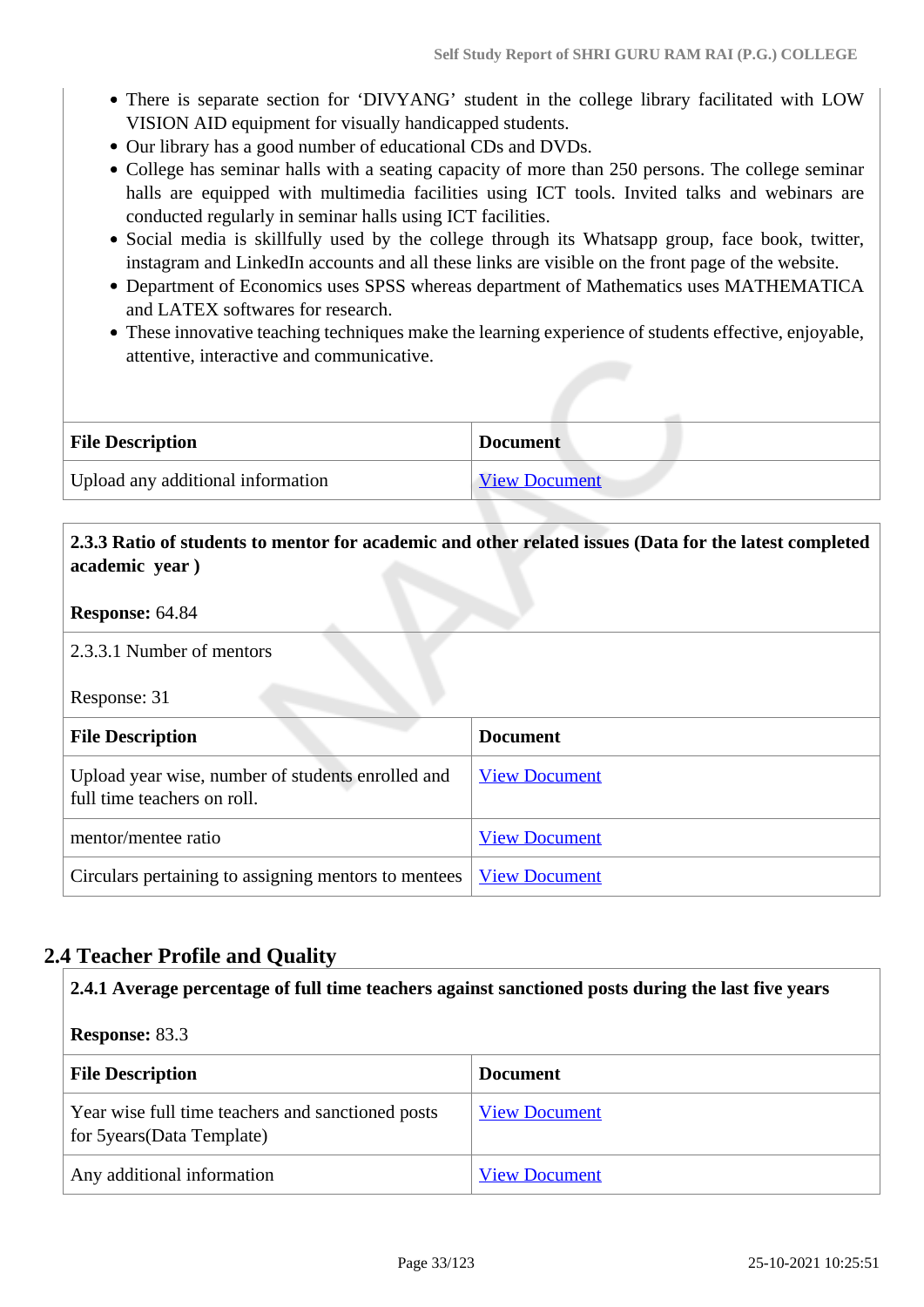## **2.4.2 Average percentage of full time teachers with Ph. D. / D.M. / M.Ch. / D.N.B Superspeciality / D.Sc. / D.Litt. during the last five years (consider only highest degree for count)**

#### **Response:** 80.8

### 2.4.2.1 **Number of full time teachers with** *Ph. D. / D.M. / M.Ch. / D.N.B Superspeciality / D.Sc. / D.Litt.* **year wise during the last five years**

| 2019-20 | 2018-19 | 2017-18 | 2016-17 | 2015-16 |
|---------|---------|---------|---------|---------|
| 26      | 28      | 29      | ے ب     | 53      |

| <b>File Description</b>                                                                                                                                                          | <b>Document</b>      |
|----------------------------------------------------------------------------------------------------------------------------------------------------------------------------------|----------------------|
| List of number of full time teachers with Ph. D. /<br>D.M. / M.Ch. / D.N.B Superspeciality / D.Sc. /<br>D. Litt. and number of full time teachers for 5 years<br>(Data Template) | <b>View Document</b> |
| Any additional information                                                                                                                                                       | <b>View Document</b> |

#### **2.4.3 Average teaching experience of full time teachers in the same institution (Data for the latest completed academic year in number of years)**

**Response:** 14.39

#### 2.4.3.1 **Total experience of full-time teachers**

Response: 446

| <b>File Description</b>                                                                           | <b>Document</b>      |
|---------------------------------------------------------------------------------------------------|----------------------|
| List of Teachers including their PAN, designation,<br>dept and experience details (Data Template) | <b>View Document</b> |
| Any additional information                                                                        | <b>View Document</b> |

### **2.5 Evaluation Process and Reforms**

#### **2.5.1 Mechanism of internal assessment is transparent and robust in terms of frequency and mode**

#### **Response:**

Internal assessment is continuously done through different modes like group discussion, assignments, practicals and 01 internal exam for UG and 02 internal exams for PG students. Internal assessment in the college is transparent, flexible and robust. It institute follows the regulations of University for the internal evaluation process of the theory & practical subjects.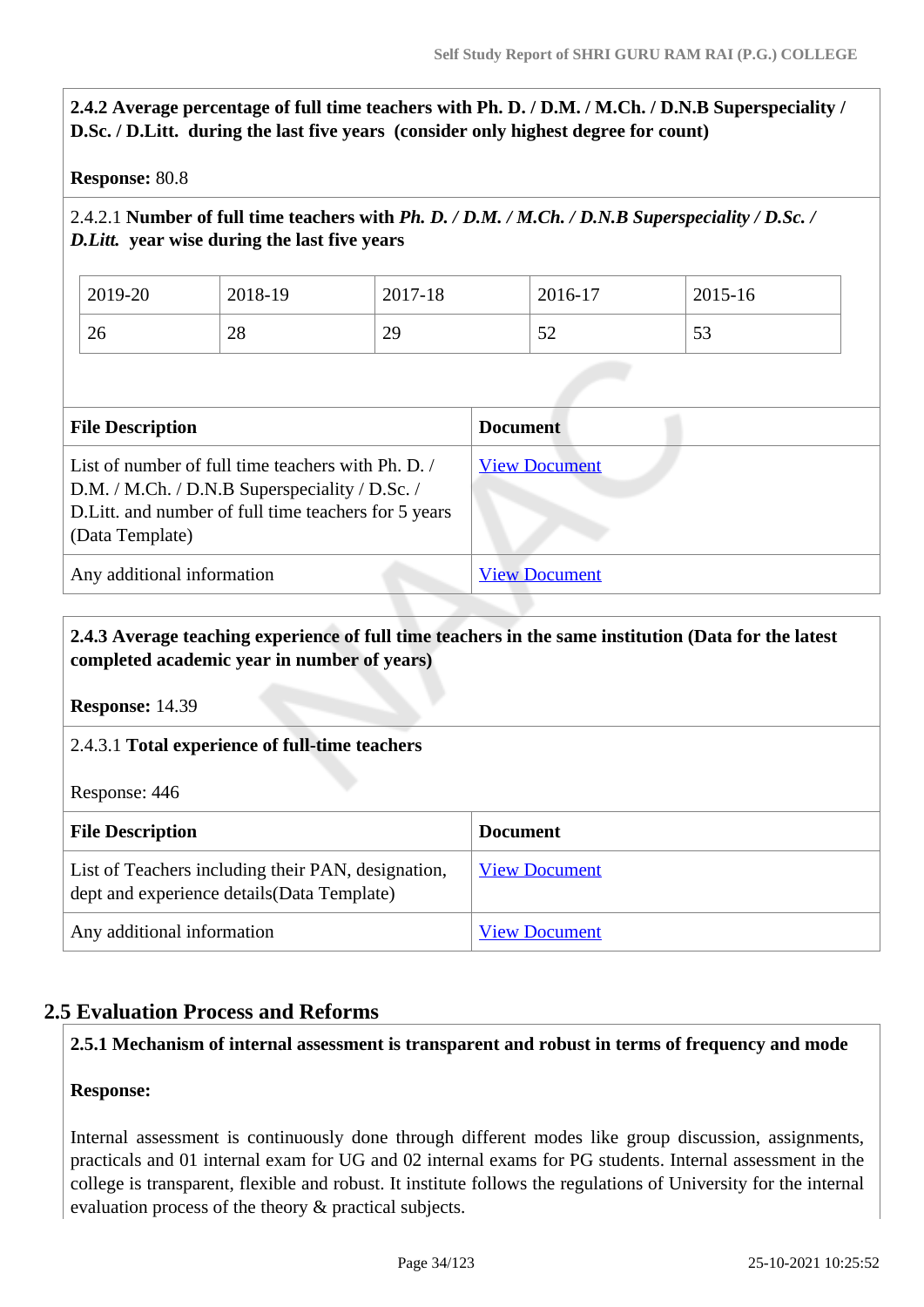- Information about internal assessment process is conveyed to the students during the induction program at the beginning of every academic session
- In the induction programme, the principal briefs about the examination-evaluation system and how the COs, POs and PSOs can be attained. New terms and marking system of CGPA and CBCS pattern is elaborated to the students initially.
- All exams related grievances are addressed to the Examination Controller /Dean Student Welfare.
- The tests are conducted internally; subjectwise. For UG , 01 Internal Assessment for 30 marks and Semester End Exam for 70 Marks and for PG 02 Internal Exams for 40 marks and Semester End Exam for 60 Marks is conducted by the college and the university respectively
- The college exam committee executes its internal exams in a very meticulous manner
- The registered courses are centrally managed. Date sheets and room wise seating plan are prepared for the internal exams
- Date sheets for internal exams are displayed at notice boards as well as in college website with a link to examination portal
- The examination process is looked after by centre superintendent and deputy superintendent
- The attendance sheets, answer booklets and question papers are handed over to the invigilators The answer sheets are distributed room wise along with question papers and attendance sheets. After examination the answer sheets are collected by the invigilators and submitted to the concerned HODs for further process.
- The committee works towards making the internal examination process more transparent and objective.
- CCTVs are installed in the examination hall to ensure utmost transparency.
- Internal supervisors and internal flying squads are deputed for smooth conduction of the exams.

#### **Continuous Internal Assessment (CIA)**

- There is an Examination Committee for effective implementation of Centralized Continuous Internal Assessment Exams.
- Committee members meeting is conducted for efficient and transparent execution of CIA on a scheduled date.
- High level transparency is maintained in the CIA. Question paper along with answer sheets are distributed to the students. After verifying the details each student, Invigilators put his signatures on the answer sheet
- Test papers are evaluated by the concerned faculty members
- Evaluated scripts are given to the students to view their performance
- The marks obtained are recorded and displayed on the notice board of the Department
- If there are any tabulation related errors in the assessment, corrections are duly made by the examiner and the corrected mark is awarded to the concerned student. In this way, transparency is maintained
- For genuine absentees (with formal and prior permission), a separate CIA test is conducted.

| <b>File Description</b>    | <b>Document</b>      |
|----------------------------|----------------------|
| Any additional information | <b>View Document</b> |

**2.5.2 Mechanism to deal with internal/external examination related grievances is transparent, time-**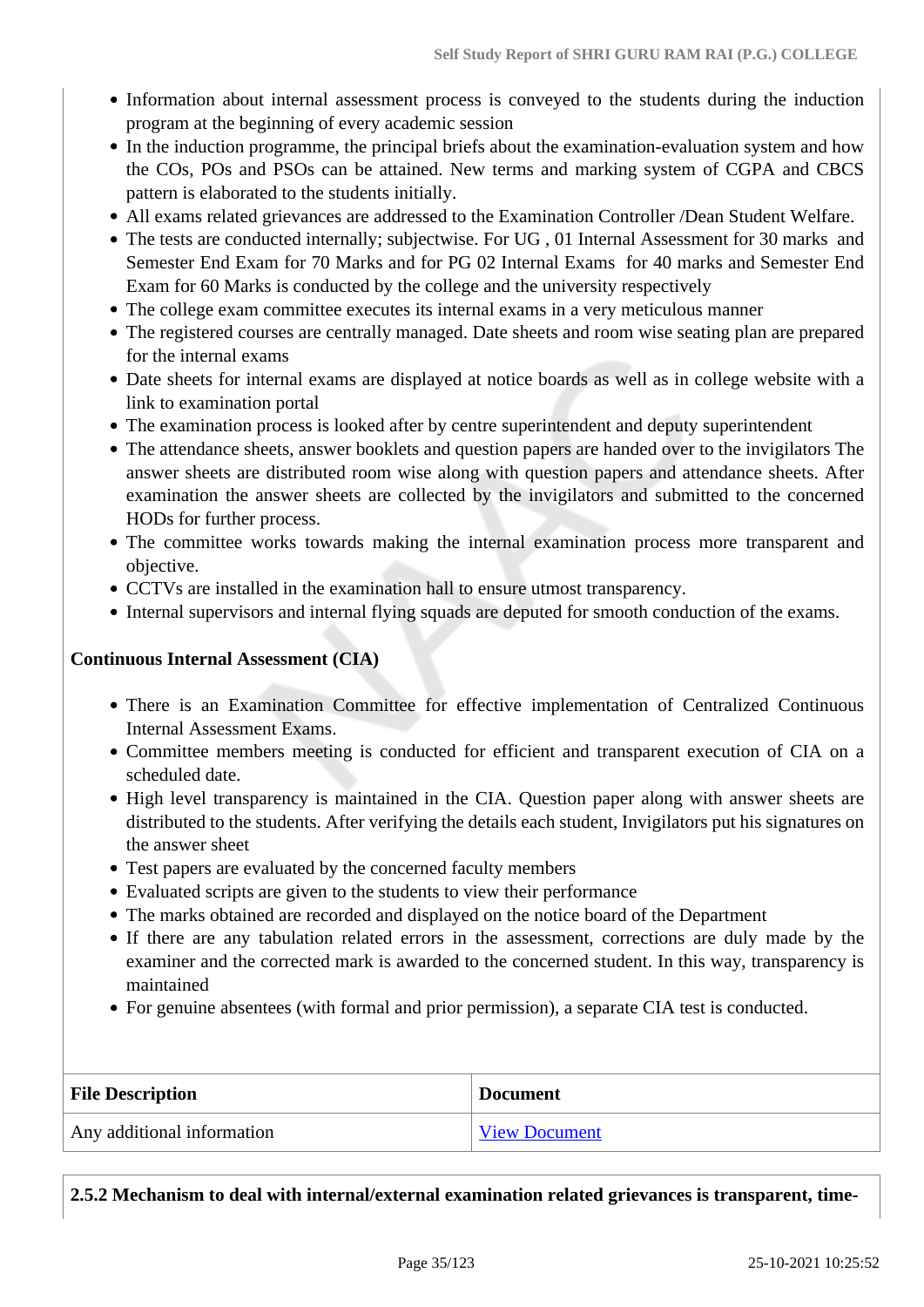#### **bound and efficient**

#### **Response:**

There is a mechanism for redressal of grievances concerning evaluation both at the College and University levels. All exams related grievances are addressed to the Examination Controller, Dean Student Welfare and the Principal

#### **The Internal Examination Process**

- Examination committee along with departmental heads prepares the timetable of internal exams
- Students are informed well in advance for the preparation of their exams
- Concerned department conducts UG and PG internal exams
- If there is any grievance with reference to internal examination evaluation he/she needs to apply to the concerned HODs/Examination Controller. It is redressed on the spot in the following ways:
- Subject teachers evaluate the answer script again and give marks if any question is unmarked
- Checking the total marks awarded
- Rectifying the result sheet properly after students' complain
- Finally, the result is displayed by the HODs on the departmental notice board within the stipulated time as resolved by the Examination Committee

#### **End Semester Examination Process**

- In case of non receipt of roll no or any error in Exam admit card issued by the University, the grievances are immediately shared by the College Examination Controller with the University Controller Examination
- If the result is not declared, delay in result or any error in marksheet the same is referred to the University Controller Examination

The grievances related to end semester exams are redressed on the spot in the following ways:

- Examination Controller accepts the written application along with relevant supporting documents
- College immediately forwards the complaint to the University
- The University acknowledgment for grievance is maintained
- Follow-up of the grievances is given priority by the Examination Controller. He telephonically informs the University Controller Examination and remains in touch with him for speedy solution of the problem

Mechanism for grievances of examination consists of two steps.

Any student, who is not satisfied with the result, may apply for revaluation/scrutiny of marks within 15 days after the declaration of examination results.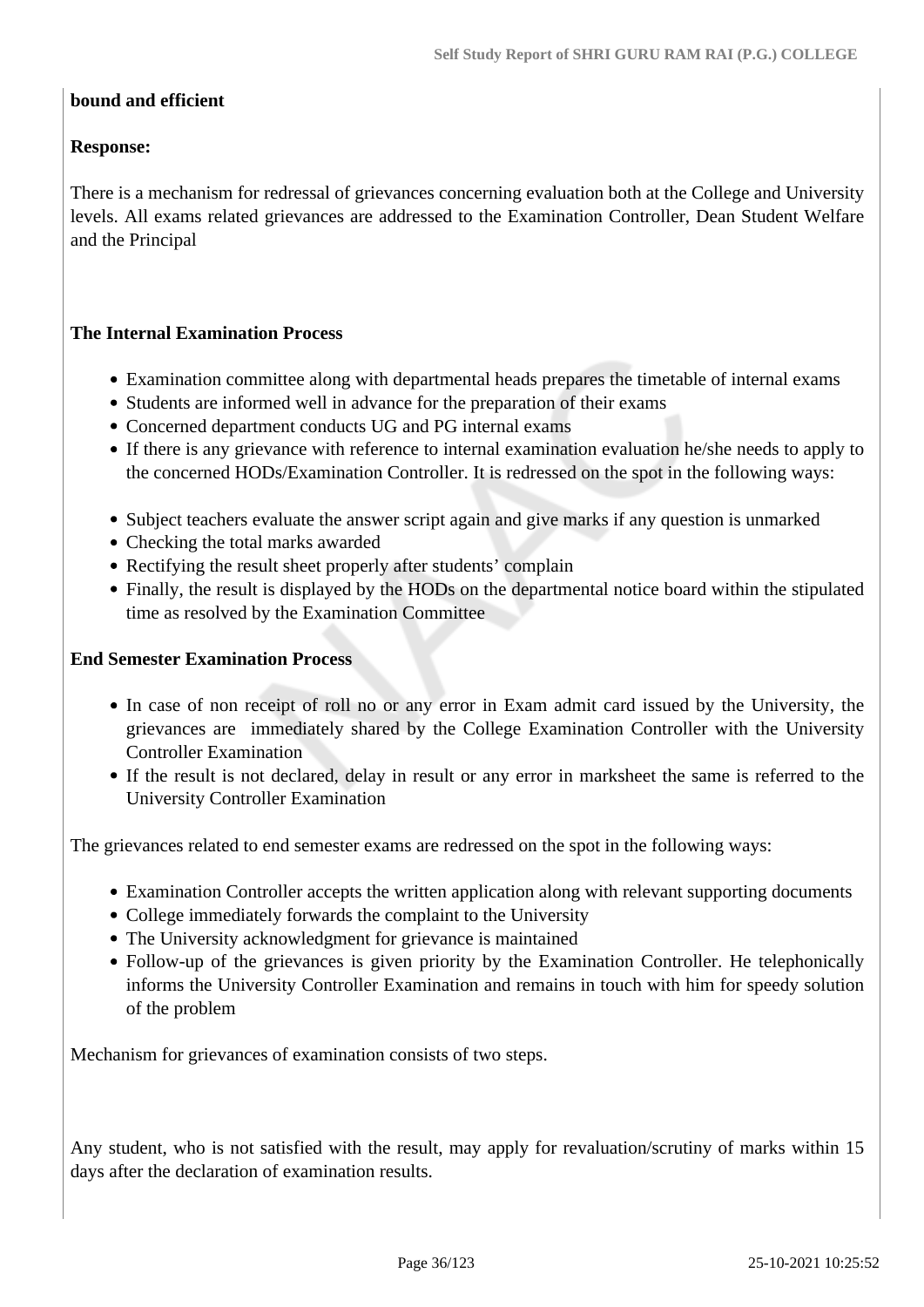- If any student is not satisfied with the marks given to him/her in any paper , he or she can apply for scrutiny of the evaluated answer-sheet
- The students have to deposit scrutiny fees in the name of Account Officer of HNBGU , Garhwal
- After this the candidate's answer sheet is scrutinized. Recounting of total marks obtained is done and checked whether all the attempted questions are marked .If any attempted question is left unmarked, it is evaluated and marks are given for that question
- New mark sheet is awarded to the students.
- University also provides photocopy of evaluated answer sheet to the students

| <b>File Description</b>    | <b>Document</b>      |
|----------------------------|----------------------|
| Any additional information | <b>View Document</b> |

# **2.6 Student Performance and Learning Outcomes**

 **2.6.1 Programme and course outcomes for all Programmes offered by the institution are stated and displayed on website and communicated to teachers and students.**

### **Response:**

The learning effectiveness of any programme and course depends on the POs and COs

- The College displays its vision, mission, objectives, programme outcomes, programme specific outcomes and course outcomes on the college website
- For all the UG and PG programmes the POs and COs are drafted. The syllabus of all the departments alongwith the POs and the COs of all the individual courses offered by the departments are displayed on the college website (www.sgrrpgcollege.com)
- The Programs offered by the college cater to the multifaceted interests and talents of the student community and also at building the human resources inevitable for the society and nation
- Induction programmes are conducted by the College as a whole at the beginning of every academic session year. The syllabus, POs, PSOs, COs, and scope of the programme/courses are clearly communicated and elaborately explained to the students in the beginning of each semester
- College Prospectus is prepared and distributed among the students and faculty members. It includes comprehensive details such list of programs /courses alongwith codes and titles, names and contact details of faculty members, college academic calendar , college rules and regulations, fee structure etc
- These information enables students to select programs of their interest and to understand how the program would develop their competencies, skills and abilities through their course of study
- The students are continuously made aware of these outcomes regularly.
- At the beginning of every unit teachers articulates on the learning outcomes and programe outcome which makes the teaching learning process more fruitful as students are aware of the relevance of the topic in their pursuit of knowledge.
- The direct assessment of the POs and COs is monitored through their performance in the internal exams and university exams.
- An indirect assessment of the fulfillment of these outcomes is done by the teachers after every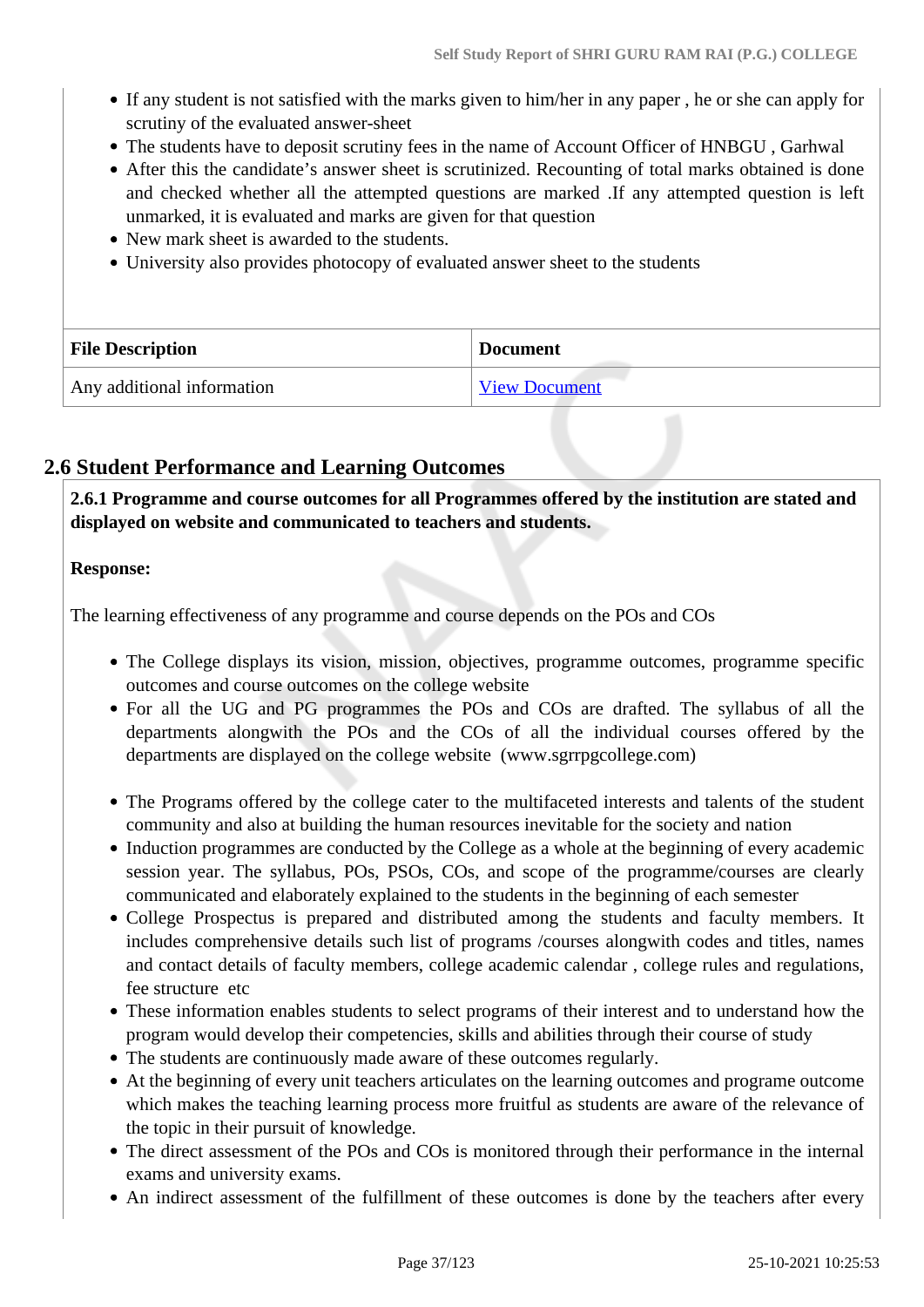internal examination / assignments/ Presentations to ascertain if they have been able to do what was intended when they admitted to the course.

The feedbacks are collected from the students at college level as well as department level and at the end of the semester the review is done on the achievement of the same.

The institute ensures the evaluative learning process by adopting the 3 pedagogical strategies

- Instructions: Instructing the students during various stages of their UG/PG studies.
- Enriching the learning unit: Although the college follows the syllabus prescribed by HNBGU; still it gives the add on courses designed to fulfill the Course outcomes.
- Delivery and achievement of the course: The student's academic, co-curricular, sports and outstanding performances along with the growing number of placements are the example of the programme specific outcomes.

The ultimate aim of introducing the outcome-based education in the College is to provide student centered learning that focuses on measuring their performance through outcomes on completion of UG or PG program after three or two years respectively.

| <b>File Description</b>                                    | <b>Document</b>      |
|------------------------------------------------------------|----------------------|
| Upload COs for all Programmes (exemplars from<br>Glossary) | <b>View Document</b> |

**2.6.2 Attainment of programme outcomes and course outcomes are evaluated by the institution.**

### **Response:**

**EVALUATION OF PROGRAM OUTCOMES-** The Evaluation of Program-specific outcome is the key to assure the quality enhancement process of an institution. Attainment of program outcomes and course outcomes are duly evaluated by the institution.

The PO and CO attainment is evaluated in the following way:

- Program specific outcomes are measured through both academic and non-academic performances of the students.
- The performance of the students in the internal and external examinations, in the practical and assignments, participation in class activities, role in departmental activities are some of the means by which program specific outcomes are measured
- Students are measured continuously based on their regularity, their receptiveness, participation in class discussions, their answers to questions asked by the teacher and the overall quality of their conduct
- The students' participation in the curricular and co-curricular activities also play important role in the evaluation of the outcomes
- The PO attainment of the postgraduate students is also evaluated on the basis of their research output in the form of paper presentation and publications.
- The involvement of the students in Community Development Programme and their impact on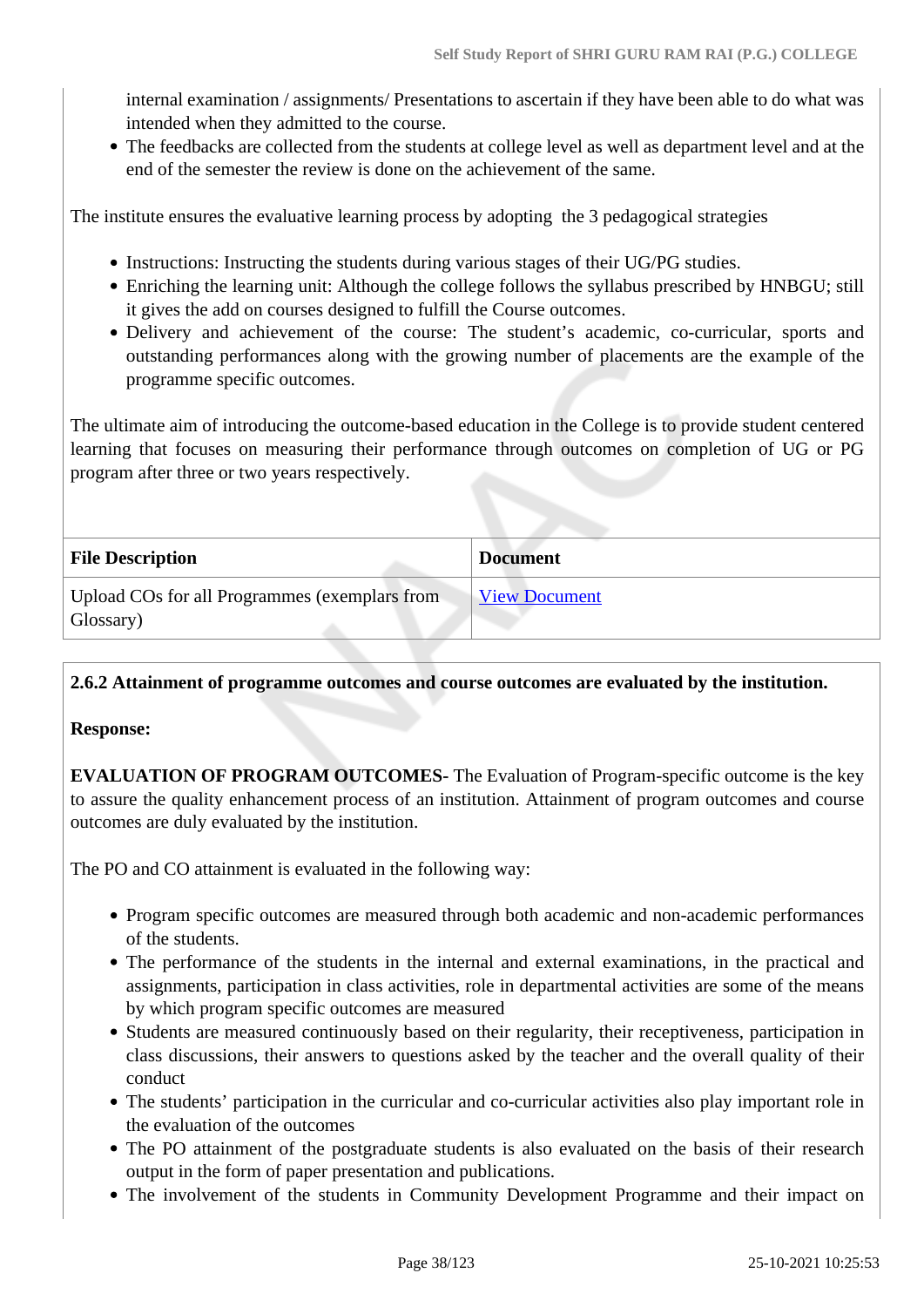community also helps to map PO attainment.

- Their success in the off-campus placements also shows how much the students attained the outcomes. The rate of self-employed students is considered while counting the attainment of the outcomes.
- Experiential learning in the form of organizing events like workshops/seminars/fests is also used to evaluate students' organizational and leadership skills which are a component of PO attainment
- The analysis of feedback (student, alumni and employers) is also a means to evaluate the attainment of the programme, programme specific and course outcomes.
- Programme ranking in University level examination, Examination results, Internships, Co/extracurricular achievements Awards, Fellowships, Scholarships and the performance of the students in terms of their progression to higher studies, qualification in competitive examinations and placement
- Every year a large number of students make it to the coveted GATE/UGC NET/SLET and other national/state services. In the last 5 years 102 students qualified in various exams and others got selected in top ranked research institutes
- One of the immediate outcome attainments is the graduation outcome which is above 90%.

The courses outcome are designed with outcome focused on students' gaining in-depth knowledge in the field with possible interdisciplinary/transdisciplinary or cross domain perspectives and capacity building for creativity, innovation, skill enhancement and employability.

| <b>File Description</b>           | <b>Document</b>      |
|-----------------------------------|----------------------|
| Upload any additional information | <b>View Document</b> |

### **2.6.3 Average pass percentage of Students during last five years**

**Response:** 86.72

2.6.3.1 **Number of final year students who passed the university examination year-wise during the last five years**

| 2019-20 | 2018-19 | 2017-18 | 2016-17 | 2015-16 |
|---------|---------|---------|---------|---------|
| 635     | 823     | 914     | 997     | 1123    |

# 2.6.3.2 **Number of final year students who appeared for the university examination year-wise during the last five years**

| 2019-20 | 2018-19 | 2017-18 | 2016-17 | 2015-16 |
|---------|---------|---------|---------|---------|
| 788     | 920     | 1009    | 1102    | 1361    |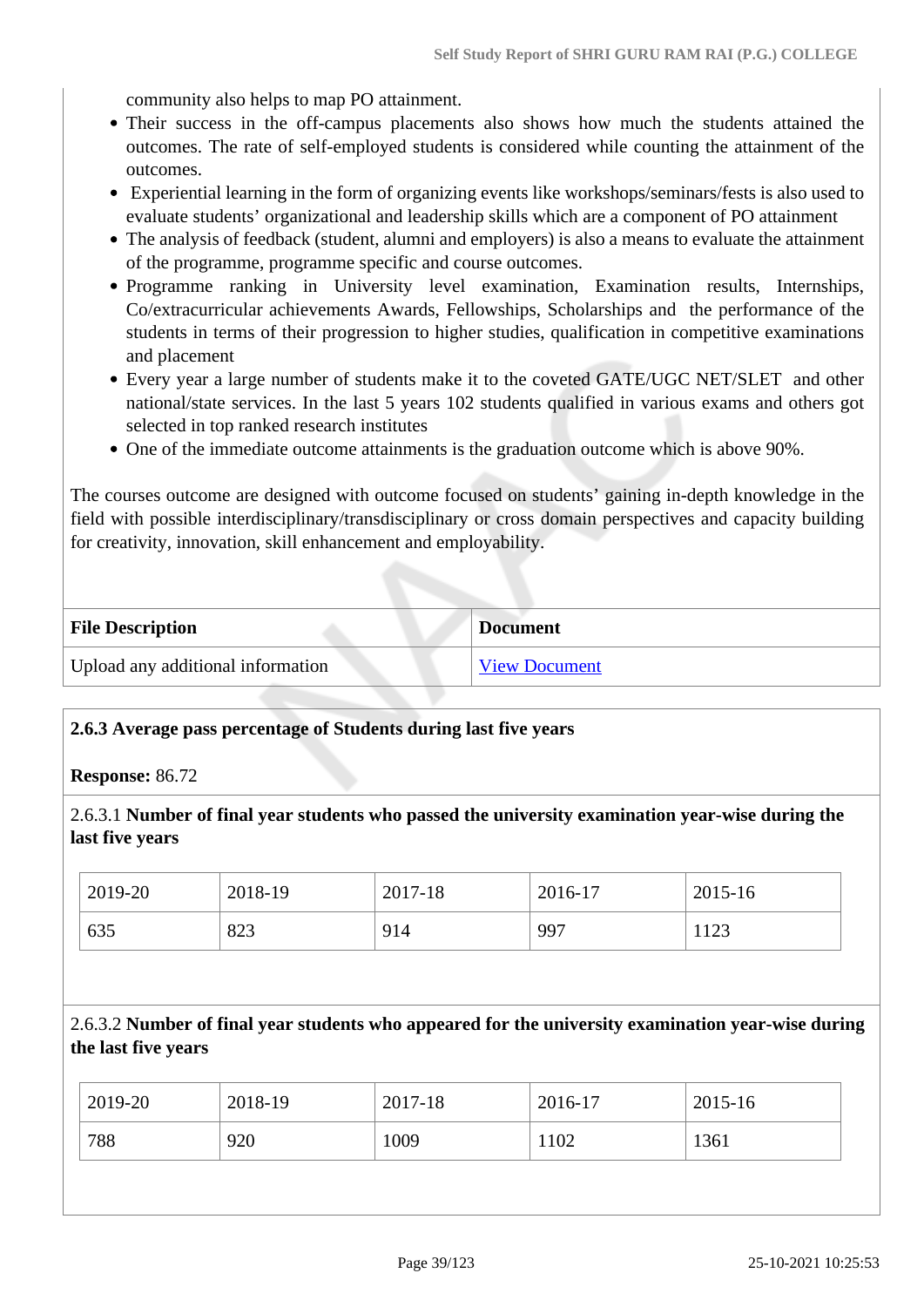| <b>File Description</b>                                                                                                  | <b>Document</b>      |
|--------------------------------------------------------------------------------------------------------------------------|----------------------|
| Upload list of Programmes and number of students<br>passed and appeared in the final year examination<br>(Data Template) | <b>View Document</b> |
| Upload any additional information                                                                                        | <b>View Document</b> |

# **2.7 Student Satisfaction Survey**

|                      | 2.7.1 Online student satisfaction survey regarding teaching learning process |                      |  |  |
|----------------------|------------------------------------------------------------------------------|----------------------|--|--|
| <b>Response: 2.9</b> |                                                                              |                      |  |  |
|                      | <b>File Description</b>                                                      | <b>Document</b>      |  |  |
|                      | Upload database of all currently enrolled students<br>(Data Template)        | <b>View Document</b> |  |  |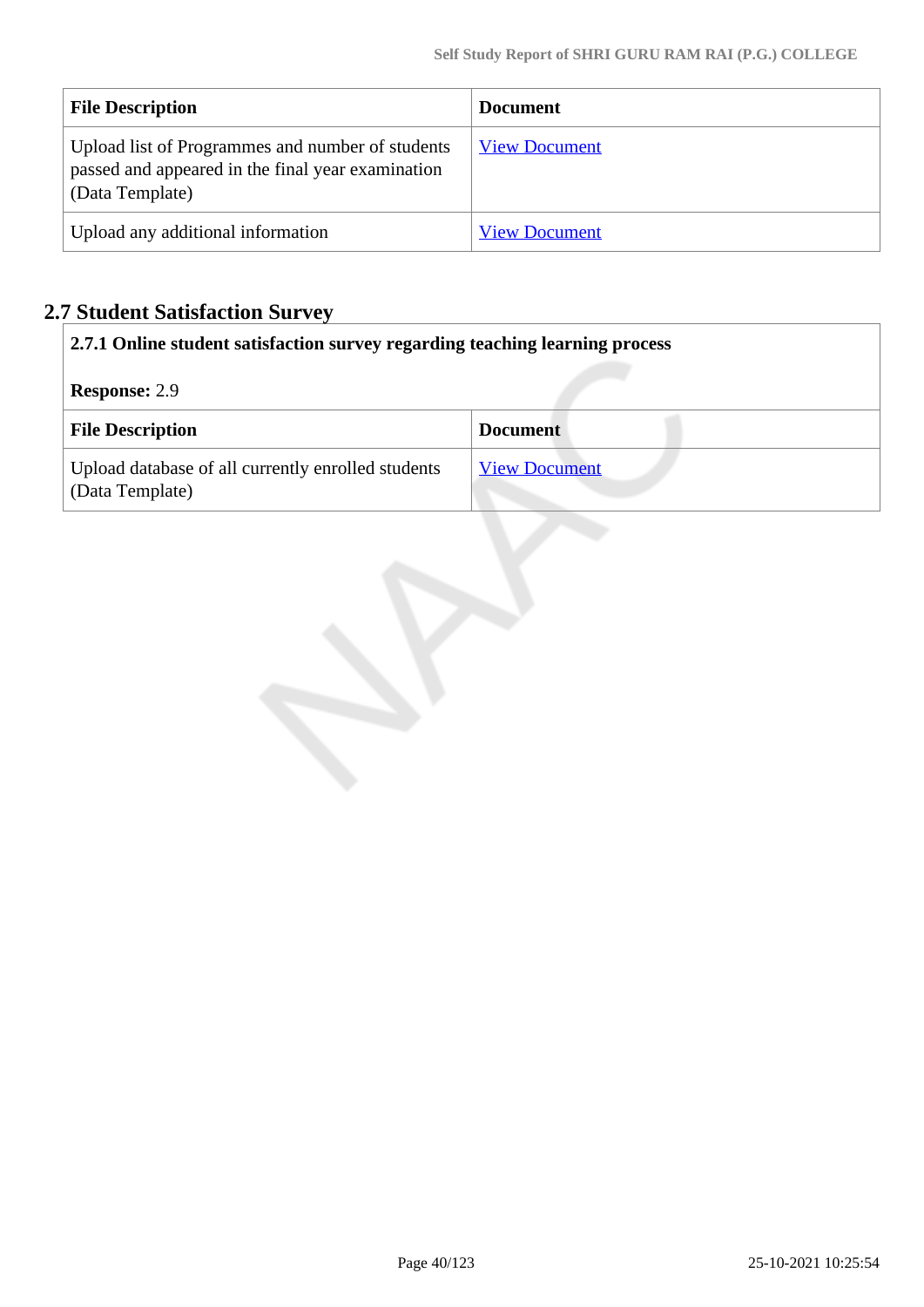# **Criterion 3 - Research, Innovations and Extension**

# **3.1 Resource Mobilization for Research**

 **3.1.1 Grants received from Government and non-governmental agencies for research projects, endowments, Chairs in the institution during the last five years (INR in Lakhs)** 

**Response:** 113.33

3.1.1.1 **Total Grants from Government and non-governmental agencies for research projects , endowments, Chairs in the institution during the last five years (INR in Lakhs)**

| 2019-20 | 2018-19 | 2017-18 | 2016-17  | 2015-16 |
|---------|---------|---------|----------|---------|
| 57.50   | 16.12   | 1.20    | 24.45624 | 14.052  |

| <b>File Description</b>                              | <b>Document</b>      |
|------------------------------------------------------|----------------------|
| List of endowments / projects with details of grants | <b>View Document</b> |
| Any additional information                           | <b>View Document</b> |

### **3.1.2 Percentage of teachers recognized as research guides (latest completed academic year)**

**Response:** 54.84

3.1.2.1 **Number of teachers recognized as research guides**

Response: 17

| <b>File Description</b>                 | <b>Document</b>      |
|-----------------------------------------|----------------------|
| Institutional data in prescribed format | <b>View Document</b> |

# **3.1.3 Percentage of departments having Research projects funded by government and non government agencies during the last five years**

**Response:** 11.67

3.1.3.1 **Number of departments having Research projects funded by government and nongovernment agencies during the last five years**

| 2019-20 | 2018-19 | 2017-18 | 2016-17 | 2015-16 |
|---------|---------|---------|---------|---------|
| ∽       |         |         | ∼       |         |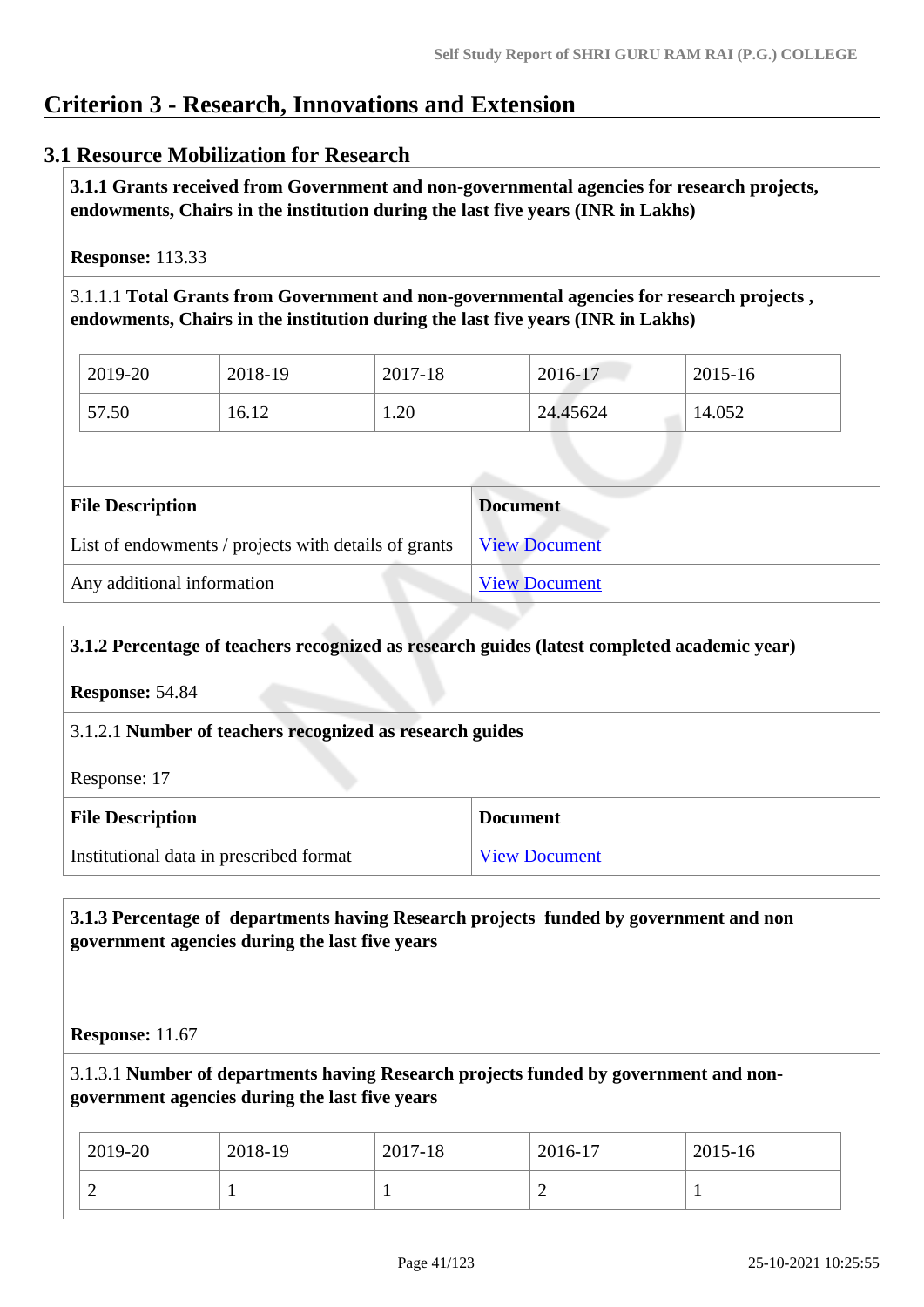| 3.1.3.2 Number of departments offering academic programes |                                               |         |         |                      |         |  |
|-----------------------------------------------------------|-----------------------------------------------|---------|---------|----------------------|---------|--|
|                                                           | 2019-20                                       | 2018-19 | 2017-18 | 2016-17              | 2015-16 |  |
|                                                           | 12                                            | 12      | 12      | 12                   | 12      |  |
|                                                           | <b>File Description</b>                       |         |         | <b>Document</b>      |         |  |
|                                                           | List of research projects and funding details |         |         | <b>View Document</b> |         |  |
|                                                           | Any additional information                    |         |         | <b>View Document</b> |         |  |

# **3.2 Innovation Ecosystem**

 **3.2.1 Institution has created an ecosystem for innovations and has initiatives for creation and transfer of knowledge**

**Response:** 

**Response:** 

Shri Guru Ram Rai college has been sustaining a culture of innovation in its academics and research

- Seven departments of the college are research(PhD) departments affiliating to HNB Garhwal University
- UGC experts committee CPE identified 5 P.G Departments of the College as star departments, at the time of awarding prestigious UGC- CPE first phase and the CPE second phase.
- The www.sgrrcollege.com has all the lists of the research equipments/equipments purchased for science departments under the above stated scheme
- The DST-FIST research laboratory has got latest equipments for the research in chemistry which is strengthening the research
- Ten departments of the college have their own libraries for PG & Research students
- 58.06 % teachers are approved PhD guides from the HNB Garhwal affiliating university (A Central University)
- The central library is a treasure trove for the researchers. The total number of books with the central library is 33204, books available 30023 issued 3181 total members 2021, 30 national and international journals subscribed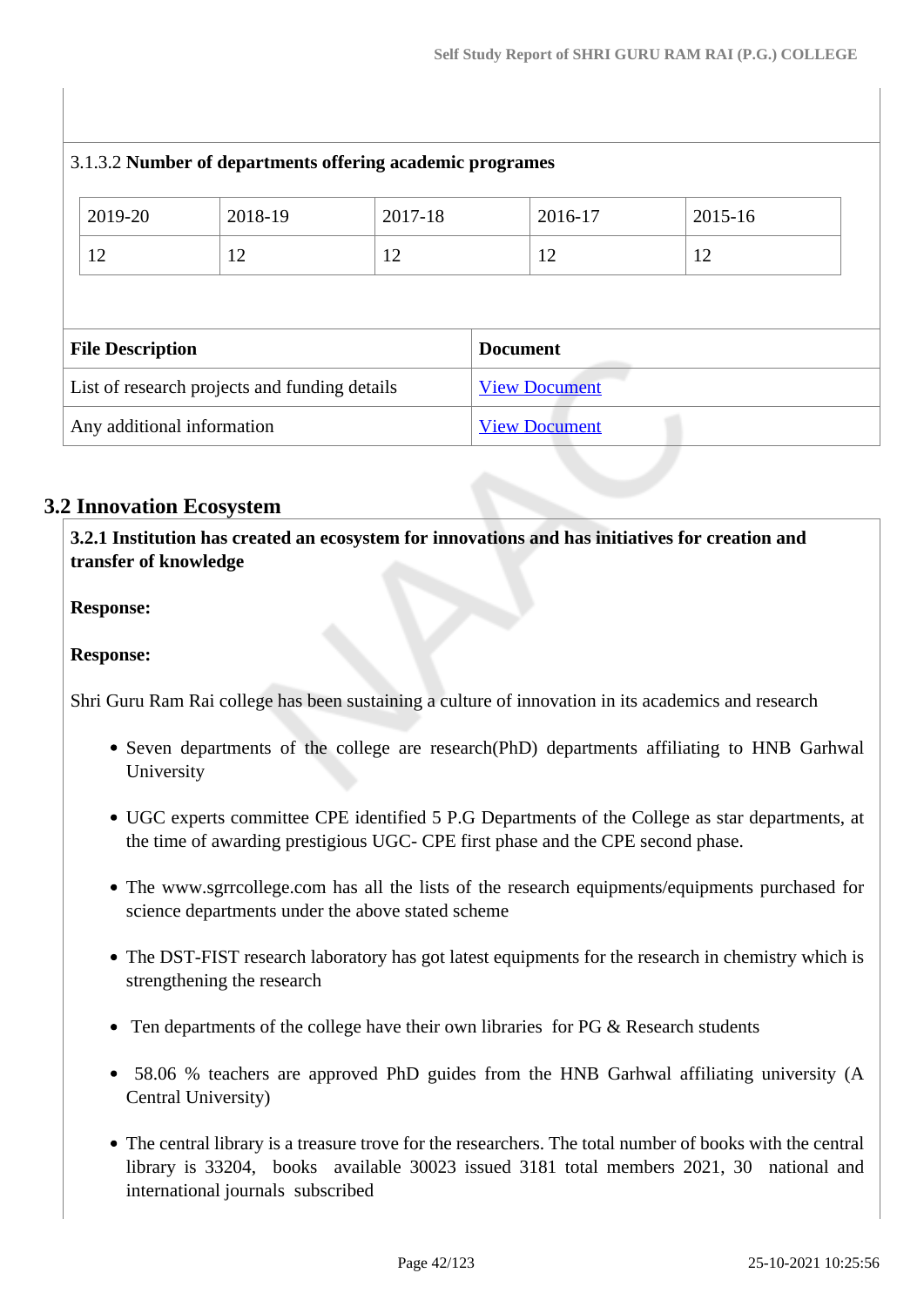- The college is member of N-List/INFLIBNET where facility of e- books, e journals is available to all the faculty employees, and students
- The PhD theses and dissertations of PG courses create knowledge for the coming generations
- 03 workshops and seminars on IPR were conducted by the college in last five years period
- The college has got 10 projects and 113.33 lakh rupees grants for research from Government of Uttarakhand and SERB/CSIR
- Research laboratories of the college are serving as a hub of innovative research focusing on solutions and remedies that benefit the society
- This brings insights in knowledge and an inquisitiveness among students
- The teachers and research scholars participate and present papers in Conferences /Seminars /Workshops conducted by other institutions. This helps them to understand the current research scenario and get acquainted with their scientific peers to keep abreast of the research activities
- The college has a Research Committee to promote and monitor the issues related to research
- Students of Economics department were asked to visit Wagha border of Pakistan to understand the working of international trade
- Faculty members regularly interact with the industry to understand functional challenges through applied research
- To enhance the communication skills the college has very good English Language Lab
- Ten departments of the college have their own libraries for PG and research students
- Research students have computer laboratories for them with High-speed internet connectivity
- All the departments are with desk top computers and high speed internet connectivity and Wi-Fi everywhere in the campus
- The research scholars of the departments of Chemistry and Physics participate in the summer internship program and reap the benefits of being nurtured in reputed research institutes.
- Some students having INSPIRE Scholarship went for training in reputed institutes
- The institution is exploring the possibilities of establishing an incubation centre to promote start ups by providing facilities for the young incubates.

| <b>File Description</b>               | <b>Document</b>      |  |
|---------------------------------------|----------------------|--|
| Paste link for additional information | <b>View Document</b> |  |

### **3.2.2 Number of workshops/seminars conducted on Research Methodology, Intellectual Property Rights (IPR) and entrepreneurship during the last five years**

**Response:** 2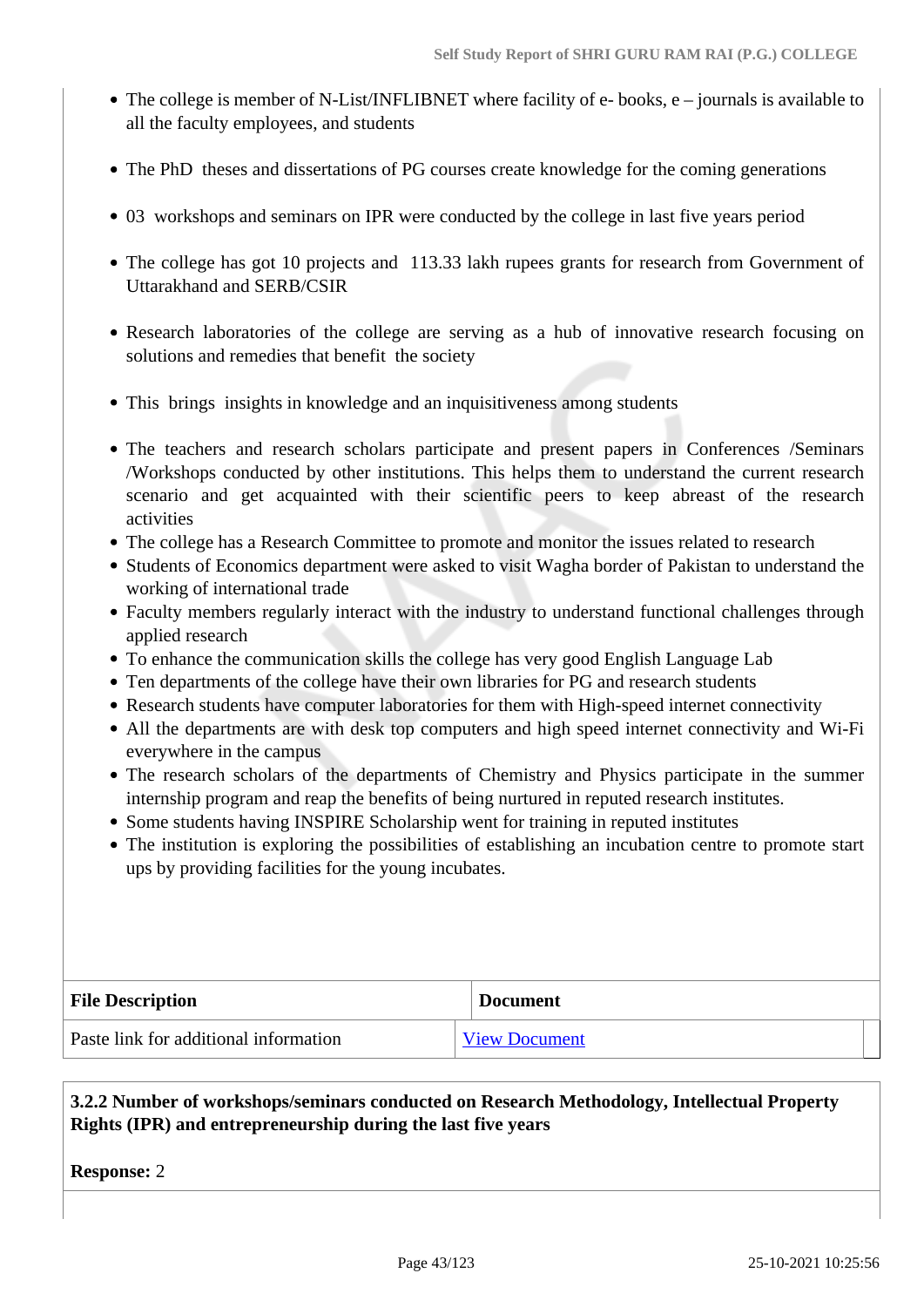# 3.2.2.1 **Total number of workshops/seminars conducted on Research Methodology, Intellectual Property Rights (IPR) and entrepreneurship year-wise during last five years**

| 2019-20                                        | 2018-19 | 2017-18         |                      | 2016-17  | 2015-16          |
|------------------------------------------------|---------|-----------------|----------------------|----------|------------------|
|                                                | Л       | $\overline{0}$  |                      | $\theta$ | $\boldsymbol{0}$ |
|                                                |         |                 |                      |          |                  |
| <b>File Description</b>                        |         | <b>Document</b> |                      |          |                  |
| Report of the event                            |         |                 | <b>View Document</b> |          |                  |
| List of workshops/seminars during last 5 years |         |                 | <b>View Document</b> |          |                  |

# **3.3 Research Publications and Awards**

| 3.3.1 Number of Ph.Ds registered per eligible teacher during the last five years                     |                      |  |  |
|------------------------------------------------------------------------------------------------------|----------------------|--|--|
| <b>Response: 0.88</b>                                                                                |                      |  |  |
| 3.3.1.1 How many Ph.Ds registered per eligible teacher within last five years                        |                      |  |  |
| Response: 15                                                                                         |                      |  |  |
| 3.3.1.2 Number of teachers recognized as guides during the last five years                           |                      |  |  |
| Response: 17                                                                                         |                      |  |  |
| <b>File Description</b>                                                                              | <b>Document</b>      |  |  |
| List of PhD scholars and their details like name of<br>the guide, title of thesis, year of award etc | <b>View Document</b> |  |  |
| Any additional information                                                                           | <b>View Document</b> |  |  |
| URL to the research page on HEI website                                                              | <b>View Document</b> |  |  |

### **3.3.2 Number of research papers per teachers in the Journals notified on UGC website during the last five years**

**Response:** 3.19

# 3.3.2.1 **Number of research papers in the Journals notified on UGC website during the last five years.**

| 2019-20 | 2018-19     | 2017-18 | 2016-17 | 2015-16  |
|---------|-------------|---------|---------|----------|
| 68      | $\sim$<br>◡ | 10      | . .     | ററ<br>∠∪ |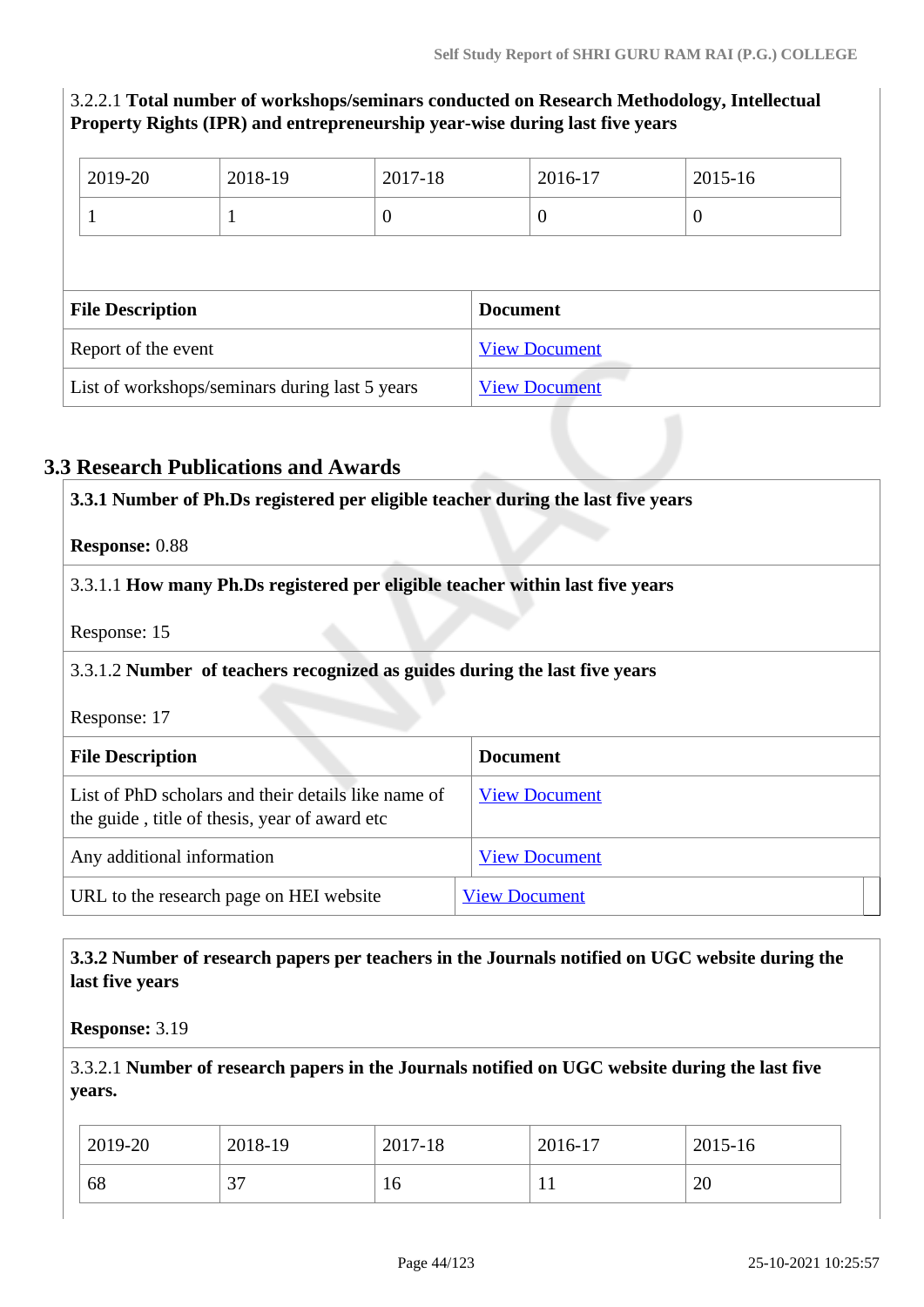| <b>File Description</b>                                                               | <b>Document</b>      |
|---------------------------------------------------------------------------------------|----------------------|
| List of research papers by title, author, department,<br>name and year of publication | <b>View Document</b> |
| Any additional information                                                            | <b>View Document</b> |

 **3.3.3 Number of books and chapters in edited volumes/books published and papers published in national/ international conference proceedings per teacher during last five years**

### **Response:** 0.69

3.3.3.1 **Total number of books and chapters in edited volumes/books published and papers in national/ international conference proceedings year-wise during last five years**

| 2019-20 | 2018-19 | 2017-18 | 2016-17 | 2015-16 |
|---------|---------|---------|---------|---------|
|         |         | 10      | ∸       |         |

| <b>File Description</b>                                    | <b>Document</b>      |
|------------------------------------------------------------|----------------------|
| List books and chapters edited volumes/ books<br>published | <b>View Document</b> |
| Any additional information                                 | <b>View Document</b> |

### **3.4 Extension Activities**

 **3.4.1 Extension activities are carried out in the neighborhood community, sensitizing students to social issues, for their holistic development, and impact thereof during the last five years.**

### **Response:**

### **Response:**

The social commitment is an integral part of the college vision and mission statement of the founder of the college. The participation of students in extension and outreach programs sensitizes the energetic youth towards social issues. They learn about the critical significance of the social issues, this helps them for the holistic development and integrated learning.

The college involves students in different types of extension activities for grooming them as responsible citizens of India. The NSS, NCC, Rovers and Rangers & Students union teaches them about the core values and ethos of the institution. The college strives to inculcate responsibility in the young minds through extension and outreach programs.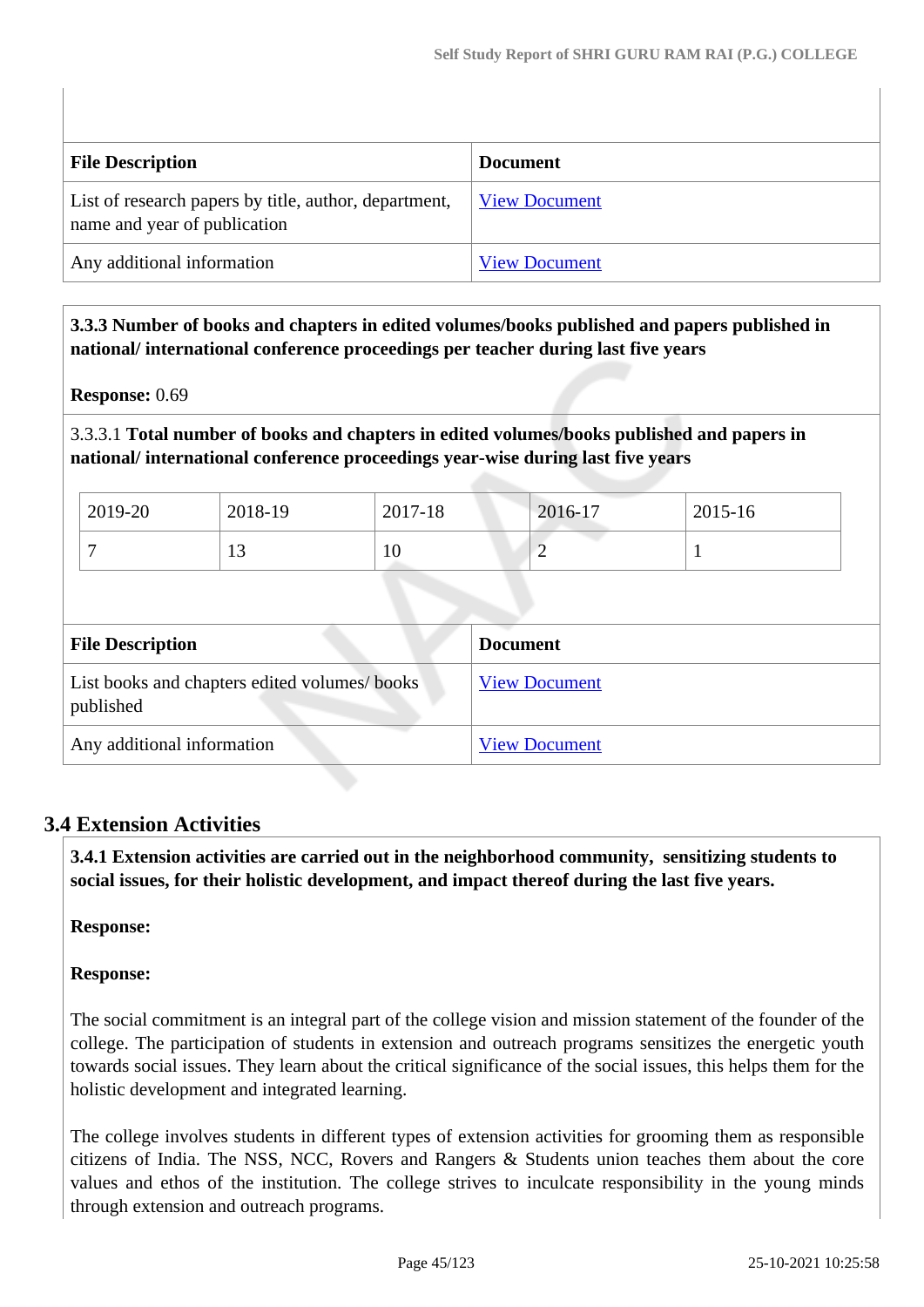### **Blood Donotation Programs**

- SGRR college NCC and NSS volunteers donated 30 units of blood on 01-10-2015 for the blood bank of SMIH Dehradun;
- On occasion of 'Vijay Divas', 26-07-2017 NSS volunteers donated 42 units of blood
- Total 51 units of blood donated by the volunteers of NSS on (07-03-2017)
- 36 units of blood was donated by NSS volunteers on 30-07-2018
- One more batch donated 13 units of blood to SMIH Blood bank on (30/07/2018)
- Blood donation camp organized on worlds AIDS day and 36 units donated to blood bank (01-12-2017)
- Voluntary blood donation camp was organized and 117 students of SGRR Participated and donated 67 units of blood.(01-10-2018)

The faculty and students of SGRR college have saved number of lives by blood donation during crisis like Dengue, and Covid -19 etc. That has developed sense of responsibility to save lives among students.

The college organizes neighborhood community activities through NCC, NSS, Rovers and Rangers, Students' Union Women Cell, etc.

### **Iimportant activities include:**

The World AIDS Day, Swachh Bharat, International Women's Day, Environment Day, International Child Right's Day, and International World Yoga Day etc. are celebrated by college.

 Extension activities available in the college inculcate the values and skills in young students. During covid- 19 students union with other students of the college worked closely with Dehradun police and Nagar Nigam and they arranged food for the migrant and local labor and saved their lives.

T**he expected impact from these activities can be summarized: The s**tudent's participation in community based activities teaches them and develop the following qualities among them which are a must in a good citizen of the nation

- Discipline
- Socialization
- Physical fitness
- Organization
- Service before self
- Team Work/Group Activities
- Courage and Loyalty
- Integrity
- Time Management
- Quick, correct & Effective Decision Making

A large number of students of SGRR PG College are getting opportunity to develop leadership qualities among them by participating in these activities.

The personality traits and characteristics of students involved in these activities are above those who are not involved in above stated activities.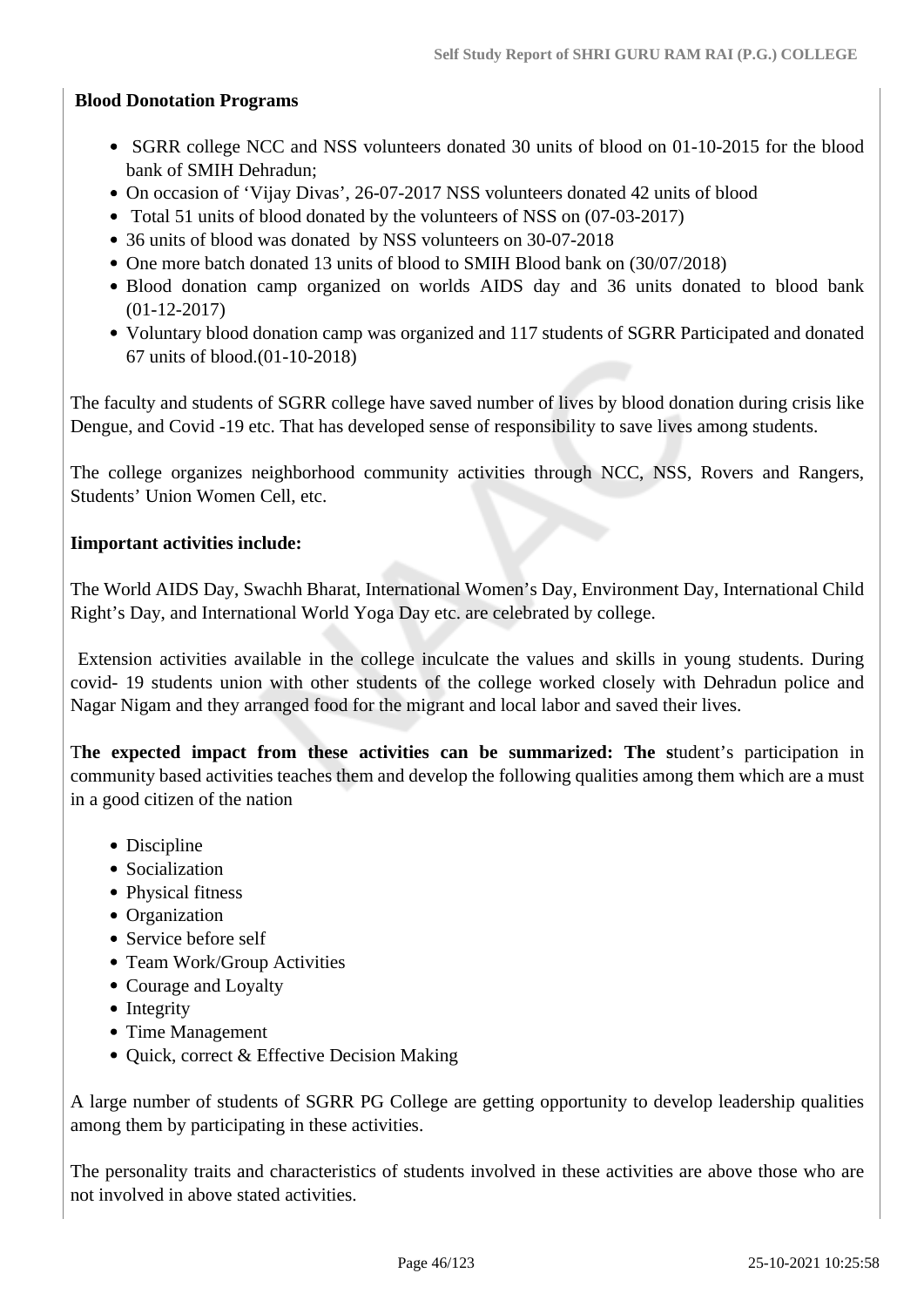| <b>File Description</b>               | <b>Document</b>      |
|---------------------------------------|----------------------|
| Paste link for additional information | <b>View Document</b> |

### **3.4.2 Number of awards and recognitions received for extension activities from government/ government recognised bodies during the last five years**

**Response:** 7

3.4.2.1 **Total number of awards and recognition received for extension activities from Government/ Government recognised bodies year-wise during the last five years.**

| 2019-20 | 2018-19 | 2017-18 | 2016-17 | 2015-16 |
|---------|---------|---------|---------|---------|
| ∽       |         |         | ∸       | л.      |

| <b>File Description</b>                                     | <b>Document</b>      |
|-------------------------------------------------------------|----------------------|
| Number of awards for extension activities in last 5<br>year | <b>View Document</b> |
| e-copy of the award letters                                 | <b>View Document</b> |

 **3.4.3 Number of extension and outreach programs conducted by the institution through NSS/NCC/Red cross/YRC etc., during the last five years ( including Government initiated programs such as Swachh Bharat, Aids Awareness, Gender Issue, etc. and those organised in collaboration with industry, community and NGOs)**

**Response:** 84

3.4.3.1 **Number of extension and outreached Programmes conducted in collaboration with industry, community and Non- Government Organizations through NSS/ NCC/ Red Cross/ YRC etc., yearwise during the last five years**

| $ 2019-20 $ | 2018-19 | 2017-18 | 2016-17 | 2015-16 |
|-------------|---------|---------|---------|---------|
| 18<br>16    |         | 20      | 18      | 12      |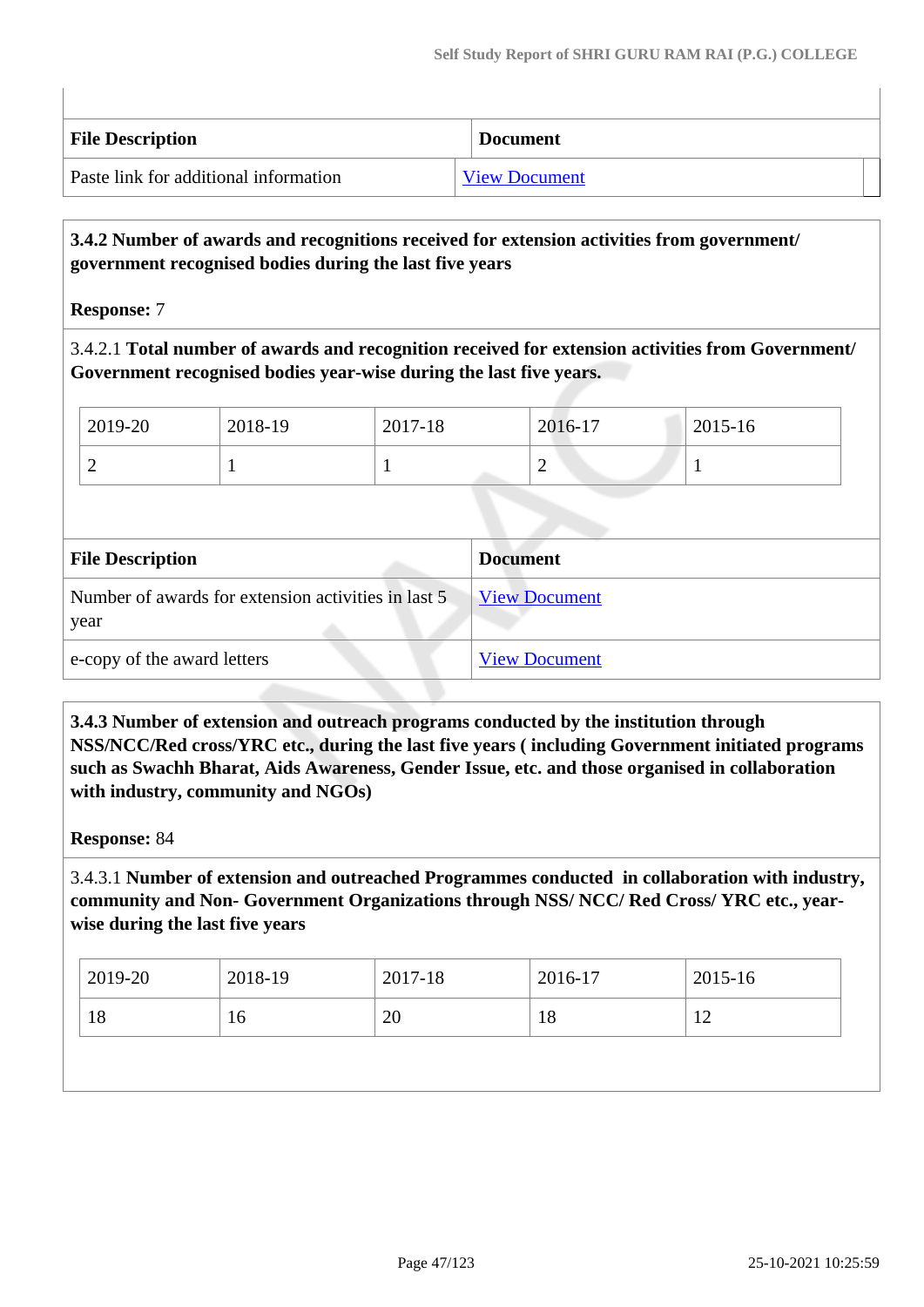| <b>File Description</b>                                                                                          | <b>Document</b>      |
|------------------------------------------------------------------------------------------------------------------|----------------------|
| Reports of the event organized                                                                                   | <b>View Document</b> |
| Number of extension and outreach Programmes<br>conducted with industry, community etc for the last<br>five years | <b>View Document</b> |

 **3.4.4 Average percentage of students participating in extension activities at 3.4.3. above during last five years**

**Response:** 19.32

3.4.4.1 **Total number of Students participating in extension activities conducted in collaboration with industry, community and Non- Government Organizations such as Swachh Bharat, AIDs awareness, Gender issue etc. year-wise during last five years**

| 2019-20 | 2018-19 | 2017-18 | 2016-17 | 2015-16 |
|---------|---------|---------|---------|---------|
| 602     | 652     | 494     | 403     | 319     |

| <b>File Description</b>                                                                      | <b>Document</b>      |
|----------------------------------------------------------------------------------------------|----------------------|
| Report of the event                                                                          | <b>View Document</b> |
| Average percentage of students participating in<br>extension activities with Govt or NGO etc | <b>View Document</b> |

# **3.5 Collaboration**

 **3.5.1 Number of Collaborative activities for research, Faculty exchange, Student exchange/ internship per year**

**Response:** 61

3.5.1.1 **Number of Collaborative activities for research, Faculty exchange, Student exchange/ internship year-wise during the last five years**

| 2019-20<br>2018-19<br>2017-18<br>2016-17 | 2015-16 |
|------------------------------------------|---------|
| 00<br>19<br>18<br>16                     | 08      |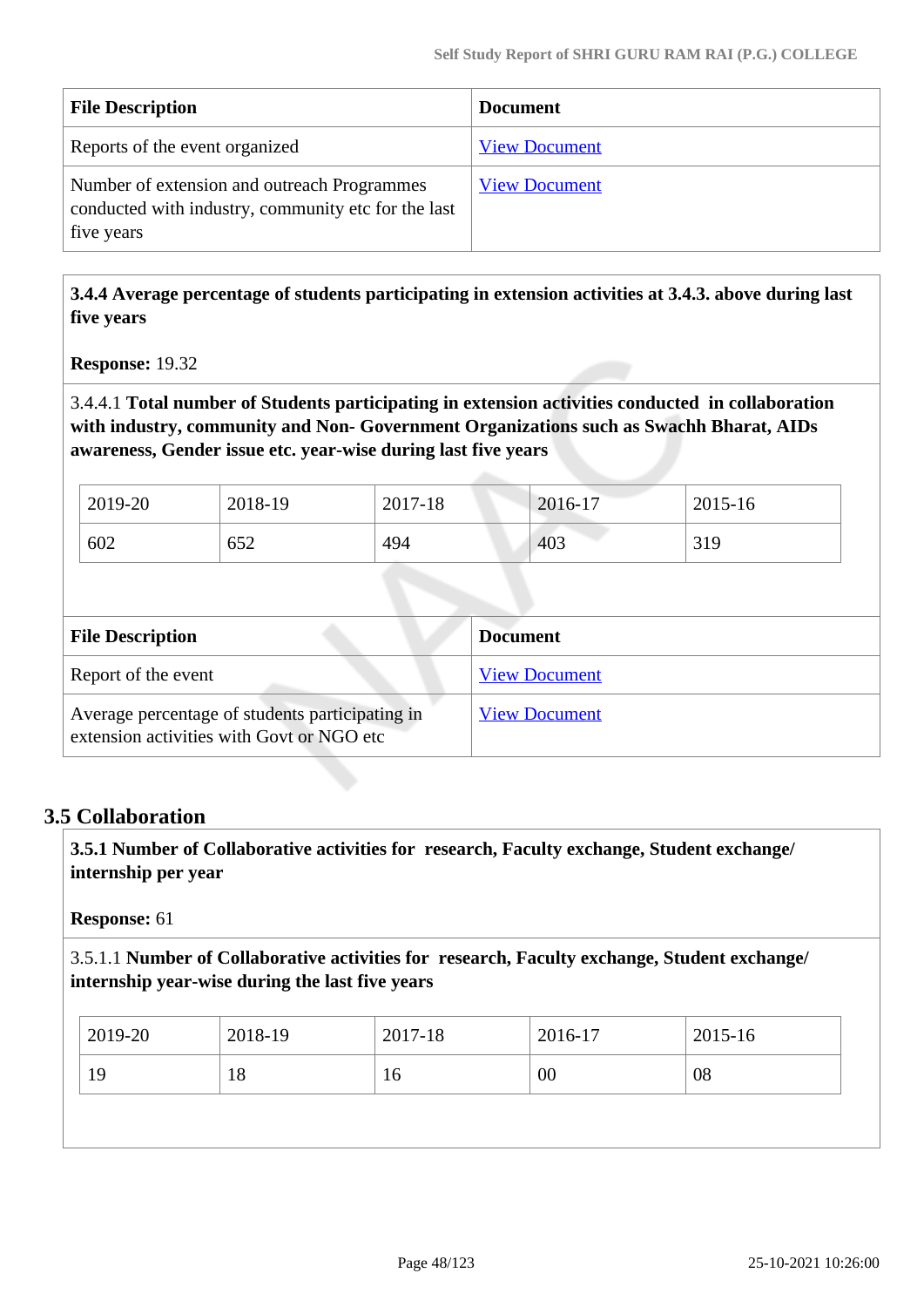| <b>File Description</b>                                                                                                            | <b>Document</b>      |
|------------------------------------------------------------------------------------------------------------------------------------|----------------------|
| e-copies of related Document                                                                                                       | <b>View Document</b> |
| Details of Collaborative activities with<br>institutions/industries for research, Faculty<br>exchange, Student exchange/internship | <b>View Document</b> |

# **3.5.2 Number of functional MoUs with institutions, other universities, industries, corporate houses etc. during the last five years**

### **Response:** 5

3.5.2.1 **Number of functional MoUs with Institutions of national, international importance, other universities, industries, corporate houses etc. year-wise during the last five years**

| $12019-20$ | 2018-19 | 2017-18 | 2016-17 | 2015-16 |
|------------|---------|---------|---------|---------|
| . .        |         | ν       | U       | 01      |

| <b>File Description</b>                                                                                                                     | <b>Document</b>      |
|---------------------------------------------------------------------------------------------------------------------------------------------|----------------------|
| e-Copies of the MoUs with institution/<br>industry/corporate houses                                                                         | <b>View Document</b> |
| Details of functional MoUs with institutions of<br>national, international importance, other universities<br>etc during the last five years | <b>View Document</b> |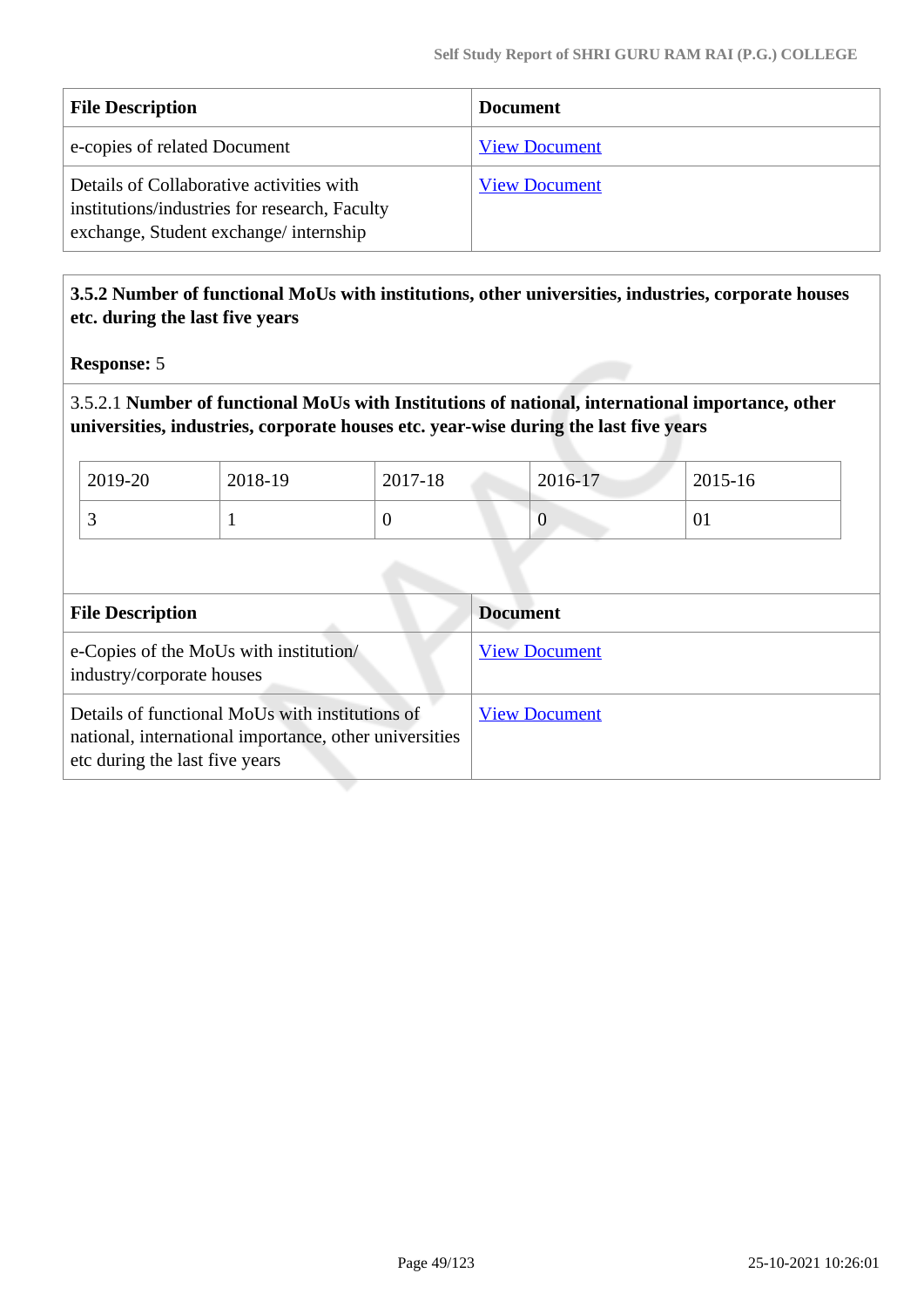# **Criterion 4 - Infrastructure and Learning Resources**

# **4.1 Physical Facilities**

 **4.1.1 The Institution has adequate infrastructure and physical facilities for teaching- learning. viz., classrooms, laboratories, computing equipment etc.** 

### **Response:**

### **Class rooms and Laboratories:**

The college has adequate infrastructure and physical facilities as per the University norms; the campus is spread over an area of 48.6 acres. The total built-up area is 9,037.076sq.mts. There are 12 departments in the current academic session.

- The college has 24 class rooms, 20 Laboratories for UG, PG and Research Programs. The Department of Chemistry has DST-FIST Lab exclusively for the purpose of Research
- All the departments of the college have their own offices with all the required facilities like desktop computers and internet etc
- Out of 12 departments 10 departments have their departmental libraries for the PG and Research students
- The college has a good quality well maintained seminar hall for academic activities like seminars, symposiums, and invited lectures of eminent scientists
- There are a total 05 desktop computers in English Department which are put to optimum use. The department of Economics has 04 desktop and 02 laptops.The Department of History, Hindi, Sociology and Political Science each has got one desktop for computing purpose.
- For learning and working on computers for the students, there are two more exclusive computer labs. One lab is having 15 computers while other one is newly made with 40 computers and 02 printers with LAN connection
- Department of Mathematics has a computer lab with 14 desktops and software like Mathematica and Latex
- Department of Physics has 05 desktop computers for departmental work. Department of Chemistry, Zoology, Botany, Geology NCC, and NSS, all have desktop computers printers and scanners
- All the Departments are equipped with LCD projectors for teaching with ICT aid in the classes. The college seminar halls are also equipped with the large size screens for showing course related plays and films
- The library of the college is having reading room with capacity of 100 students. The kiosk is installed; the students can easily access the books and check the availability. Now this facility is also online for the students and teachers to check the availability of the library books
- The INFLIBNET facility is continuously available since 2011 in the college
- The Department of Chemistry has DST-FIST Lab for the purpose of Research.

| Infrastructure facilities                                     | <b>Number of Facilities</b> |  |
|---------------------------------------------------------------|-----------------------------|--|
| 1. Administrative Block with Principal's office with 8 rooms. | 01 Principal's Room         |  |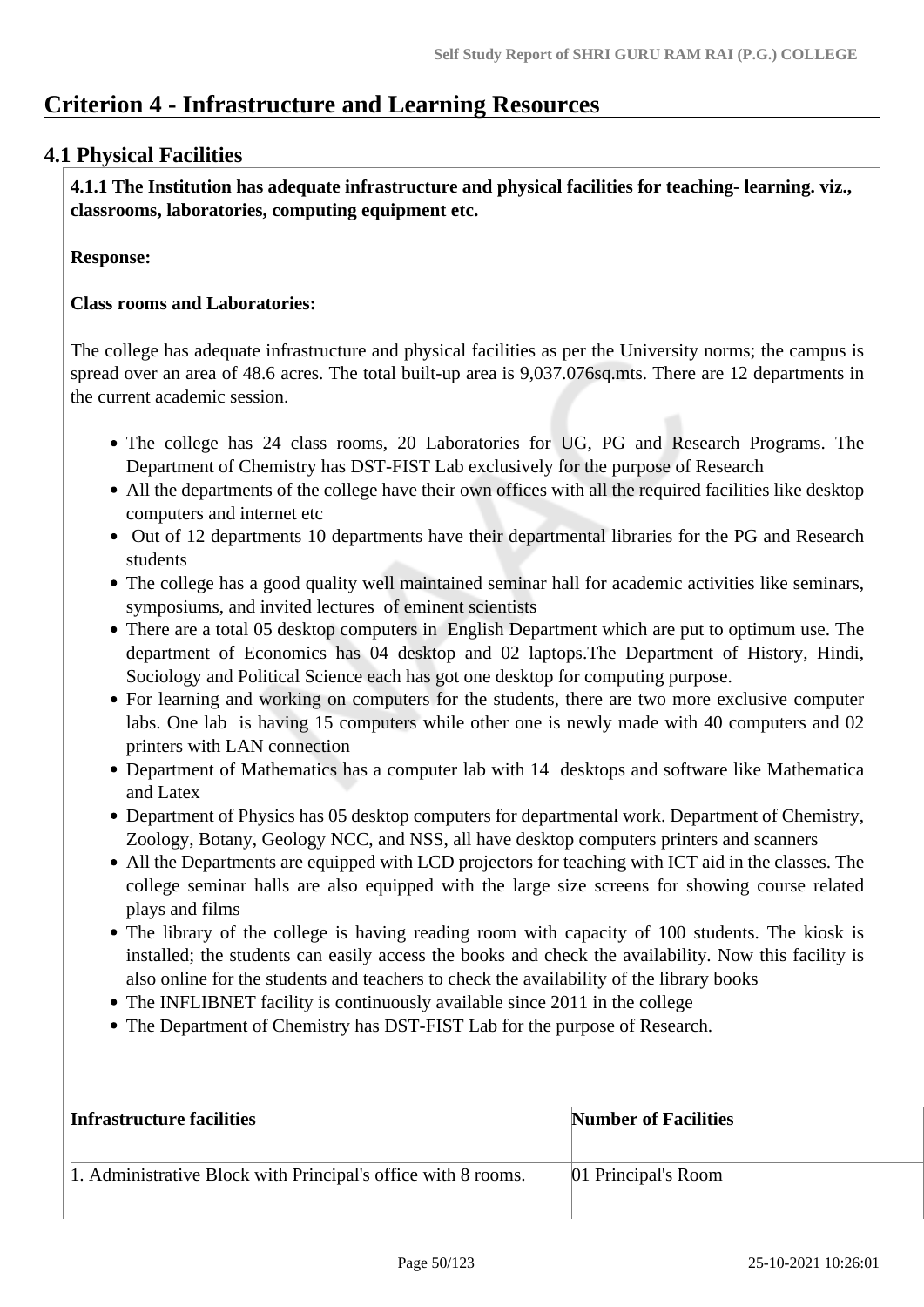|                                                     | 01 Room P S                         |
|-----------------------------------------------------|-------------------------------------|
|                                                     | 01 Room O S (office superintendent) |
|                                                     | 01 Accountant's Room                |
|                                                     | 01General Clerk's Room              |
|                                                     | 01General Clerk's Room              |
|                                                     | 01 Student's information room       |
|                                                     | 01 Store Room                       |
| 2. IQAC office with internet connectivity           | 01                                  |
| 3.Class Rooms                                       | 20                                  |
| 4. Science Laboratories                             | 20                                  |
| 5.Computer Labs                                     | 05                                  |
| 6. Central Library with stack room                  | 01                                  |
| 7. Reading Room                                     | 01                                  |
| 8. Language Lab                                     | 01                                  |
| 9.DST-FIST Lab                                      | 01                                  |
| 10. Placement office                                | 01                                  |
| 11. Conference Rooms with LCD and large size screen | 03                                  |
| 12.Remedial Coaching class room                     | 01                                  |
| 13. Proctor's office                                | 01                                  |
|                                                     |                                     |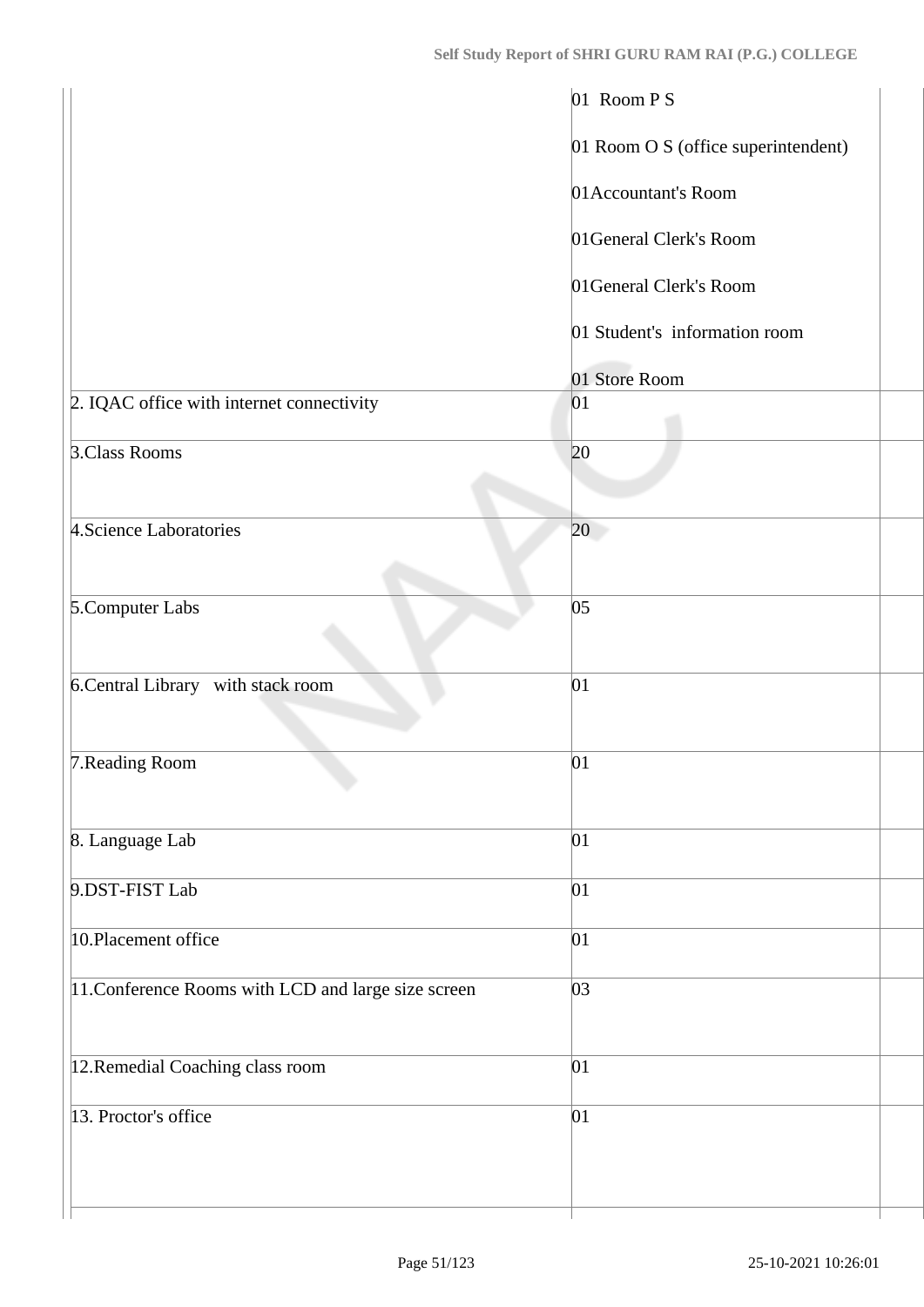| 14 Uttrakhand Open University Regional Office | 01                   |
|-----------------------------------------------|----------------------|
| 15. Cultural Activities Room                  | $01 + 01$            |
| 16.Girls' Common room with wending machine    | 01                   |
| 17.Girls' Hostel                              | Capacity 100         |
| 18. Boys' Hostel                              | Capacity 25          |
| 19. Women's Studies Center                    | 01                   |
| 20. NTS Meeting Room                          | 01                   |
| 21. Heritage Gallery                          | 01                   |
| 22. Smart Class Room                          | 01                   |
| 23. Departmental Libraries                    | 10                   |
| 24. Crèche                                    | 01                   |
|                                               |                      |
| <b>File Description</b>                       | <b>Document</b>      |
| Upload any additional information             | <b>View Document</b> |
| Paste link for additional information         | <b>View Document</b> |

 **4.1.2 The Institution has adequate facilities for cultural activities, sports, games (indoor, outdoor), gymnasium, yoga centre etc.** 

**Response:** 

**Facilities for cultural activities:** The college has a Cultural Committee. which oversees the different type of cultural activities which are held in the college.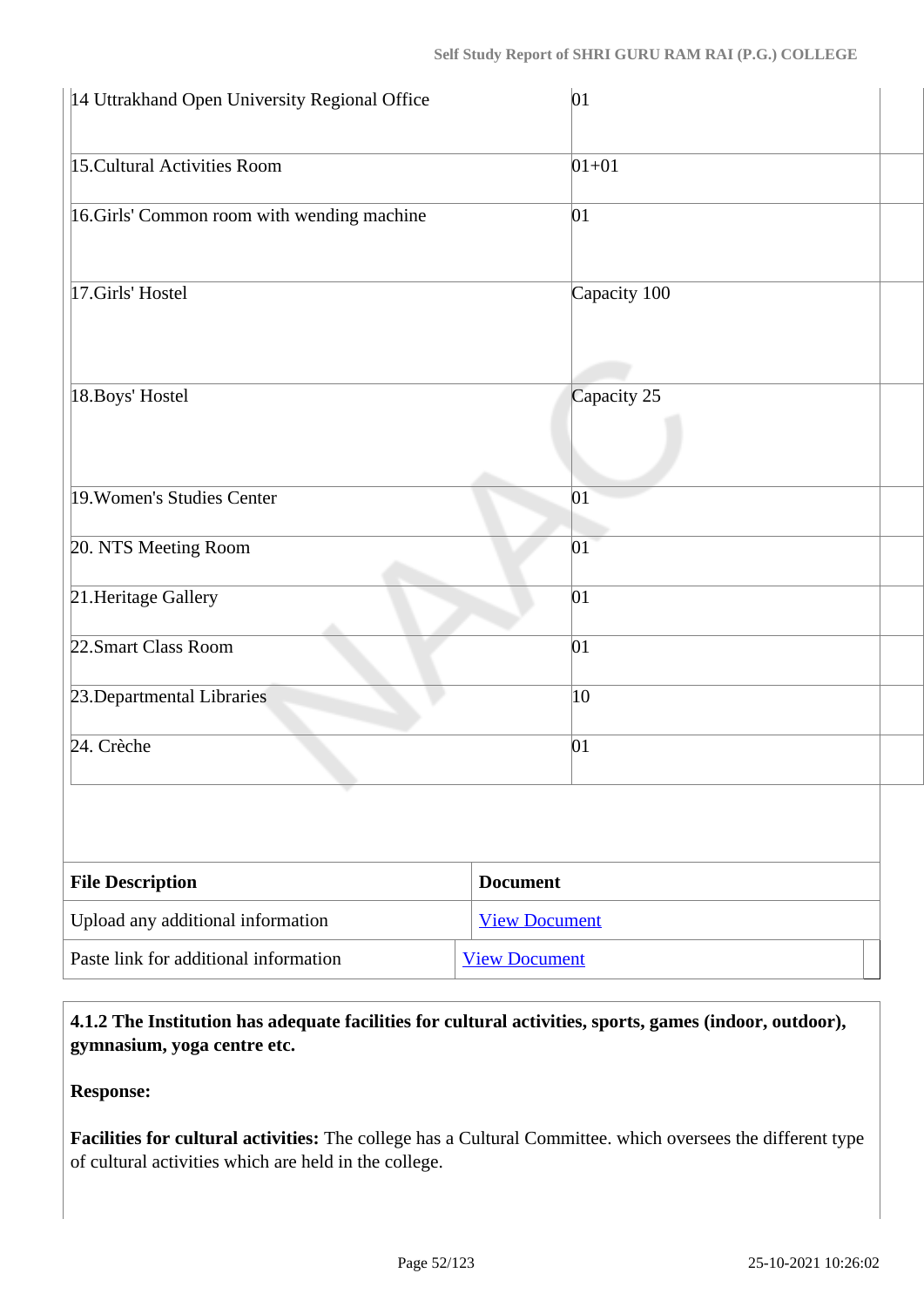The college organises the cultural events within the college and the selected participants are included in the college team to participate at the University level cultural competitions. The team of the college every year wins prizes in various events:

- A cultural committee office, along with a practice room is allotted for practice of cultural activities
- A multipurpose hall, with all the electronic gadgets, and seating capacity of 200+ students is well maintained. It is maximum used for cultural events by the students
- A good size stage and dressing room with toilet facility for large gatherings functions is also available in the college ground
- The college has one more hall for a gathering of 200+ students with a LCD facility, chairs and tables. The cultural events like introduction and farewell parties of various classes takes place in this conference hall
- The cultural committee has the following cultural and music related instruments:

### **Instruments available:**

- Harmonium
- Dholak
- Tabla set
- Keyboard
- Tamboriam
- Dhole(pahadi)
- Damau
- Ransinga
- Hurka
- Dore
- Maniira
- Dhap
- Hat Kartal
- Hand held Mega Phone
- Extension Cord
- Audio system
- Ground Sheets are available.

The college encourages cultural activities and the spacious campus provides a number of places for different cultural activities.

# **SPORTS**:

The college organises annual sports meet every year for selection of athletes (Girls and Boys) for the participating at the University level sports competitions. In maximum events of games and sports, the college not only participates but also wins positions. The teams of boys and girls participate at the university and then represent at the north zone. All the participating sports students are provided healthy nutritious diet.

# **Sports facilities**:

The outdoor facilities are baskt ball ground, volley ball ground, football ground, hockey ground, kabaddi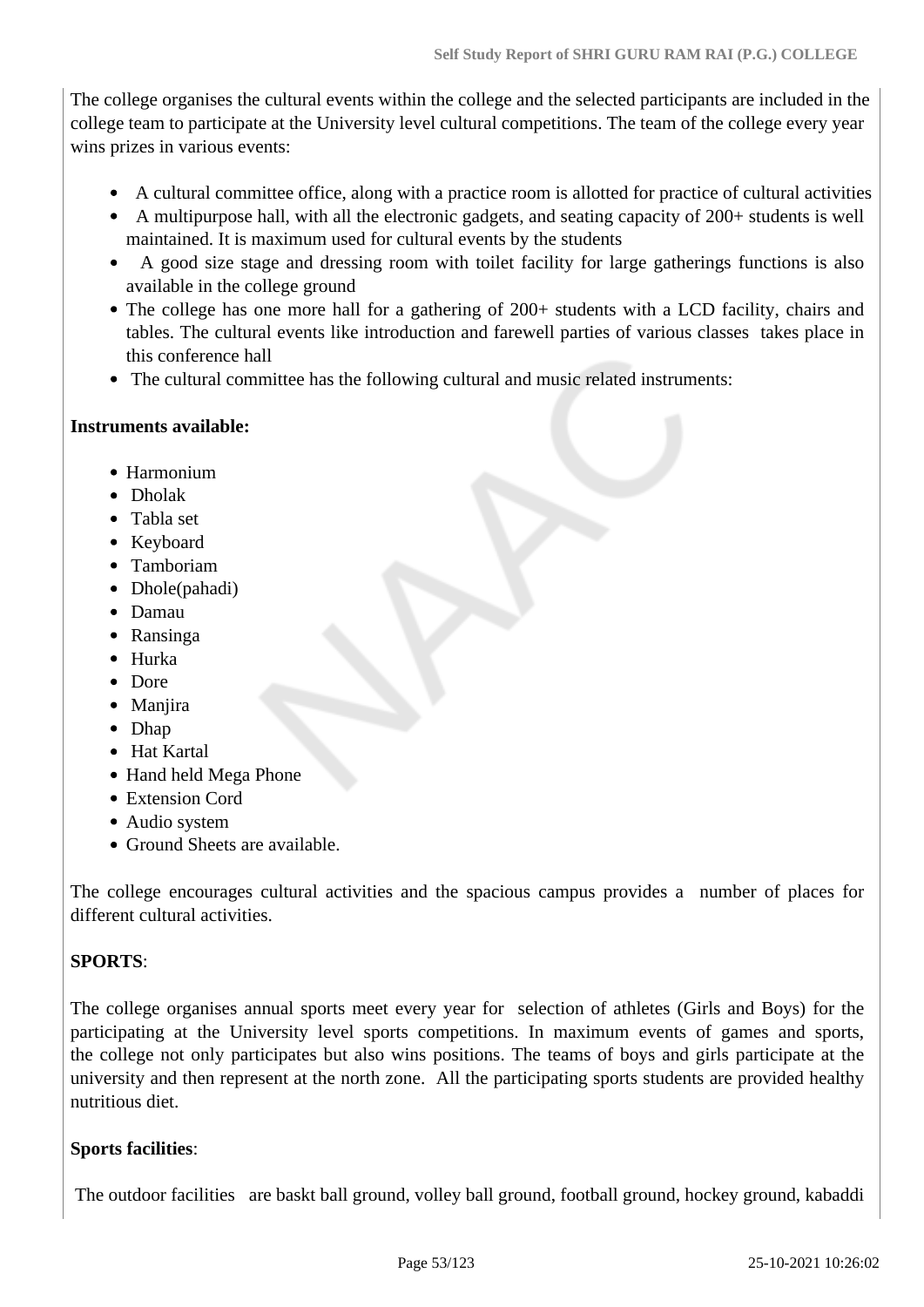ground, and facility of cricket net-practice. The playing kits and T.A/D.A is given to every sports participant participating in out of college events or university level events.

### I**ndoor facilities**

| (A)Indoor Games facilities: |                      |
|-----------------------------|----------------------|
| office                      |                      |
| 1. Wooden badminton court   | 01                   |
| 2. Table tannis             | 01                   |
| 3.Caroom                    | 04                   |
| 4.Chess                     | 01Hall               |
| 5.Yoga                      | 04                   |
| 6. Gym                      | Wooden Hall & Ground |
|                             | with 12 stations     |
|                             |                      |
| (B) Playgrounds             |                      |
| a) Basket ball              | 01                   |
| b) Volley ball              | 01                   |
| $ c)$ Football              | 01                   |
| $\vert$ d) Hockey           | 01                   |
| e) Kabaddi                  | 01                   |
| $\vert c)$ Long Jump        | 01                   |
| $d$ )400 mt. Track          | 01 for Athletics     |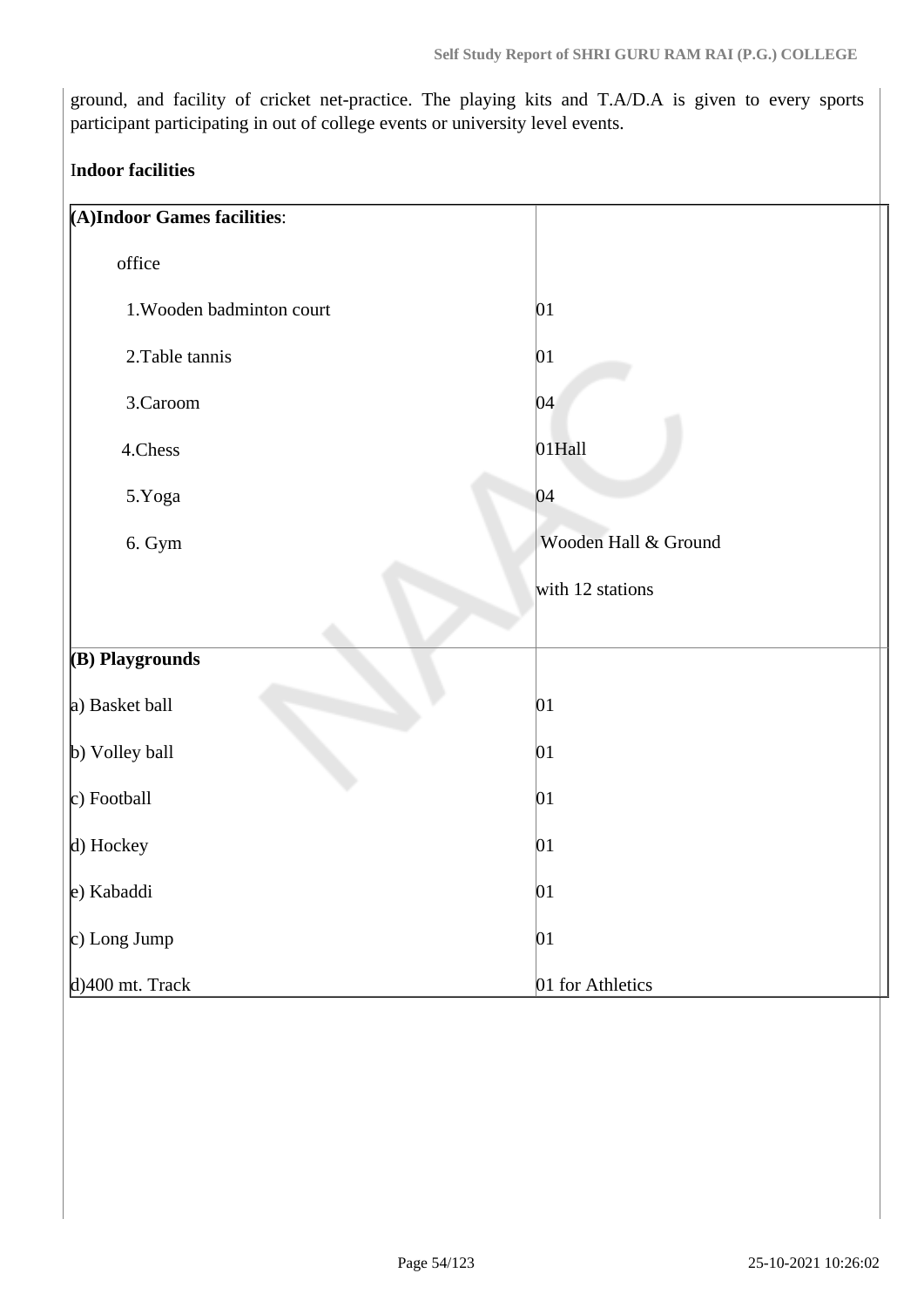Kits for games such as cricket, hockey, football, basketball, volleyball, throw-ball, softball, handball, turf ball, tennis ball, etc. are available for the players. Kits for all games are in the stock registers of sports. The maintenance of indoor badminton/ volley ball court/ basket ball / T.T tables /Gym etc is the responsibility of the college sports secretary and in charges of various games.

### **Gymnasium**

The gym facility is available in college premises for the day scholars and hostel inmates. The gym has 12 stations for exercise.

### **Yoga**

The college students do Yoga practice in the Indoor Wooden Badminton hall.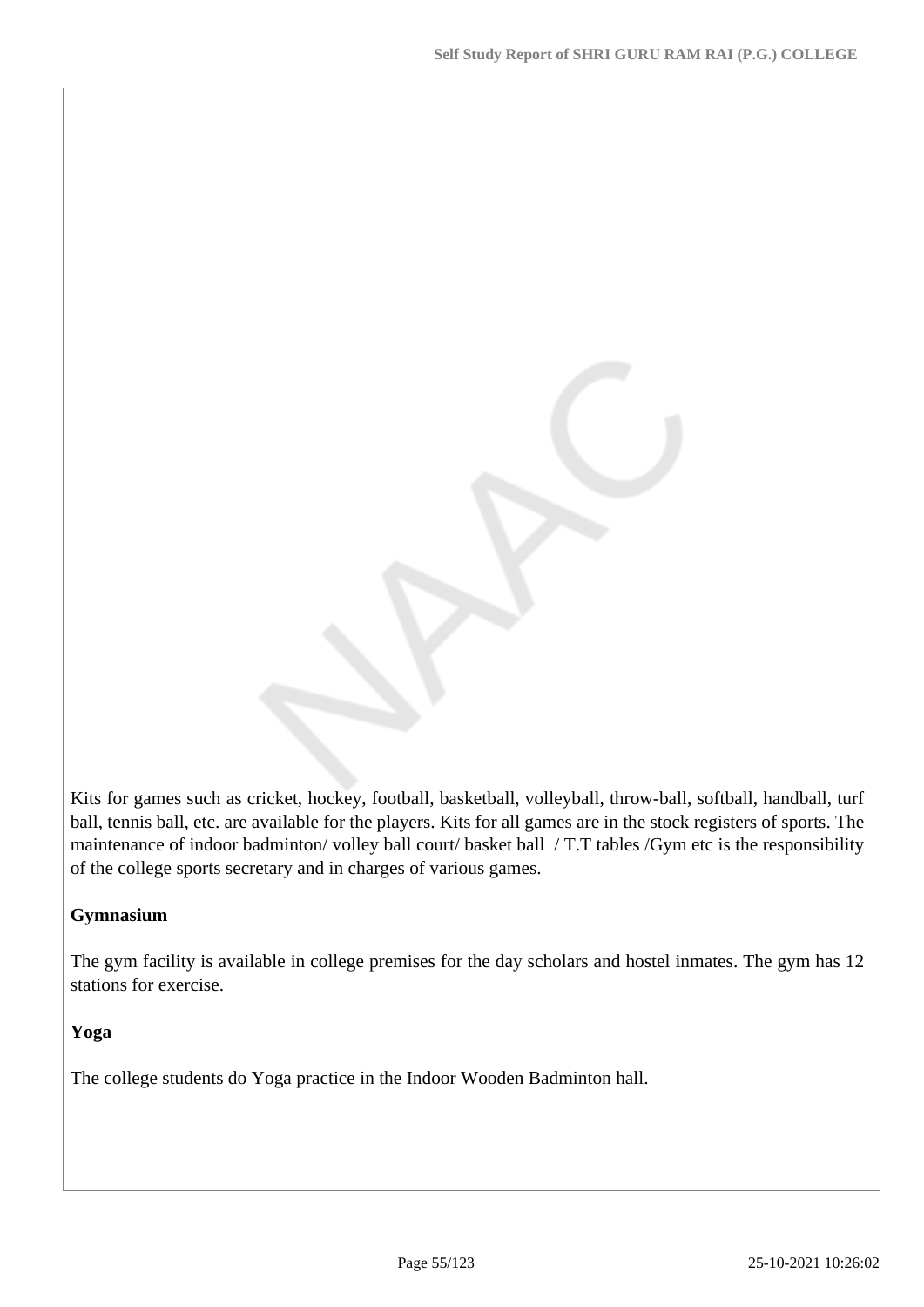| <b>File Description</b>           | <b>Document</b>      |
|-----------------------------------|----------------------|
| Upload any additional information | <b>View Document</b> |

# **4.1.3 Percentage of classrooms and seminar halls with ICT- enabled facilities such as smart class, LMS, etc.** *(Data for the latest completed academic year)*

### **Response:** 30

4.1.3.1 Number of classrooms and seminar halls with ICT facilities

Response: 9

| <b>File Description</b>                                                                      | <b>Document</b>      |
|----------------------------------------------------------------------------------------------|----------------------|
| Upload Number of classrooms and seminar halls<br>with ICT enabled facilities (Data Template) | <b>View Document</b> |
| Upload any additional information                                                            | <b>View Document</b> |

### **4.1.4 Average percentage of expenditure, excluding salary for infrastructure augmentation during last five years(INR in Lakhs)**

**Response:** 37.54

4.1.4.1 **Expenditure for infrastructure augmentation, excluding salary year-wise during last five years (INR in lakhs)**

| 2019-20  | 2018-19 | 2017-18 | 2016-17  | 2015-16 |
|----------|---------|---------|----------|---------|
| 69.68787 | .87446  | 0.24838 | 11.08254 | 5.99305 |

| <b>File Description</b>                                                                             | <b>Document</b>      |
|-----------------------------------------------------------------------------------------------------|----------------------|
| Upload Details of budget allocation, excluding<br>salary during the last five years (Data Template) | <b>View Document</b> |
| Upload audited utilization statements                                                               | <b>View Document</b> |

# **4.2 Library as a Learning Resource**

### **4.2.1 Library is automated using Integrated Library Management System (ILMS)**

### **Response:**

The library of SGRR PG College is knowledge centre for the faculty and students The library has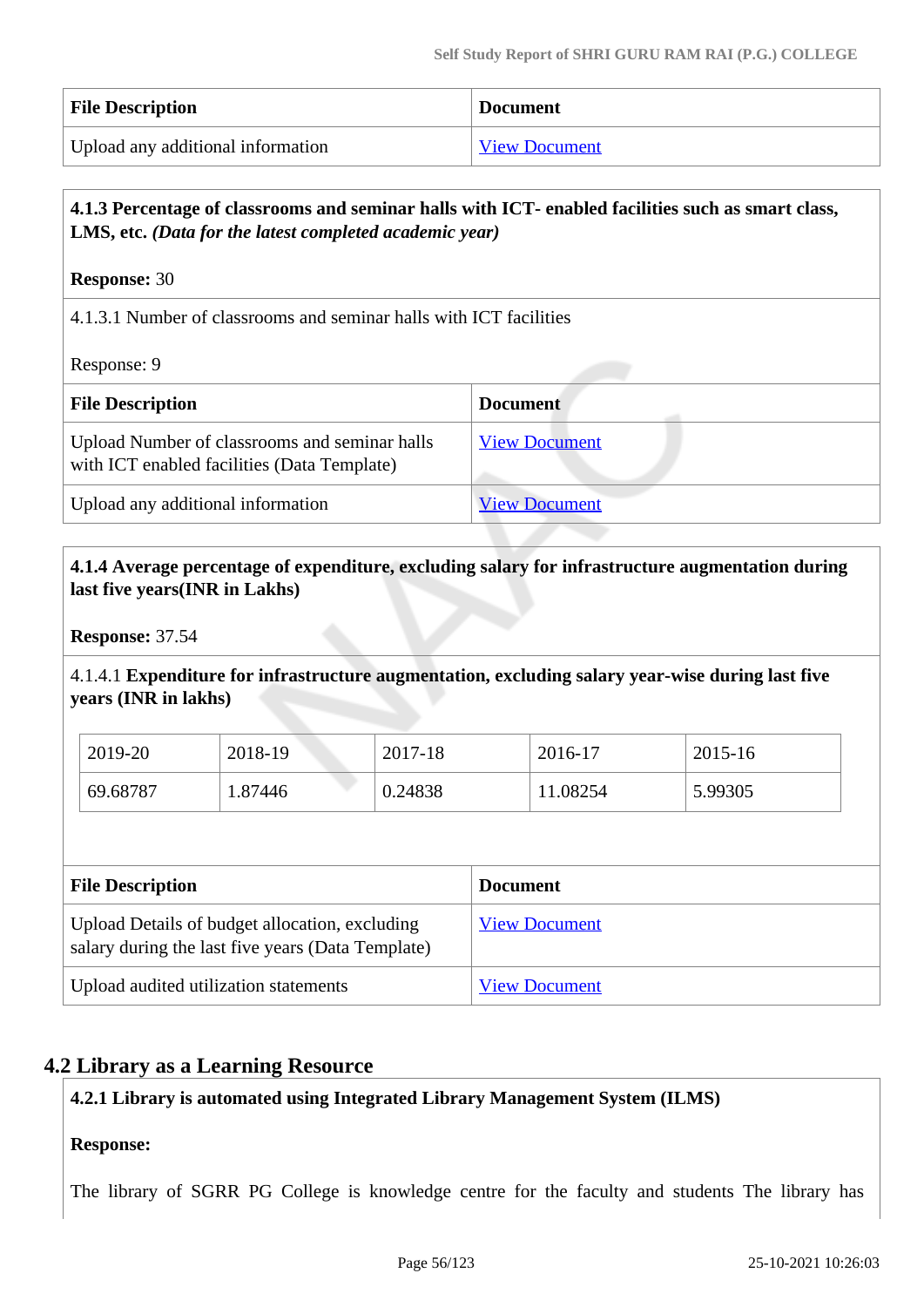been developed on modern lines as a learning resource centre for the scholars of different disciplines. This ultimately supports teaching, learning and research.

During the current academic year there are a total of 2021 members of the library including teachers, students and non teaching staff. The members can access the books with the help of user ID and password which is their registered mobile number with the college. This facility is also given on a kiosk in the reading room to make it more convenient for the students.

 The remote access is also provided online to the registered members by using their user ID and password to check the availability of books. The members can check availability of books by: Name of the Book, Name of author, Subject, Publication etc, A number of other options are also available for searching online books of the library.

The college library is a member of N-LIST/INFLIBNET since 2011. A good number of students and faculty are members of this online e-books and e- journals facility. The PG students are encouraged to complete the assignments/Dissertations/Research etc. with the help of literature available with INFLIBNET.

The library has a special software and computers with magnifying system for the visually impaired students admitted in the college. Two to three visually impaired students can work on these systems at a time. The college has created a special/seperate cabin for the purpose in the main library.

A seperate browsing area for faculty is also available in the library with one desk-top with high-speed internet, Wi-Fi and excellent seating arrangement.

### **d-Granthalaya**

- 'Library Management Software S.G.R.R.(P.G)College, Uttarakhand' is an integrated, multi-user, package, which computerizes all the in-house operations of library
- This software is used to operate and maintain library's reading materials in the digitalised accession registers as well as records
- It consists of many features such as online public access catalogue (OPAC), Book Management, Accessioning, Membership, and Circulation. This package is user friendly & can be handled / operated by the staff

|                               | • Total books Recorded as per 'd'- Granthalaya on 18th July 2021 is: | 33204 |
|-------------------------------|----------------------------------------------------------------------|-------|
| • Total Available books are:  |                                                                      | 30027 |
| • Total Books Issued are:     |                                                                      | 03177 |
| • Total Number of Members is: |                                                                      | 02021 |

### **Library is Automated and Using Library Management Software SGRR(PG) College**

Name of ILMS software: **LMS d-Granthalaya**

### L**ibrary Management Software**

- Nature of automation (fully or partially) **Partially**
- Version: **Version 2021**
- Kiosk **for Access of books**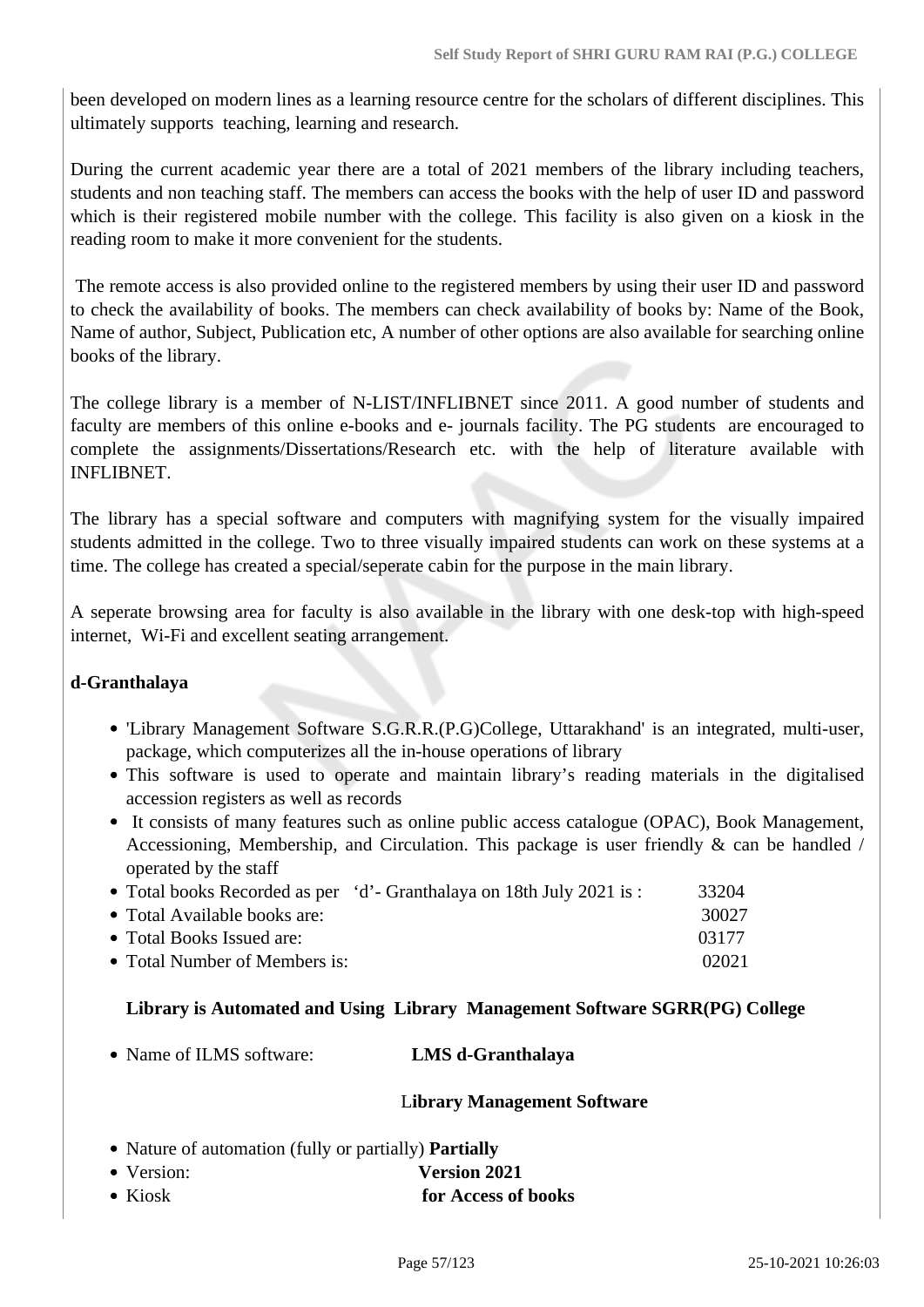|  | • Year of Automation: | 2015 |
|--|-----------------------|------|
|--|-----------------------|------|

OPAC **Available**

- In House remote access of publications **N-LIST/INFLIBNET**
- Total Number of Computers for Public Use: 87 Desktops are for students use.
- The entire campus is Wi-Fi by Relience-jio Infocomm Limitted
- The BSNL was internet service provider and 10 internet lines were installed in various departments including library
- The college has installed as per its increasing needs the high speed Bharat Fiber of BSNL Fair Usage Policy(FUP) UP-TO-200 MBPS

| <b>File Description</b>           | <b>Document</b>      |
|-----------------------------------|----------------------|
| Upload any additional information | <b>View Document</b> |

# **4.2.2 The institution has subscription for the following e-resources**

- **1.e-journals 2.e-ShodhSindhu 3.Shodhganga Membership 4.e-books 5.Databases**
- **6.Remote access to e-resources**

**Response:** A. Any 4 or more of the above

| <b>File Description</b>                                                                                                                                         | <b>Document</b>      |
|-----------------------------------------------------------------------------------------------------------------------------------------------------------------|----------------------|
| Upload any additional information                                                                                                                               | <b>View Document</b> |
| Details of subscriptions like e-journals, e-<br>ShodhSindhu, Shodhganga Membership, Remote<br>access to library resources, Web interface etc (Data<br>Template) | <b>View Document</b> |

# **4.2.3 Average annual expenditure for purchase of books/e-books and subscription to journals/ejournals during the last five years (INR in Lakhs)**

**Response:** 4.87

### 4.2.3.1 **Annual expenditure of purchase of books/e-books and subscription to journals/e- journals year wise during last five years (INR in Lakhs)**

| 2019-20 | 2018-19 | 2017-18 | 2016-17 | 2015-16 |
|---------|---------|---------|---------|---------|
| 2.35    | 3.55    | 7.84    | 6.42    | 4.19    |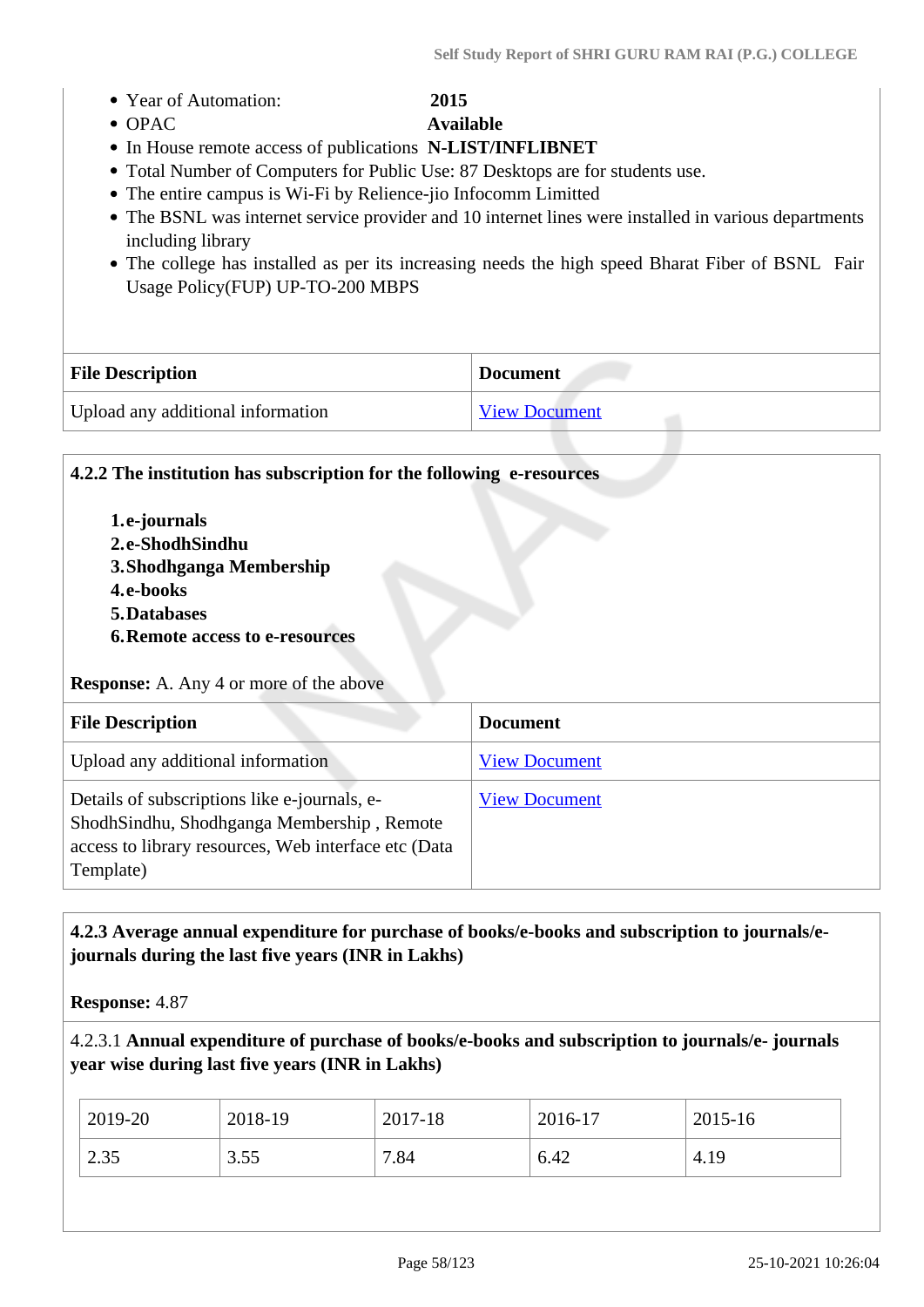| <b>File Description</b>                                                                                                               | <b>Document</b>      |
|---------------------------------------------------------------------------------------------------------------------------------------|----------------------|
| Details of annual expenditure for purchase of<br>books/e-books and journals/e- journals during the<br>last five years (Data Template) | <b>View Document</b> |
| Audited statements of accounts                                                                                                        | <b>View Document</b> |
| Any additional information                                                                                                            | <b>View Document</b> |

# **4.2.4 Percentage per day usage of library by teachers and students ( foot falls and login data for online access) during the last completed academic year**

### **Response:** 2.06

4.2.4.1 Number of teachers and students using library per day over last one year

| Response: 42                                      |                      |
|---------------------------------------------------|----------------------|
| <b>File Description</b>                           | <b>Document</b>      |
| Details of library usage by teachers and students | <b>View Document</b> |
| Any additional information                        | <b>View Document</b> |

# **4.3 IT Infrastructure**

# **4.3.1 Institution frequently updates its IT facilities including Wi-Fi**

### **Response:**

The college has regularly updated its IT facilities by enhancing the band width/Speed of internet as per the increasing needs of institution and the availability of the advanced technology in the market. Four times the college has gone for a change i.e. better speed/bandwidth and the technology for internet.

All the 12 departments of the college have been equipped with computers  $\&$  internet facility. Teachers  $\&$ students are using them regularly.

Teachers are giving lectures through PPT to make teaching –learning more interesting.

The faculty is also getting latest knowledge without any difficulty from various sources of digital libraries; available in the world. The faculty downloads books  $\&$  journals available online through NLIST  $\&$ INFLIBNET etc.

Important/relevant website-recourses are communicated to students for further enriching/expanding their knowledge.

PG students use ICT for PPT for assignments/seminars in internal examinations.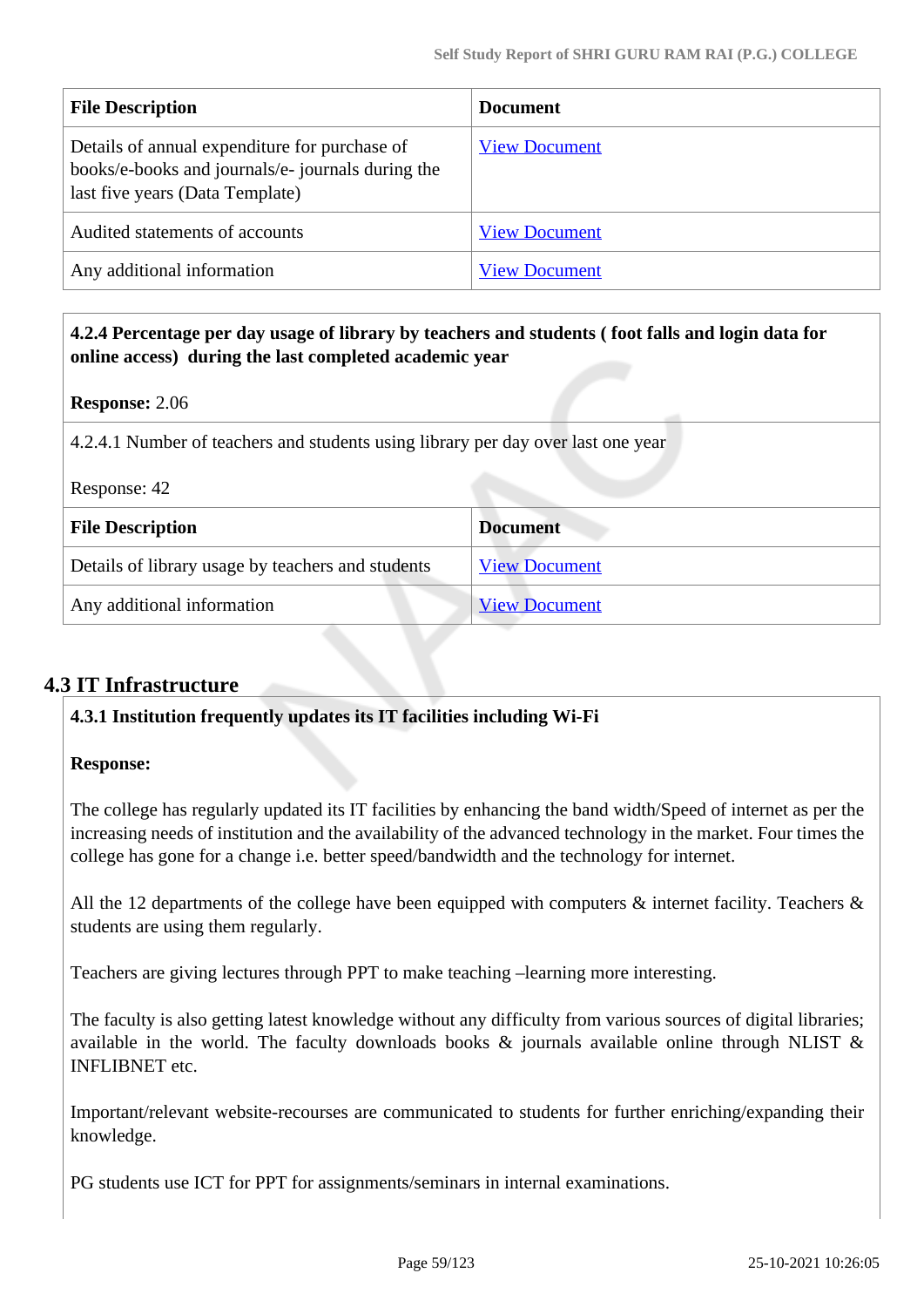**LCD/Over-head Projectors/Printers/scanners/Photocopy machines are adequate for the college:**

| <b>Photocopy Machines</b> |    |  |
|---------------------------|----|--|
| Printers                  |    |  |
| Over-head Projector       | Y) |  |
| <b>LCD</b> Projector      |    |  |

### **Updates in Internet and Wi-Fi**

- In 2010 the college was getting internet facility through a tower installed on the roof top of the college girls' hostel; it was functional till February 2012. This tower was getting internet connectivity from SGRRIMHS, an institution of the management of SGRR College. Those days internet was a rare thing for an institution like ours. Those days it was a demand by the faculty members to install the high speed 512 kbpsvpn NKN connections of BSNL.
- In February 2012 Internet band width/speed: under NKN (National Knowledge Network) Scheme of Government of India, 10 internet broad band connections with (512kbpsvpn) were installed in the college. These ten internet terminals were providing connectivity to entire institution and all the departments. Once the CBCS system was adopted by the HNBGU, need of the internet and Wi-Fi increased siginificantly.
- On 24/March/2015 Reliance Jio infocomm Limited made an agreement to install Wi-Fi network without any charge by the company in the institution. This Wi-Fi network is providing its services without any interruption since the day of installation. The continuously increasing needs of administration/Finance & accounts/students admission & support/Examination/Teaching Learning/etc needs more higher / band width/speed
- In 2021 the college has installed as per its increasing needs the high speed Bharat Fiber of BSNL Fair usage Policy(FUP) UP-TO-200 MBPS terminals in the college

**We -if facility:** All Departments/hostel /Entire Campus

**Licensed software: 08**

**Number of nodes/ computers with Internet facility: 108**

**Any other:** Bio-Metric machines 02/ CCTV Cameras **53**

| Bio-Metric machines |  |
|---------------------|--|
| <b>CCTV</b> Cameras |  |

### **Detail of the computer and internet facility made available to the faculty and students**

| Number of Computers in Departments     | 27 |
|----------------------------------------|----|
| Number of Computers in Labs            | 75 |
|                                        |    |
|                                        |    |
| Number of Computers in Office          | 08 |
| Number of Computers in Conference Hall | 03 |
|                                        |    |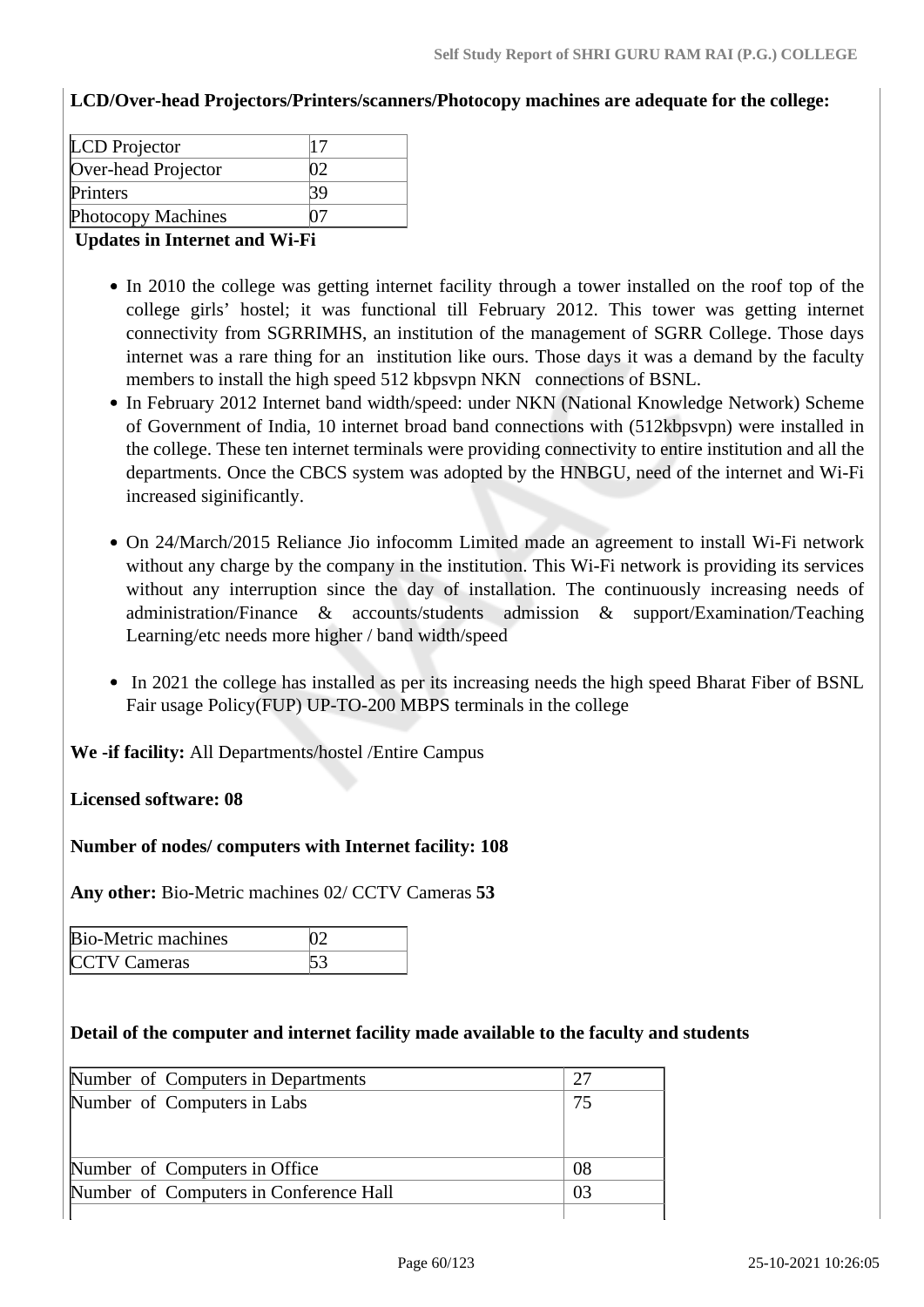| Number of Computers in Library                                        |                      | 08 |  |  |  |  |  |
|-----------------------------------------------------------------------|----------------------|----|--|--|--|--|--|
| Miscellaneous UOU/NSS/NCC/WSC/NTS. Etc                                |                      | 26 |  |  |  |  |  |
| All Faculty members use their personal Laptops to access, E-books and |                      |    |  |  |  |  |  |
| Journals through NLIST/INFLIBNET.                                     |                      |    |  |  |  |  |  |
|                                                                       |                      |    |  |  |  |  |  |
|                                                                       |                      |    |  |  |  |  |  |
|                                                                       |                      |    |  |  |  |  |  |
|                                                                       |                      |    |  |  |  |  |  |
| <b>File Description</b>                                               | <b>Document</b>      |    |  |  |  |  |  |
| Upload any additional information                                     | <b>View Document</b> |    |  |  |  |  |  |

| 4.3.2 Student - Computer ratio (Data for the latest completed academic year) |                      |  |  |
|------------------------------------------------------------------------------|----------------------|--|--|
| <b>Response: 13.96</b>                                                       |                      |  |  |
| <b>File Description</b>                                                      | <b>Document</b>      |  |  |
| Upload any additional information                                            | <b>View Document</b> |  |  |
| Student – computer ratio                                                     | <b>View Document</b> |  |  |

| 4.3.3 Bandwidth of internet connection in the Institution                   |                      |  |  |
|-----------------------------------------------------------------------------|----------------------|--|--|
| <b>Response:</b> A. ?50 MBPS                                                |                      |  |  |
| <b>File Description</b>                                                     | <b>Document</b>      |  |  |
| Details of available bandwidth of internet<br>connection in the Institution | <b>View Document</b> |  |  |

# **4.4 Maintenance of Campus Infrastructure**

 **4.4.1 Average percentage of expenditure incurred on maintenance of infrastructure (physical and academic support facilities) excluding salary component during the last five years(INR in Lakhs)**

**Response:** 158.53

4.4.1.1 **Expenditure incurred on maintenance of infrastructure (physical facilities and academic support facilities) excluding salary component year-wise during the last five years (INR in lakhs)**

| $\frac{1}{2019}$ -20 | 2018-19 | 2017-18 | 2016-17 | 2015-16 |
|----------------------|---------|---------|---------|---------|
| 122.32               | 68.52   | 80.62   | 100.3   | 97.88   |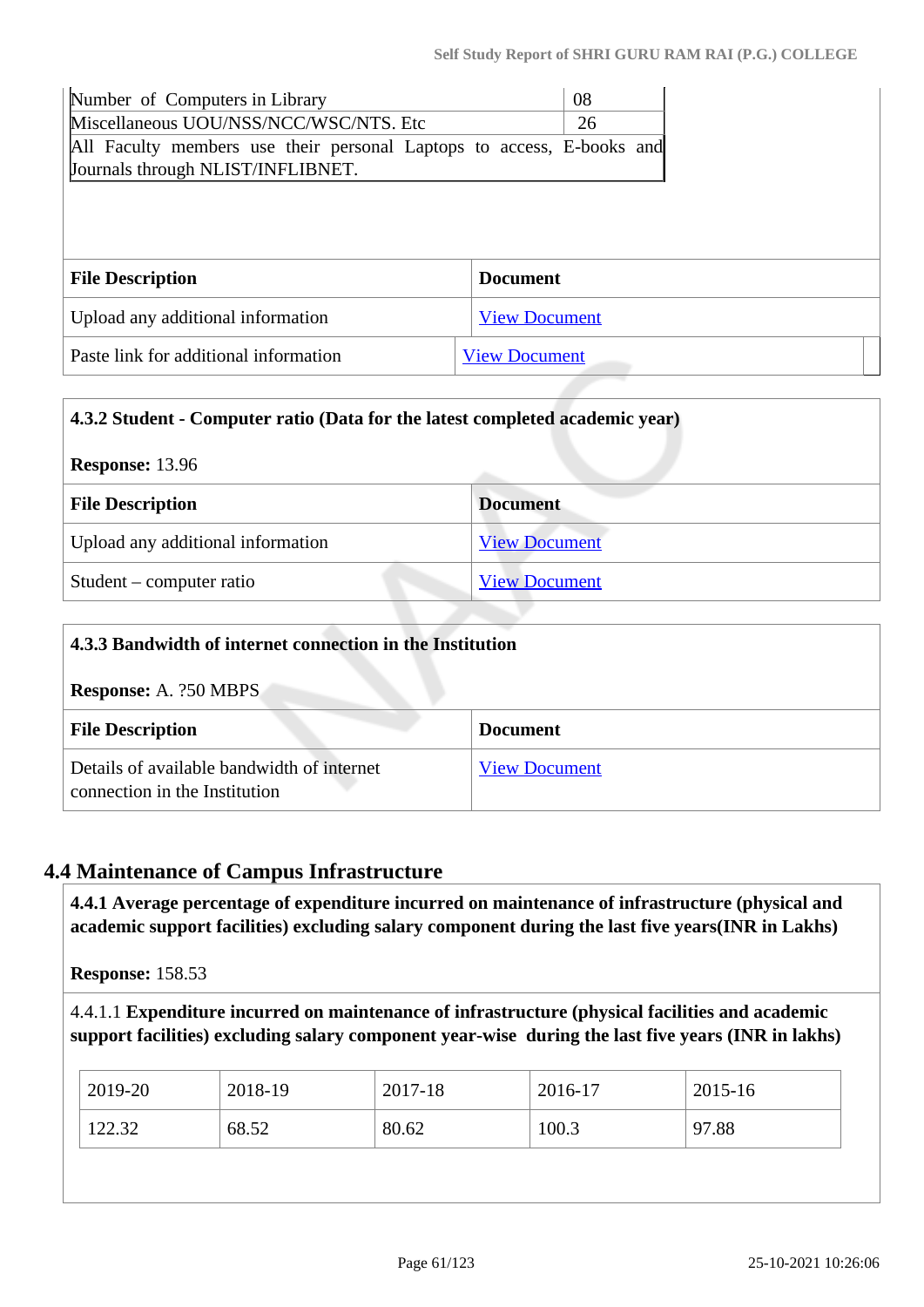| <b>File Description</b>                                                                                                     | <b>Document</b>      |
|-----------------------------------------------------------------------------------------------------------------------------|----------------------|
| Upload any additional information                                                                                           | <b>View Document</b> |
| Details about assigned budget and expenditure on<br>physical facilities and academic support facilities<br>(Data Templates) | <b>View Document</b> |
| Audited statements of accounts                                                                                              | <b>View Document</b> |

 **4.4.2 There are established systems and procedures for maintaining and utilizing physical, academic and support facilities - laboratory, library, sports complex, computers, classrooms etc.**

### **Response:**

### **Laboratory:**

- The Department of Chemistry has 5 UG/PG laboratories, one store room and one preparation room. The HOD is in-charge of all the labs and equipment's. The laboratory cleaning takes place as per the schedule made by the Department
- The equipment calibration, repairs refurbishment and replacement take place as per the requirement of the lab. All the lab instruments are under AMC
- The fire extinguishers are refilled in time and uninterrupted water supply is available in all the labs
- There are three Laboratory assistants and three lab bearers for the maintenance of the labs and store of this department.
- The Physics Department has 4 Labs with two Lab Bearers while other positions are vacant but somehow the lab bearers are managing the task
- Maintenance of Geology Lab and Museum is done on a regular basis, under the supervision of HOD /faculty, by the Lab Assistants and Lab Bearers. The instruments requiring repair are rectified promptly and service requirements are attended periodically, to ensure smooth functioning. Mostly servicing is done in-house while repairs are carried out by expert / vendors only
- Zoology and Botany Labs: Furniture in the laboratory is cleaned before and after each practical. Instruments are washed with water/chemicals regularly and the glassware is sterilized. Herbarium sheets are kept in sunlight to remove moisture and are chemically treated if required. Damaged equipments are repaired / replaced timely
- The maintenance of English Language Lab(ELL) is supervised by the In charge of ELL. The desktop computers (10+1) installed in the Lab are properly maintained. If any of the accessories like, Headphones, mouse, keyboard CPU, UPS, and speakers etc develop some technical snag, they are repaired. Antivirus is regularly updated.

# **Library**

- The Library Committee is responsible for the library related needs and maintenance. The Committee meets as and when it is required but essential to have minimum two meetings in a year
- The library has one cataloguer, one assistant clerk, two class IV employees for the maintenance of the library. The post of the assistant librarian is vacant because government order is awaited. The college has two more class IV employees for sweeping and cleaning; they do clean the library as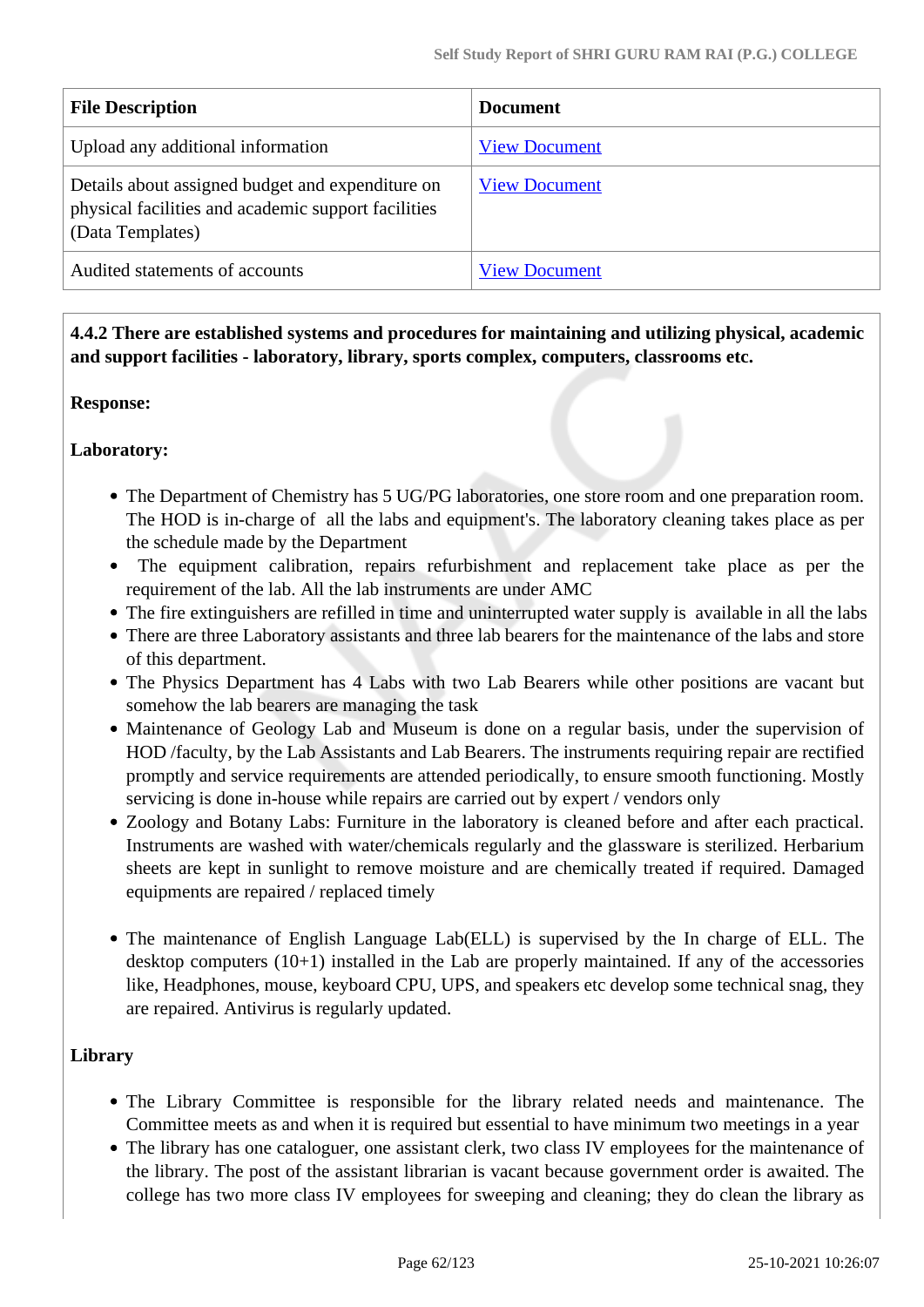per the schedule

- The computers printers, scanners, photocopiers, website, Kiosk, CCTV and softwares are protected by anti virus and if any other technical snags are there, such equipments are maintained under the AMC of college venders as and when required.
- The weeding out of old books is decided by the library committee with the help of the HOD and faculty members, while the binding of old and valuable books is looked after by the library committee.
- Electric complaints are resolved by the college electrician but after his retirement out sourcing is in practice till the new electrician is appointed
- Uninterruptedwater supply is ensured by the institution's own water supply system
- The Building Committee takes care of the major damages of building, painting and carpentery work in the library.
- Working hours of the library are from 8 A.M to 5 P.M
- Internet and Wi-Fi facility: There is Wi-Fi-Broadband Internet connection

### **Sports:**

The sports funds are utilized to maintain the sports facilities of the college. The sports council is responsible for the maintenance of the sports facilities. The council consists of various games in- charges, students' representatives, and the Principal as the chairperson

- The sports secretary takes the help of the college employees to maintain the halls grounds etc for sports events.
- The entire staff is allotted various duties to organize big sports events
- Since the post of the sports officer is not sanctioned by the government, the college policy allows sports secretary to invite or hire coaches from sister institutions for properly organizing the sports and games
- Records of the maintenance of indoor badminton court/ volleybBall court/ basket ball court / T.T /Gym/net practice ground/play grounds like football/hockey/cricket etc. are maintained by the sports secretary with the help of office supreritnendent and accounts officer of the college.

### **Computers:**

- An outside agency, M/S SD Systems, Dehradun, is hired by the Institution on yearly contract for maintenance (AMC) of college computers and accessories. In case of any malfunctioning in installed computers, the same is brought to the notice of above contractor, who attends to it make the system functional
- All the departments have adequate number of computers which are put to optimum use. If any of the accessories like: Headphones, mouse, keyboard CPU, UPS, printer, scanner etc develop some technical snag, and they are repaired. Antivirus is regularly updated. Cartridge refilled from time to time
- The AMC is applicable for maintenance of all the computers and ICT equipments available in the college
- The CCTV cameras are installed in the campus, classrooms, administrative office central library hostel and at various strategic places for security and safety. These are also maintained under AMC
- The role of the college website is most important in implementation of e-governance in the areas of operations of the institution like Administration, Finance and Accounts, Students Admission and University Examinations etc. The college has an AMC with Soft Mart who is maintaining the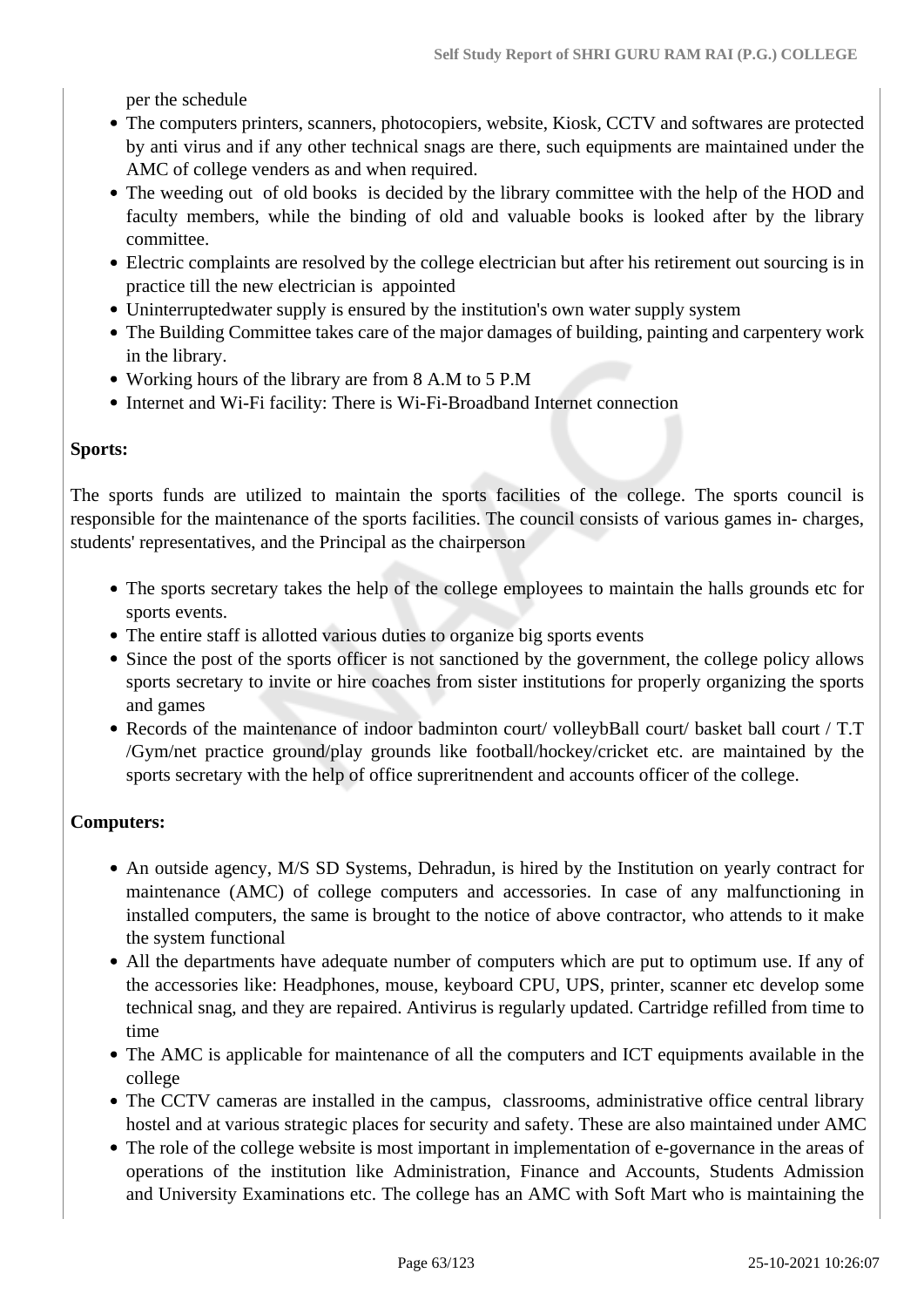website of the college for smooth functioning

### **Class Rooms:**

- The science departments have lab attendants; they are assigned the duty of managing the class rooms too, wherever their subject related classes takes place in the building. They do manage LCD projectors, podiums, chalks chairs, tables, fans, lights, closing and opening of the rooms. The sweeping and cleaning is the responsibility of the class IV staff.
- The class rooms of the faculty of arts are maintained by the class IV employees of the college for the maintaining the class rooms every day.
- White wash, repairing and maintenance are looked after by the Building Committee of the college.

| <b>File Description</b><br><b>Document</b> |                      |
|--------------------------------------------|----------------------|
| Upload any additional information          | <b>View Document</b> |
| Paste link for additional information      | <b>View Document</b> |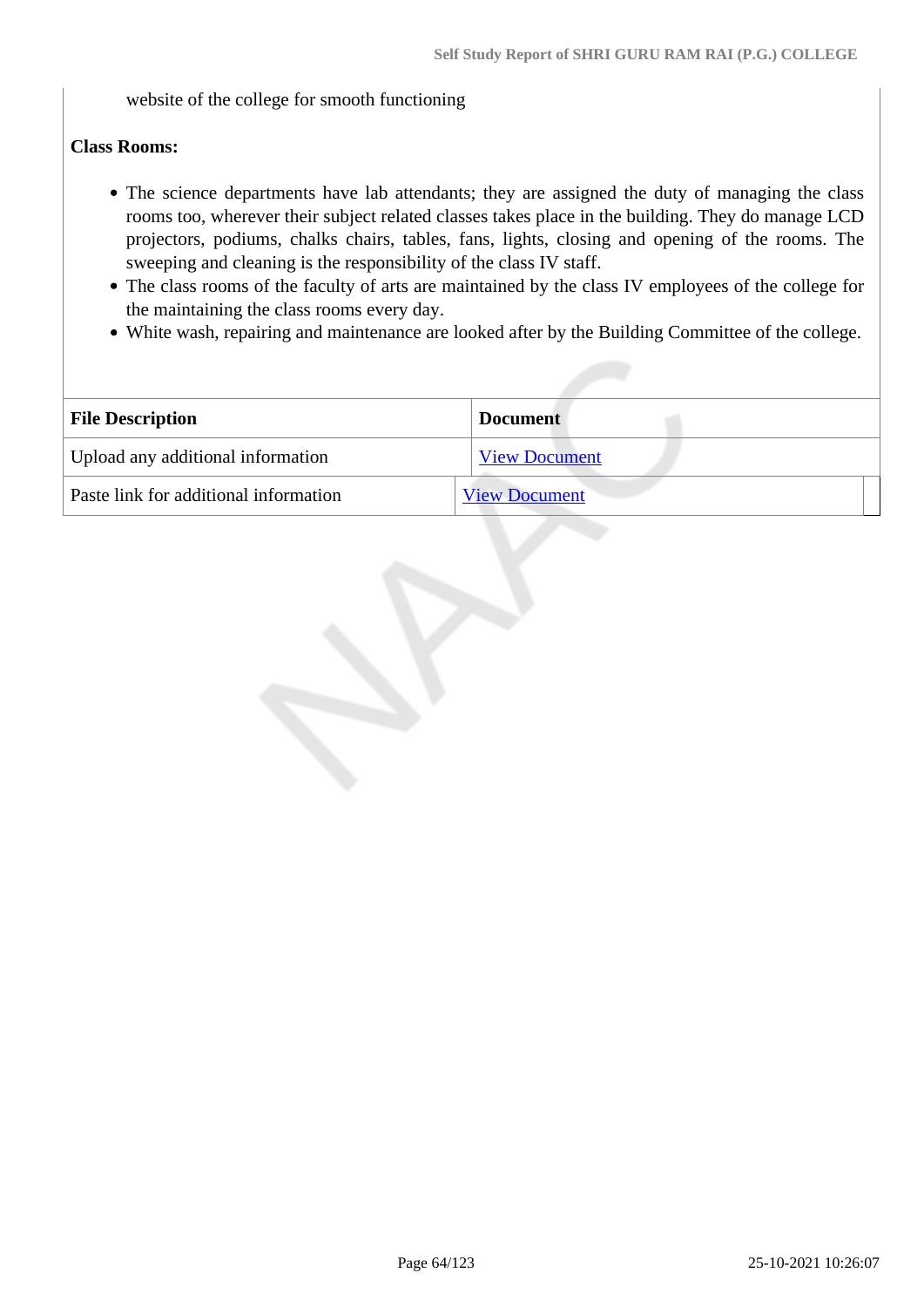# **Criterion 5 - Student Support and Progression**

# **5.1 Student Support**

 **5.1.1 Average percentage of students benefited by scholarships and freeships provided by the Government during last five years** 

### **Response:** 5.84

5.1.1.1 **Number of students benefited by scholarships and freeships provided by the Government year-wise during last five years**

| 2019-20 | 2018-19 | 2017-18        | 2016-17 | 2015-16 |
|---------|---------|----------------|---------|---------|
| 119     | 118     | つつつ<br>ا ساسلہ | 164     | 188     |

| <b>File Description</b>                                                                                                                                                                 | <b>Document</b>      |
|-----------------------------------------------------------------------------------------------------------------------------------------------------------------------------------------|----------------------|
| upload self attested letter with the list of students<br>sanctioned scholarship                                                                                                         | <b>View Document</b> |
| Upload any additional information Average<br>percentage of students benefited by scholarships and<br>freeships provided by the Government during the<br>last five years (Data Template) | <b>View Document</b> |

### **5.1.2 Average percentage of students benefitted by scholarships, freeships etc. provided by the institution / non- government agencies during the last five years**

**Response:** 0.3

5.1.2.1 **Total number of students benefited by scholarships, freeships, etc provided by the institution / non- government agencies year-wise during last five years**

| 2019-20 | 2018-19        | 2017-18 | 2016-17 | $2015 - 16$ |
|---------|----------------|---------|---------|-------------|
| 08      | $\overline{1}$ | 14      |         | -           |

| <b>File Description</b>                                                                                                                | <b>Document</b>      |
|----------------------------------------------------------------------------------------------------------------------------------------|----------------------|
| Upload any additional information                                                                                                      | <b>View Document</b> |
| Number of students benefited by scholarships and<br>freeships institution / non-government agencies in<br>last 5 years (Date Template) | <b>View Document</b> |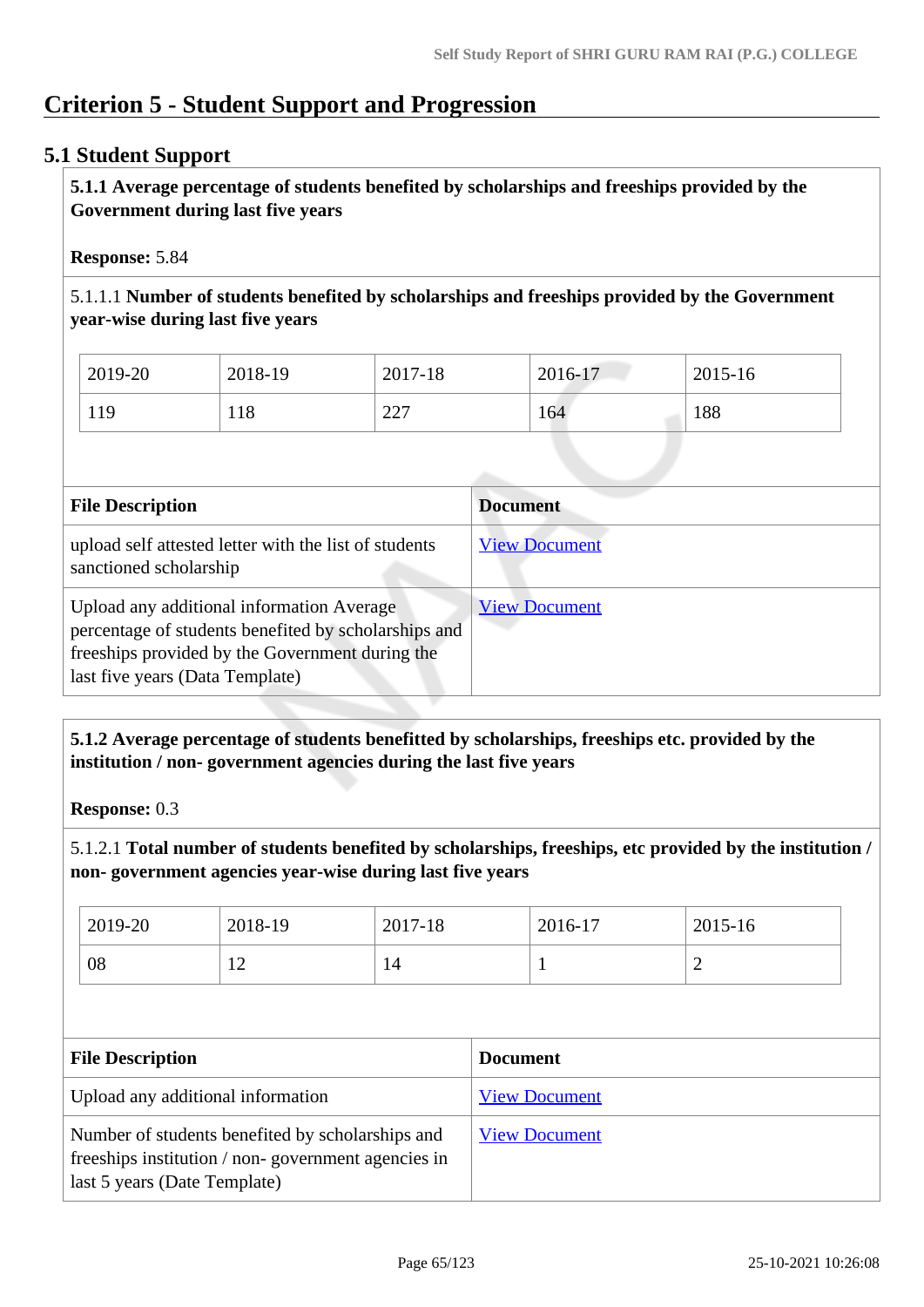**5.1.3 Capacity building and skills enhancement initiatives taken by the institution include the following**

### **1.Soft skills**

**2.Language and communication skills** 

**3.Life skills (Yoga, physical fitness, health and hygiene)**

### **4.ICT/computing skills**

**Response:** C. 2 of the above

| <b>File Description</b>                                                              | <b>Document</b>      |
|--------------------------------------------------------------------------------------|----------------------|
| Details of capability building and skills<br>enhancement initiatives (Data Template) | <b>View Document</b> |
| Any additional information                                                           | <b>View Document</b> |
| Link to Institutional website                                                        | <b>View Document</b> |

 **5.1.4 Average percentage of students benefitted by guidance for competitive examinations and career counselling offered by the Institution during the last five years**

**Response:** 24.94

5.1.4.1 **Number of students benefitted by guidance for competitive examinations and career counselling offered by the institution year wise during last five years**

| 2019-20 | 2018-19 | 2017-18 | 2016-17 | 2015-16 |
|---------|---------|---------|---------|---------|
| 2029    | 182     | 238     | 165     | 86      |

| <b>File Description</b>                                                                                                       | <b>Document</b>      |
|-------------------------------------------------------------------------------------------------------------------------------|----------------------|
| Number of students benefited by guidance for<br>competitive examinations and career counselling<br>during the last five years | <b>View Document</b> |
| Any additional information                                                                                                    | <b>View Document</b> |

 **5.1.5 The Institution has a transparent mechanism for timely redressal of student grievances including sexual harassment and ragging cases**

**1.Implementation of guidelines of statutory/regulatory bodies**

- **2.Organisation wide awareness and undertakings on policies with zero tolerance**
- **3.Mechanisms for submission of online/offline students' grievances**

**4.Timely redressal of the grievances through appropriate committees**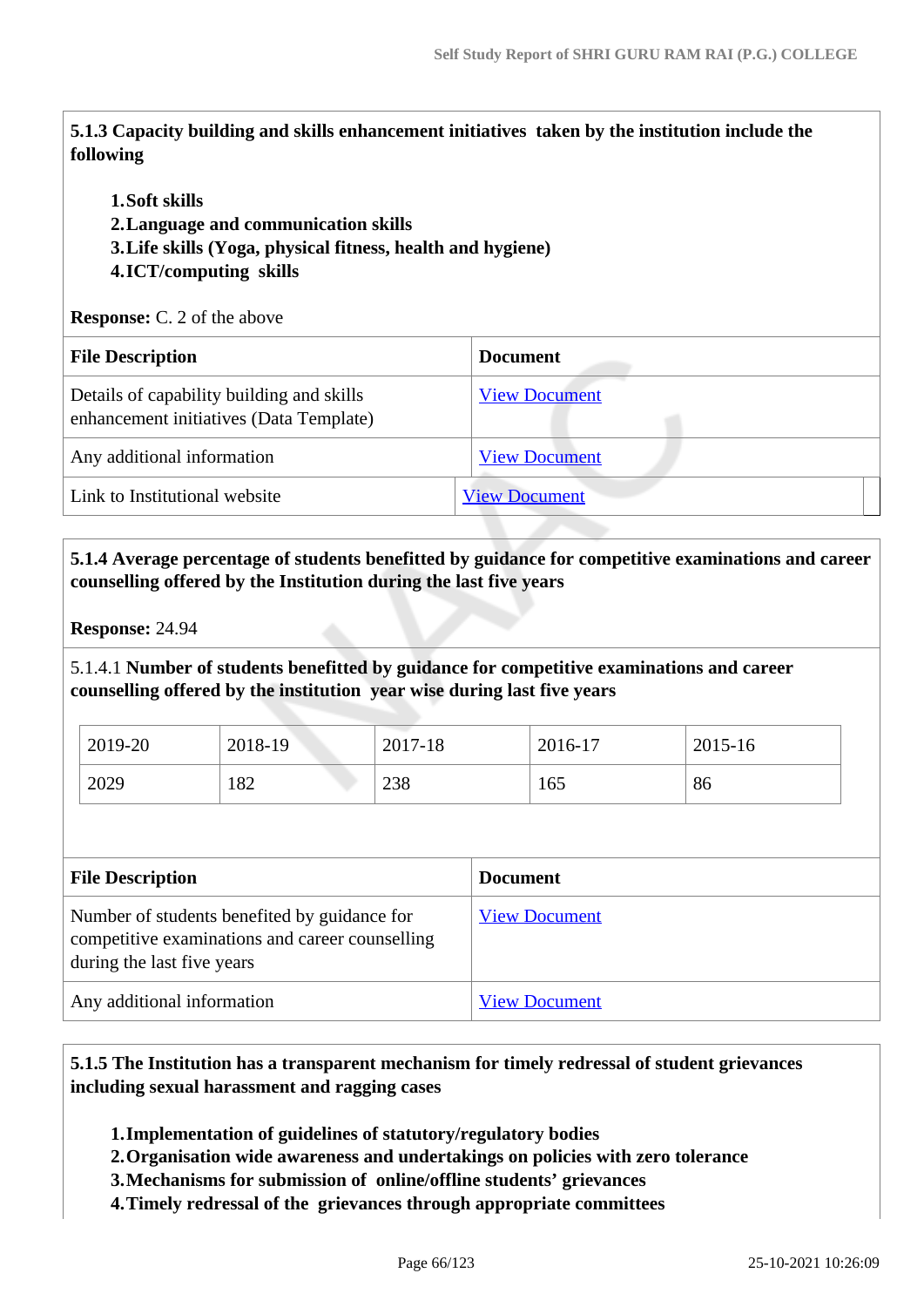**Response:** A. All of the above

| <b>File Description</b>                                                                                                            | <b>Document</b>      |
|------------------------------------------------------------------------------------------------------------------------------------|----------------------|
| Upload any additional information                                                                                                  | <b>View Document</b> |
| Minutes of the meetings of student redressal<br>committee, prevention of sexual harassment<br>committee and Anti Ragging committee | <b>View Document</b> |
| Details of student grievances including sexual<br>harassment and ragging cases                                                     | <b>View Document</b> |

# **5.2 Student Progression**

| Response: 1.46          |                                                                                    |         |                 |                      |          |
|-------------------------|------------------------------------------------------------------------------------|---------|-----------------|----------------------|----------|
|                         | 5.2.1.1 Number of outgoing students placed year - wise during the last five years. |         |                 |                      |          |
| 2019-20                 | 2018-19                                                                            | 2017-18 |                 | 2016-17              | 2015-16  |
| 26                      | 21                                                                                 | 16      |                 | $\overline{2}$       | $\theta$ |
|                         |                                                                                    |         |                 |                      |          |
| <b>File Description</b> |                                                                                    |         | <b>Document</b> |                      |          |
|                         | Upload any additional information                                                  |         |                 | <b>View Document</b> |          |
|                         | Self attested list of students placed                                              |         |                 | <b>View Document</b> |          |

### **5.2.2 Average percentage of students progressing to higher education during the last five years**

**Response:** 30.39

# 5.2.2.1 **Number of outgoing student progression to higher education during last five years**

Response: 241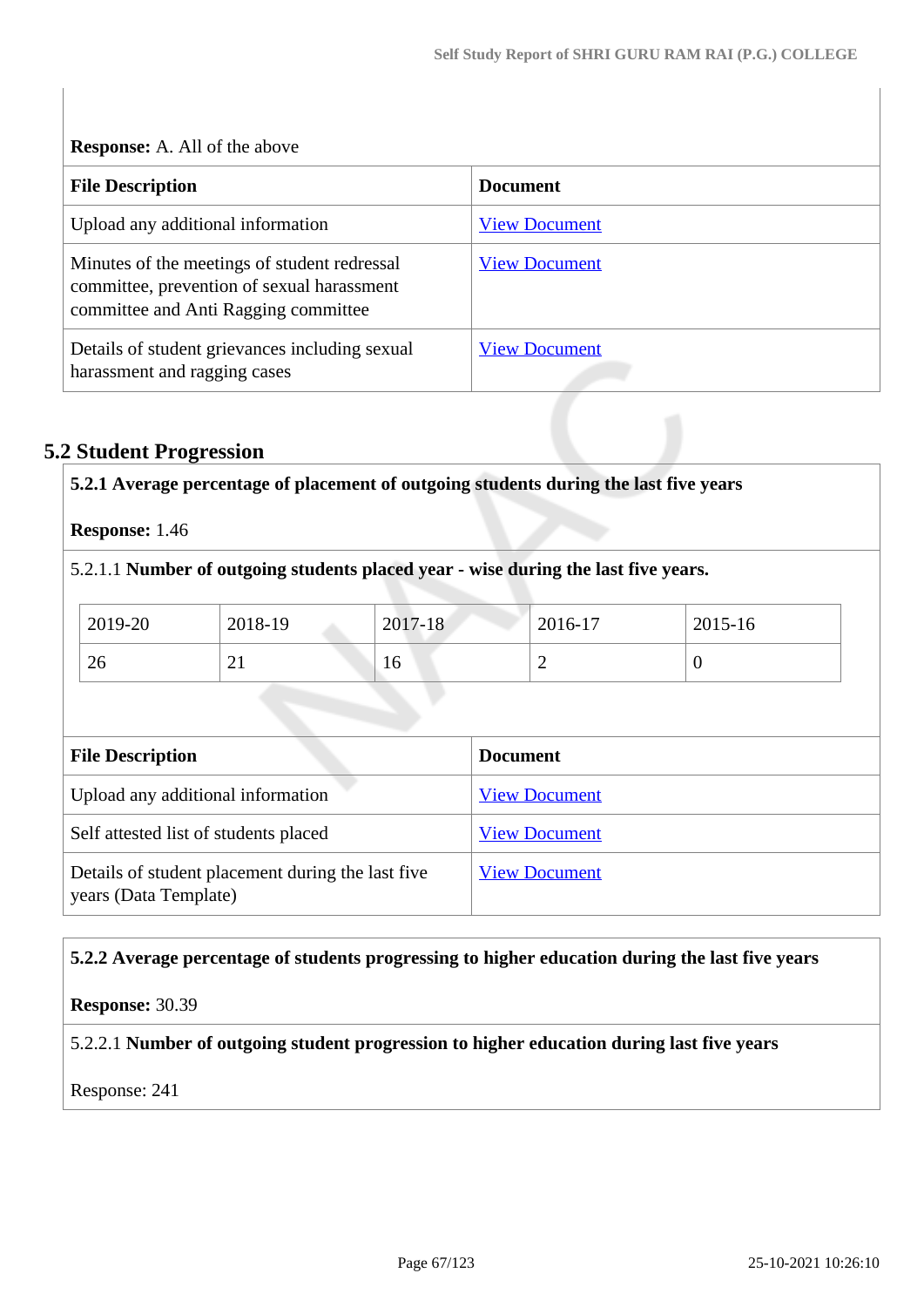| <b>File Description</b>                                               | <b>Document</b>      |
|-----------------------------------------------------------------------|----------------------|
| Upload supporting data for student/alumni                             | <b>View Document</b> |
| Details of student progression to higher education<br>(Data Template) | <b>View Document</b> |
| Any additional information                                            | <b>View Document</b> |

 **5.2.3 Average percentage of students qualifying in state/national/ international level examinations during the last five years (eg: IIT-JAM/CLAT/ NET/SLET/GATE/ GMAT/CAT/GRE/ TOEFL/ Civil Services/State government examinations, etc.)**

**Response:** 33.46

5.2.3.1 **Number of students qualifying in state/ national/ international level examinations (eg: IIT/JAM/ NET/ SLET/ GATE/ GMAT/CAT/GRE/ TOEFL/ Civil Services/ State government examinations***, etc.)***) year-wise during last five years**

| 2019-20 | 2018-19 | 2017-18 | 2016-17 | 2015-16 |
|---------|---------|---------|---------|---------|
| 09      | 19      | 1J      | 05      | 08      |

# 5.2.3.2 **Number of students appearing in state/ national/ international level examinations (eg: JAM/CLAT/NET/ SLET/ GATE/ GMAT/CAT,GRE/ TOFEL/ Civil Services/ State government examinations) year-wise during last five years**

| 2019-20 | 2018-19 | 2017-18 | 2016-17 | 2015-16       |
|---------|---------|---------|---------|---------------|
| 20      | 38      | 46      | 34      | $\cap$<br>ے ر |

| <b>File Description</b>                                                                                                            | <b>Document</b>      |
|------------------------------------------------------------------------------------------------------------------------------------|----------------------|
| Upload supporting data for the same                                                                                                | <b>View Document</b> |
| Number of students qualifying in state/national/<br>international level examinations during the last five<br>years (Data Template) | <b>View Document</b> |

# **5.3 Student Participation and Activities**

 **5.3.1 Number of awards/medals won by students for outstanding performance in sports/cultural activities at inter-university/state/national / international level (award for a team event should be counted as one) during the last five years.**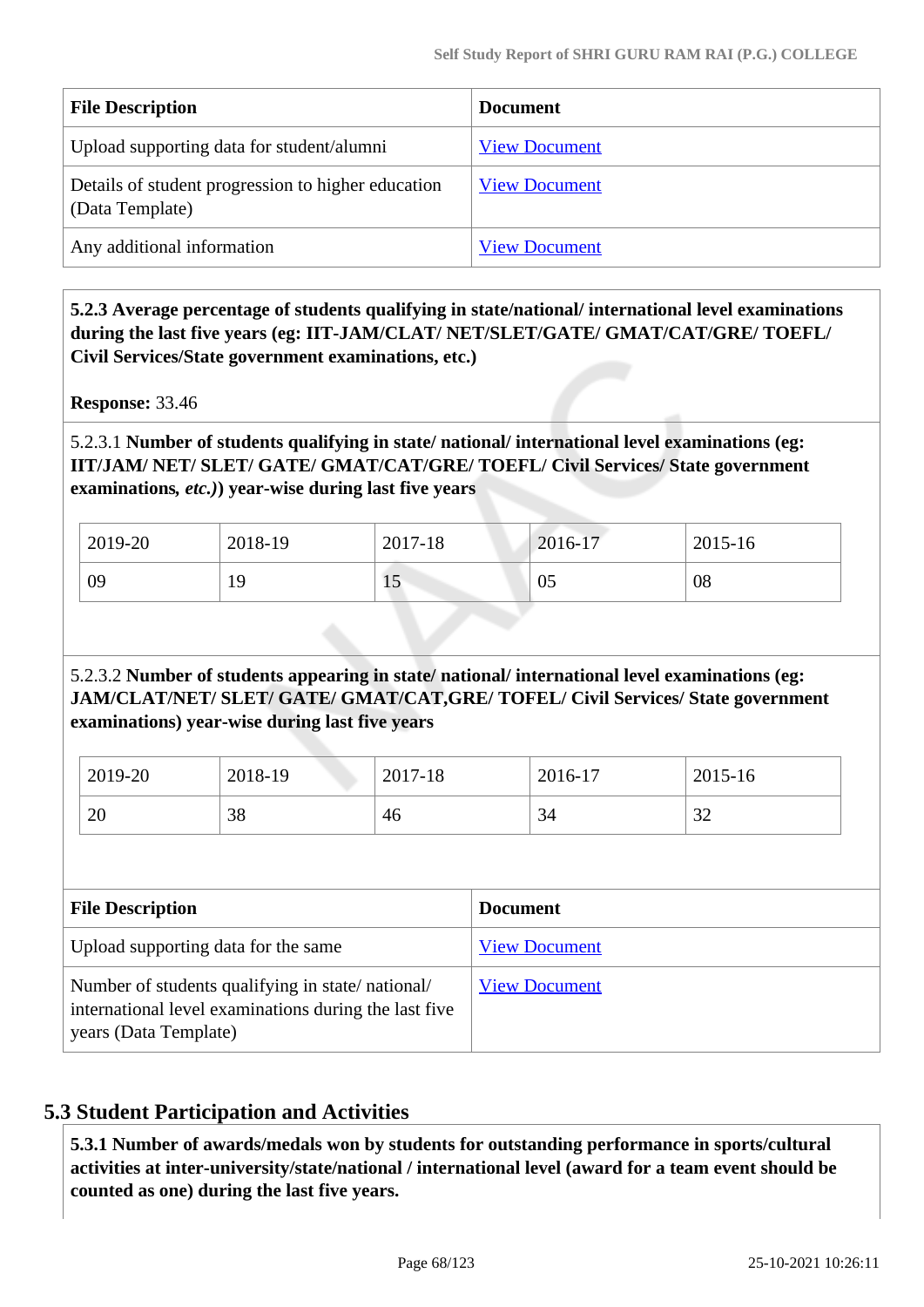### **Response:** 5

# 5.3.1.1 **Number of awards/medals for outstanding performance in sports/cultural activities at university/state/national / international level (award for a team event should be counted as one) yearwise during the last five years.**

| 2019-20 | 2018-19 | 2017-18     | 2016-17 | 2015-16 |
|---------|---------|-------------|---------|---------|
| ν       | 01      | $U_{\perp}$ | 03      | v       |

| <b>File Description</b>                                                                                                                                                | <b>Document</b>      |
|------------------------------------------------------------------------------------------------------------------------------------------------------------------------|----------------------|
| Number of awards/medals for outstanding<br>performance in sports/cultural activities at<br>university/state/ national/international level during<br>the last five year | <b>View Document</b> |
| e-copies of award letters and certificates                                                                                                                             | <b>View Document</b> |
| Any additional information                                                                                                                                             | <b>View Document</b> |

# **5.3.2 Institution facilitates students' representation and engagement in various administrative, cocurricular and extracurricular activities following duly established processes and norms (student council, students representation on various bodies)**

### **Response:**

Shri Guru Ram Rai (PG) College has an active Student Union/Council. The Student Union /Council forms an interface between the students and college authorities. Sometimes the students bring their issues and requirements to notice through the members of the Union. The members are chosen through election process which is conducted according to the recommendations of the Lyngdoh Committee Report. The Student Union/Council consists of President, Vice-President, Secretary, Treasures, Joint-Secretary and University Representative. The Student Union /Council is empowered to promote and facilitate students activities in the college under the guidance and constant monitoring of Student Union incharge. The Students Union members organize quiz programmes and every year at the end of the academic session, a Union Week is organized which includes cultural programmes showing the amalgamation of folk and contemporary ones.

Besides Student Union, the college ensures the participation of students in administrative, co-curricular and extracurricular activities by involving them in different committees such as :

- Internal Quality Assurance Cell In all IQAC meetings representatives of Student Union make their presence felt by giving valuable inputs for the quality enhancement of the college. Their views are duly considered by the IQAC for the development of the college.
- Students' Grievance Redressal Cell the students representative included in the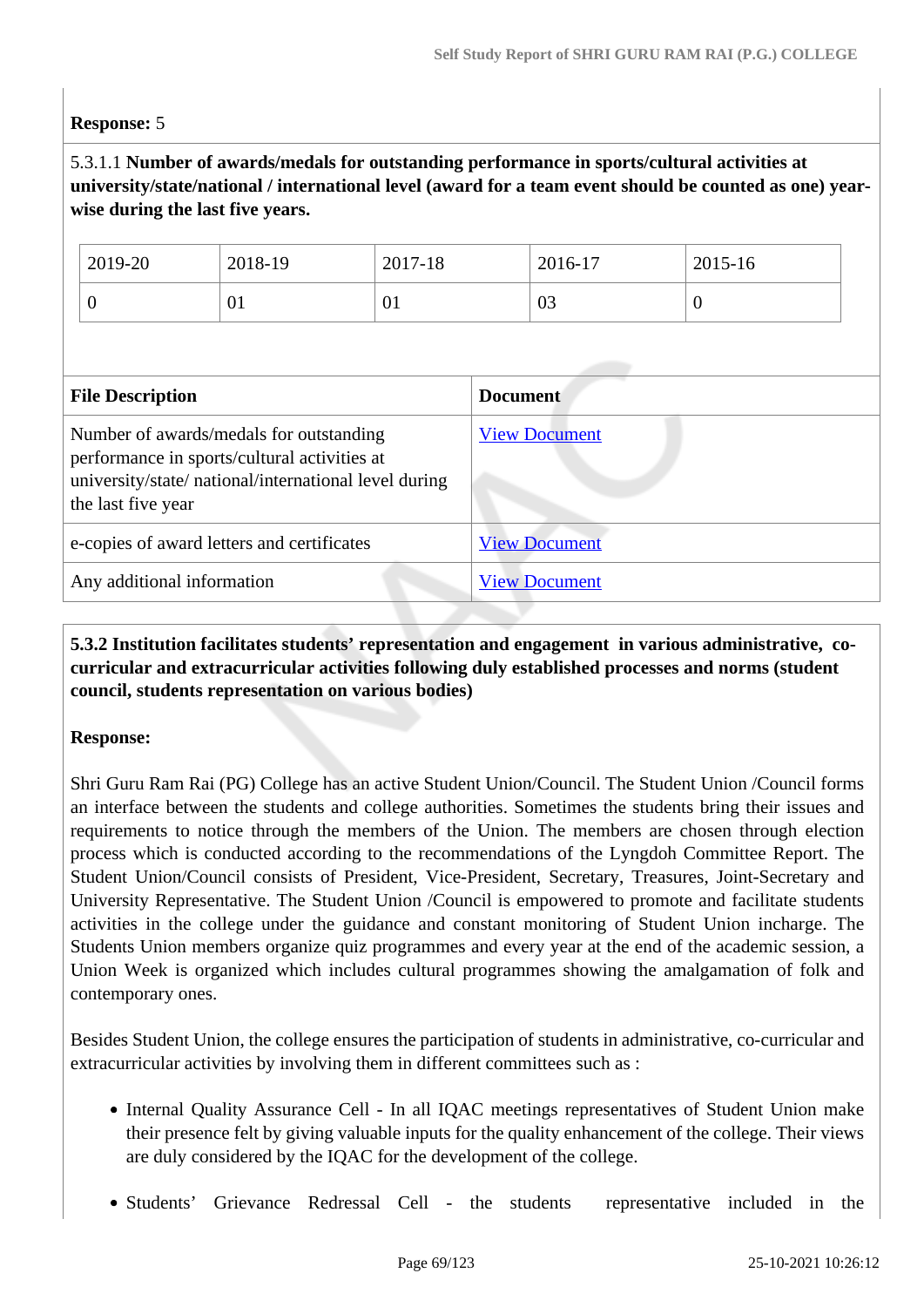committee ensures transparency in decision making.

- Permanent Women Cell for Combating Sexual Harassment The cell for combating this menace includes one boy and one girl student representatives which ensures gender equity.
- Research Committee Active involvement of students in research based activities brings fruitful results to all. During pandemic COVID-19- 19, Dheeraj Kuniyal , a student of M.Sc (Physics) made an app related to online assignment submission and uploaded the same on youtube link http://youtube/FBCVUX10iF8 which greatly benefitted the students.
- Magazine Committee Students assist the editorial board in editing the college magazine Pragya.
- Cultural Committee Every year two cultural representatives including a boy and a girl are chosen on the basis of their capability. They play an active role in organizing various cultural events like Independence Day, Hindi Divas, Republic Day and manage events in 'Cultural Week'.

Apart from the active participation of students in various committees, the activities of forums like NSS,NCC ,Societies like English Literary Society and Orientation programmes are coordinated by the students along with the faculty members.

The Studenst' Union undertakes programmes that promote, social and cultural life of students. During pandemic COVID-19 SGRR students undertook the responsibilities of feeding the people and distributing masks and sanitizers. Their role is not limited to critical conditions but is filled with a deep sense of humanism. Many members of Student Union have taken the pledge of Eye Donation . They motivate others also to perform their duties as consicentious citizens and compassionate human beings.

| <b>File Description</b>           | <b>Document</b>      |
|-----------------------------------|----------------------|
| Upload any additional information | <b>View Document</b> |

 **5.3.3 Average number of sports and cultural events/competitions in which students of the Institution participated during last five years (organised by the institution/other institutions)**

**Response:** 20

5.3.3.1 **Number of sports and cultural events/competitions in which students of the Institution participated year-wise during last five years**

| 2019-20 | 2018-19 | 2017-18      | 2016-17  | 2015-16 |
|---------|---------|--------------|----------|---------|
| 19      | 20      | $\cap$<br>∠∠ | ററ<br>∠∪ | 19      |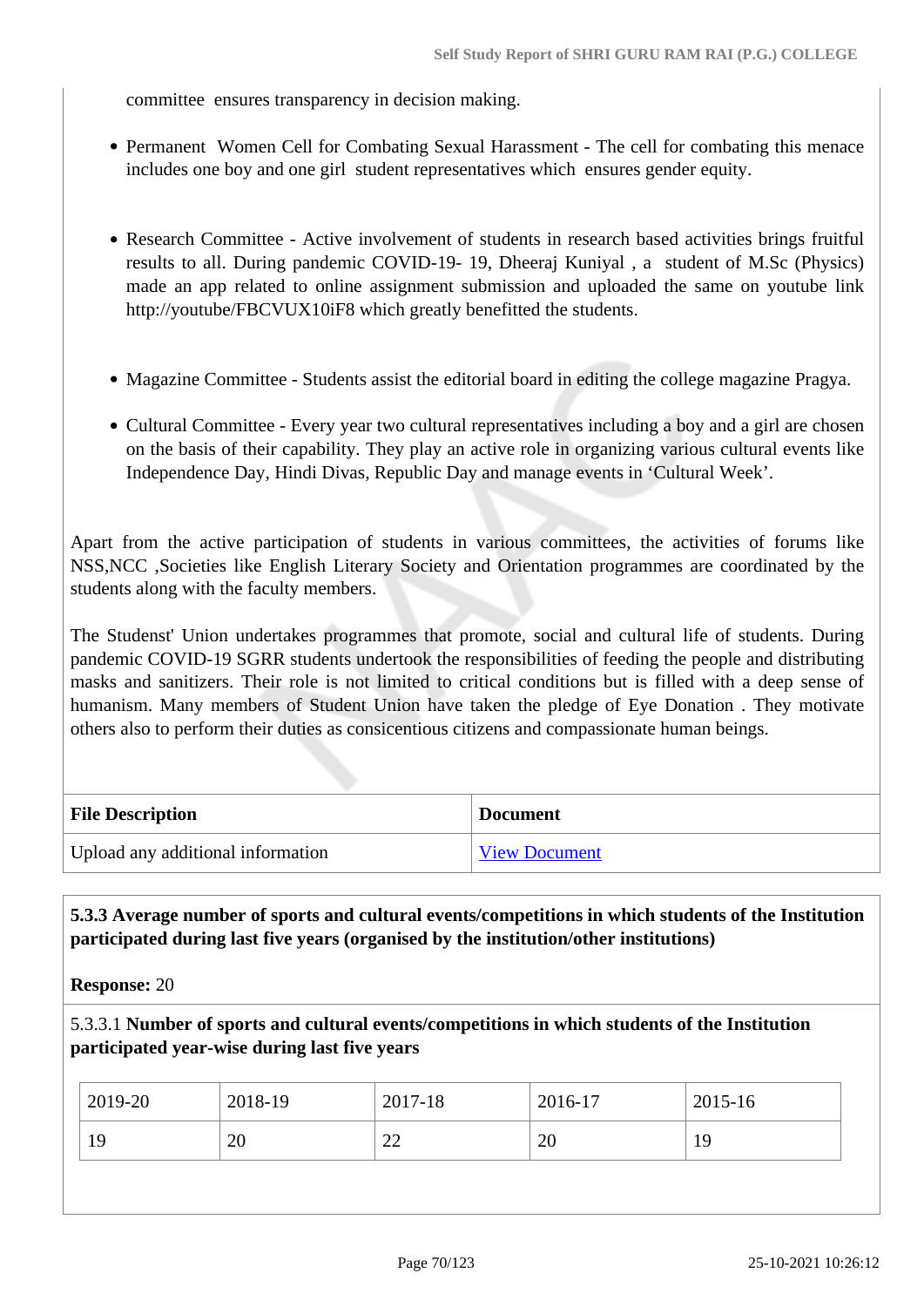| <b>File Description</b>                                                                                                                                                                              | <b>Document</b>      |
|------------------------------------------------------------------------------------------------------------------------------------------------------------------------------------------------------|----------------------|
| Upload any additional information                                                                                                                                                                    | <b>View Document</b> |
| Report of the event                                                                                                                                                                                  | <b>View Document</b> |
| Number of sports and cultural events/competitions<br>in which students of the Institution participated<br>during last five years (organised by the<br>institution/other institutions (Data Template) | <b>View Document</b> |

# **5.4 Alumni Engagement**

 **5.4.1 There is a registered Alumni Association that contributes significantly to the development of the institution through financial and/or other support services**

### **Response:**

Our college has an Alumni Association with the name SGRR (PG) College Alumni Samiti . It was registered on 18 February, 2016 vide registration No. 320/2015-16.It was formed with the objective of sharing knowledge, experience, and opportunity among the alumni, faculty and students. There is Alumni registration proforma uploaded on college website where the college alumni can register online. In the farewell functions held at the end of academic session, the students are informed of the ongoing activities of Alumni Association.

# **Composition of the Alumni Association :**

### **The Alumni Association comprises seven members under Executive Committee.**

| S.N | Name                 | Profession                 | Designation              |
|-----|----------------------|----------------------------|--------------------------|
| 1.  | Shri SS Kukreti      | <b>Retired Principal</b>   | President                |
| 2.  | Shri VA Bourai       | Principal<br>(SGRR)        | Vice-<br>officio)<br>(Ex |
|     |                      | College)                   | President                |
| 3.  | Shri AP Singh        | <b>Assistant Professor</b> | Secretary                |
| 4.  | Shri Rajbahadur      | <b>Assistant Professor</b> | Treasurer                |
| 5.  | ShriNand<br>Kishore  | Service                    | Member                   |
|     | Uniyal               |                            |                          |
| 6.  | Shri RS Chauhan      | <b>Retired Principal</b>   | Member                   |
| 7.  | Dr. Anand Singh Rana | <b>Assistant Professor</b> | Member                   |

The Alumni Association facilitates close interaction between the college and the alumni. Their visits and presence in the institution not only fosters/develops the sense of belongingness but also instils the sense of pride among the students. The Alumni Meet held on 8 November, 2019 in the college presented such an instance when alumni shared their memories and recollected them by visiting their classrooms and departments. Maj.Gen. Anand Singh Rawat(Chairman of UPSC, Uttarakhand), Col.M L Kukreti, Dr.Amit Bhatt and Col. G S Nayal were among the distinguished alumni who graced this function. To cherish the memory of the event saplings were planted by them in the college campus. Apart from the regular Alumni Meet, frequent visits of alumni in college are a source of inspiration for students.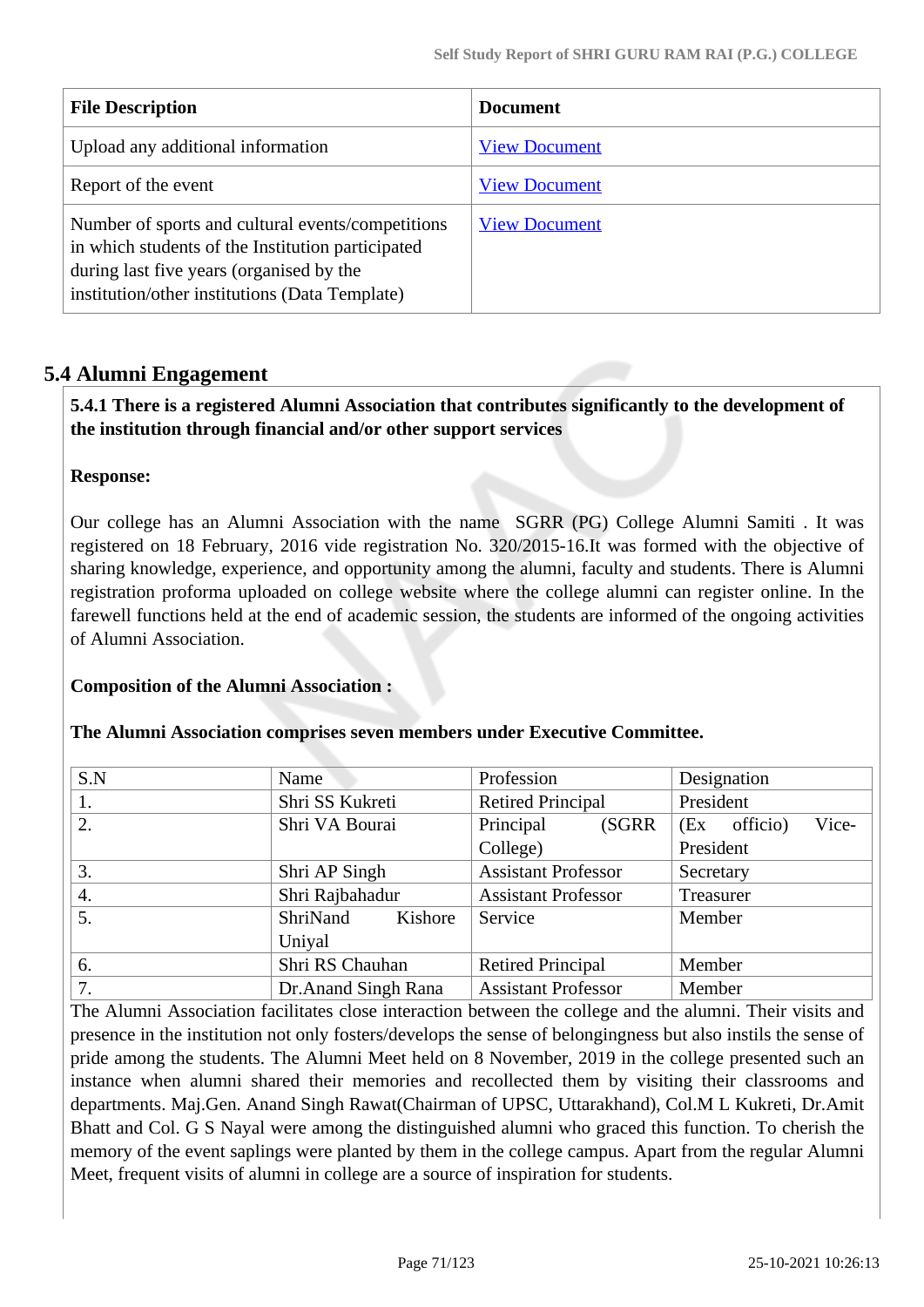The SGRR Alumni committee functions as a strong medium to strengthen the relationship between the institution and alumni. All remain in touch through social media like facebook/whatsapp/SMS etc. Such forums help them to connect them with their alma mater. Alumni meetings which are organized time to time physically or virtually enable them to put forth their valuable suggestions and contribute in the development of the college.

### Alumni Contribution:

One Alumni Representative is included in Internal Quality Assurance cell. In IQAC meetings, alumni members in the role of stakeholders impart their valuable suggestion related to infrastructure, teaching –learning process and career guidance to students. Their pursuance and constant monitoring on the execution of specific advice show their keen interest in the quality enhancement of the college.

- . Internal Quality Assurance Cell also recognizes their efforts and expresses its sense of gratitude by presenting 'Appreciation Letter' to them.
- The alumni of college are invited as resource persons, subject experts to address in seminars, conferences and workshops.
- Our alumni contribute towards students' welfare by donating books and providing scholarship to meritorious and economically weaker students.
- Alumni share their experiences of career guidance and show their keen desire to give training to students in their related fields.
- Feedback on curriculum is taken from alumni and their suggestions are incorporated to make the teaching learning process more interesting.

| <b>File Description</b>               | <b>Document</b>      |
|---------------------------------------|----------------------|
| Upload any additional information     | <b>View Document</b> |
| Paste link for additional information | <b>View Document</b> |

### **5.4.2 Alumni contribution during the last five years (INR in lakhs)**

**Response:** D. 1 Lakhs - 3 Lakhs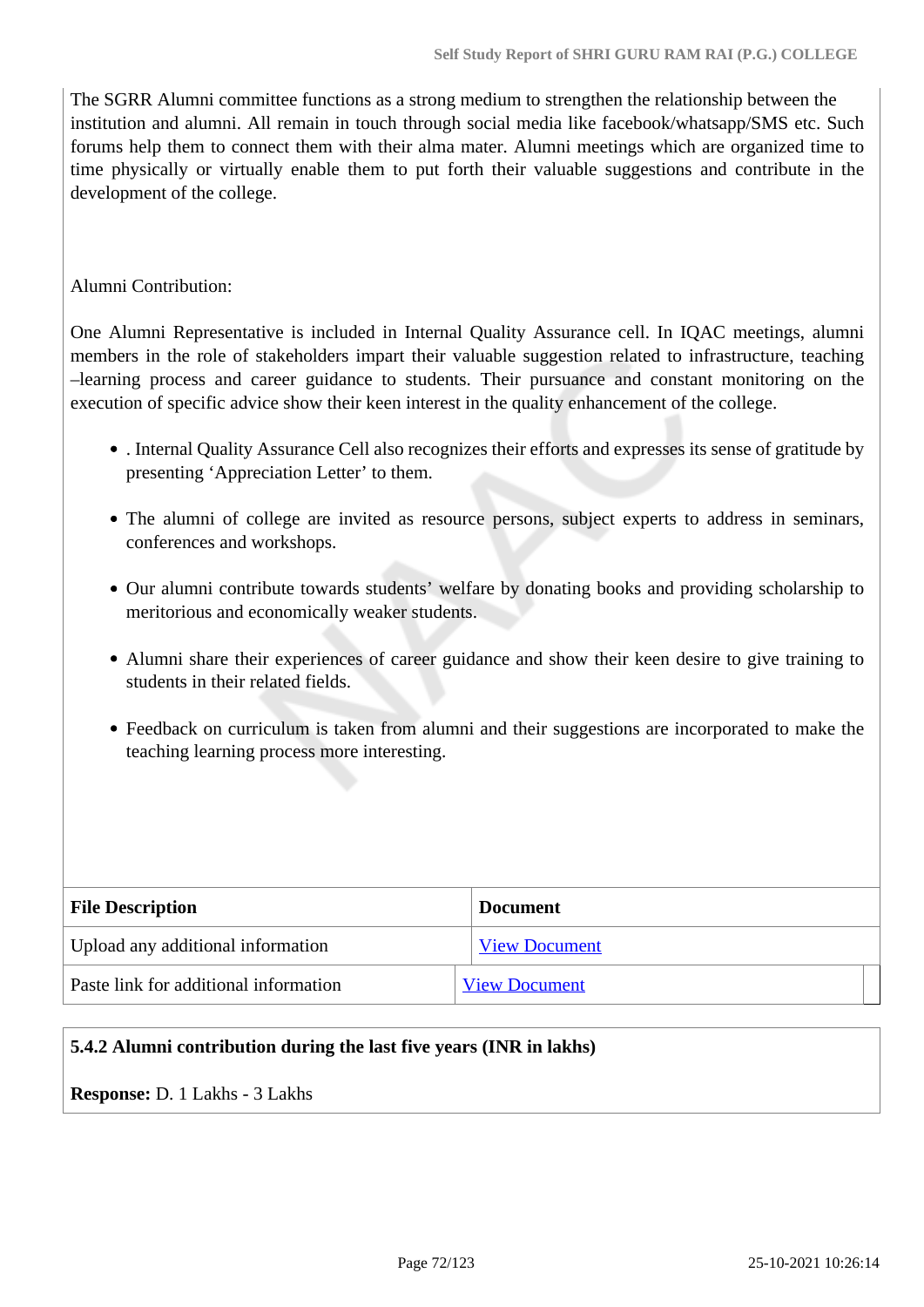| <b>File Description</b>             | <b>Document</b>      |
|-------------------------------------|----------------------|
| Upload any additional information   | <b>View Document</b> |
| Link for any additional information | <b>View Document</b> |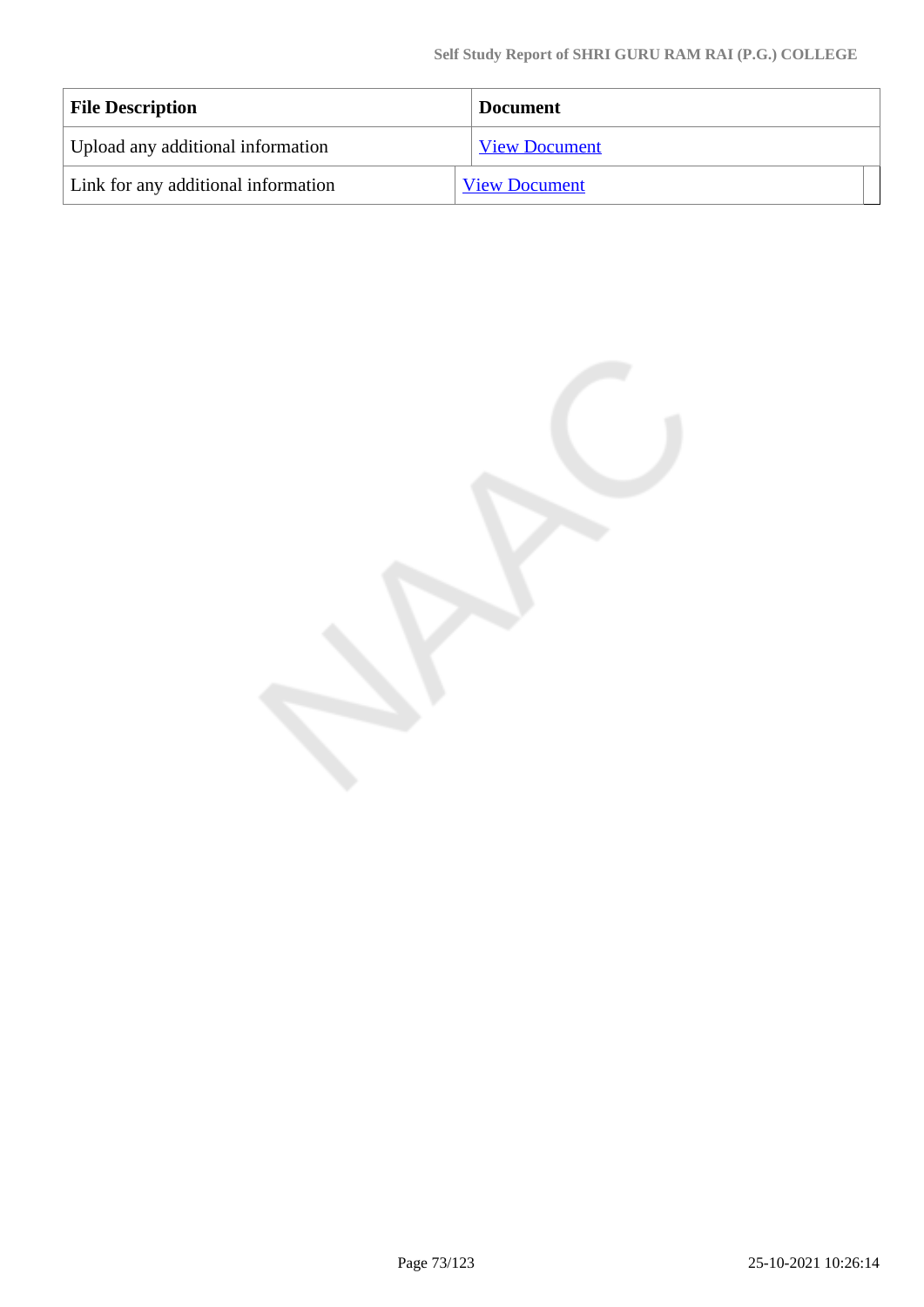# **Criterion 6 - Governance, Leadership and Management**

# **6.1 Institutional Vision and Leadership**

 **6.1.1 The governance of the institution is reflective of and in tune with the vision and mission of the institution**

**Response:** 

# **Response:**

Shri Guru Ram Rai P.G College managing committee owes its vision to the insight of its founder Brahamleen ShriMahant Indiresh Charan Dassji Maharaj, the ninth Shrimahant of Shri Guru Ram Rai Darbar Sahib, Dehradun.

# **The vision:**

# **"To attain Excellence and increase Accessibility of Higher Education".**

The college aims to provide quality higher education to students hailing from urban, rural and hilly areas at the lowest possible fees.(This institutional vision is part of the overarching vision of the founder of SGRR Education Mission Brahmleen Pujya Indiresh Charan Dassji Maharaj to provide **"Education for all"**, under which low cost , high quality education is being provided to more than one lakh students from Primary to PhD level through its vast network of schools, colleges and technical / Medical Institutions,SGRR University).The mission of the college is to translate Pujya Maharaji's vision in to reality by working towards the following mission:

- To make the college a Centre of Excellence in Higher Education
- To serve humanity through the creation of well rounded, multi skilled, globally competitive, employable and responsible citizens
- To impart quality education integrating skill development (Skill India Initiative of Government of India)
- To provide a student centric, outcome based education to students
- To focus on developing visionary, articulate and confident individuals with sensitivity and concern for the less fortunate, environment, diversity, communal harmony, human rights and democratic values
- To develop an environment where students, teachers, parents, alumni and administration work together as a nurturing community
- To provide special impetus to research and training, specially for contributing to the creation of knowledge, innovation and skills and its application for sustainable development
- To upgrade and expand the existing infrastructure and develop it into state of art infrastructure
- To provide the latest facilities in sports to capitalize on the strong physical attributes of athletes hailing from rural and tribal areas
- To establish linkages and collaborations for betterment of teaching, learning, research, extension and employment generation
- To undertake environmental promotional activities and to raise the issues of public health, hygiene, gender and environment
- To channelize the energy of the youth by tapping their creative talents, so that they emerge as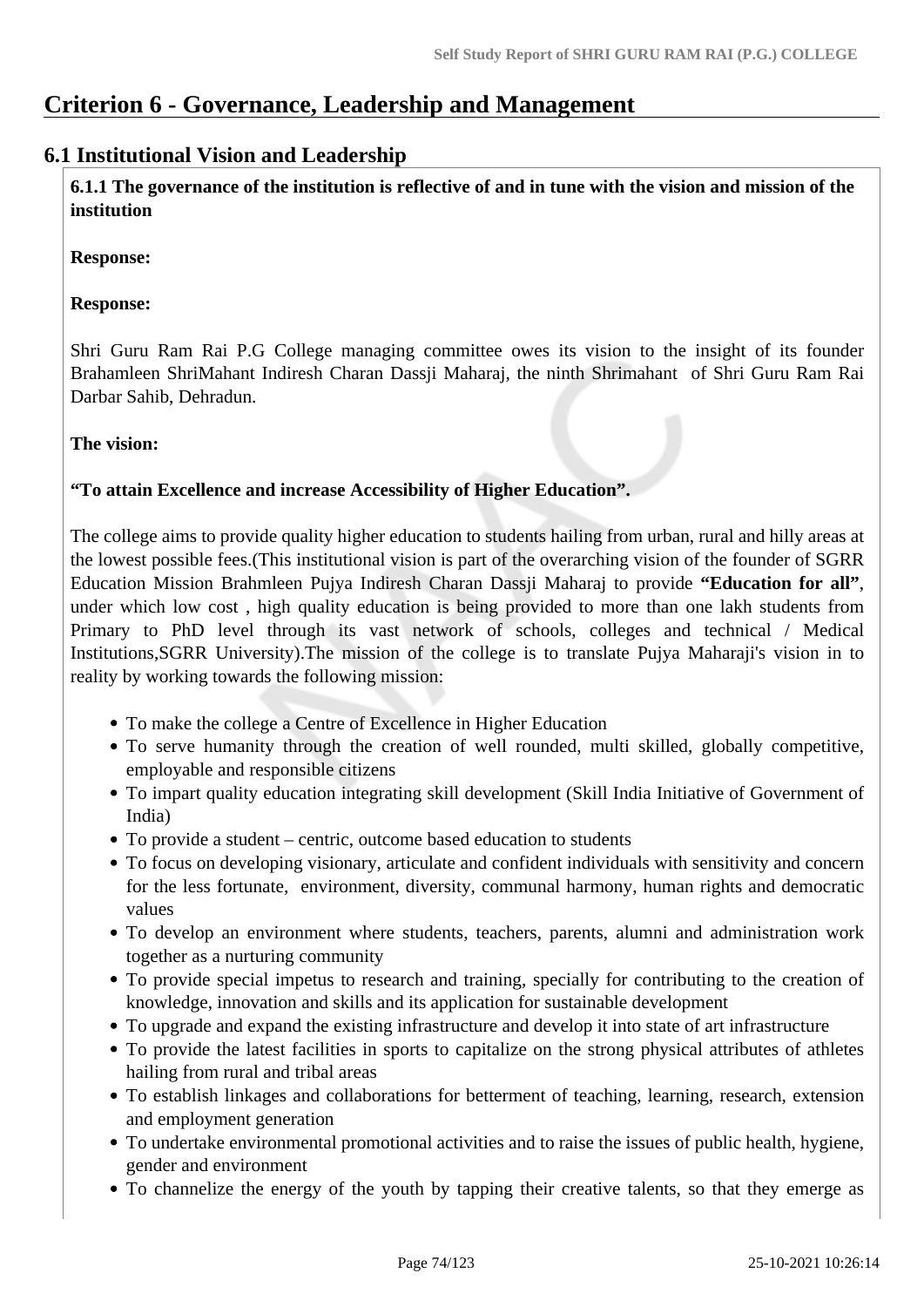conscientious global citizens and compassionate human beings.

The mission statements enumerated above are in tune with the objectives of the New-Higher Education Policy of 2020. They also define the institution's distinctive characteristics in terms of addressing the needs of the society, the students it seeks to serve; institution's value orientations and vision for the future. One of the urgent needs of the society is to provide quality higher education to our young generation and to develop skilled human resource of a high caliber to meet not only national but also global requirements.

 Another important requirement of contemporary society is that high end research needs to be undertaken in areas of Basic Sciences. Our society also requires excellent sports persons & athletes who can bring laurels to our nation in the field of sports.

| <b>File Description</b>           | <b>Document</b>      |
|-----------------------------------|----------------------|
| Upload any additional information | <b>View Document</b> |

# **6.1.2 The effective leadership is visible in various institutional practices such as decentralization and participative management**

**Response:** 

**Response:**

## **Case Study : The NCC Unit of the college**

The NCC cadets perform excellent parade in the college campus on 15th August and 26th January. The 15th August flag hoisting and parade inspires the newly admitted students to join NCC. The selection in the NCC is not a cake walk at SGRR College.

 The NCC officer invites online applications on www.sgrrcollege.com from the newly admitted first semester under graduate students. During19-20 academic session, total applicants for NCC were 200; out of these only the 30 male and female students were selected, as the number of selected students depends on the number of vacancies, which varies from year to year.

- The SGRR NCC Unit of 70 boys and 30 girls,' cadets gets rigorous training with the help of the instructors of Indian Army
- The cadets do training in the rank and file as per NCC rules and regulations; cadets report to Under Officer, U.O reports to the ANO and ANO reports to the battalion HQ or to the Principal who does reporting to the management about the programs and progress of the unit
- The management of the college is proactive about co-curricular activities like NCC/NSS/Sports/Rovers and Rangers. The college is best known in all its activities while NCC has achieved high laurels in the state as well as at national and international level
- The Secretary of the Managing Committee of the college invites the NCC cadets at Darbar Sahib and gives them gifts in kind or cash for the boosting of morale of the cadets, whenever they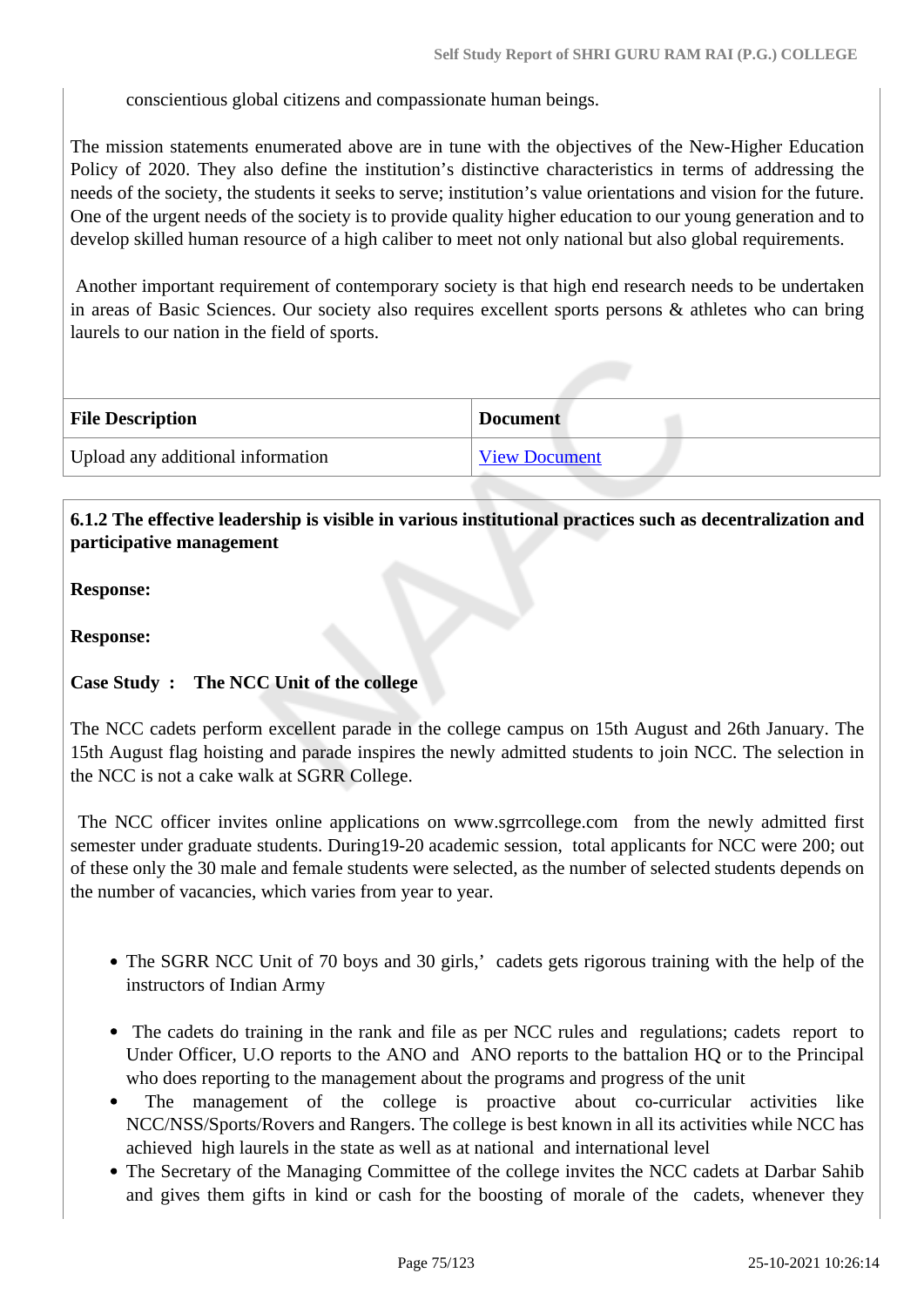perform best on the national level, state level or even at college level

- The Principal invites the cadets for tea party at his office whenever they return from the Republic Day Camp, New Delhi
- The college provides all kind of facilities to the cadets for their high morale

### **Achievements of NCC Cadets:**

- The Additional Director General, NCC Directorate Uttarakhand presented a letter of appreciation along with a medal and cash prize to ANO, for excellent show at RDC
- 2020 DG commendation was presented to ANO of college NCC unit
- 2020 In total **12** NCC cadets were part of the RD camp, New Delhi
- In 2019 Under Officer joined, Youth Exchange Program–RUSSIA
- PARA BASIC COURSE: Cdt. Namisha Chandel participated
- DG Appreciation Cdt. Alka Uniyal;
- DG-Memento Cdt. Aswarya Thapa
- Rajpath Cadt Rohan Bahri, Cdt.Goldiee, Cdt. Arti,
- GOH Cdt. Reena Negi,
- Group Dance Cdt. Deepansha and Cdt. Karnik.
- Cadets of SGRR College put up excellent performance in the special professional camps organized by the DG, NCC
- They are cultured, well-known for discipline; they have all round sterling performances to their credit, contributing to their NCC Unit
- A good number of NCC Cadets of the college join the armed forces after getting intensive military training in I.M.A/ O.T.A Madras/ Air Force Academy Hyderabad etc
- A good number of alumni of the college are serving on the high ranks of the armed forces
- List of the cadets is uploaded along with letters of appreciation

| <b>File Description</b>           | <b>Document</b>      |
|-----------------------------------|----------------------|
| Upload any additional information | <b>View Document</b> |

# **6.2 Strategy Development and Deployment**

**6.2.1 The institutional Strategic / Perspective plan is effectively deployed**

**Response:** 

Response: **The Prospectus**

The Prospectus of the college is a published document given to the students. The purpose of Prospectus is to disseminate correct and important informations for the guidance of the students, who wish to get admission or newly admitted in the college.

Before 2010, the Prospectus the of the college was not as informative as it is today. The Prospectus has taken a new shape due to continuous inputs from the IQAC and initiatives of the Prospectus committee.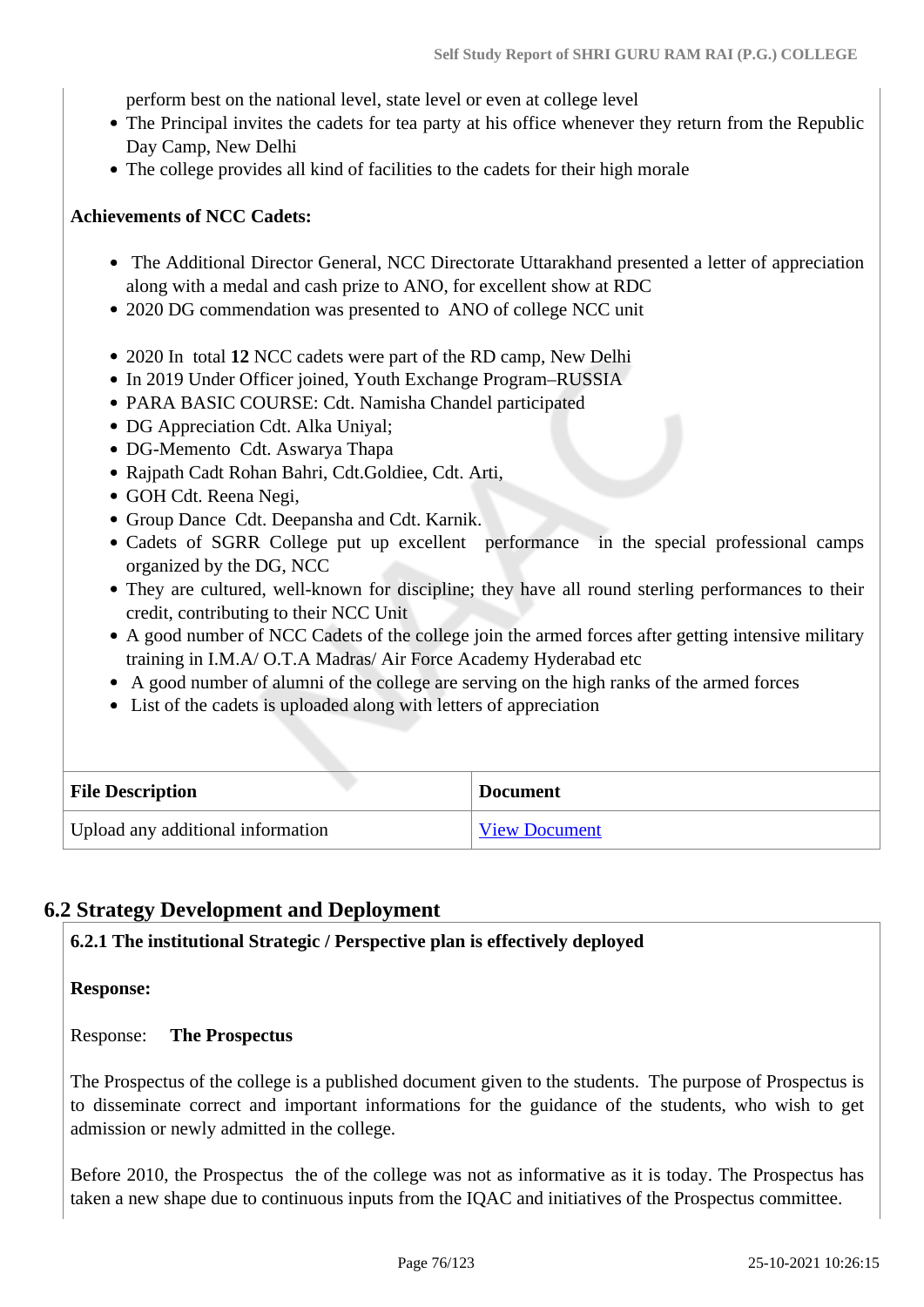Every year in April / May the college Prospectus Committee meets and works on the Prospectus, for its betterment.

The committee adds new contents due to various changes by the managing committee, affiliating university, Director of Higher Education and the requirements of the students and the institution.

Since 2011 onwards, the Prospectus Committee has regularly added the required changes in the Prospectus, For exaample: quite a large number of students in CBCS system committed mistakes at the time of filling university examination forms because of lack of awareness about the Paper Codes etc. This was creating problems in declaration of results of such students. The Prospectus Committee published all details of CBCS with paper codes etc in the Prospectus. This minimised the complaints related to the results of the students. The prospectus committee made the prospectus more students centric.

The new students get maximum information about the various academic activities from the Prospectus.

The properly written, well documented, well- edited Prospectus is approved by the Secretary of the Managing Committee, and then it is submitted for the final printing by the College vendor. A good Prospectus creates a hassle free environment in the College. The following are salient features of the college Prospectus:

- The Prospectus is bilingual
- The cover page is with: Grade 'A' Accredited by NAAC" "CPE-2nd Stage"
- Admission rules and regulations along with the procedures are elaborately explained on Page 12
- In the Prospectus (Session 2015-16) the CBCS guidelines were included in the Prospectus, because lots of problems related to CBCS were faced by the students as well as controller of examination of the college
- Detailed CBCS information of B.Sc /B.A with the title of papers and their codes is given in the Prospectus on page no 13,14,15,16, while Post Graduation CBCS papers with their codes are provided on page no17 &18.
- The information regarding INSPIRE certificate holders is given in bold letters, because it was an uphill task to identify the INSPIRE students from other states particularly Uttar Pradesh,Himachal Pradesh and Haryana etc
- The HNB Garhwal University examination notification of internal and external examinations included in Prospectus in the year 2018-19 (Page 21) for the convenience of students
- P.G Students University Notification regarding mandatory rule of passing two internal examinations is mentioned on the Page 21
- Students' achievements in brief are included in the Prospectus for year 2020-21, for inspiring the students (Page 3)
- Photographs of various events and achievements are given space to motivate and inform the new students.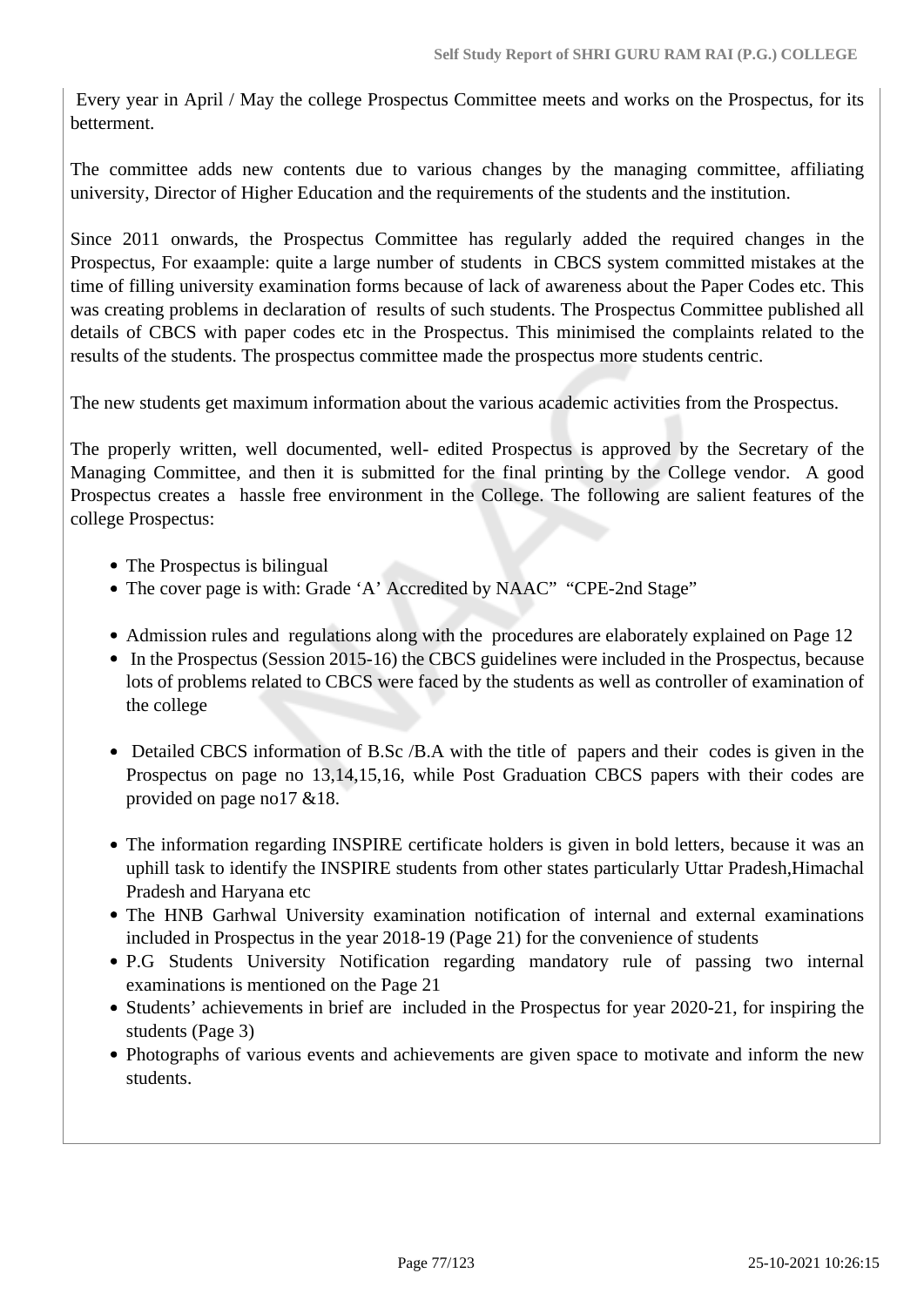| <b>File Description</b>                                   | <b>Document</b>      |
|-----------------------------------------------------------|----------------------|
| strategic Plan and deployment documents on the<br>website | <b>View Document</b> |
| Paste link for additional information                     | <b>View Document</b> |

 **6.2.2 The functioning of the institutional bodies is effective and efficient as visible from policies, administrative setup, appointment and service rules, procedures, etc.**

**Response:** 

## **The Managing Committee**

**(A)** The college is governed by Shri Guru Ram Rai College Managing Committee as per HNB Garhwal University statutes, year 2000. The college managing committee has been approved for a period of three years from 22/05/2020 till 21/05/2023. The President, Vice-President, Secretary and Principal are important office bearers for the smooth functioning of the college and implementation of various plans.

**(B)Administrative Set-up:** Principal, Vice Principal, Coordinator IQAS, Dean of Students Welfare, Controller Examination, Chief- Proctor and Proctors, Students Union in- charge, Secretary Sports council of the college, constitute the administrative set up of the college. Apart from it, there are committees and cells to attain continuous quality in functioning of the college:

- Time Table Committee
- Building Committee
- Fee Concession & SAF Committee
- Campus Development Committee
- College Website Committee
- Cultural Committee
- Prospectus Committee
- Planning Board Committee
- Library Committee
- Research Advisory Committee
- ICT Cell
- Career Guidance/ Placement Cell
- Examination Cell
- Alumni Association Cell
- Parents Teachers Association Cell
- Magazine Committee
- UGC Cell
- Grievances Redressal cell
- Reservation Roster Cell
- Cultural Committee
- Anti- drug Cell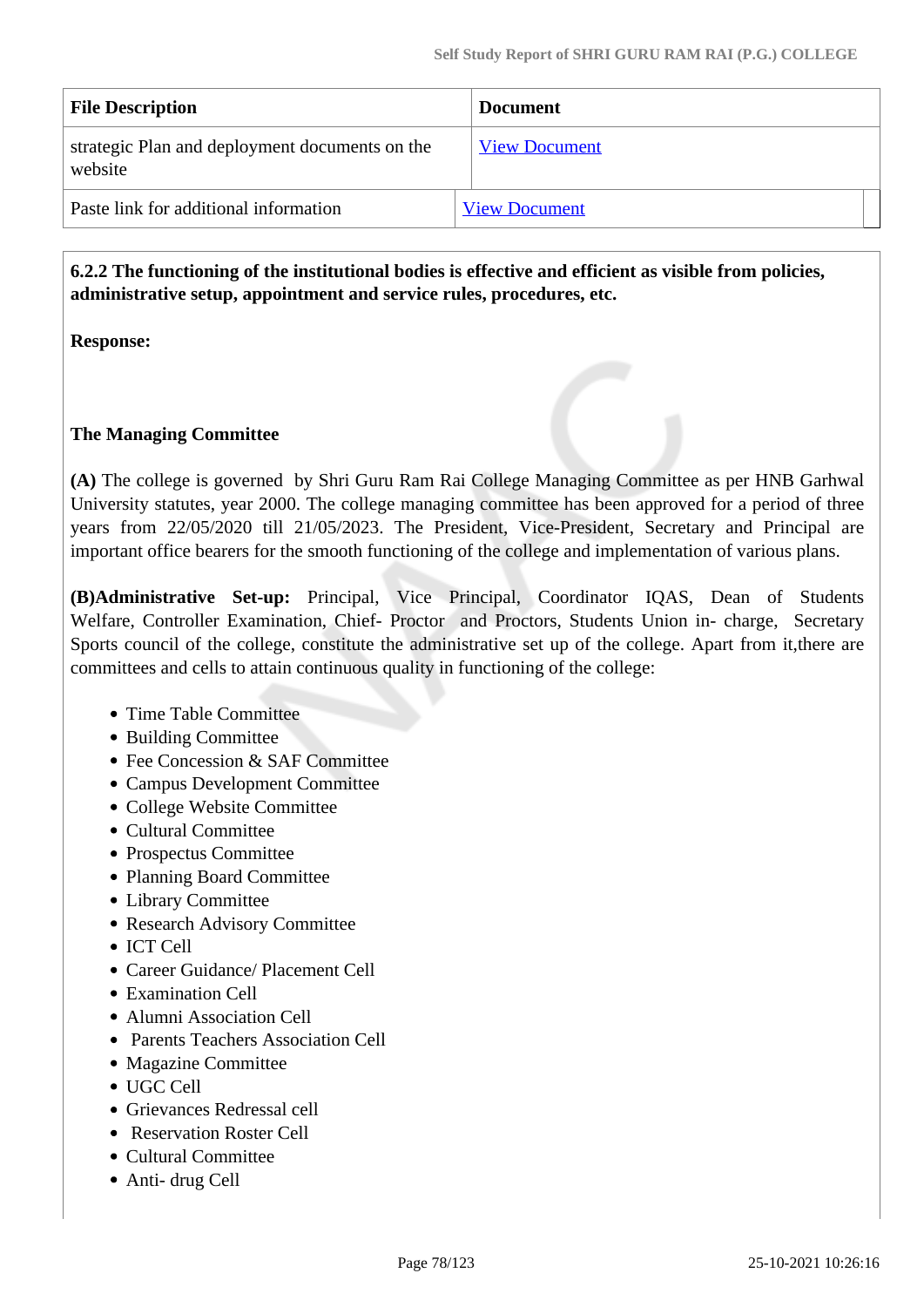- Anti Ragging Cell
- RTI cell
- Anti Tobacco Cell
- INSPIRE Club
- Women Cell for combating Sexual Harassment
- Women's Studies Centre
- Medical Facilities Cell
- Service Entrance Exam Classes Cell
- NET/SLET Coaching Cell
- SAF committee

## **(C) Appointment and Service Rules:**

- The selection procedure of Principal/faculty is as per the Government of Uttrakhand Act 2005.
- For the Principal/teaching staff /non teaching staff; service rules and regulations/code of conduct are as per the statutes of the HNB Garhwal (State) University, year 2000.

### **(D) Procedure:**

- The Management advertises the vacant positions in two national level news-papers as per the roster approved by the director higher education Government of Uttrakhand. The panel of experts is given by the Vice-Chancellor of the affiliating University and the interviews take place as per the Act of Government of Uttarakhand 2005
- The secretary of the Managing Committee issues the appointment letters to the selected candidates only after getting the approval from the Vice-chancellor of the affiliating University.
- The educational qualification documents of the selected candidate are verified by the management from the respective Universities and Boards
- The pay fixation is the responsibility of the Director Higher Education Government of Uttarakhand after all the above stated procedures are gone through

| <b>File Description</b>                       | <b>Document</b>      |
|-----------------------------------------------|----------------------|
| Upload any additional information             | <b>View Document</b> |
| Link to Organogram of the Institution webpage | <b>View Document</b> |
| Paste link for additional information         | <b>View Document</b> |

#### **6.2.3 Implementation of e-governance in areas of operation**

- **1.Administration**
- **2.Finance and Accounts**
- **3.Student Admission and Support**
- **4.Examination**

**Response:** A. All of the above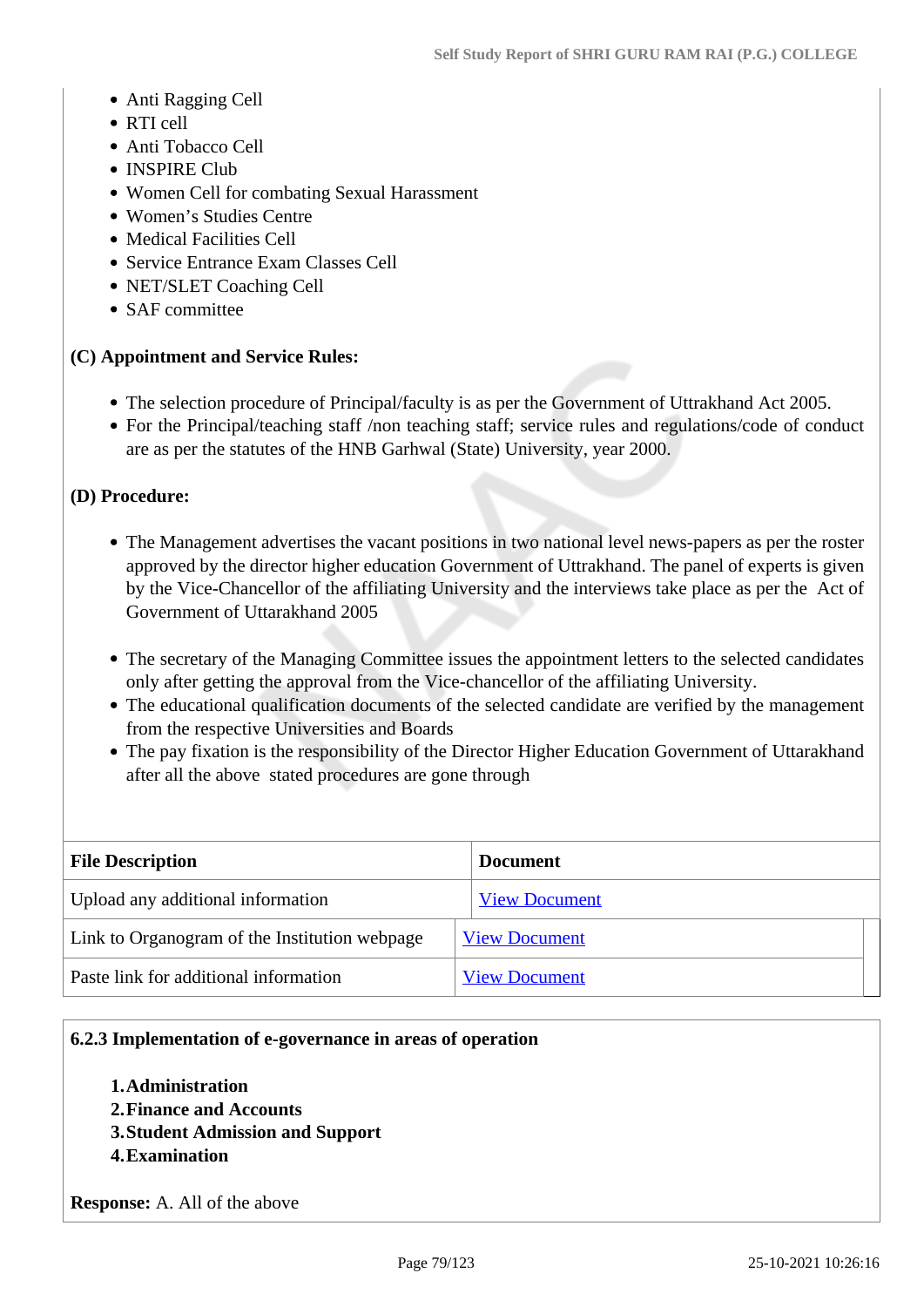| <b>File Description</b>                                                                | <b>Document</b>      |
|----------------------------------------------------------------------------------------|----------------------|
| Screen shots of user interfaces                                                        | <b>View Document</b> |
| ERP (Enterprise Resource Planning) Document                                            | <b>View Document</b> |
| Details of implementation of e-governance in areas<br>of operation, Administration etc | <b>View Document</b> |
| Any additional information                                                             | <b>View Document</b> |

# **6.3 Faculty Empowerment Strategies**

# **6.3.1 The institution has effective welfare measures for teaching and non-teaching staff**

# **Response:**

Welfare measures for teaching and nonteaching staff:

- The Teachers Association addresses the teachers related welfare issues to the Principal
- The Principal forwards such demands to the secretary of the Managing Committee.
- Non-teaching staff Association addresses staff related welfare issues to the Principal who resolves them
- **PF/GPF/NPS** / Pension Scheme /Gratuity etc are there for teaching and non teaching employees of the college as per the Uttarakhand Government rules and regulations
- **GIS** All the faculty and non teaching staff are insured under Group Insurance Scheme up to the age of 60 years. The premium is directly deducted from salary.

## **Other welfare measures**

- The teaching and non teaching staff have two separate funds generated out of the private application forms forwarding charges( Rs 100/per candidate) for the HNB Garhwal University till 2011 as per University order, 25% amount was deposited in teachers' welfare fund and 25% in non teaching staff welfare fund.
- The fund is effectively helpful in emergencies for the staff members of teaching as well as non teaching. The fund is used in case of serious injury, serious illness and accidents etc.

| SI. No       | <b>Teaching</b>     | <b>Non</b><br><b>Teaching</b> | $-Year / Session$ |  |
|--------------|---------------------|-------------------------------|-------------------|--|
| 01           | 10, 29, 795         | 2,32,968                      | $2015 - 16$       |  |
| $ 02\rangle$ | $ 11,57,682\rangle$ | 3,49,810                      | $2016 - 17$       |  |
| $ 03\rangle$ | 12,00,804           | 3,62,841                      | $2017 - 18$       |  |

#### **Available fund from 2015-2016 to 2019-2020**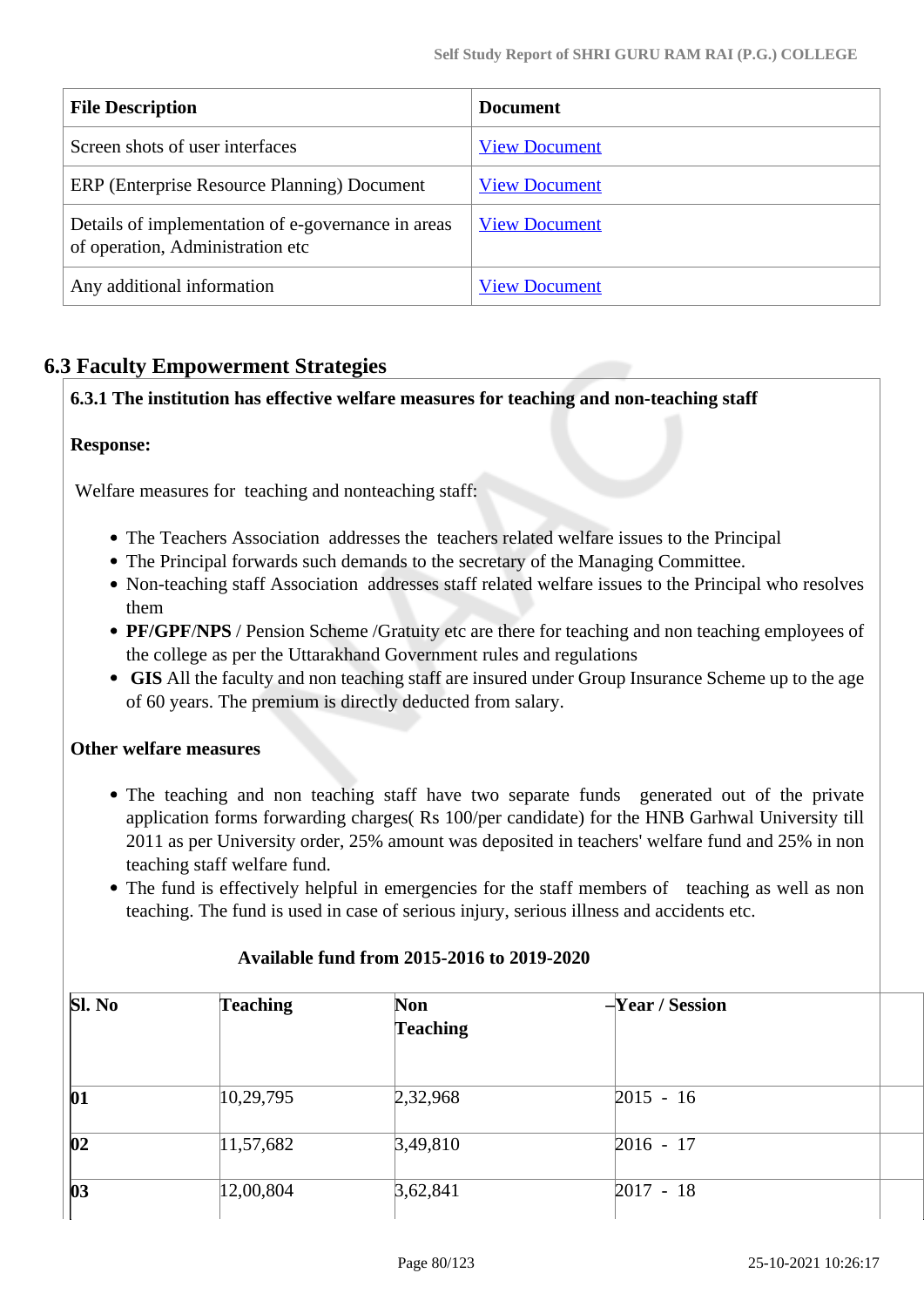| 04 | 01,79,900     | 3,75,708 | $2018 - 19$ |  |
|----|---------------|----------|-------------|--|
|    |               |          |             |  |
| 05 | [01, 41, 965] | 3,87,786 | $2019 - 20$ |  |
|    |               |          |             |  |

- The faculty has created an FDR of Rs10, 000, 00 and the rest of money is in the savings account of SBI Pathri Bagh, Dehradun. The interest earned is utilized for the welfare of teachers.
- Two faculty members benefited out of this fund in the year 2016-17, 2018-2019.
- The account is jointly operated by the Principal & one faculty member on the advice of the Teachers Association. This account is audited as per norms
- The daughter of one teaching chemistry lab staff met with a road accident; her situation was critical; some economic help was given to her out of non teaching staff welfare fund.
- One more non teaching staff given financial help for his treatment in the year 2019-2020.

**2. Non Teaching staff Cooperative Society:** The non- teaching staff has established a co- operative society in the college as per Government of U.K. Co - operative Society Act. This society is organized by non-teaching staff to provide funds by contributing Rs. 500 (per month) to the members of the society. Any member of the staff is given a required amount on loan @ 10% per month interest. This helps the needy staff members. The fund is looked after by the senior member of the staff.

Eight non teaching staff members got benefits from the Co-operative Society in last five years in emergencies.

**3. Leave Rules:** All kinds of leave rules are applicable for staff as per HNB Garhwal University statutes year 2000 and the CCL/Maternity/Paternity leave as per Government orders issued time to time.

- **4. Canteen facility** is available in the college premises.
- **5. Indoor Badminton court:** for staff members .

| <b>File Description</b>               | <b>Document</b>      |
|---------------------------------------|----------------------|
| Upload any additional information     | <b>View Document</b> |
| Paste link for additional information | <b>View Document</b> |

# **6.3.2 Average percentage of teachers provided with financial support to attend conferences/workshops and towards membership fee of professional bodies during the last five years**

**Response:** 6.71

6.3.2.1 **Number of teachers provided with financial support to attend conferences/workshops and towards membership fee of professional bodies year wise during the last five years**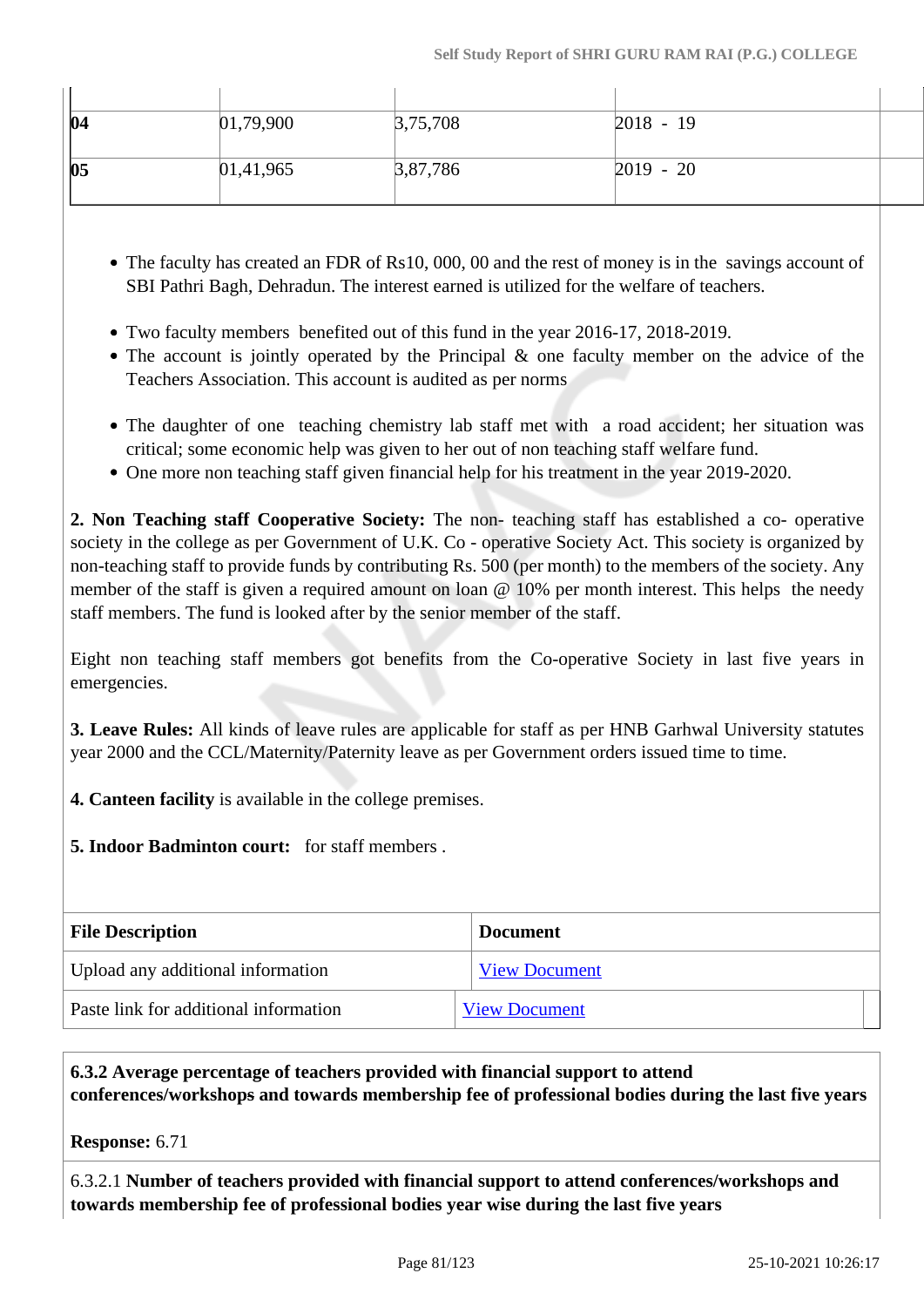| 2019-20                                                                                                                  | 2018-19 | 2017-18 |                      | 2016-17 | 2015-16 |
|--------------------------------------------------------------------------------------------------------------------------|---------|---------|----------------------|---------|---------|
| 03                                                                                                                       | 05      | 02      |                      | 01      | 01      |
|                                                                                                                          |         |         |                      |         |         |
| <b>File Description</b>                                                                                                  |         |         | <b>Document</b>      |         |         |
| Upload any additional information                                                                                        |         |         | <b>View Document</b> |         |         |
| Details of teachers provided with financial support<br>to attend conference, workshops etc during the last<br>five years |         |         | <b>View Document</b> |         |         |

 **6.3.3 Average number of professional development /administrative training programs organized by the institution for teaching and non teaching staff during the last five years**

## **Response:** 0.8

6.3.3.1 **Total number of professional development /administrative training Programmes organized by the institution for teaching and non teaching staff year-wise during the last five years**

| $2019-20$ | 2018-19 | 2017-18 | $2016-17$ | 2015-16 |
|-----------|---------|---------|-----------|---------|
| 03        |         |         |           |         |

| <b>File Description</b>                                                                                                                        | <b>Document</b>      |
|------------------------------------------------------------------------------------------------------------------------------------------------|----------------------|
| Upload any additional information                                                                                                              | <b>View Document</b> |
| Reports of the Human Resource Development<br>Centres (UGC ASC or other relevant centres)                                                       | <b>View Document</b> |
| Details of professional development / administrative<br>training Programmes organized by the University<br>for teaching and non teaching staff | <b>View Document</b> |

 **6.3.4 Average percentage of teachers undergoing online/ face-to-face Faculty Development Programmes (FDP)during the last five years (Professional Development Programmes, Orientation / Induction Programmes, Refresher Course, Short Term Course ).**

**Response:** 39.78

6.3.4.1 **Total number of teachers attending professional development Programmes viz., Orientation / Induction Programme, Refresher Course, Short Term Course year-wise during the last five years**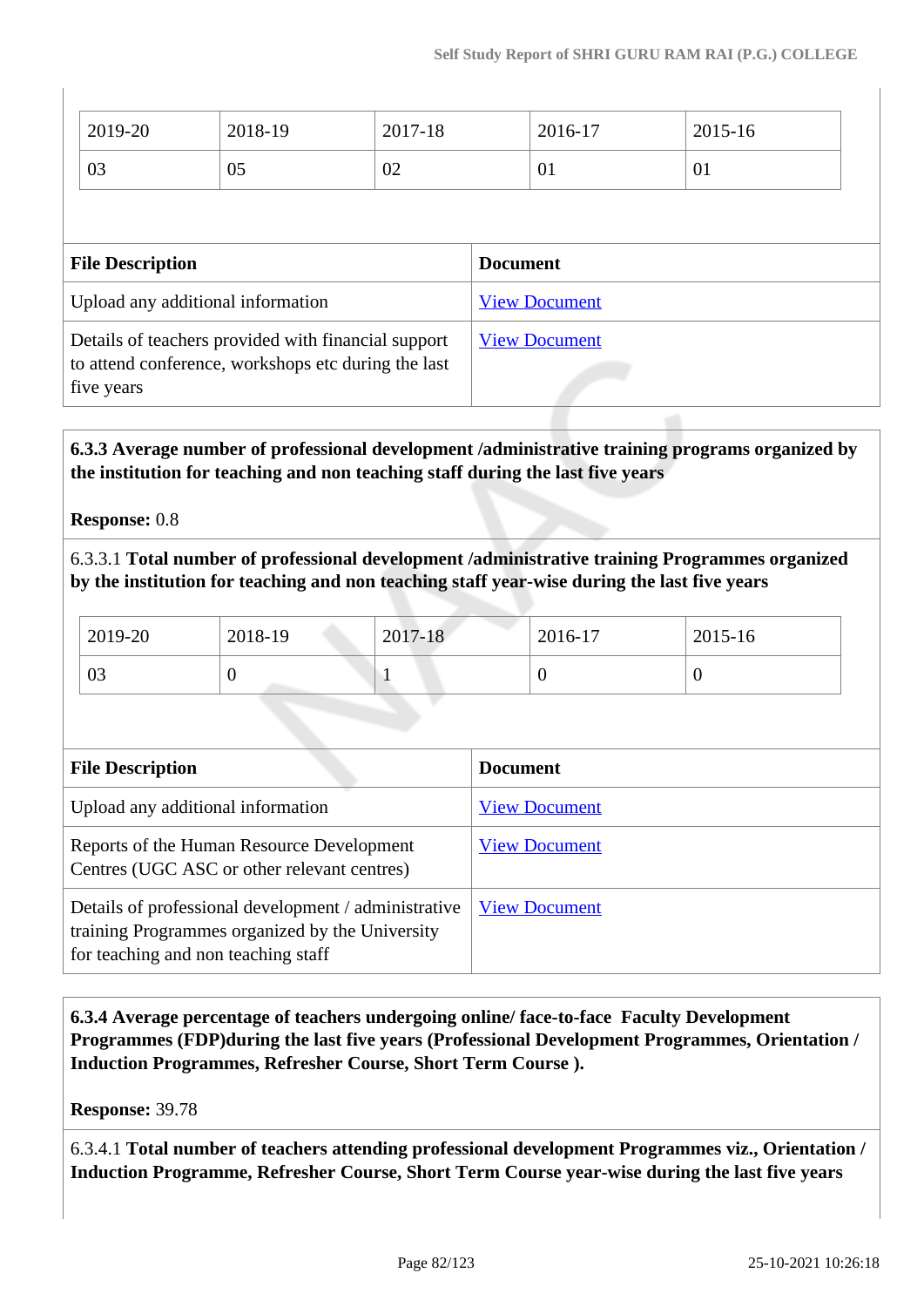| 2019-20                                                                                         | 2018-19 | 2017-18 |                      | 2016-17              | 2015-16 |  |
|-------------------------------------------------------------------------------------------------|---------|---------|----------------------|----------------------|---------|--|
| 17                                                                                              | 23      | 18      |                      | 14                   | 01      |  |
|                                                                                                 |         |         |                      |                      |         |  |
| <b>File Description</b>                                                                         |         |         | <b>Document</b>      |                      |         |  |
| Reports of the Human Resource Development<br>Centres (UGC ASC or other relevant centers)        |         |         |                      | <b>View Document</b> |         |  |
| <b>IQAC</b> report summary                                                                      |         |         |                      | <b>View Document</b> |         |  |
| Details of teachers attending professional<br>development programmes during the last five years |         |         | <b>View Document</b> |                      |         |  |

## **6.3.5 Institutions Performance Appraisal System for teaching and non-teaching staff**

### **Response:**

### **Response:**

Performance Appraisal System:

### **(A)Teaching:**

The college has to follow the Orders of the Government of Uttarakhand Director of Higher Education, which are based on the policy of MHRD/ UGC

The CAS is based on the Academic Performance Indicators (API) introduced by UGC in 2010 and latest UGC Regulations 2018 which is adopted by the Government of Uttarakhand in totality. The managing committee of SGRRPG College follows the promotion rules of the Government of Uttarakhand.

The college was the first in the state which processed the CAS of UGC and benefited the faculty members.

The documents of category I, II, and III in CAS Proforma submitted by the teaching staff were thoroughly checked and evaluated by the internal assessment committee for CAS. This committee is constituted as per U.G.C regulation 2018 / the G.O of Uttarakhand 2018

- Chairperson, nominated by the Director Higher Education
- Two Subject experts appointed by the Vice Chancellor of the affiliating University
- Management's nominee
- Principal

The five members' committee takes the decision on the basis of API score regarding promotion of the faculty. The subject experts evaluate the publications, examination results, pass percentage of classes taught,the teacher`s diary etc. The API score is again checked by the evaluation committee and then interview takes place. The candidate's papers for promotion are forwarded to the Director Higher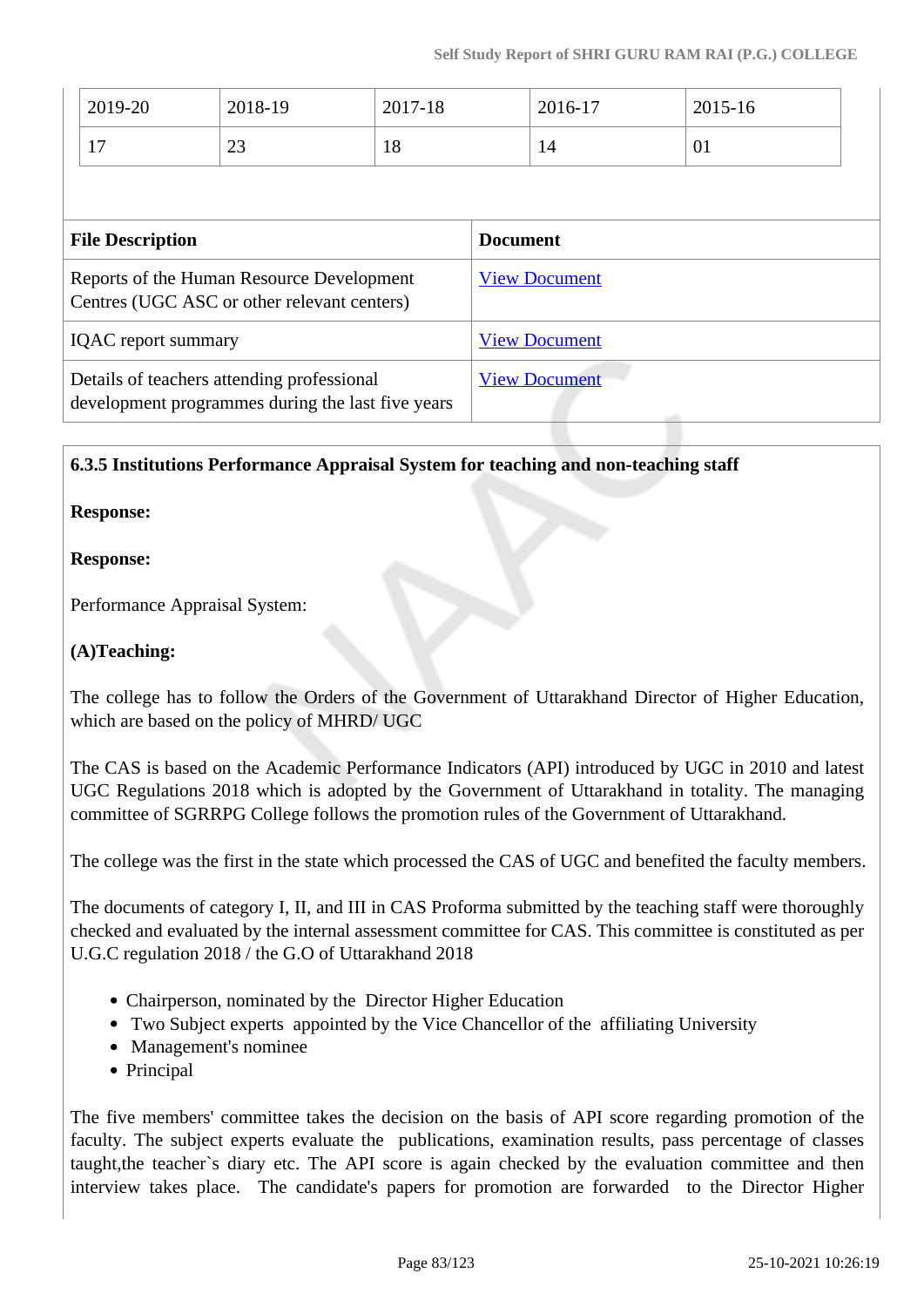Education Uttarakhand for the Pay fixation and approval.

In last five years the following faculty members got promotion and pay fixation in higher grade.

The table shows promotions of the faculty members in last five years:

# **TABLE**

| SN | Session   | 6000-7000 | 7000-8000 | 8000-9000 | 9000-10000 |
|----|-----------|-----------|-----------|-----------|------------|
|    |           | (AGP)     |           |           |            |
|    |           |           | (AGP)     | (AGP)     | (AGP)      |
|    | 2015-2016 | 16        |           |           |            |
| 12 | 2016-2017 | 03        | 09        |           |            |
| B  | 2017-2018 |           | 04        |           |            |
| 14 | 2018-2019 | 01        |           |           | 03         |
| 5  | 2019-2020 |           | 04        | 06        |            |

# **(B)Non teaching:**

- Performance Appraisal: The Screening Committee is constituted as per the Government of Uttarakhand norms
- The non teaching staff Performance Appraisal System depends on the candidate's satisfactory completion of ten years service
- The Principal forwards the application to the Managing Committee, only if the employee has served as per the code of conduct of the affiliating university.

| <b>File Description</b>               | <b>Document</b>      |
|---------------------------------------|----------------------|
| Upload any additional information     | <b>View Document</b> |
| Paste link for additional information | <b>View Document</b> |

# **6.4 Financial Management and Resource Mobilization**

## **6.4.1 Institution conducts internal and external financial audits regularly**

#### **Response:**

The financial resources of the college are managed in a very effective and efficient manner. The accounts department is totally computerized and every process is as per the rule books of the Government of Uttarakhand. In last five years Internal audits of the college are completed by Patet &Co (Abhishek Tower, Opposite Pacific Hotel, Subhash Road Dehradun). The external audit is conducted by the CAG appointed by the Government of Uttarakhand.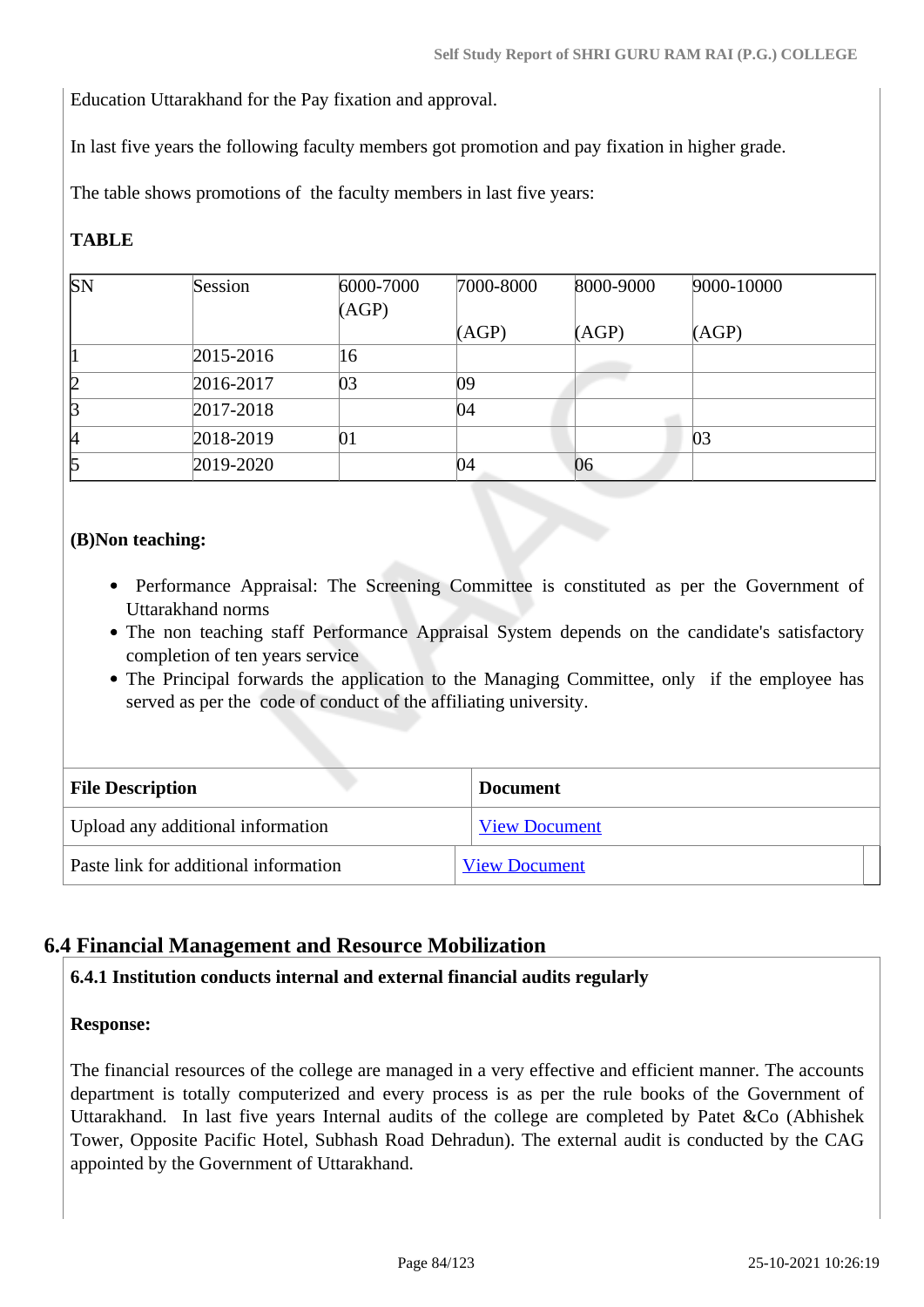- Every transaction is supported by the vouchers. All the collections are deposited in the bank and all expenditures (recurring and non-recurring) are incurred through cheques. Only a duly authorized person can operate through the bank. For effective check on the accounts, the two tier system is followed: the internal and external audit is a regular practice of the institution .
- The Internal accounts are maintained by the assistant accountant. It is looked after by Office Superintendent (OS) headed by the Principal
- The institution is liberal, yet follows the strategy of restraint as far as expenditure is concerned
- Proper procedures for purchasing are adopted. A Purchase Committee is constituted for this purpose. Quotations are invited & then prices are compared. Priority is given to DGS & D (Director General of Supplies &Disposals) under Ministry of Commerce & Industry which is a central purchase & quality assurance organization. The regular audit of the budget also exercises check on the expenditure.
- Internal audit of the departments take place before the closing of the financial year.
- Separate accounts are maintained for all the grants, so as to use the financial resources efficiently and effectively.
- Fee is one source of income, at the time of admission students deposit the fee directly by the SBI collected in the SBI account of the college.

| <b>File Description</b>           | <b>Document</b>      |
|-----------------------------------|----------------------|
| Upload any additional information | <b>View Document</b> |

# **6.4.2 Funds / Grants received from non-government bodies, individuals, philanthropers during the last five years (not covered in Criterion III)**

**Response:** 2.08

6.4.2.1 Total Grants received from non-government bodies, individuals, Philanthropers year wise during the last five years (INR in Lakhs)

| 2019-20 | 2018-19 | 2017-18 | 2016-17 | 2015-16 |
|---------|---------|---------|---------|---------|
| 1.02100 | 0.53000 | 0.53000 | ◡       | ν       |

| <b>File Description</b>                                                                                                             | <b>Document</b>      |
|-------------------------------------------------------------------------------------------------------------------------------------|----------------------|
| Details of Funds / Grants received from of the non-<br>government bodies, individuals, Philanthropers<br>during the last five years | <b>View Document</b> |
| Any additional information                                                                                                          | <b>View Document</b> |
| Annual statements of accounts                                                                                                       | <b>View Document</b> |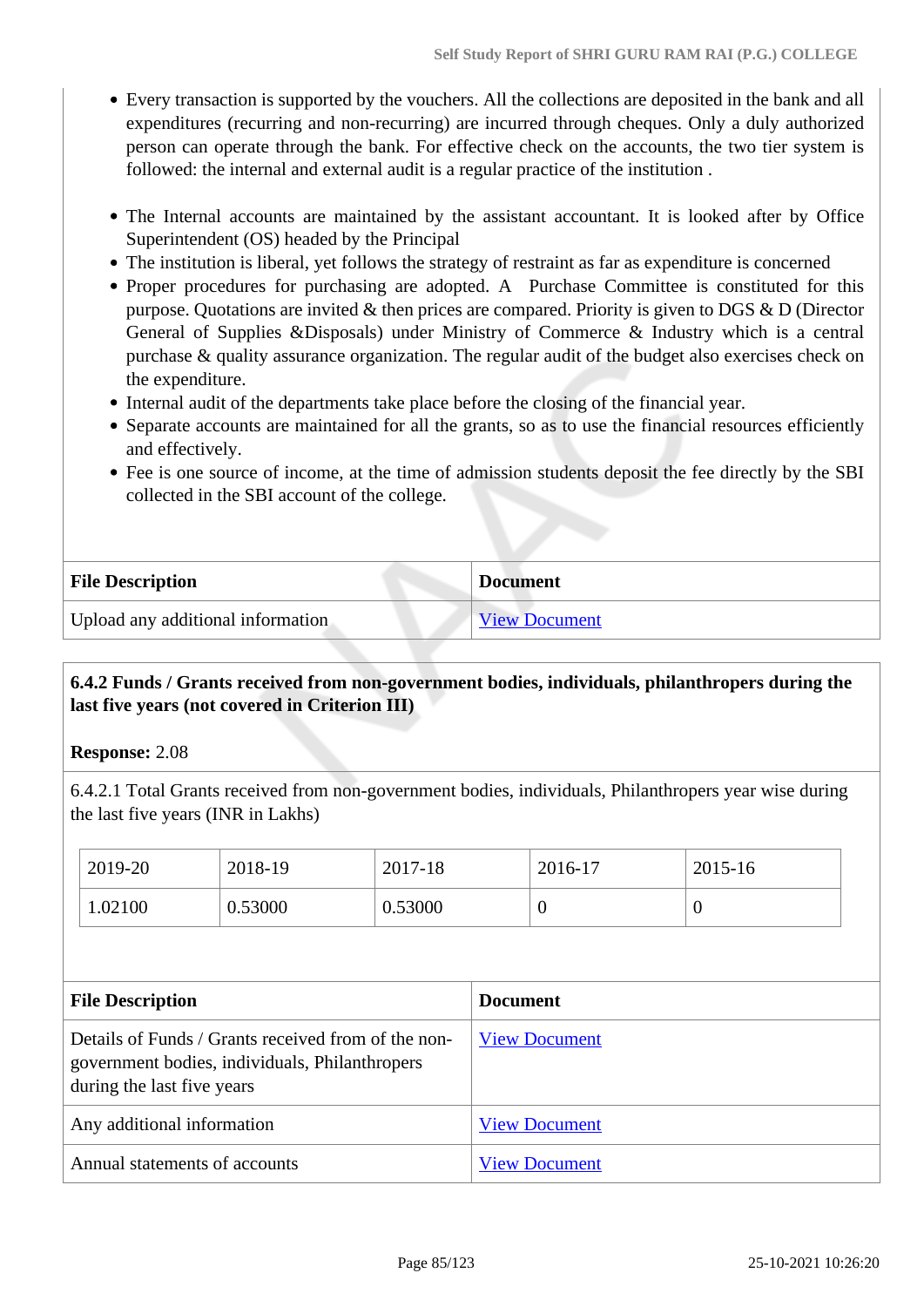### **6.4.3 Institutional strategies for mobilisation of funds and the optimal utilisation of resources**

### **Response:**

### **Institutional Strategies for Mobilization of Funds:**

The college is under (2f) 12 (B) of UGC and availed 12th plan General Development Grants.

#### **Various Resources for mobilisation of funds:**

- Government of Uttarakhand provides salary grant for teaching and non teaching staff as per the UGC & State Government norms. In the last three academic years the budget allocated for the salary in the academic year, 2017-2018,( Rs 5,74,44,000 )2018-2019 (Rs 6,27,20,000 )and in year 2019-2020 it was Rs 7,88,61,000 The salary is directly transfered from Government treasury to the accounts of the employees.
- RUSA grant for construction of 03 new smart class rooms and new facilities was sanctioned . The total grant sanctioned from Government of India was Rs 200 Lakh. Government of Uttarakhand Sanctioned Rs100 lakh (70% for construction and 30% for new facilities) letter dated 11/July/2019, of RUSA directorate Higher Education, Government of Uttarakhand (Doon University, Kedar Puram Dehradun)
- For grant-in aid courses the admission fees is collected from the enrolled students as per the University/Director Higher Education rules and regulations.
- Development and utility fees contribution from students remains a basic and major source of funding to the institution.
- The research grants received from UGC/DST/DBT/CSIR Grants sanctioned by UGC CPE Phase First and Phase Second were used as per the need of the different departments and allocated by UGC for various items only.
- The college never deviates from the allocation given by the funding organisations like UGC/CSIR/DST/DBT/etc
- The college utilises the funds judiciously, The purchases are made only after the approval of the Purchase Committee for equipments, computers etc as per the rule books of the government
- For day to day purchase, the Principal is authorised to purchase within the limit of Rs 5000.00 only
- The maintenance and repairs of the building are also approved by the Building Committee, only then the contracts are given to the venders for minor maintenance
- The checks and balances are available to economise the expenses.

#### **Utilization of Funds:**

- The college utilises the grants received from the various government agencies as per their standard procedures and rules and regulation judiciously to fulfil the needs of the departments
- The college funds (various kinds of fee) are utilised as per the Government of Uttarakhand rules and regulations.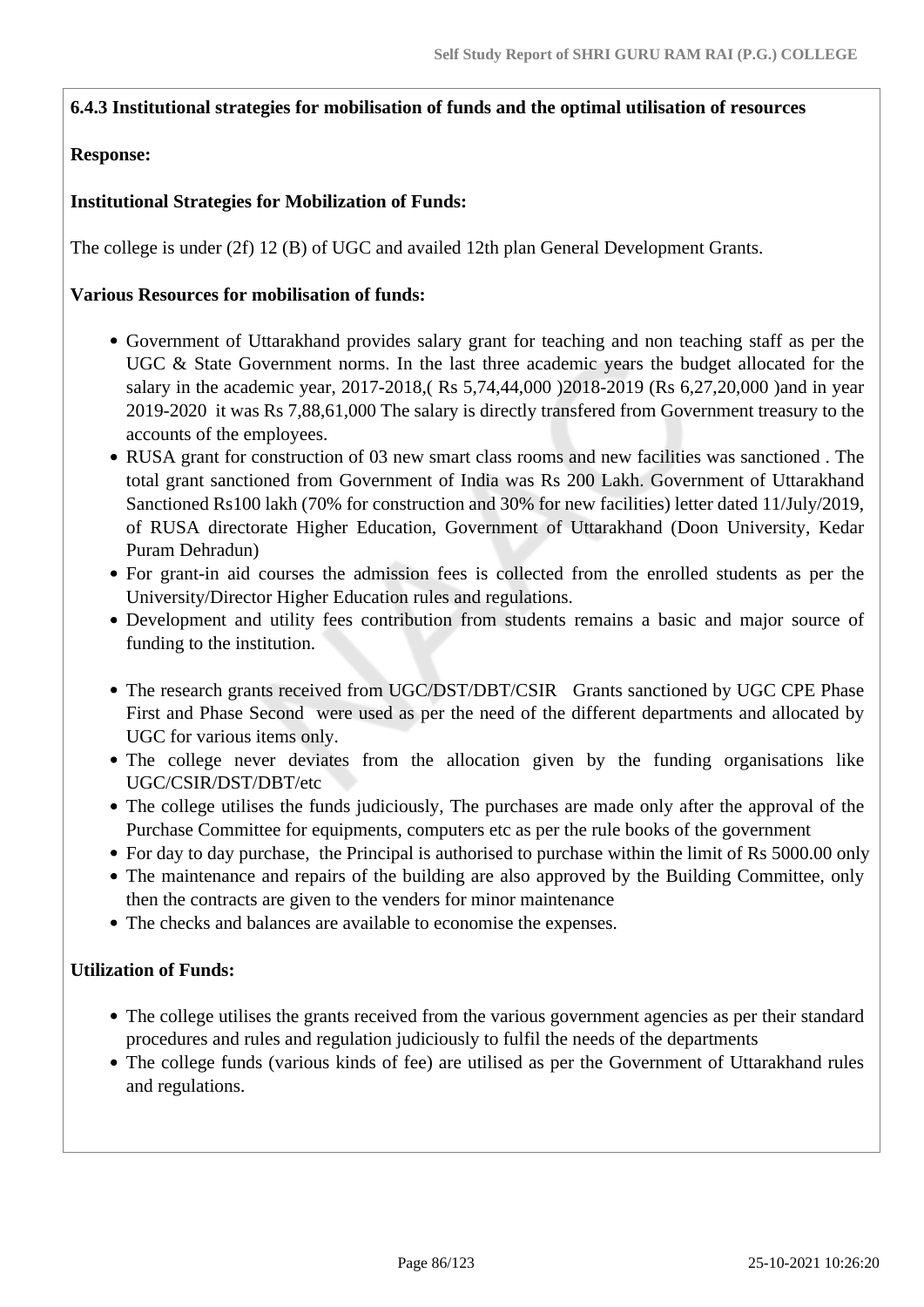| <b>File Description</b>               | <b>Document</b>      |  |
|---------------------------------------|----------------------|--|
| Upload any additional information     | <b>View Document</b> |  |
| Paste link for additional information | <b>View Document</b> |  |

# **6.5 Internal Quality Assurance System**

 **6.5.1 Internal Quality Assurance Cell (IQAC) has contributed significantly for institutionalizing the quality assurance strategies and processes**

**Response:** 

Response :

**Practice: 01**

# Title: **Library**: **'Enlightening the young minds'**

# **Rationale: Good Books are catalysts in teaching learning.**

**Overview:** The IQAC members right from the beginning advocated the enrichment of the college library as well as the departmental libraries on prioriority basis.

The faculty members inculcate habit of using library among the students. To motivate the young students and make them self dependent in learning from the best books published by the globally aclaimed authors:

- In CBCS system students are to be evaluated through, seminars, assignments' Presentations, in internal assessments for such evaluation, library consultation is more important
- The reading material recommended is usually exclusive and thought provoking
- For advanced learners reference books are also available in the library.

# **Section of Books of Nobel Laureates**:

- The library committee took an initiative to have exclusive collection of books written by the Nobel Laureates of Literature in first instance
- In the year 2015 the Library bought 150 books of Nobel Laureates in the field of Literature.
- When IQAC got good feedback from the students and faculty of the Department of English, it was decided that every department must buy books or download the works by the Nobel Laureates in different disciplines for library or departmental libraries

The Library Committee recommended in the second instance to purchase books of Nobel laureate for the central library or in the Departmental libraries in Economics, Chemistry, Physics and Bio-Sciences. These departments were asked to either buy or download the Nobel laureates' books or published work.

The research journals, Dissertations, PhD theses and research based articles etc are in the departmental libraries. The continuous quality initiatives by the IQAC in last 14 years have brought about a qualitative change in library. The action taken by the Library Committee also played an important role.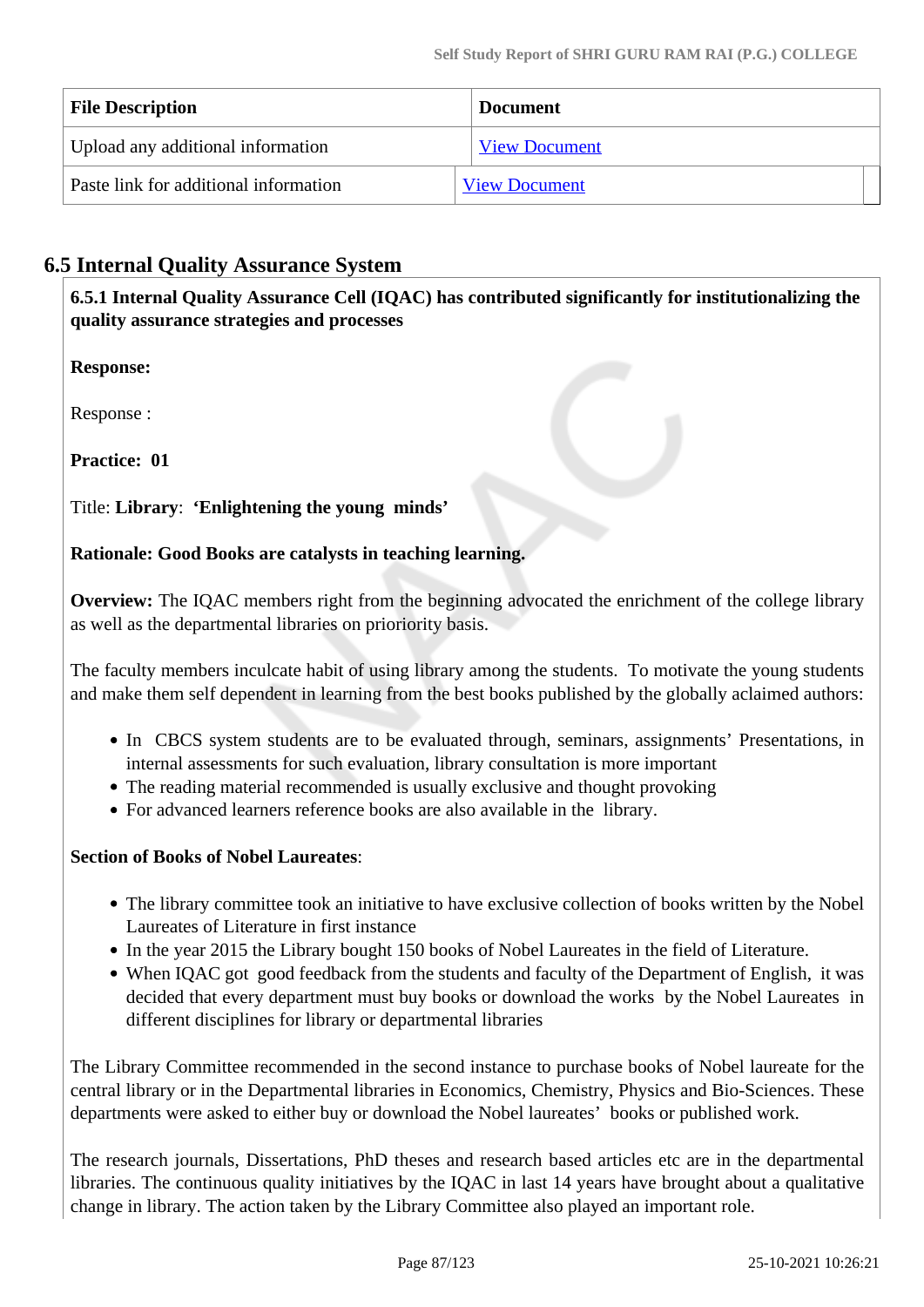**Response:** 

**Practice 02**

**Title: The dress code**

**Rationale:** "Minimize the Socio- Economic & rural urban disparities"

**Overview:** The brain storming session of IQAC of the college made impact not only on the institution but also on the state.

On 28 May, 2016 the meeting of IQAC was taking place for further planning of the academic session 2016-17.

 One senior faculty member suggested to implement the uniform for students which would result in better discipline in the campus. The IQAC members resolved unanimously to introduce the college uniform from academic session 2016-17.

 The President and General Secretary of the' Students' Union of the college were also present in the meeting: they agreed with the decision of IQAC.

 After one week, students union informed the Principal that the dress code must be made compulsory in the college campus.

 After the success of SGRR college, the Government of Uttrakhand also made uniform compulsory in all its government colleges in the state.

The number of problems faced in day today functioning of the institution were automatically resolved with the introduction of uniform

| <b>File Description</b>           | <b>Document</b>      |
|-----------------------------------|----------------------|
| Upload any additional information | <b>View Document</b> |

 **6.5.2 The institution reviews its teaching learning process, structures & methodologies of operations and learning outcomes at periodic intervals through IQAC set up as per norms and recorded the incremental improvement in various activities ( For first cycle - Incremental improvements made for the preceding five years with regard to quality For second and subsequent cycles - Incremental improvements made for the preceding five years with regard to quality and post accreditation quality initiatives )** 

**Response:**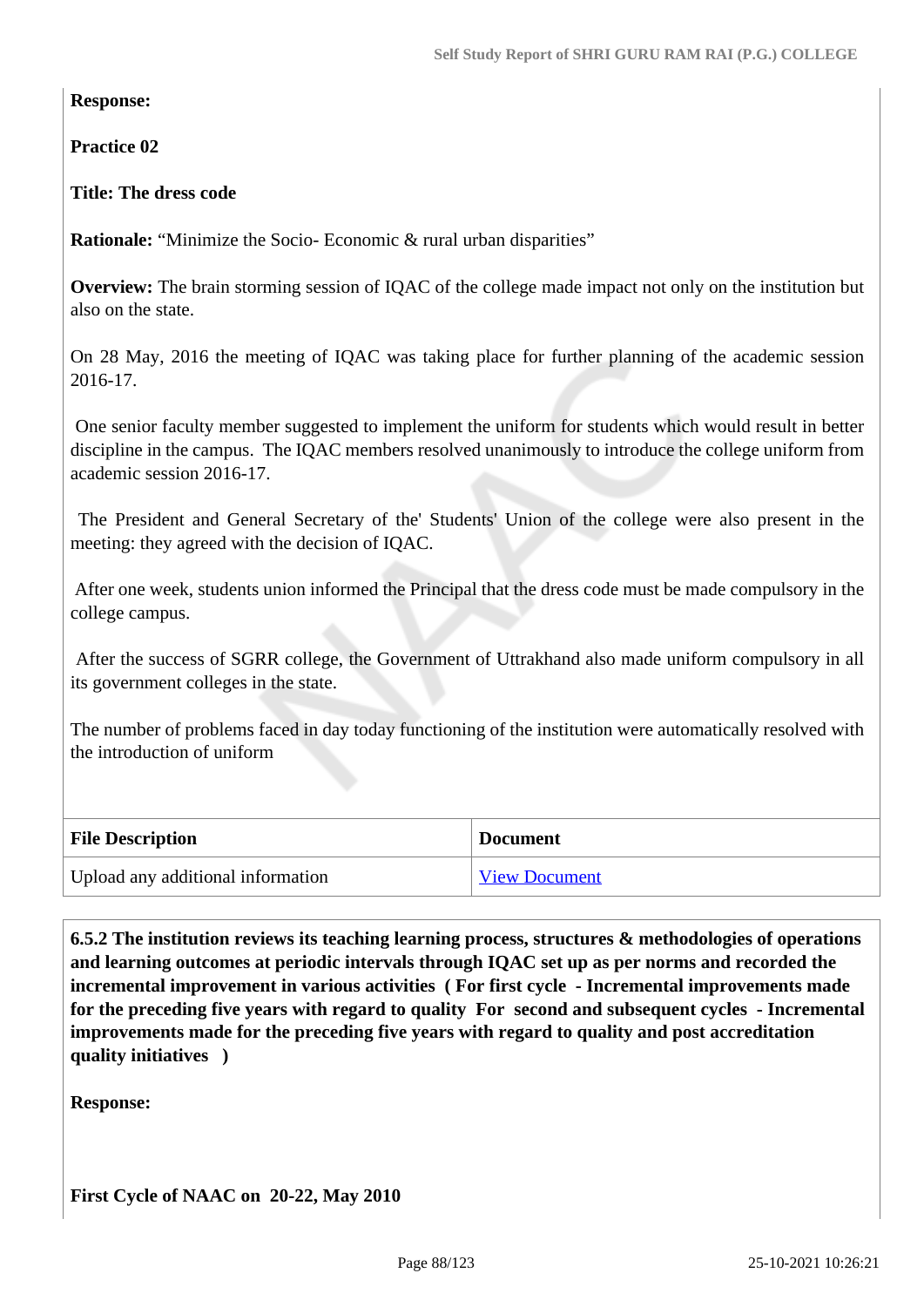**1.** The IQAC meeting took place on 12-09-2010 just after the declaration of NAAC result of first cycle. The following quality decisions were taken for further development of the institution on the recommendations of NAAC :

- It was resolved to pay special attention to the weak areas viz, section 3.2 and 3.4 mentioned in PTV report :
- The ecosystem for research was started developing in the institution, the staff was motivated to guide PhD Scholars
- 07 Departments started guiding the PhD scholars for example: English; Economics; Mathmatics; Physics; Chemistry; History and Geology. The Research Publications, Research Collaoborations,Research Projects have increased considerably after the first cycle of NAAC recommendatations
- The ICT facilities started developing in the institution under CPE first phase
- The library was made more user friendly and INFLIBNET membership was taken by the college in 2011. To convert the library in automation mode the bar-coding was started in 2011.
- The use of ICT was also increased once the faculty was trained in all the modern ICT gadgets.
- The college was selected for the CPE, UGC first phase for a period of 5 years i.e. 2011 to 2017.
- After getting status of CPE from UGC for first phase the college started getting the equipments and recurring grants for the Laboratories.

 **2.** In another meeting of IQAC which was held on 30-1-2011 strategic decisions were taken by the stakeholders:

- To expedite the construction of girls hostel
- To augment ICT facilities
- To further streamline the activities of IQAC, on 24-07-2011 IQAC decided to do the monitoring of the following academic areas :
- Research, students support, Progressions, Governance and innovations etc

**3.** In the meeting of 22-01-2012 the following issues were discussed and decided to be implemented in the college:

- To establish and register PTA
- To register Alumini Association
- To attract more students under INSPIRE Scheme of DST
- To further expand and refine the college website
- to encourage faculty members to publish more research papers
- Dissemination of information among staff members regarding the changeover from annual system in to semester with CBCS system at PG level programs

4. The college IQAC worked on the 10 recommendations of the first PTV report of NAAC and accomplished 09 of these. The college has developed adequate sports facilities, in this way the weaknesses addressed by the PTV converted in to the strengths of the institution.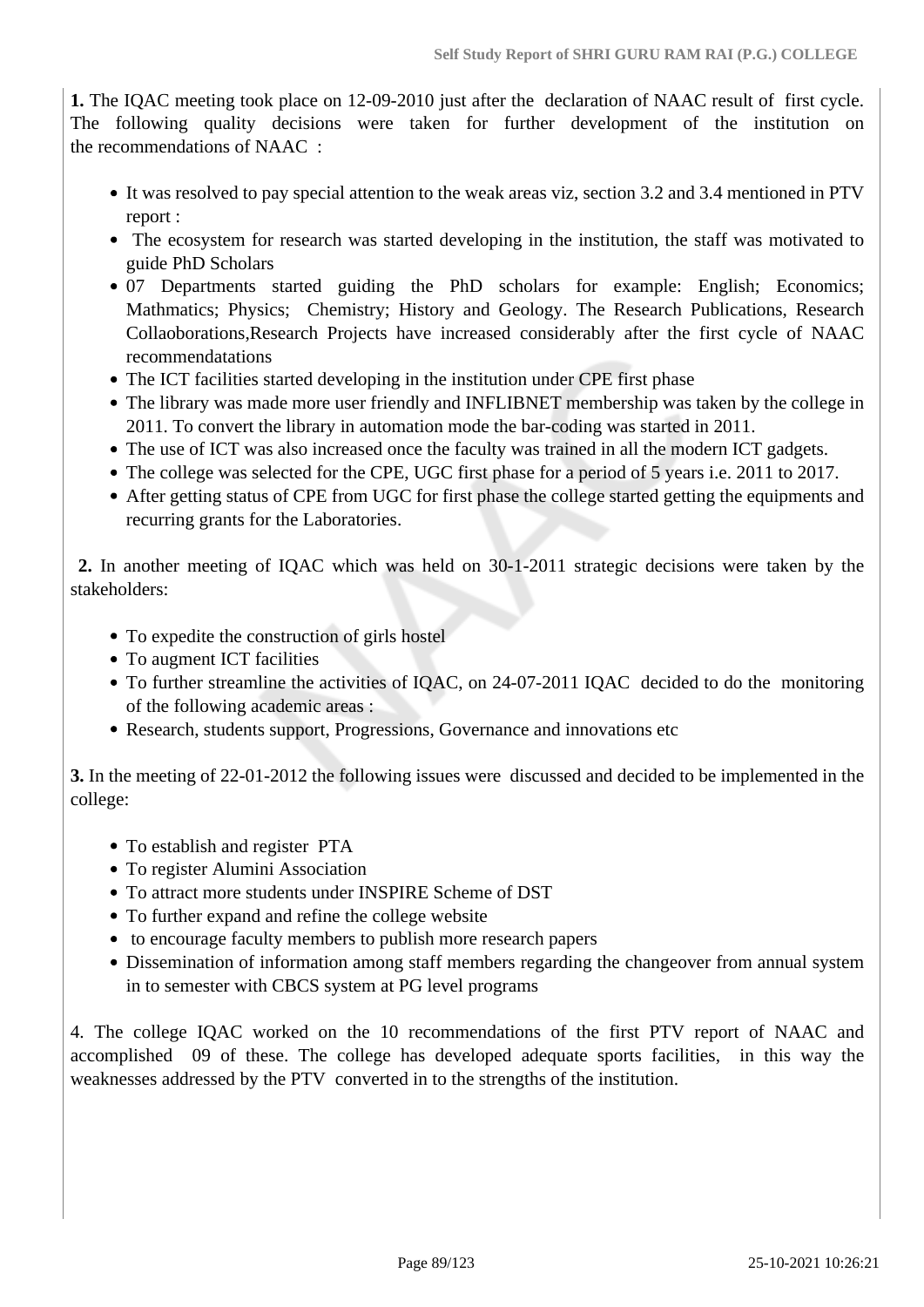# **Second cycle of NAAC 14 - 16th March 2016**

The IQAC meeting took place on 31st March 2016 just after declaration of the NAAC result: The IQAC coordinator informed the members that the college has awarded Grade "A" by NAAC with 3.04 CGPA . In the meeting it was decided that the college must prepare strategic plan for further development of the institution as per the recommendations by the NAAC, Peer Team. The college worked on recommendations for quality enhancement of the Institution and successfully accomplished 09 out of 10 recommendatations.

### **Qualitiy initiatives taken by the college after Second Cycle of NAAC**

- The IQAC took decision to apply for the CPE Phase second from the UGC
- The college was selected for the CPE, UGC phase second for a period of 5 years i.e. 2017 to 2022
- Lectures through U tubes/e- learning started
- Started action research projects funded by Indian Railways/ National Highways/Home stay in Uttrakhand by the Government of Uttarakhand
- Procurement of latest Books and Journals for library by organising book fairs in college library
- Compulsory dress code for students
- Training program for the staff (software and instruments)
- Proper utilization of grants and equitable distribution among departments of humanities
- Financial help given to the general category poor students.
- SPSS, Software for data analysis for department of Economics was purchased
- Fee amount should be written with more clarity whether it is annual or for semester
- A Corpus of fund created from alumini association/ philanthropists/individuals which is used for the welfare of the students
- The college management also participated in every meeting of IQAC and worked in the participatory manner on the guidelines of 2016 NAAC Peer Team Report and achieved very good results in last five years. (2015-16 to 19-20).
- The Policy of utilization of funds is need based and developed during IQAC meetings as per the availability of resources
- The Heritage Gallery was developed by Department of history, it was innugrated by Major General Anand Singh Rawat(Chairman Public Service Commission Government of Uttrakhand) an alumni of the college, who passed his B.Sc Program from the SGRR PG College. He addressed the alumni and students of various batches and did plantation in the college campus.
- History and English department jointly organised a national conference in March, 2019
- All the students are registered in Internshalla for online skill development programes A good number of students completed the skill development trainings with Internshall
- The students learn english speaking in the language lab established with UGC funding
- The college administration is run more efficently with e-governance now, Biometrics of faculty /Attendance is dispatched by mail to the Director Higher Education
- Library purchased books of Nobel laureates
- The finance and accounts are fully managed by PFMS/IFMS/ERP9-Telly/Electronic transfers of funds
- The college encouraged faculty to participate in FDP and organised tarining programs for non teaching staff
- All the faculty members are in graded salaries only
- Seats were increased at PG science courses
- The college purchased books and journals in last five years which made library very rich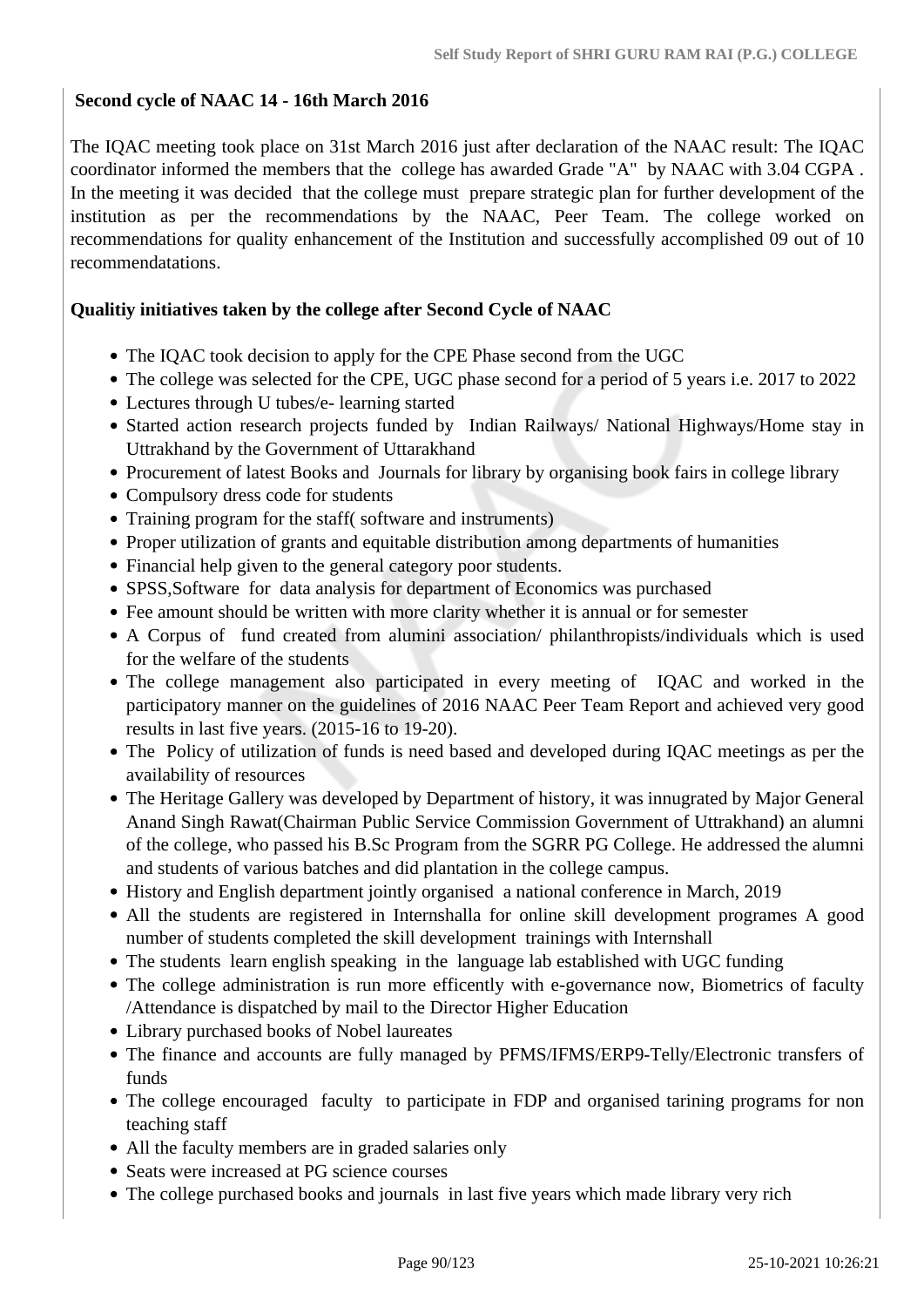- Three new smart class rooms are under construction under RUSA grants but due to covid 19 the project is delayed
- The Department of Economics is working on action resaerch projects in the hills of Uttarakhand. Funding is given by Railways/ National Highways/ Home stay Program of Government of Uttarakhand
- Attendence of students is monitored by the Principal as well as Director Higher Education

| <b>File Description</b>               | <b>Document</b>      |
|---------------------------------------|----------------------|
| Upload any additional information     | <b>View Document</b> |
| Paste link for additional information | <b>View Document</b> |

### **6.5.3 Quality assurance initiatives of the institution include:**

- **1.Regular meeting of Internal Quality Assurance Cell (IQAC); Feedback collected, analysed and used for improvements**
- **2.Collaborative quality intitiatives with other institution(s)**
- **3.Participation in NIRF**
- **4.any other quality audit recognized by state, national or international agencies (ISO Certification, NBA)**

#### **Response:** B. 3 of the above

| <b>File Description</b>                                               | <b>Document</b>      |  |
|-----------------------------------------------------------------------|----------------------|--|
| Upload e-copies of the accreditations and<br>certifications           | <b>View Document</b> |  |
| Upload details of Quality assurance initiatives of the<br>institution | <b>View Document</b> |  |
| Upload any additional information                                     | <b>View Document</b> |  |
| Paste web link of Annual reports of Institution                       | <b>View Document</b> |  |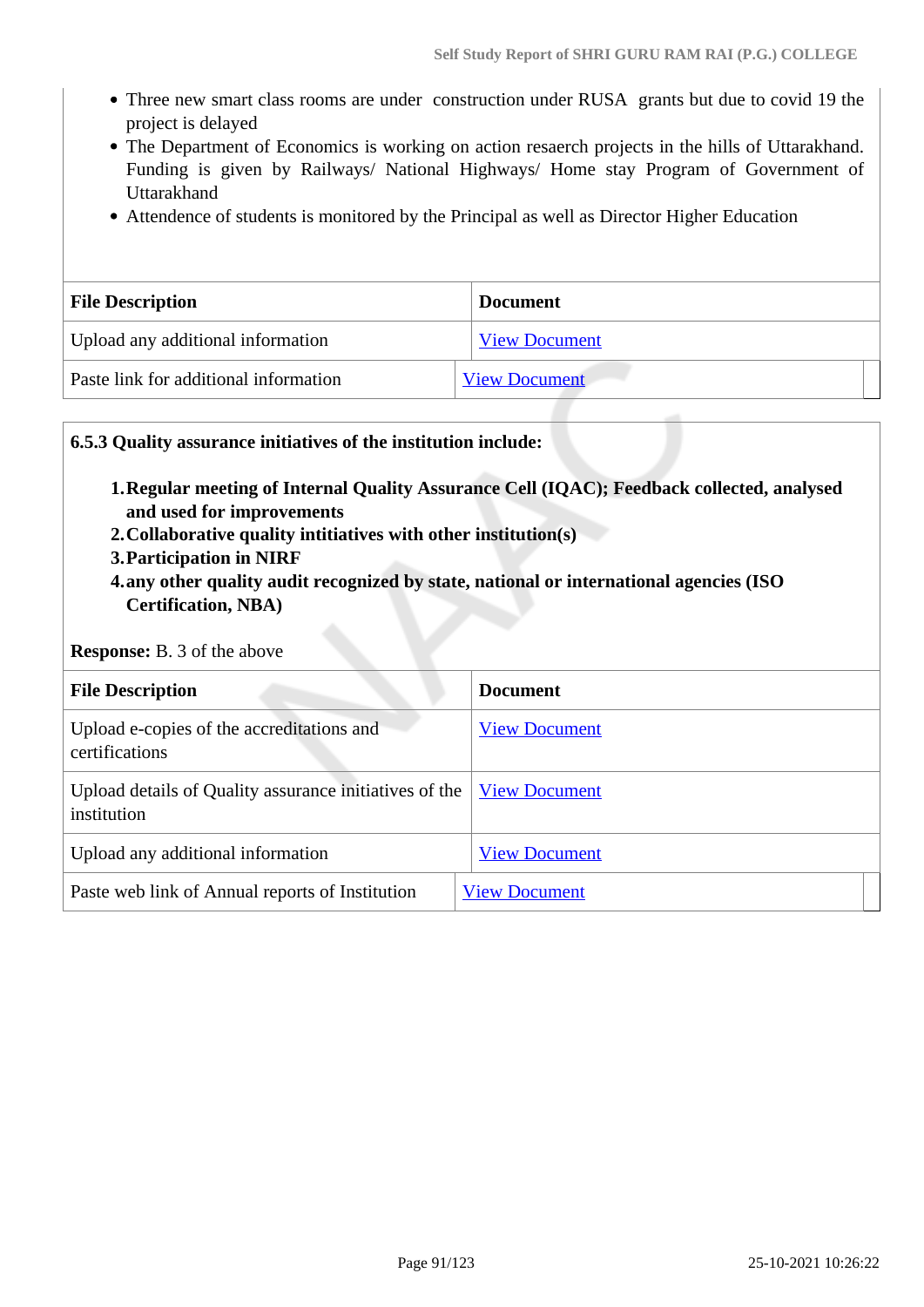# **Criterion 7 - Institutional Values and Best Practices**

# **7.1 Institutional Values and Social Responsibilities**

 **7.1.1 Measures initiated by the Institution for the promotion of gender equity during the last five years.**

# **Response:**

The issue of gender equity and sensitization is integrated in the curricular and co-curricular activities of the college both at UG and PG level. Firstly, across all types of Courses ( Core/ Elective/Skill/ Generic), there are units in the syllabus based on Gender Sensitization through which students are made aware of gender equity, laws pertaining to gender rights, intersection of gender, caste, class and religion which is evident through the following table:

| S1. No | Program            | Subject/Course Title                                      |
|--------|--------------------|-----------------------------------------------------------|
|        | <b>B.A. IV Sem</b> | Sociology/Gender Sensitization                            |
| 12     | B. A. V Sem        | History/ Women Studies in India                           |
| ß      | <b>B.A. VI Sem</b> | Political Science/Human Rights, Gender and<br>Environment |
| И      | <b>B.A. VI Sem</b> | English / Gender and Human Rights                         |
| 5      | M.A. II Sem        | Economics / Gender Economics                              |
| 6      | M.A. III Sem       | Economics / Demography I                                  |
| 17     | M.A. IV Sem        | Economics / Demography II                                 |
| 18     | M.A. IV Sem        | English / Literature and Gender                           |

- Apart from it, during the curricular transaction, students are further sensitized towards these issues by integrating their academic learning with the current day to day socio-political cultural scenario which is gradually progressing towards the ideal of gender equity, in which the role of women as equal partners in all sphere of life is being recognized.
- As part of its co-curricular activities, the college organizes several programs on Gender sensitization such as debate/speech/ poster/ quiz competitions, staging of plays etc.some of which are: Celebration of International Women's Day, program on Women Empowerment, program on stress management, Beti Bachao Beti Padhao Abhiyan, workshop on Anti Human Trafficking and invited lectures on Gender Equity.

## **Facilities for women on campus:**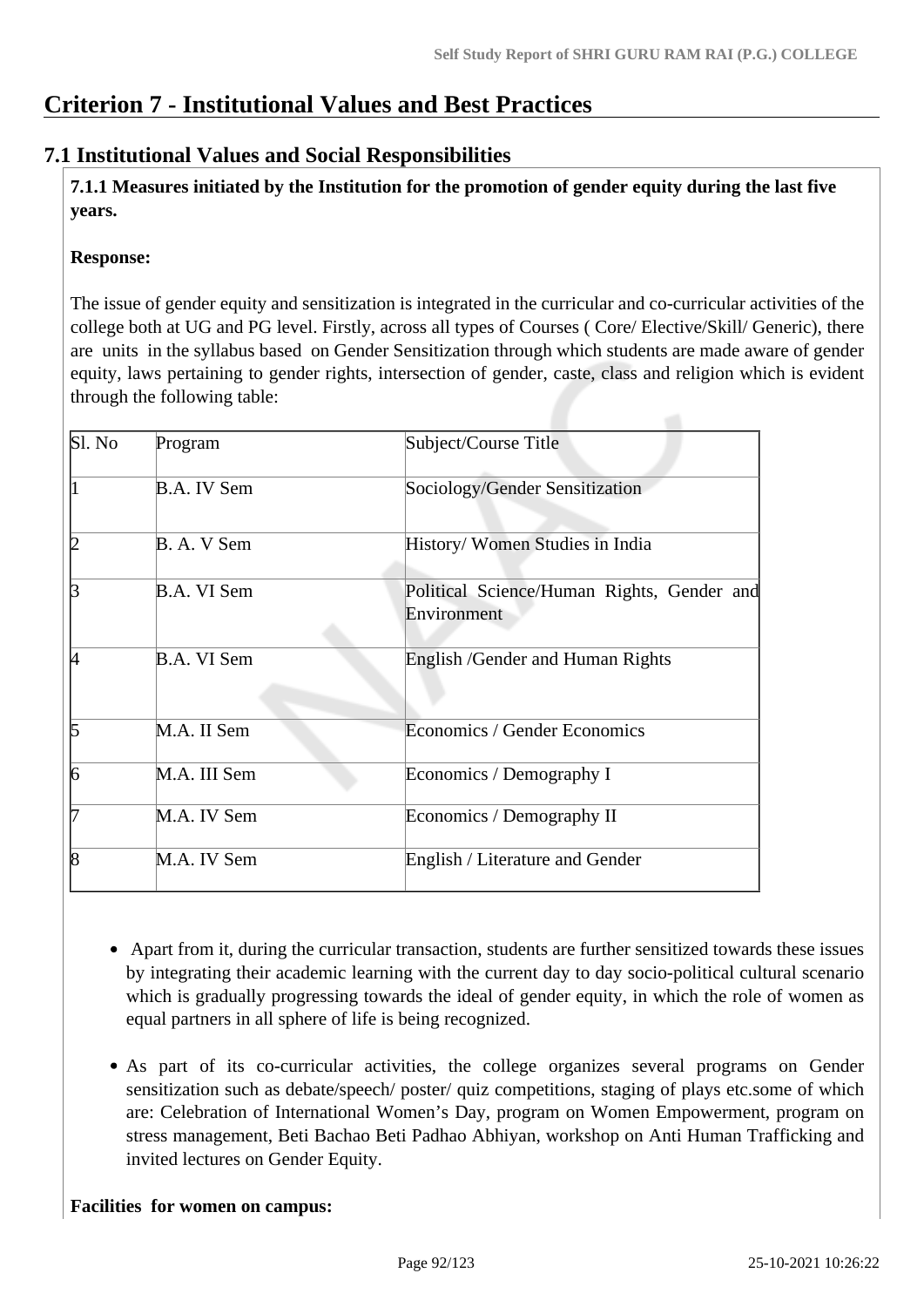### **Safety and Security:**

- There is ICC (Internal Complaint Committee) in the college formed under UGC Regulations 2015 which works under Permanent Woman Cell for Combating Sexual Harassment.
- Besides these, students are mandated to sign Anti-Ragging Declaration Form which acts as a deterrent for potential trouble makers. The members of Proctorial Board take regular rounds of the college campus to ensure that a proper environment, conducive to learning is maintained  $\&$  a sense of security and safety is installed among students, specially girl students.
- **Facilitating Health and Hygiene**: The college has installed a Sanitary Napkins Wending Machine in girls common room/girls hostel to provide sanitary napkins at affordable rates which helps girls to maintain proper health and hygiene.
- **Counselling:** Girl students are provided counselling though workshops, seminars as well as individually by teachers. During such one to one interactions, issues of emotional stress/insecurity are addressed by the respective teachers with empathy; students are assured of every kind of support which boosts their morale.
- **Common Room:** There is a well-furnished secure common room for girls where they can sit, utilize their free periods' time by reading magazines etc. It has attached toilets.
- **Day Care Centre:** Provision has been made for female faculty to take care of their kids (if so required) in the Day Care Centre started for this purpose.

| <b>File Description</b>                                                                                                                                                                             | <b>Document</b>      |
|-----------------------------------------------------------------------------------------------------------------------------------------------------------------------------------------------------|----------------------|
| Link for specific facilities provided for women in<br>terms of: a. Safety and security b. Counselling c.<br>Common Rooms d. Day care center for young<br>children e. Any other relevant information | <b>View Document</b> |
| Link for annual gender sensitization action plan                                                                                                                                                    | <b>View Document</b> |

# **7.1.2 The Institution has facilities for alternate sources of energy and energy conservation measures**

- **1.Solar energy**
- **2.Biogas plant**
- **3.Wheeling to the Grid**
- **4.Sensor-based energy conservation**
- **5.Use of LED bulbs/ power efficient equipment**

#### **Response:** B. 3 of the above

| <b>File Description</b>        | <b>Document</b>      |
|--------------------------------|----------------------|
| <b>Geotagged Photographs</b>   | <b>View Document</b> |
| Any other relevant information | <b>View Document</b> |
| Any other relevant information | <b>View Document</b> |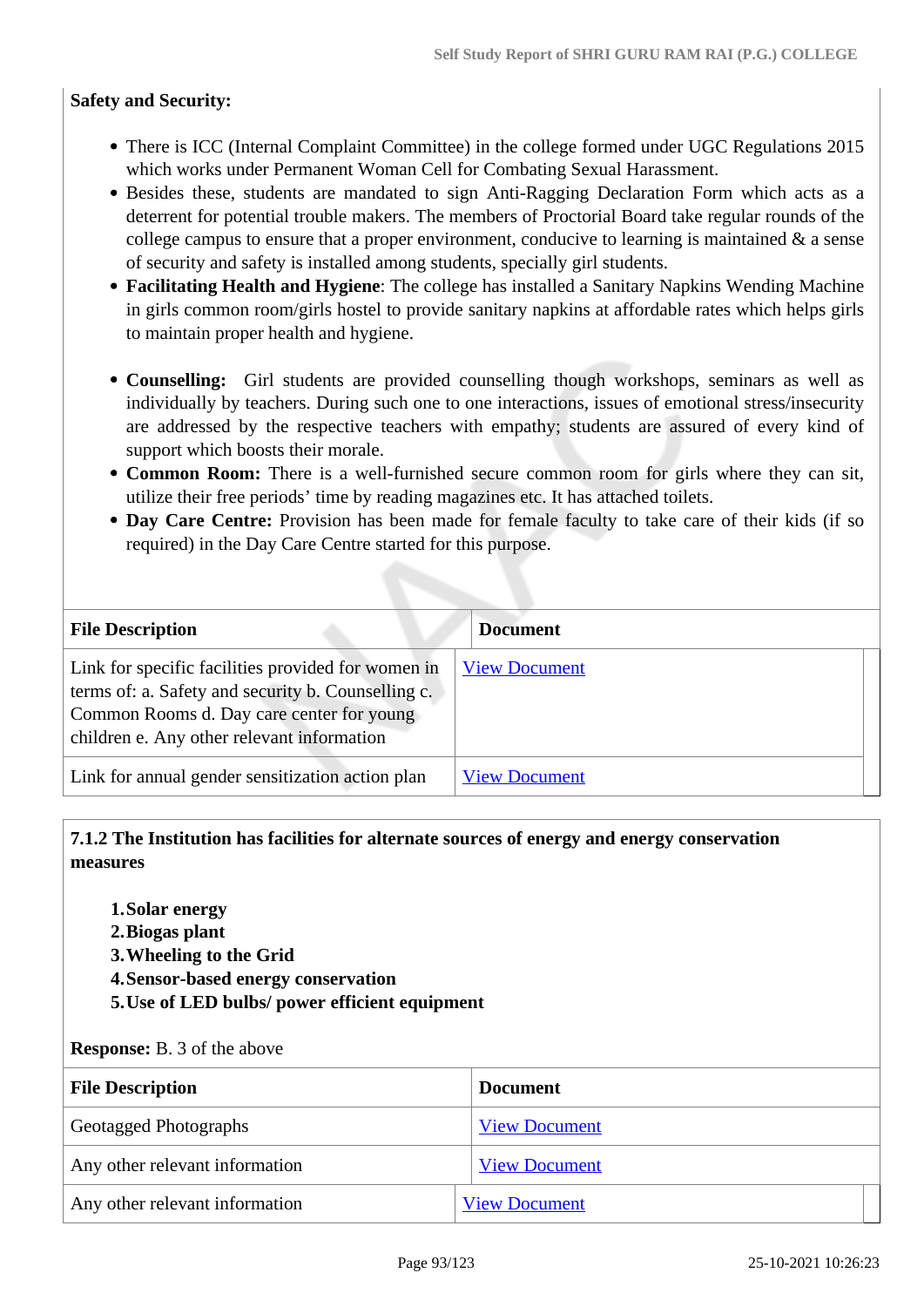**7.1.3 Describe the facilities in the Institution for the management of the following types of degradable and non-degradable waste (within 500 words)**

- **Solid waste management**
- **Liquid waste management**
- **Biomedical waste management**
- **E-waste management**
- **Waste recycling system**
- **Hazardous chemicals and radioactive waste management**

#### **Response:**

#### **Solid Waste management**

Solid Waste Management refers to the collecting, treating and disposing of the solid material that accumulates in the college and which has been discarded because it has served its purpose and it is no longer useful. Such solid waste materials if not properly disposed of or treated, can cause severe unhygienic conditions, pollution of environment and in some cases, can lead to outbreak of diseases. Hence a proper solid waste management system is an essential part of maintaining a clean campus.

Solid Waste management in our college is driven by Agriculture department. Leaf litters from trees are vermi composted. Wooden scraps found on campus are reused in mending damaged furniture. Students also reuse solid waste to make decorative items for college cultural events. The NSS/NCC units regularly conduct campus cleaning drives and also help in segregating waste after college events.Dustbins are kept at various points in the college to collect solid waste which is then collected by the municipality van.Use of plastics bags is discouraged in the college campus. Drinking water purifiers are installed in order to reduce the use of plastic bottles. Introduction of ERP software has reduced usage of paper. Food waste from Girls Hostel / canteen is disposed appropriately.

#### **Liquid waste management system** :

The drainage system in the college is underground and there is no open sewage on the campus. The liquid waste from the wash rooms is discharged into underground sewage pipes which are connected with the municipal drainage system. The sweepers clean the washrooms daily.

#### **E-waste management :**

 All efforts are made to keep the e waste at minimum. Utmost care is taken to maintain electronic equipments and if need arises, these are repaired rather than replaced by new ones. Toners and cartridges are refilled which enables their reuse. Students are discouraged to store their PPTs/ dissertations in DVDs as it accumulates unnecessary e waste. Hence they are asked to store them in mail/pen drives only.

#### **Waste recycling system:**

The college started a new practice for waste recycling. Practical, Internal examinations answer books / note books are exchanged with new reams of paper from Khadi Gram Udyog Uttarakhand. In the year 2019-20, the college got 64 new A4 size reams of century paper in exchange of internal exam answer sheets.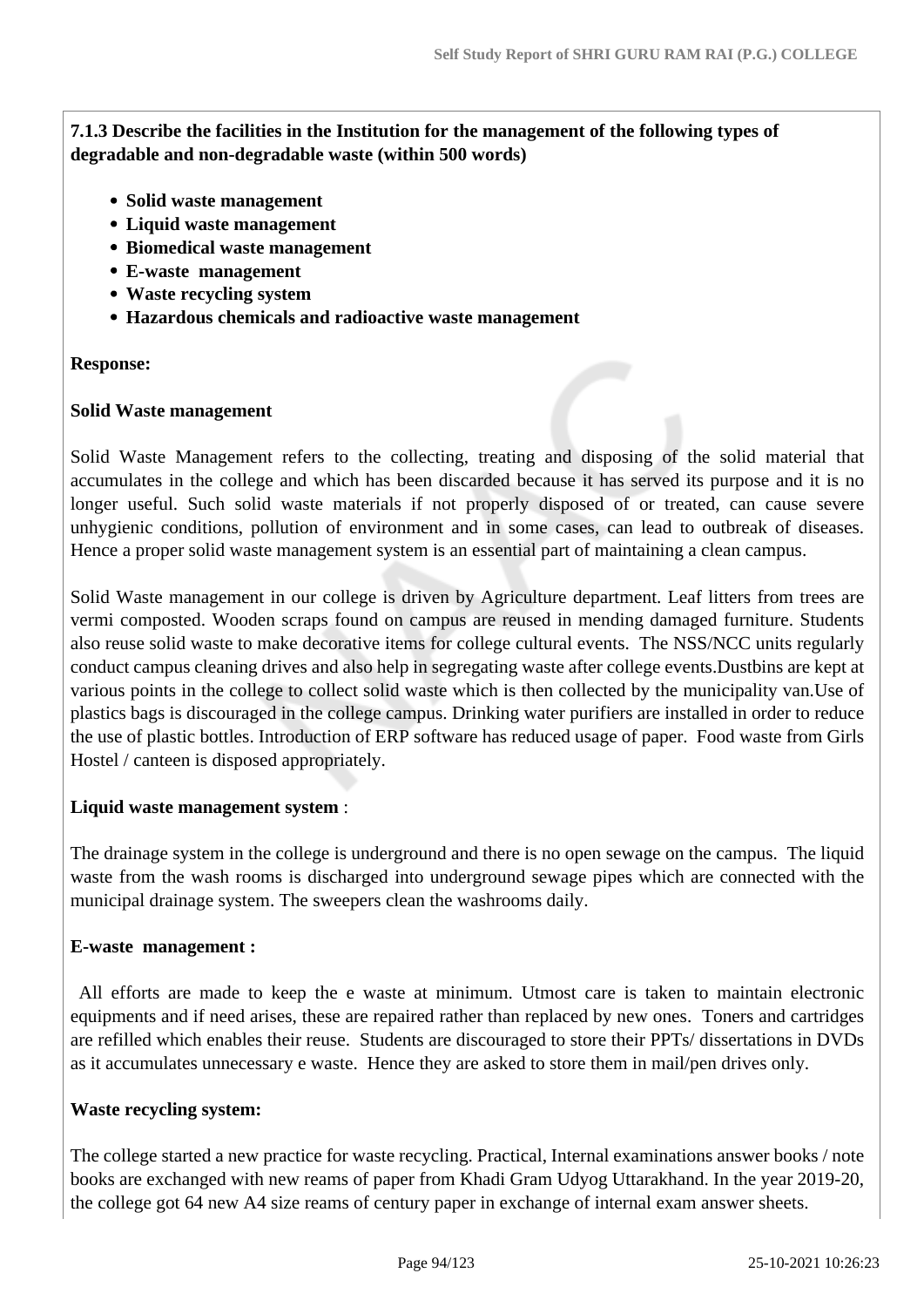### **Hazardous chemical and radioactive waste Management:**

Chemical waste disposal mechanism has been developed in the department of Chemistry as per the norms of Uttarakhand Pollution Control Board. There is a separate tank for storing hazardous chemical waste. Students are sensitized regarding the handling of hazardous chemicals: labels have been pasted on bottles of hazardous chemicals. Radioactive waste is not generated in the college.

| <b>File Description</b>                                                                            | <b>Document</b>      |
|----------------------------------------------------------------------------------------------------|----------------------|
| Link for Relevant documents like<br>agreements/MoUs with Government and other<br>approved agencies | <b>View Document</b> |
| Link for Geotagged photographs of the facilities                                                   | <b>View Document</b> |

### **7.1.4 Water conservation facilities available in the Institution:**

- **1.Rain water harvesting**
- **2.Borewell /Open well recharge**
- **3.Construction of tanks and bunds**
- **4.Waste water recycling**

## **5.Maintenance of water bodies and distribution system in the campus**

#### **Response:** B. 3 of the above

| <b>File Description</b>                          | <b>Document</b>      |
|--------------------------------------------------|----------------------|
| Geotagged photographs / videos of the facilities | <b>View Document</b> |
| Any other relevant information                   | <b>View Document</b> |
| Link for any other relevant information          | <b>View Document</b> |

#### **7.1.5 Green campus initiatives include:**

- **1.Restricted entry of automobiles**
- **2.Use of Bicycles/ Battery powered vehicles**
- **3.Pedestrian Friendly pathways**
- **4.Ban on use of Plastic**
- **5.landscaping with trees and plants**

**Response:** Any 4 or All of the above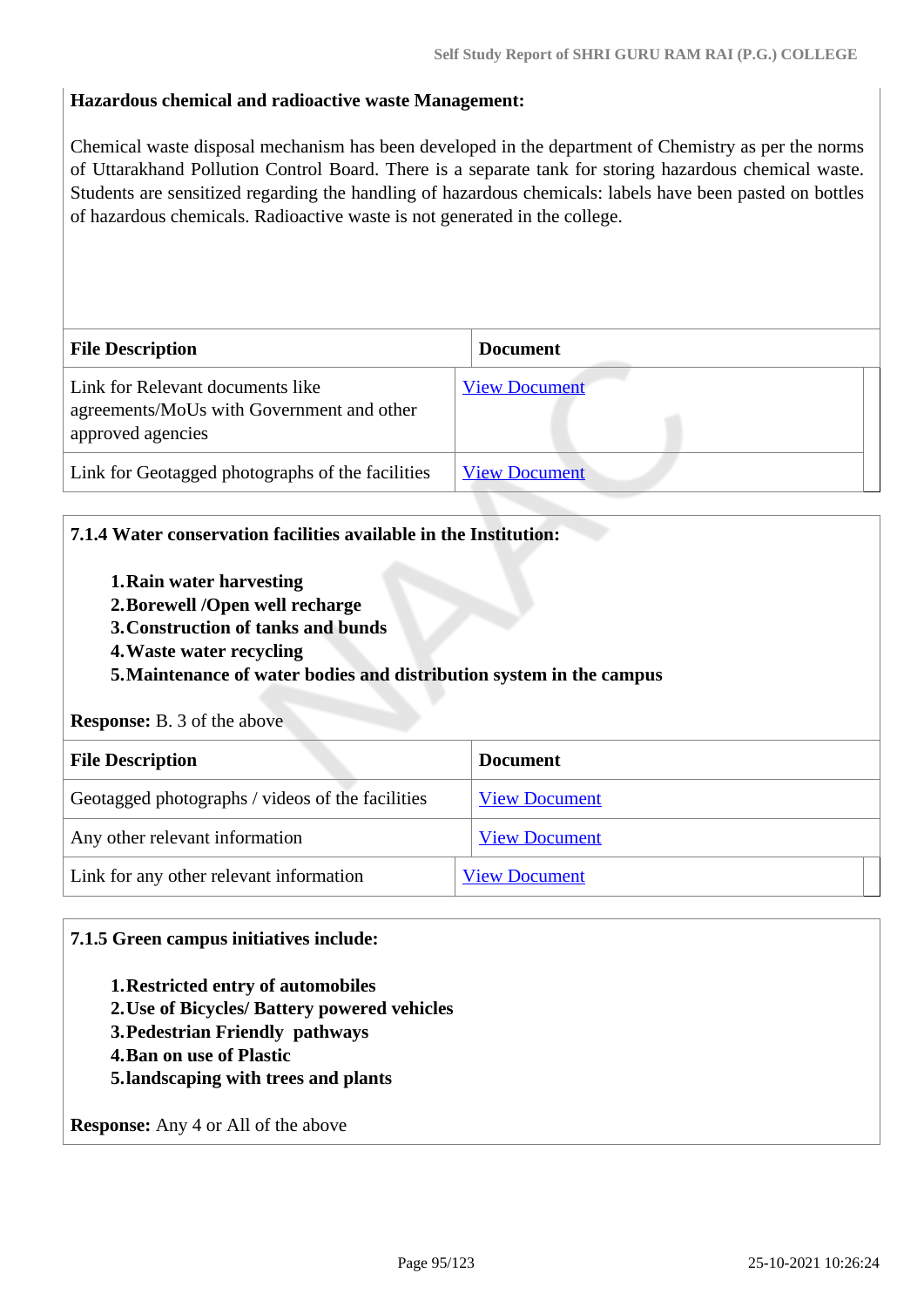| <b>File Description</b>                                               | <b>Document</b>      |
|-----------------------------------------------------------------------|----------------------|
| Various policy documents / decisions circulated for<br>implementation | <b>View Document</b> |
| Geotagged photos / videos of the facilities                           | <b>View Document</b> |
| Any other relevant documents                                          | <b>View Document</b> |

# **7.1.6 Quality audits on environment and energy regularly undertaken by the Institution and any awards received for such green campus initiatives:**

- **1.Green audit**
- **2.Energy audit**
- **3.Environment audit**
- **4.Clean and green campus recognitions / awards**
- **5.Beyond the campus environmental promotion activities**

#### **Response:** C. 2 of the above

| <b>File Description</b>                                                      | <b>Document</b>      |
|------------------------------------------------------------------------------|----------------------|
| Reports on environment and energy audits<br>submitted by the auditing agency | <b>View Document</b> |
| Certification by the auditing agency                                         | <b>View Document</b> |
| Certificates of the awards received                                          | <b>View Document</b> |
| Any other relevant information                                               | <b>View Document</b> |

#### **7.1.7 The Institution has disabled-friendly, barrier free environment**

- **1.Built environment with ramps/lifts for easy access to classrooms.**
- **2.Disabled-friendly washrooms**
- **3.Signage including tactile path, lights, display boards and signposts**
- **4.Assistive technology and facilities for persons with disabilities ( Divyangjan) accessible website, screen-reading software, mechanized equipment**
- **5.Provision for enquiry and information : Human assistance, reader, scribe, soft copies of reading material, screen reading**

**Response:** A. Any 4 or all of the above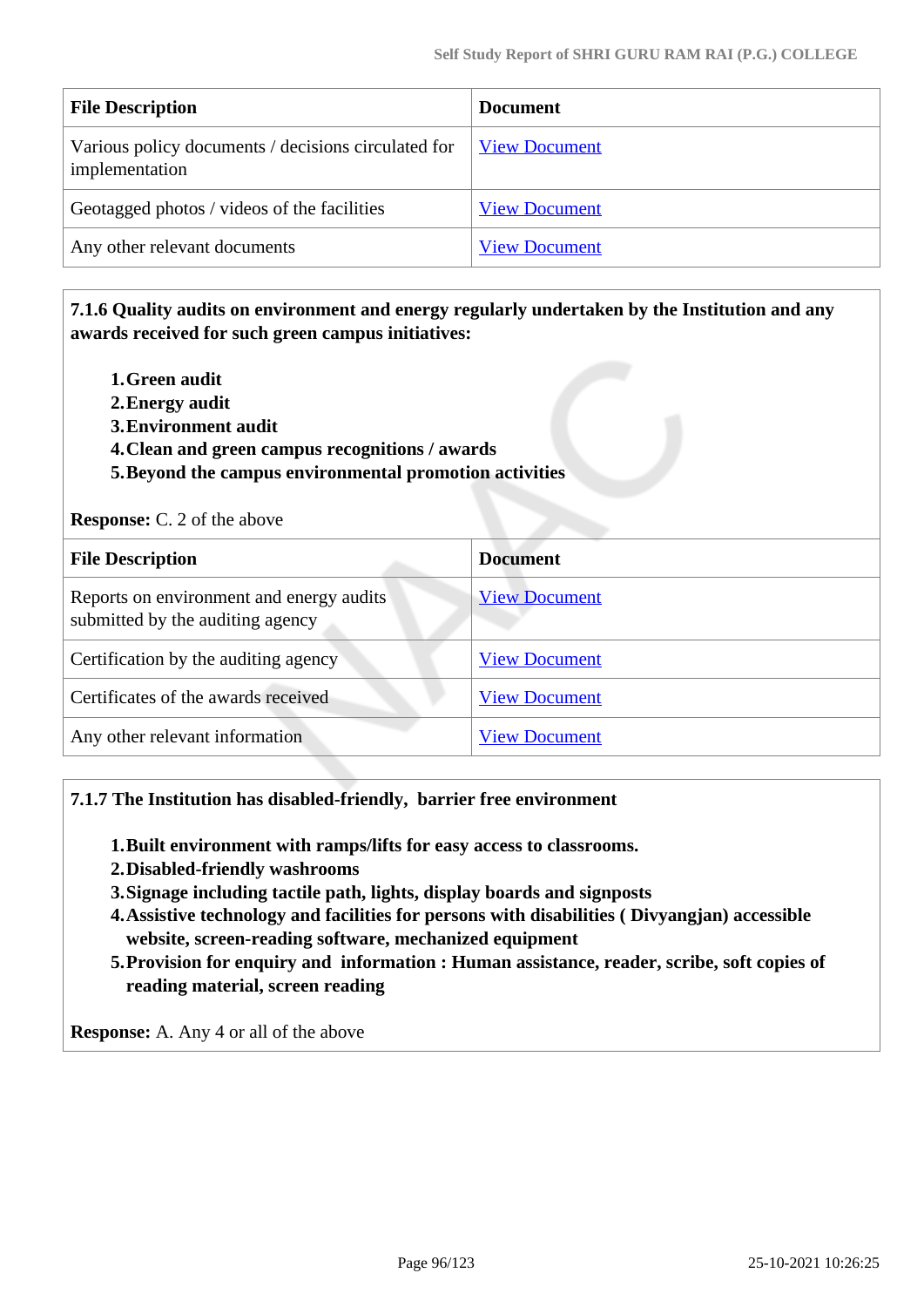| <b>File Description</b>                                                     | <b>Document</b>      |
|-----------------------------------------------------------------------------|----------------------|
| Policy documents and information brochures on the<br>support to be provided | <b>View Document</b> |
| Geotagged photographs / videos of the facilities                            | <b>View Document</b> |
| Details of the Software procured for providing the<br>assistance            | <b>View Document</b> |
| Any other relevant information                                              | <b>View Document</b> |
| Link for any other relevant information                                     | <b>View Document</b> |

# **7.1.8 Describe the Institutional efforts/initiatives in providing an inclusive environment i.e., tolerance and harmony towards cultural, regional, linguistic, communal socioeconomic and other diversities (within 500 words).**

## **Response:**

# **Introduction:**

The college is fully committed to the cause of providing an inclusive environment to its students. It strives to foster the culture of tolerance and harmony towards different regional, linguistic, communal and socio economic diversities among them. As a matter of fact, the college itself is a hub of different diversities, as students from 18 states are studying here but the harmonious environment developed in the college is such that all students, irrespective of their different regional, linguistic, communal and socio – economic background, feel at home and hence they can realize their inherent potential to the full. This objective of inclusive environment is achieved mainly by the following initiatives taken by the college:

- A cultural week is organized in the college every year in which songs/ dances/ skits from different regions/cultures are presented by students hailing from different states.
- In 2015-16 Rangoli competition, the theme was "Our Religious Festivals" in which students from diverse background participated, which fostered the concept of religious harmony.
- Every year the college students participate in the Inter collegiate cultural/sports competitions organized by H.N.B. Garhwal University at Srinagar. The selection of team members is done purely on the basis of their talents. Naturally such teams comprise students from diverse backgrounds and they have regularly brought laurels to the college by winning prizes at university level. For such competitive events, the teams have to stay for several days together; it also strengthens the bond among students.
- During cultural week, songs and dances from different states are presented.
- The management of the college itself provides a noble example of religious tolerance. Shri Darbar Sahib was built in 1676 by Shri Guru Ram Rai Ji, the elder son of Shri Har Rai Ji, the 7th Guru in the holy Sikh tradition. The land of seven villages, including the land on which Shri Darbar Sahib is built, was donated by the Mughal emperor Aurangzeb. During its annual Jhanda Mela (which is celebrated to commemorate the birthday of Shri Guru Ram Rai Ji on the fifth day from Holi) devotees from all states of India and also from abroad belonging to all castes & creed congregate at its sacred premises and pay their obeisance to Shri Guru Ram Rai Ji. Thus it creates an environment of harmony, tolerance and inclusiveness. This tradition of respect and harmony towards all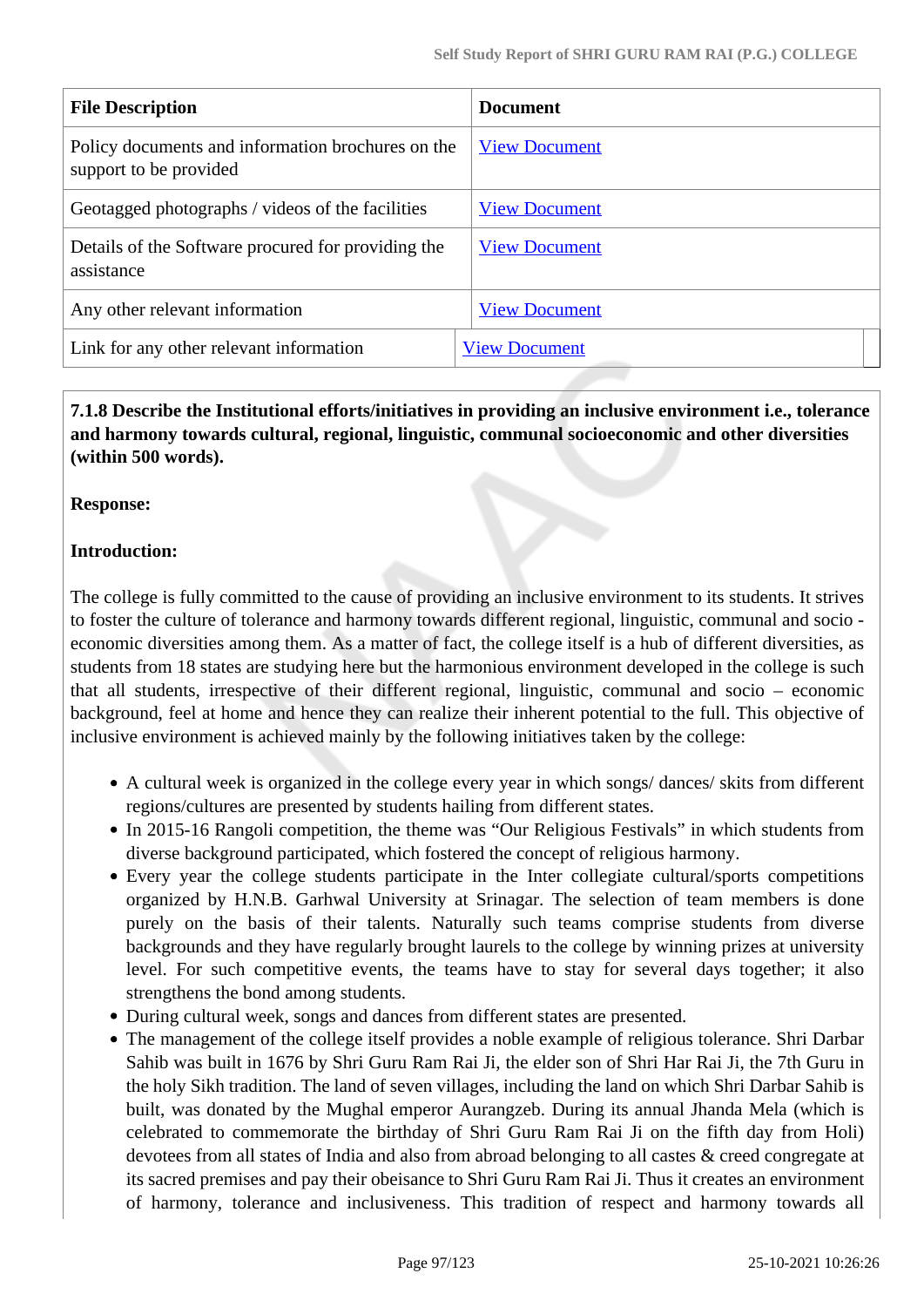religions /castes/creeds nurtured by Shri Darbar Sahib for the past hundreds of years is being maintained by the college also.

- Scholarships to economically weaker students are provided, so that they do not feel left out.
- Notices are circulated to guide and to inform students about the timely filling of applications for SC/ST scholarships.
- Welcome Parties for new students of the college are organized in the beginning of the academic session. Similarly Farewell functions for outgoing batch are organized by their juniors. Such get together functions also develop a sense of unity and belongingness among students coming from diverse backgrounds.

| <b>File Description</b>                                                                                                                         | <b>Document</b>      |
|-------------------------------------------------------------------------------------------------------------------------------------------------|----------------------|
| Link for supporting documents on the information<br>provided (as reflected in the administrative and<br>academic activities of the Institution) | <b>View Document</b> |
| Link for any other relevant information                                                                                                         | <b>View Document</b> |

# **7.1.9 Sensitization of students and employees of the Institution to the constitutional obligations: values, rights, duties and responsibilities of citizens (within 500 words).**

### **Response:**

Sensitization of the students and employees to their constitutional obligation regarding their duties, rights, values and responsibilities is a regular practice of the college and it is manifest in many ways. On Independence Day and Republic Day each year, the Principal and the Chief Guest address the staff and students exhorting them to perform their duties as enlightened citizens and contribute to the development of the nation. Naturally during such addresses, a reference to the salient features of the Constitution is also made which sensitizes the staff and students about their rights and responsibilities as citizens of India.

- In 2015, on 26th November Constitution Day was celebrated in which a talk was organized on the topic of Constitution of India: Its Salient Features.
- On the occasion of birth anniversaries of great leaders like Swami Vivekanand, Subhash Chandra Bose , programs are organized which inculcate the values of nationalism, courage and discipline among students.
- Values like truth, non-violence, cleanliness and hygiene are emphasized by celebrating 2ndOctober. On this day Gandhi Ji's core values are highlighted by the Principal to the staff and students. On 2nd October poster competitions are also held on the theme of cleanliness and hygiene.
- During Induction programme in the beginning of the academic session, the students are generally sensitized about their duties and rights, values and responsibilities.
- There is a prescribed code of conduct for the staff as well as for the students which sensitizes them to their responsibilities and duties.
- Besides these, there are other ways through which among all members of the college, the above mention values are inculcated. For example the practice of hoistingthe National flag daily at 10:00 AM in the college in which a good number of students and staff participate, instils a sense of pride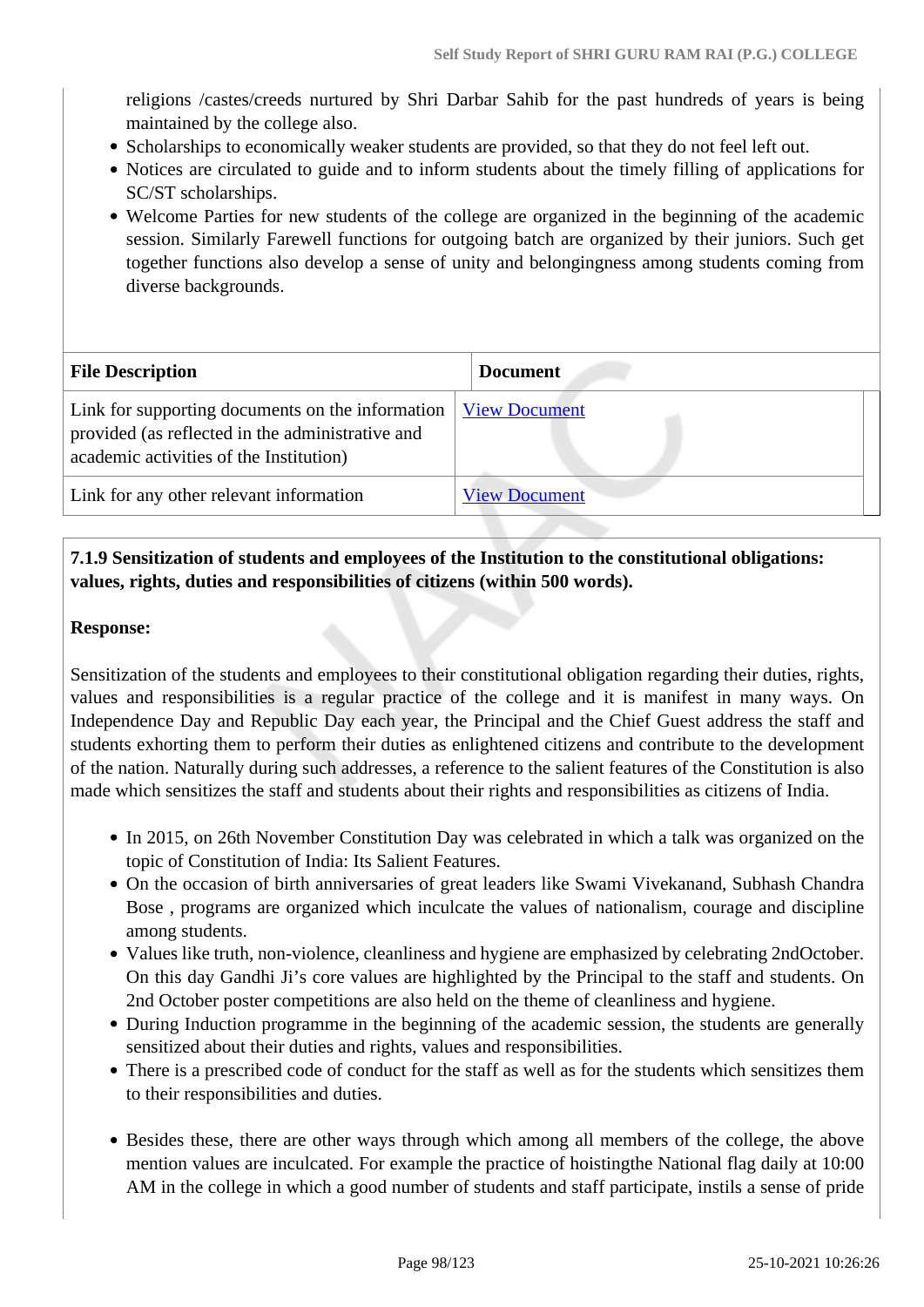an Indian citizens among them.

- Through Proctorial board also the values of discipline and duty are fostered among the students. When the students give an undertaking for No Ragging, the values of dignity of each individual, cooperation among students whether junior or senior is emphasized.
- The college has a special wall (known as Warriors' Wall) in the administrative block dedicated to the memory of our valiant warriors on which photos of some of our heroic soldiers have been displayed. These photos are constant reminders to the students and staff of the ultimate sacrifice made by these brave sons of Mother India.
- Periodic blood donation camps organized by NCC/NSS units of the college also help in developing the sence of responsibility towards their fellow beings among the students.
- Debate competition on the theme of the efficacy of RTI Act as powerful tool to eradicate corruption was organized on 30.09.2016 and on 15-09-2018.

All these activities regularly undertaken by the college sensitize the students as well the employees towards their constitutional obligations.

| <b>File Description</b>                                                                                            | <b>Document</b>      |  |
|--------------------------------------------------------------------------------------------------------------------|----------------------|--|
| Link for details of activities that inculcate values<br>necessary to render students in to responsible<br>citizens | <b>View Document</b> |  |

 **7.1.10 The Institution has a prescribed code of conduct for students, teachers, administrators and other staff and conducts periodic programmes in this regard.** 

- **1.The Code of Conduct is displayed on the website**
- **2.There is a committee to monitor adherence to the Code of Conduct**
- **3.Institution organizes professional ethics programmes for students, teachers, administrators and other staff**
- **4.Annual awareness programmes on Code of Conduct are organized**

**Response:** C. 2 of the above

| <b>File Description</b>                                                                                                                                                                   | <b>Document</b>      |
|-------------------------------------------------------------------------------------------------------------------------------------------------------------------------------------------|----------------------|
| Details of the monitoring committee composition<br>and minutes of the committee meeting number of<br>programmes organized reports on the various<br>programs etc in support of the claims | <b>View Document</b> |
| Code of ethics policy document                                                                                                                                                            | <b>View Document</b> |
| Any other relevant information                                                                                                                                                            | <b>View Document</b> |

 **7.1.11 Institution celebrates / organizes national and international commemorative days, events and festivals (within 500 words).**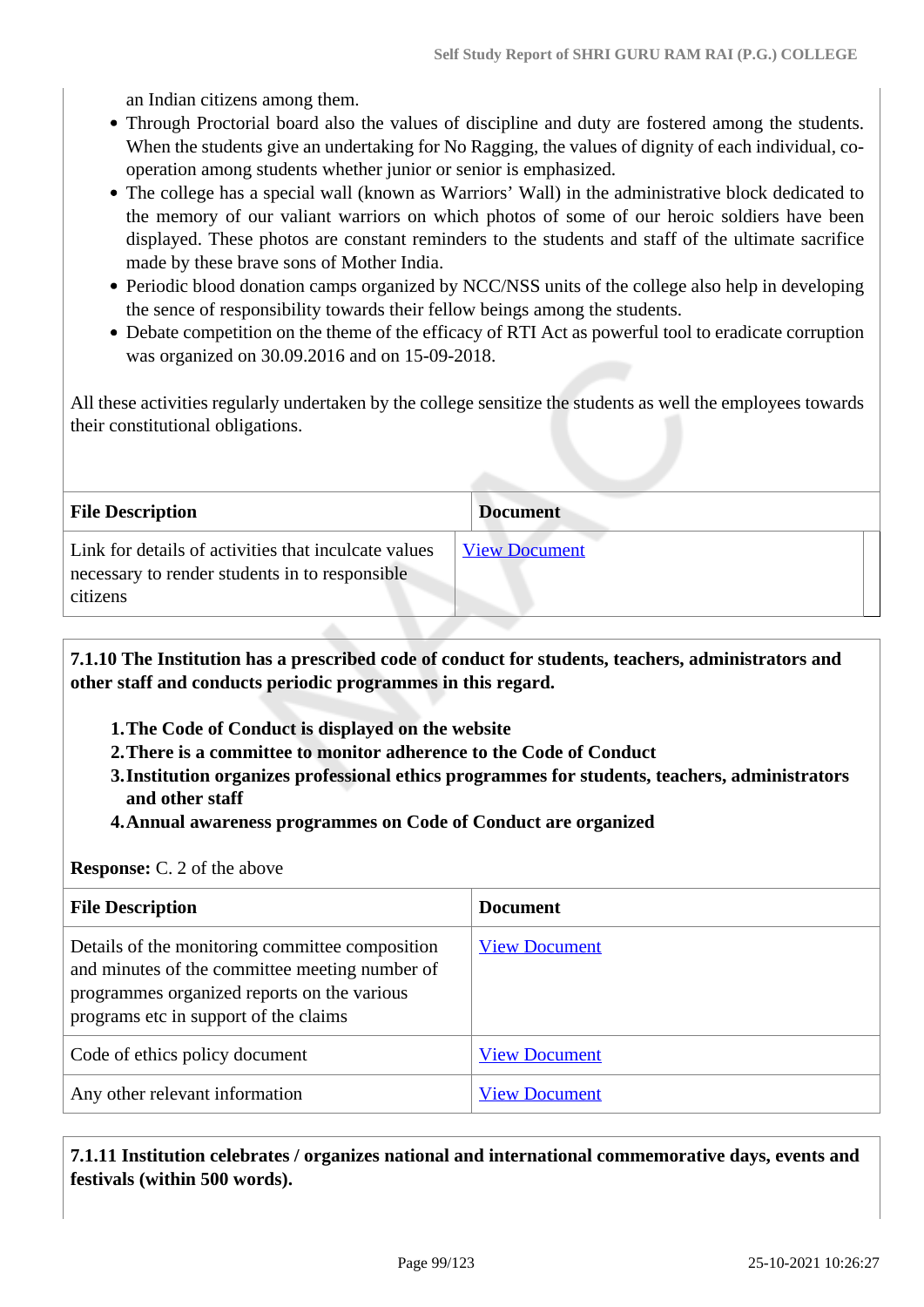# **Response:**

The college celebrates a number of national and international commemorative days and festivals. Celebrating international days like World Environment Day, International Women's Day or International Yoga Day makes the students aware of the significance of issues like environment, gender and health, while celebration of national commemorative days and festivals instills in them the feeling of pride and respect for their nation, its culture and values.

**National Youth Day (12 January)** is celebrated to commemorate the birthday of Swami Vivekanand, an ideal for young generation.

**Netaji Subhash Jayanti (23 January):** is observed to remember Netaji's great sacrifice for the nation.

**Republic Day (26 January):** is celebrated in the college regularly with great zeal. On this day awards are given to students for academic and cultural achievements, after the beautiful parade by NCC students of the college.

**National Science Day (28 February)**is celebrated enthusiastically by Department of Physics/Chemistry to highlight the contribution of scientists in the development of the nation.

**International Women Day (8 March)-**is celebrated regularly by inviting eminent women for gender sensitization and by performing plays/skits etc. by students.

**World Autism Awareness Day (2 April)** The Department of social work organized a rally for the World Autism Awareness day in 2016 at Gandhi Park in association with Nav Prerna Foundation.

**International Yoga Day (21 June**) is celebrated regularly in the college which motivates the students to keep fit.

**Harela (16 July):** Harela (Greenery) festival is celebrated by sapling plants in the college.

**Independence Day (15 August):** The Independence Day is celebrated annually on August 15. On this day after the hoisting of National Flag the students present patriotic songs and speeches. All the teachers, staff members and students along with some employees of government departments participate in the function.

**World Literacy Day (8 September):** The department of social work organized a programme with slum children of Patel Nagar and Turner Road in 2015 to celebrate world literacy day.

**Hindi Diwas (14 September):** is annually celebrated by organizing debate/speech competition on the significance of Hindi

**Gandhi Jayanti (2 October):** Various programs are organized on this occasion like cleaning of college campus and the departments by the employees. Poster competitions for students on the theme of cleanliness and hygiene are organized.

**International Fossil Day (14 October) -** International Fossil day was celebrated in the college in 2019. Dr. Suraj Kumar Parcha, Retd. Scientist 'G' of the Wadia Institute of Himalayan Geology was the keynote speaker.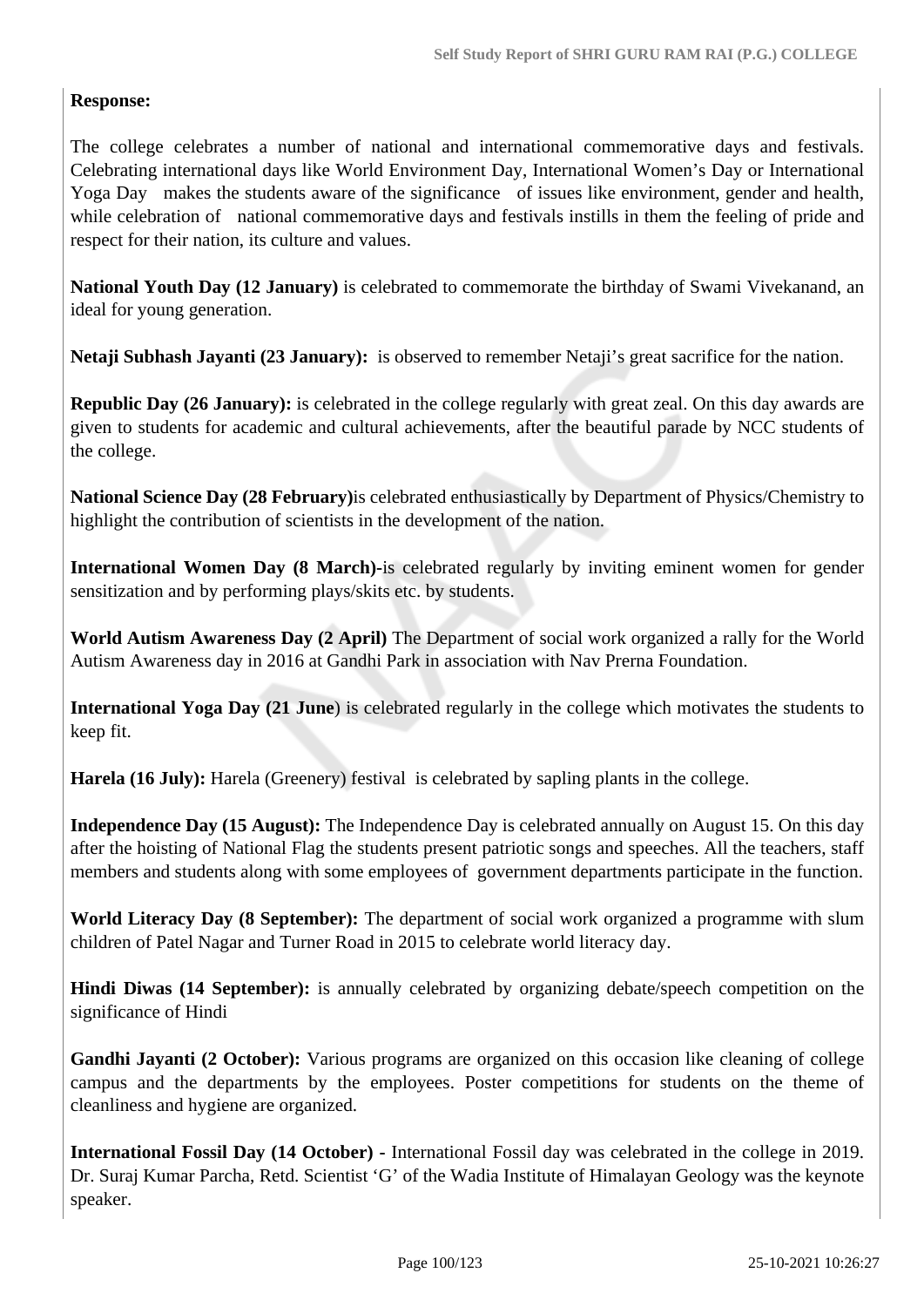**National Unity Day (31st October):** is celebrated to remember Sardar Patel's contribution in building national unity.

**College Founder Day (14 November):** Co-curricular activities such as debate/speech competition, music/poster/rangoli etc. are organized every year on 14 November to commemorate the birth anniversary of the founder of our college Brahmaleen Shri Mahant Indiresh Charan Dassji Maharaj, a freedom fighter and educationist and a great visionary.

**The Constitution Day (26 November):** A program was organized on the occasion of Constitution Day on November 26, 2015 in which the main speaker Dr. Ajay Saxena highlighted the main features of our constitution.

| <b>File Description</b>                                                                        | <b>Document</b>      |
|------------------------------------------------------------------------------------------------|----------------------|
| Link for any other relevant information                                                        | <b>View Document</b> |
| Link for Geotagged photographs of some of the<br>events                                        | <b>View Document</b> |
| Link for Annual report of the celebrations and<br>commemorative events for the last five years | <b>View Document</b> |

# **7.2 Best Practices**

 **7.2.1 Describe two best practices successfully implemented by the Institution as per NAAC format provided in the Manual.**

**Response:** 

**Best Practice-1**

**1. Title of the Practice**:

## **'Promotion of Research Culture in the College'**

## **2. Objectives of the Practice**

- To strengthen the culture of research among the faculties and research scholars of the college.
- To encourage faculty/research scholars to publish research papers in the UGC Approved/CARE listed/ Refereed journals.
- To facilitate the faculty who are approved research supervisors.
- To encourage faculty to organize college/regional/state/national/international level seminars and workshops.
- To motivate the faculties to get membership of Professional Bodies
- To arrange field visits /trips for research based activities
- To identify research aptitude among students and to provide them necessary guidance
- To motivate faculty to undertake more research projects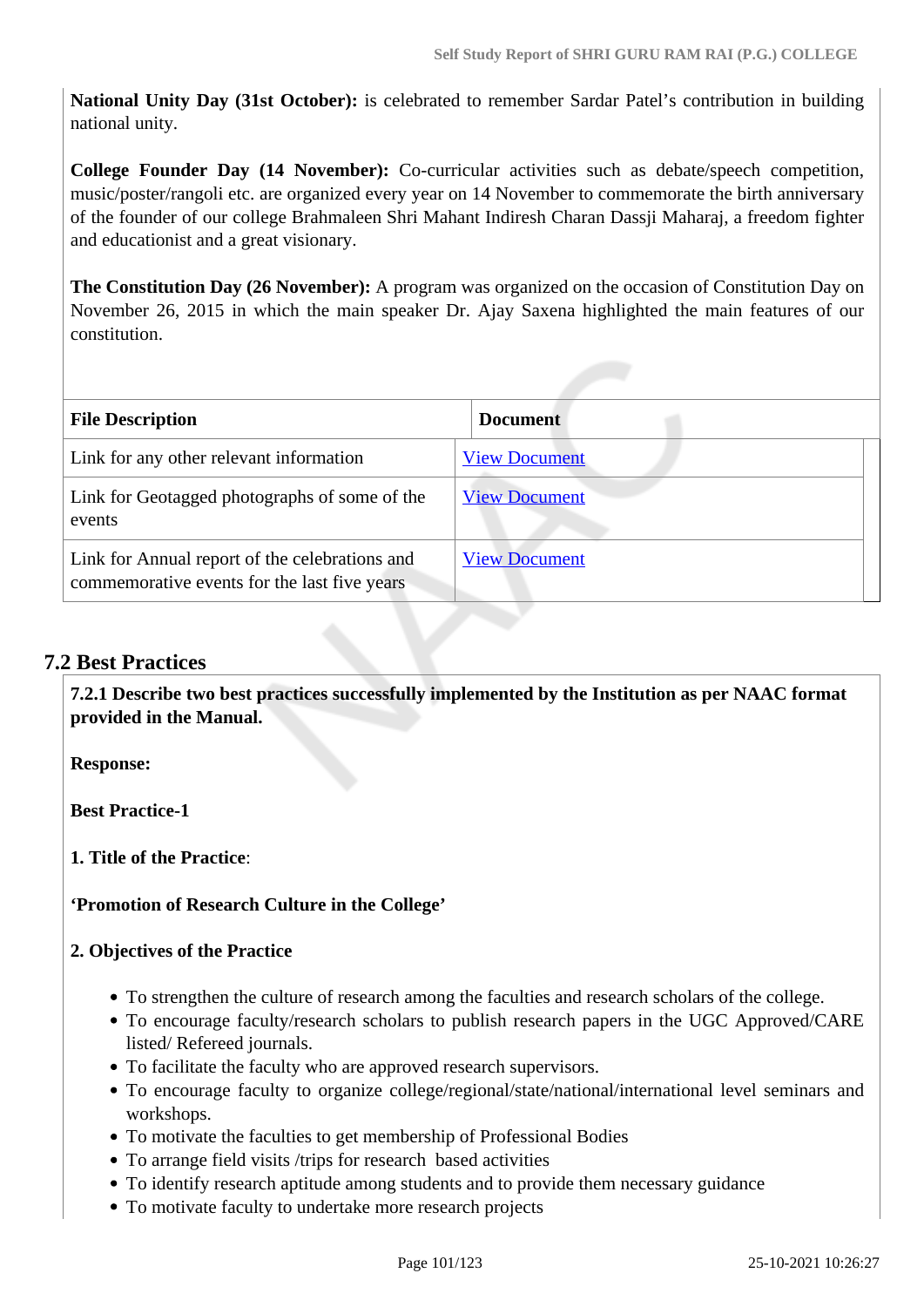To motivate research scholars to enroll in workshops related to research methodology

# **3. The Context:**

It has to be acknowledged that research, per se, is a rigorous activity and it really requires a genuine passion to take up research activity of any type. Besides this, there are some other important factors/ hurdles which come in the way of college teachers undertaking research activities on a large scale, such as more teaching load on teachers as compared to their university counterparts, lack of adequate infrastructure in the colleges generally for undertaking research activities, dearth of funds for research projects and lack of other incentives for pursuing research. But the college Management and the Principal of the college have taken several initiatives to address the above mentioned issues, as a result of which there has been a sea change in the research culture of the college, and the college has been able to achieve commendable results in different types of research activities.

# **4. The Practice:**

There is a well-structured mechanism for strengthening the research culture in the college under which there is a Research Advisory Committee which oversees the research activities of different types. This Committee consists of Principal (as Chair Person), one Member Secretary and four other teachers as members. The Committee sensitizes the other faculty members about the guidelines, rules and procedures of applying for Minor/Major Projects. It also provides links of various funding agencies as it keeps abreast of many upcoming projects. It invites officials from research funding agencies to deliver lectures and helps the faculty members to prepare and submit projects proposals in time. It organizes seminars. The Research Committee also facilitates the timely auditing and submission of utilization certificates of Research projects. The following steps have been taken for enhancing the research culture of the college:

- Full autonomy is given to the researchers by the college to facilitate smooth progress of research work.
- Adequate infrastructure is provided by the college for smooth implementation of research and publication.
- The college has subscribed to N-LIST, INFLIBNET under which 6000+ e journals and 1000000+ e books are available for browsing.
- Books and journals according to the needs of researchers are made available in the college library.
- The teachers are reimbursed the membership fees of various Academic Associations/Professional Bodies of which they are members.
- The Departments are well-equipped with computers, printers, scanners, and Internet facilities etc.
- The faculties are encouraged to organize the Regional/State/ National level workshops/seminars/conferences.
- The faculties and researchers are motivated to present research papers in different International and National Conferences. Leaves are sanctioned as per norms for paper presentation.
- An MoU with Rashtraguru Barrackpore college has been signed for faculty exchange programme in February 2020.
- Software such as SPSS and MATHEMATICA are purchased for data analysis work.
- Faculty members are allowed to recruit students/Research scholars in their research projects.
- Security amount to be deposited for the projects are provided by the college.
- Faculty members are permitted to do collaborative projects with other institutions.
- Duty leave is provided to faculty members for attending meetings/survey work related to research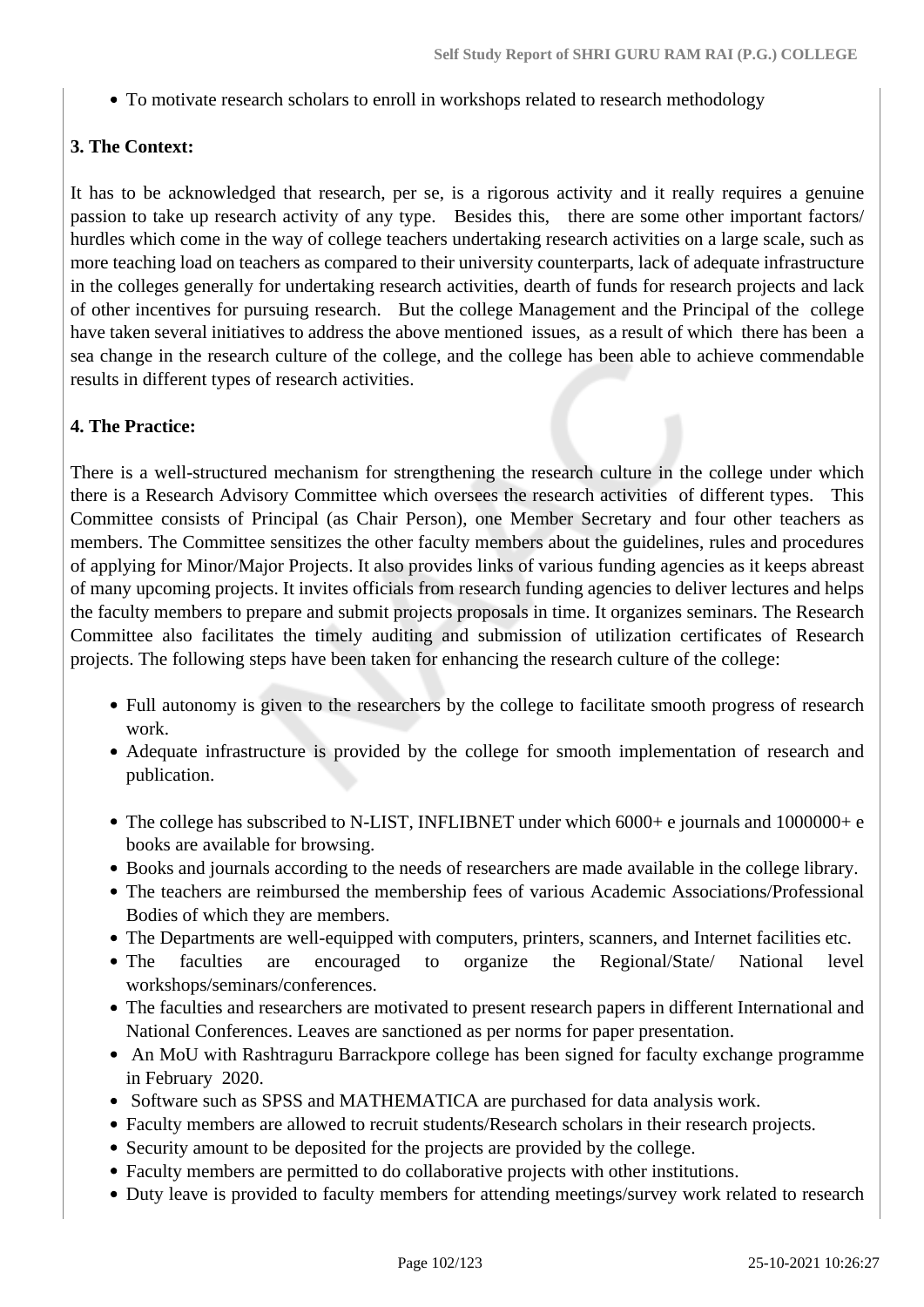projects.

- Teachers, who have not started their Ph.D. work, are also motivated to register for such programs.
- Faculty members are also motivated to apply for UGC sponsored Ph.D programs .Currently there are four Faculty members pursuing PhD**.**

### **5. Evidence of Success**

The impact of the above practice to strengthen Research and publication practice among the faculty /research students is evident in the data given below:

### **5 (a) Ph.D. Supervisors**

| S.No | Department  | Number of Supervisors |  |
|------|-------------|-----------------------|--|
|      | English     | 03                    |  |
| 12   | Economics   | 03                    |  |
| B    | History     | 01                    |  |
| И    | Physics     | 01                    |  |
| 15   | Chemistry   | 07                    |  |
| 6    | Mathematics | 03                    |  |

## **5(b) College teachers as Members of Editorial Boards of Research Journals**

| S.No. | Name of Faculty | Department     | Name of Journal                                                |
|-------|-----------------|----------------|----------------------------------------------------------------|
| 1.    | Dr A. K. Gupta  | Chemistry      | Universities' Journal of Phytochemistry and Ayurv<br>Heights   |
|       | Dr. A. P. Singh | Mathematics    | Journal of Operation Research<br>International<br>Optimization |
|       | Dr. M.S. Gusain | <b>History</b> | Itivritta                                                      |
|       | Dr. M.S. Gusain | <b>History</b> | Remarking                                                      |

#### **5 (c) Research Scholars Awarded Ph D (2015-20)**

| S.No | <b>Department</b> | Awarded |  |
|------|-------------------|---------|--|
|      | Mathematics       | 05      |  |
|      | History           | 01      |  |
|      | Economics         | 03      |  |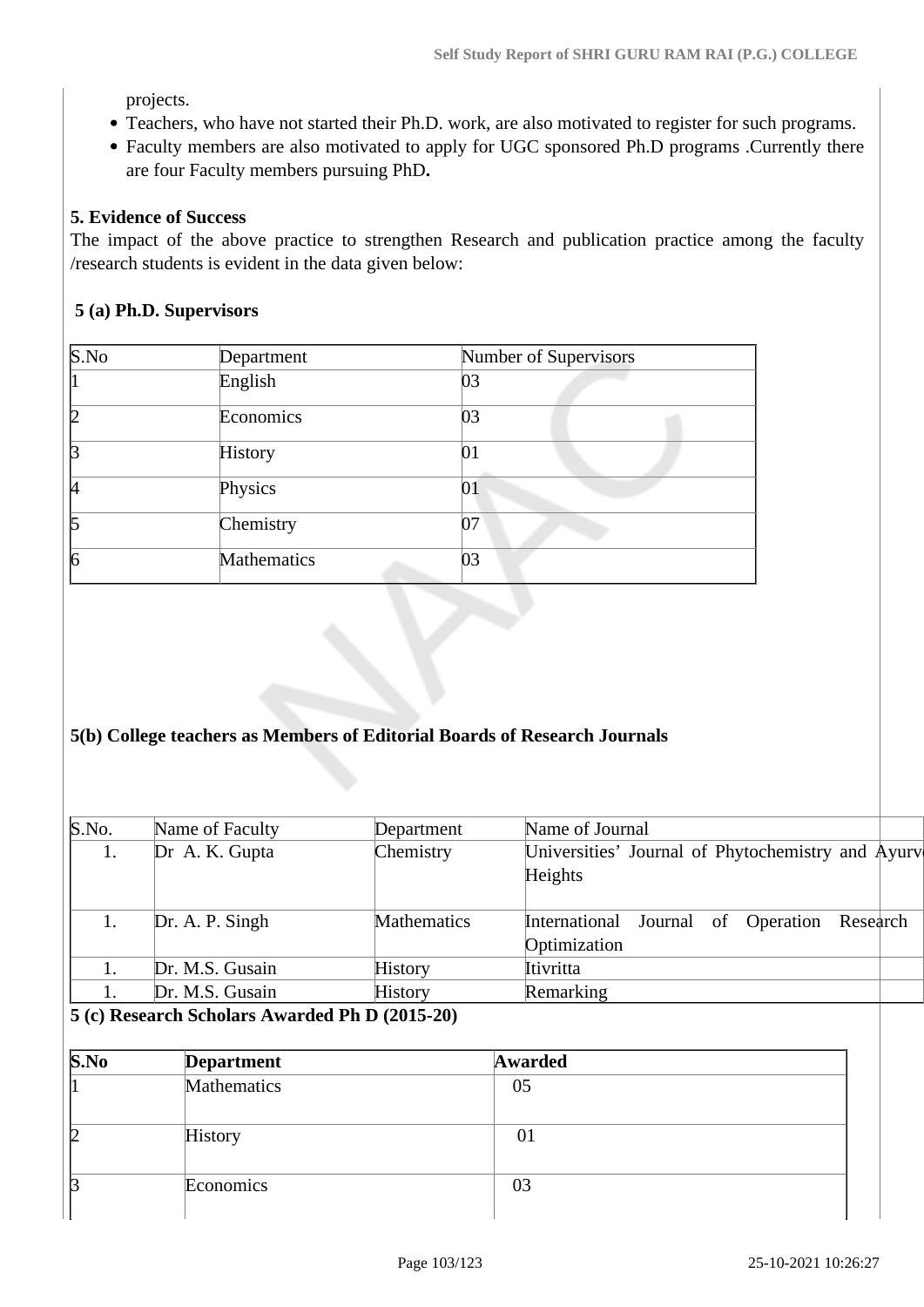| И<br>- | Chemistry | 04 |
|--------|-----------|----|
| К      | English   |    |

# **5 (d) Faculty Pursuing Ph.D (2015-20)**

| S.No | <b>Department</b> |    |  |
|------|-------------------|----|--|
|      | Zoology           |    |  |
| Ŋ    | Physics           | UJ |  |

 During 2015-20, 10 Research projects were undertaken/ongoing/completed. the member of Professional Bodies subscribed is 32.

During last five years 157 research papers have been published. 42 conference proceedings/Chapter/Books with ISBN number were published. The above details amply indicate that the college has achieved remarkable success in research and publishing**.** 

## **6. Problems Encountered and Resources Required**

- As compared to universities, the college teachers have less time for pursuing research work as they are saddled with quite a lot of teaching load and other responsibilities.
- They get comparatively less opportunities of networking with international research organizations to collaborate.
- There are no Research Fellowships for Research scholars in colleges.
- Sometimes the research projects are sanctioned but there is inordinate delay in receiving grants which dissipates the momentum for pursuing research projects.

**The resources required to enhance the environment of the research and publication are:**

- There should be more funding from the funding agencies.
- Funding mechanism should be more expeditious**.**
- Teaching load on teachers pursuing research should be eased.
- If separate cubicles furnished with necessary physical/ ICT infrastructure are provided to researchers to pursue their research in an uninterrupted manner, it can further enrich the research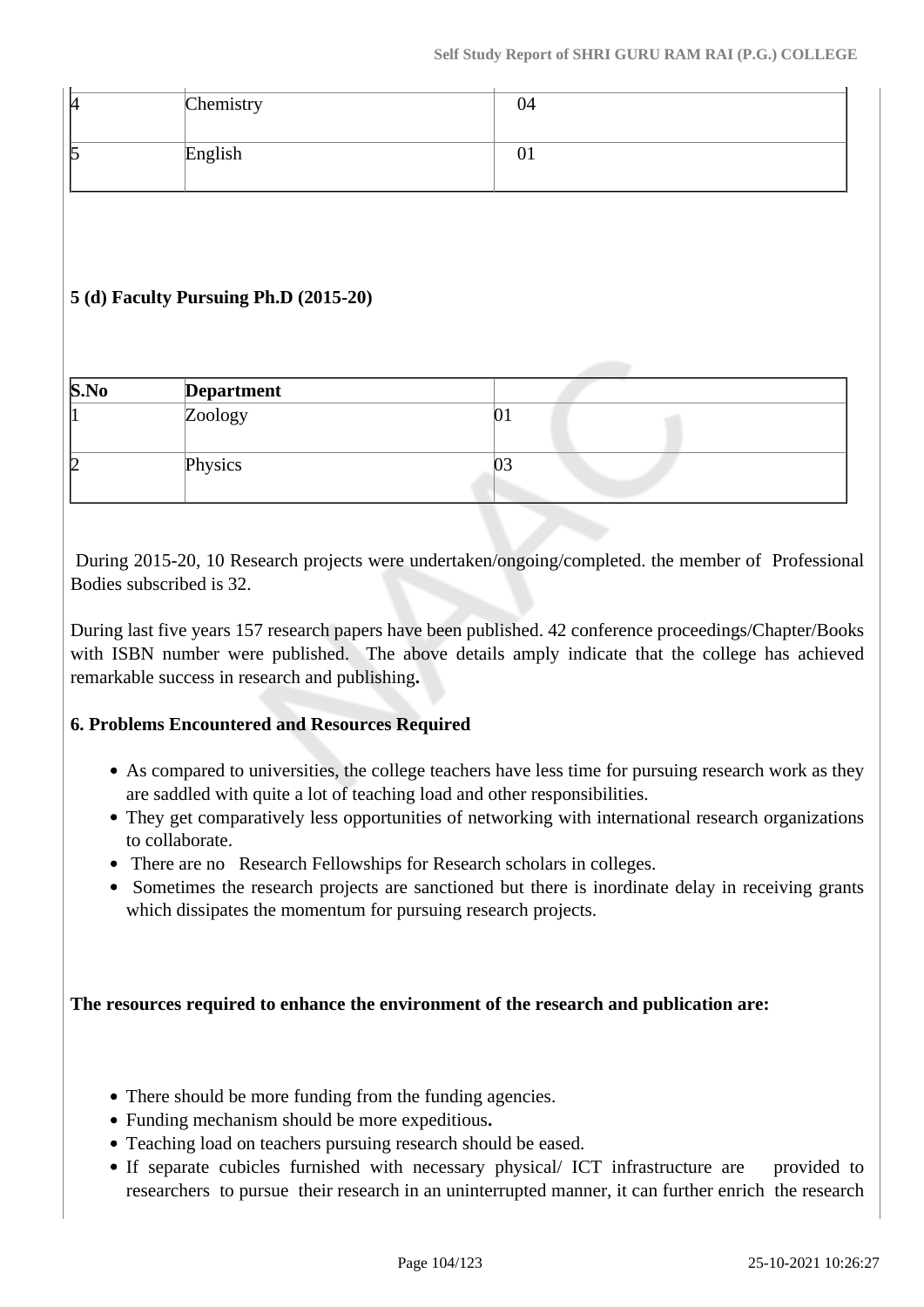culture**.** 

# **Best Practice-2**

## 1.**Title of the Practice: INSPIRE CLUB**

### **2. Objectives of the Practice**

- **To guide and mentor the INSPIRE students** : Since a considerable number of students getting INSPIRE scholarship come from economically disadvantaged background or from remote villages, they are not aware of the rules and procedure of this special incentivizing scheme of the DST. Through INSPIRE CLUB, these meritorious students are guided about the procedural details of this scheme as well as about their career prospects .
- **To foster a culture of excellence** among the students getting INSPIRE scholarship. This club creates an environment of healthy competition among its members wherein every student works zealously to give a sterling performance in academics.
- **To maintain the data** of these meritorious students who have taken admission in the college.

### **3. The Context**

**INSPIRE (Innovation in Science Pursuit for Inspired Research)** is an innovative programme sponsored and managed by the Department of Science & Technology for attracting young students towards science. The basic objective of this program is to communicate to the youth of the country the excitements of creative pursuit of science, so that they are motivated to start studying science from an early age. As a result of which the country would be able to build the required critical human resource pool for strengthening and expanding the Science & Technology system and R & D base.

Under this scheme, meritorious students (consisting of 1% of different Board toppers) had been taking admission in the college since 2009. But it was being felt that such academically bright students should be guided and mentored in a more systematic way so that they can contribute more in enriching the science and technology system of the country.

Hence it was decided to form the 'INSPIRE CLUB' under the guidance of Dr. Sandeep Negi, Associate Professor, Department of Chemistry.

## **4. The Practice**

• The decision to form the INSPIRE CLUB was taken during the college IQAC meeting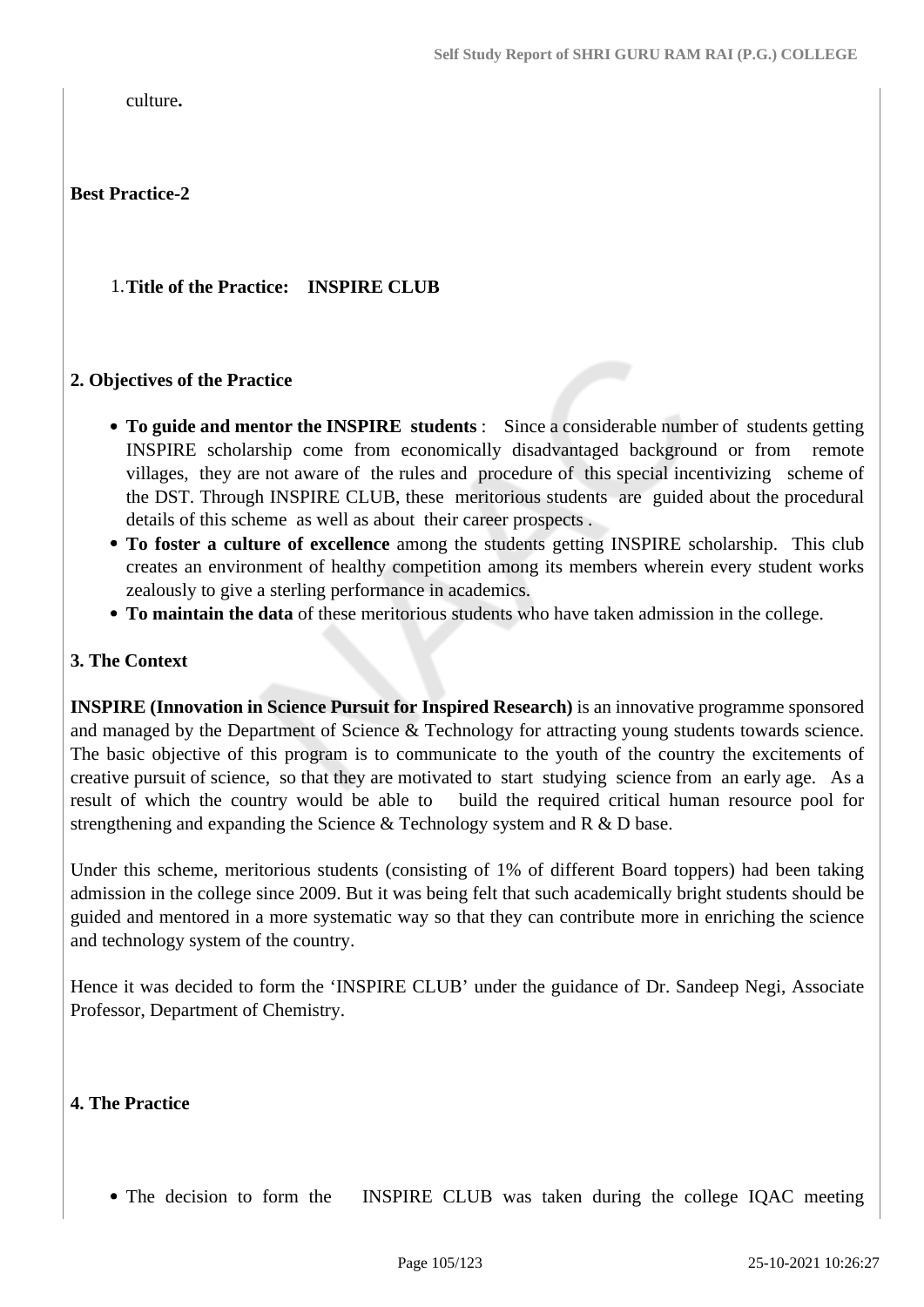(22-01-2012) , though as stated above, the college had started the practice of giving direct admissions to the INSPIRE students way back in 2009. The result of this initiative was that more number of such highly meritorious students started taking admission in the college and their presence in large number created an excellent academic environment in the college.

- The INSPIRE CLUB engages the students in different types of activities. In the beginning of the session they are informed in detail about the rules and procedures of this scheme. They are also briefed about different career opportunities available in the field of science. Besides this they are motivated through talks on the lives and experiences of Nobel Laureates in the field of science. During other interactions they are guided about the premier institutes of science in India and abroad.
- The Principal regularly keeps in touch with the INSPIRE students, interacting with them and motivating them. During such interactions , it was found that many of these students were not very clear about the technical aspects of the scheme , like a certain amount of scholarship (Rs 20,000/ per annum (out of Rs 80,000/-) is earmarked specifically for Internships/ Summer workshops etc. Such technical /procedural aspects were also made clear to them through the INSPIRE CLUB/ or through their interactions with the Principal.
- To streamline the process of developing a data bank of INSPIRE students, it was decided to include a special column in the college Admission Form for INSPIRE students, so that they are identified expeditiously.
- Letters of appreciation and thanks were dispatched to the Principals of different Inter colleges from where the students have sought admission in SGRR PG College. This practice helped in strengthening the bond between the institutions.

## **5. Evidence of Success**

 Initially the number of INSPIRE Scheme holders taking admission in the college was quite limited but gradually this number increased steadily. This was largely due to the consistent efforts made by the college under the initiative of INSPIRE CLUB and the mentoring provided by teachers of Science faculty. They were able to convey the message that SGRR (PG) College is providing the best platform to the INSPIRE students in terms of guiding and mentoring them and facilitating the students in negotiating the technical procedures of this scheme of DST. That's the reason that today the college has the maximum number of INSPIRE students (hailing from different states) among all the colleges of Uttarakhand.

 A good number of such students are now pursuing higher research from reputed Institutions such as CSIR**-**Central Drug Research Institute (CDRI) Lucknow, Indian Institute of Science Education and Research (ISSER) Bhopal, IIT Jodhpur , NPL Pune and CSIR National Physical Laboratory New Delhi.

## **6. Problems Encountered and Resources Required**

The main problem faced by the college in this respect is that DST does not provide any data to the college regarding the students getting this Scholarship. The scholarship amount is directly deposited in their accounts. The formation of INSPIRE CLUB has sorted out such ticklish problem and proper information is collected through the students.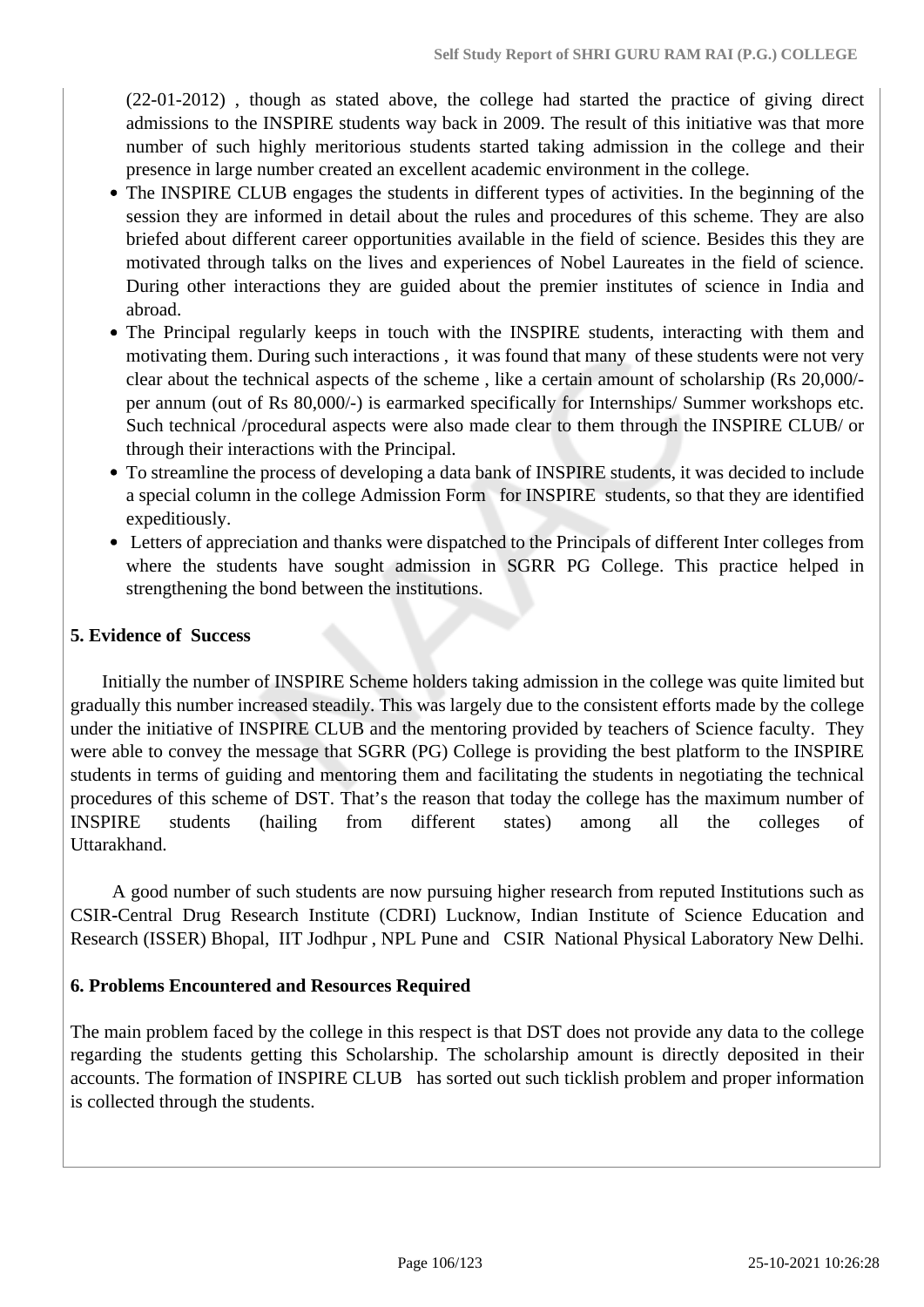| <b>File Description</b>                                  | <b>Document</b>      |
|----------------------------------------------------------|----------------------|
| Link for Best practices in the Institutional web<br>site | <b>View Document</b> |
| Link for any other relevant information                  | <b>View Document</b> |

# **7.3 Institutional Distinctiveness**

 **7.3.1 Portray the performance of the Institution in one area distinctive to its priority and thrust within 1000 words**

**Response:** 

# **Academic Excellence**

Enshrined in the college Vision statement, achieving excellence is one of the thrust areas of our college and the college has been constantly striving towards it during its journey of more than six decades. It is due to this only that the college has been able to carve a niche for itself in the field of academic excellence, not only among the colleges of Uttarakhand state but even on the national level. Accredited with 'A' grade with CGPA of 3.04 in second cycle A  $\&$  A by NAAC and awarded CPE by UGC for second phase (2017-2022), the college is committed to maintain and nourish the culture of academic excellence among its students. The exam results of last five years, the excellent performance of our students in competitive exams like NET/SLET/GATE/JAM/Pre-Ph.D. entrance/JRF/SRF, etc. are a testimony to the creation of environment of academic excellence in the college.

The following tables clearly illustrate the stellar performance of the students in the academics:

## **Table I- Results % of past five years**

| S. No. | Year        | UG    | PG    |
|--------|-------------|-------|-------|
|        | $2015 - 16$ | 91.69 | 93.50 |
|        | 2016-17     | 92.04 | 96.90 |
|        | $2017 - 18$ | 91.41 | 86.64 |
|        | 2018-19     | 90.68 | 94.31 |
|        | 2019-20     | 86.68 | 89.67 |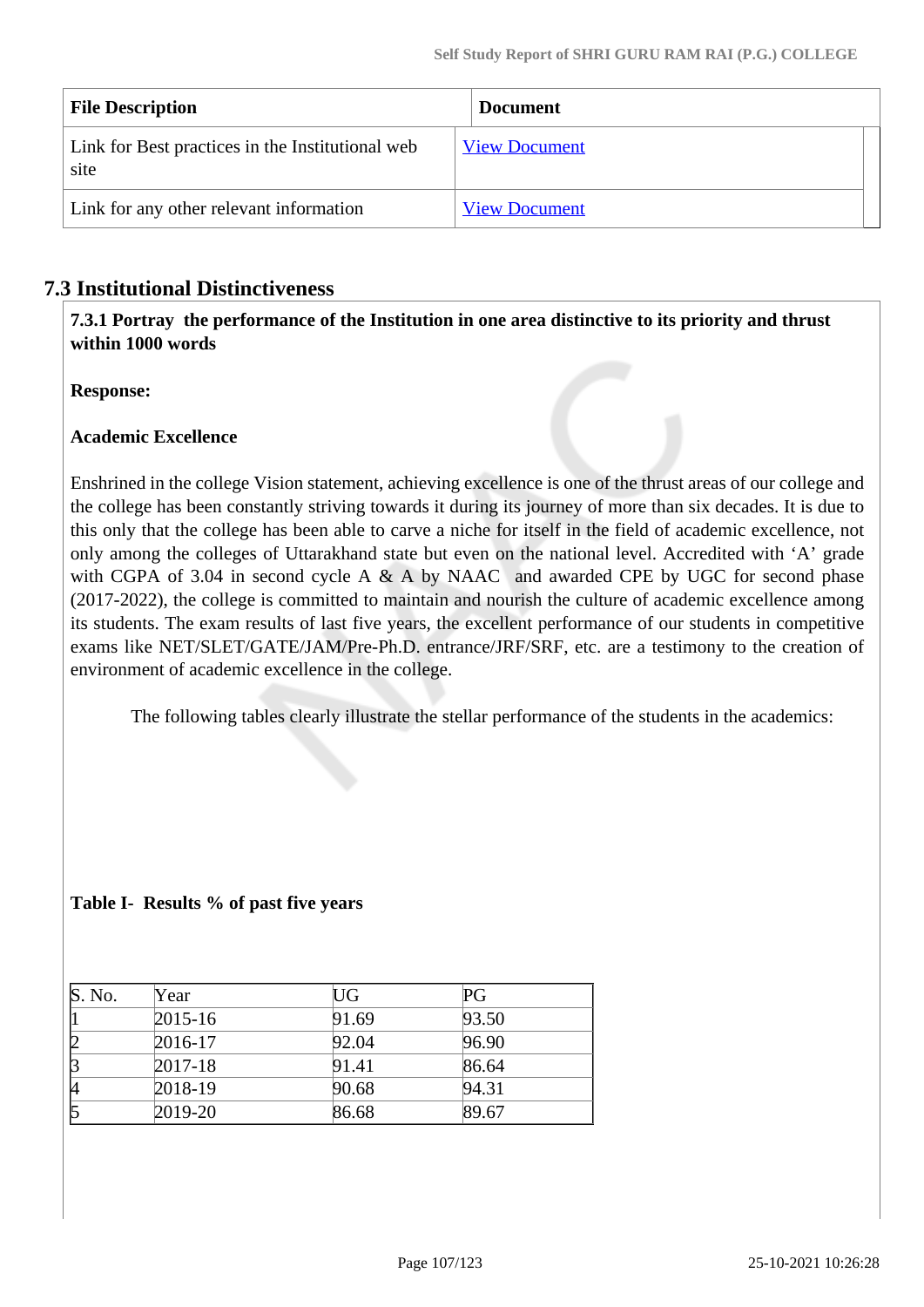# **Table II- Among top five Merit position in H.N.B. Garhwal University**

| S. No. | Year        | UG/PG |  |
|--------|-------------|-------|--|
|        | $2015 - 16$ |       |  |
|        | 2016-17     |       |  |
|        | $2017 - 18$ |       |  |
| И      | 2018-19     |       |  |
|        | 2019-20     |       |  |

## **Table III- Selection in NET/SLET/GATE etc**

| S. No. | Year        | <b>NET</b>     | <b>GATE</b> | <b>SLET</b> | Pre Ph.D. | Any other |
|--------|-------------|----------------|-------------|-------------|-----------|-----------|
|        |             |                |             |             |           |           |
|        | $2015 - 16$ | $\overline{A}$ |             |             |           |           |
| 12     | 2016-17     |                |             |             |           |           |
| B      | $2017 - 18$ |                |             |             | 18        |           |
| 14     | 2018-19     | 10             |             |             | 16        |           |
| 15     | 2019-20     |                |             |             | 10        |           |

# **Table IV- Placements, progression to the higher education.**

| S. No. | Year        | Progression to Higher Education | Placements |
|--------|-------------|---------------------------------|------------|
|        | $2015 - 16$ |                                 |            |
|        | 2016-17     |                                 |            |
|        | $2017 - 18$ | 83                              | 16         |
| И      | 2018-19     | 84                              |            |
|        | 2019-20     | 60                              |            |

This distinctive performance of the college in academics has been possible due to following: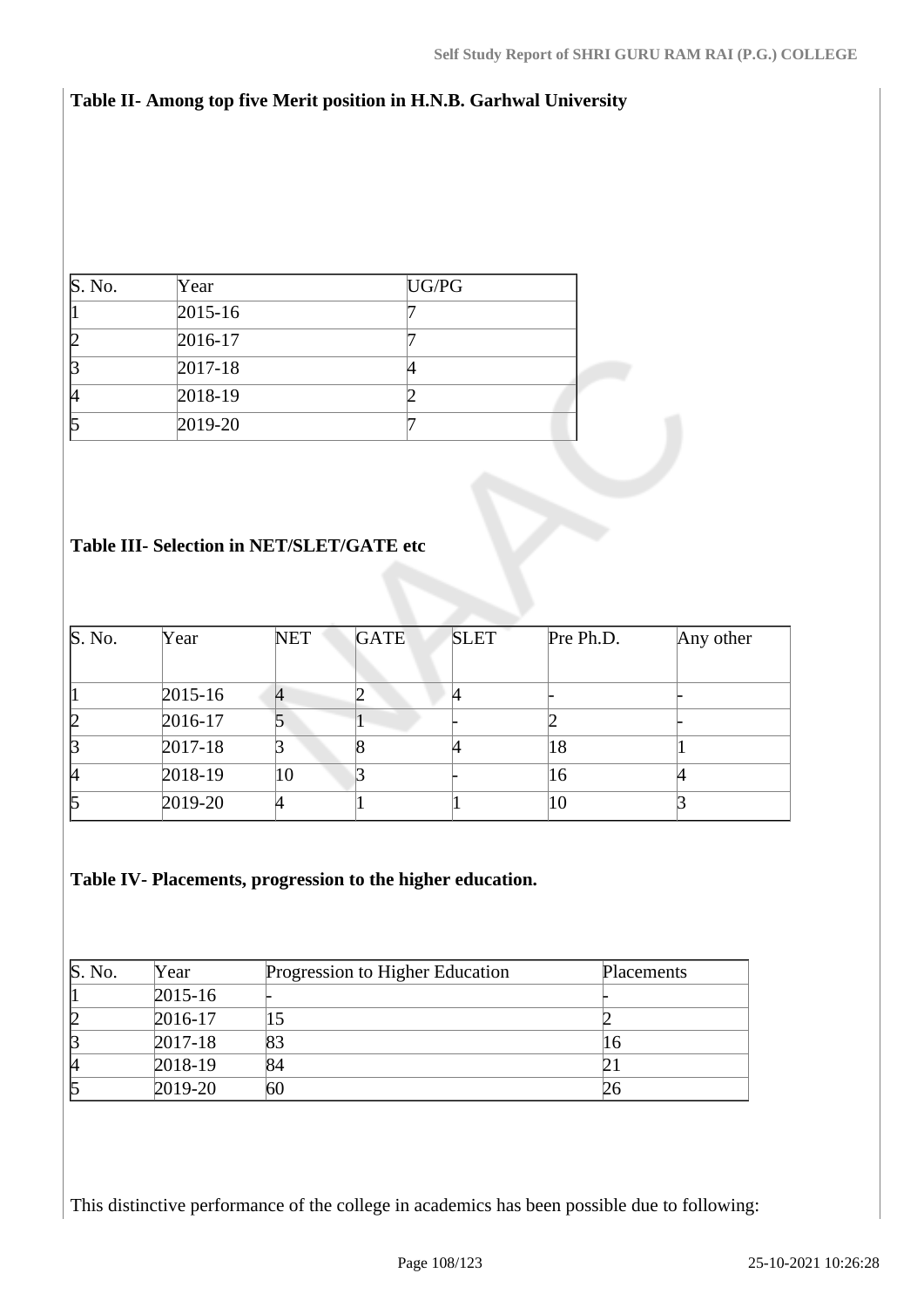- The college has geared all its energies and resources towards developing a student centric teaching and learning environment in the campus. The teachers give their best in teaching, guiding and mentoring the students. The advanced learners are provided further help by providing them with reference books, research journals etc, while the slow learners are taught by adopting teaching strategies in keeping with their comprehension level.
- Classroom lectures are supplemented with PPTs/ interactive learning/group discussions, assignments & experiential learning.
- Academic learning of students is enriched by co-curricular activities like speech/debate/ quiz competition etc.
- Students are encouraged to borrow books/Journals from departmental libraries and read them. They are asked to write reviews of poems/short stories/ plays etc which they read in the journals.
- Economically weak meritorious students are helped through scholarships. Books and notes are also provided to such students personally by the teachers.
- Regular guidance to academically bright P.G students is provided so that they prepare well for competitive exams like NET/SLET/GATE/Pre PhD Entrance.
- Students are involved not only in organizing seminars/conferences (so that they develop organizing qualities like team work, co-ordination leadership qualities, decision making, co-operation, selfconfidence etc.) but also in writing reports of such activities which enriches their academic profile.
- Class toppers and university merit position holders are felicitated during Republic day function by the Principal with certificates and cash prizes. This further motivates them towards academic excellence.
- Students' achievements in the field of academics are also due to the fact that the teachers also constantly upgrade their knowledge by attending orientation/ refresher programmes, various other types of seminars/webinars/conferences etc. Besides these, a large number of college teachers are members of Professional Bodies through which they get specialized knowledge through journals other fora for academic interactions. This knowledge gleaned through diverse platforms is invariably transferred to students which further aids them in attaining academic excellence.

To conclude, the performance of the college in its major thrust area, i.e. academic excellence, has established it as a distinguished institution among the premier HEIs of Uttarakhand. That's why a large number of INSPIRE students (155) during last five years were inrolled in the college who have been the flag bearers of reputation of the college. The college, situated amid peaceful, calm and lush green surroundings provides a perfect ambience for academic pursuits. Regular classes, completion of course in time (no disruption due to various types of non-academic agitations etc.) best possible help provided to students, important tips for exams, use of ICT in teaching/learning, encouragement for excellent performance and constant motivation to students to scale new heights in academics: these are the pivotal factors which have resulted in attaining bright academic results by the students of the college. It is through the distinct identity of its academic excellence that the college is known among the academic circles.

| <b>File Description</b>                                  | <b>Document</b>      |
|----------------------------------------------------------|----------------------|
| Link for appropriate web in the Institutional<br>website | <b>View Document</b> |
| Link for any other relevant information                  | <b>View Document</b> |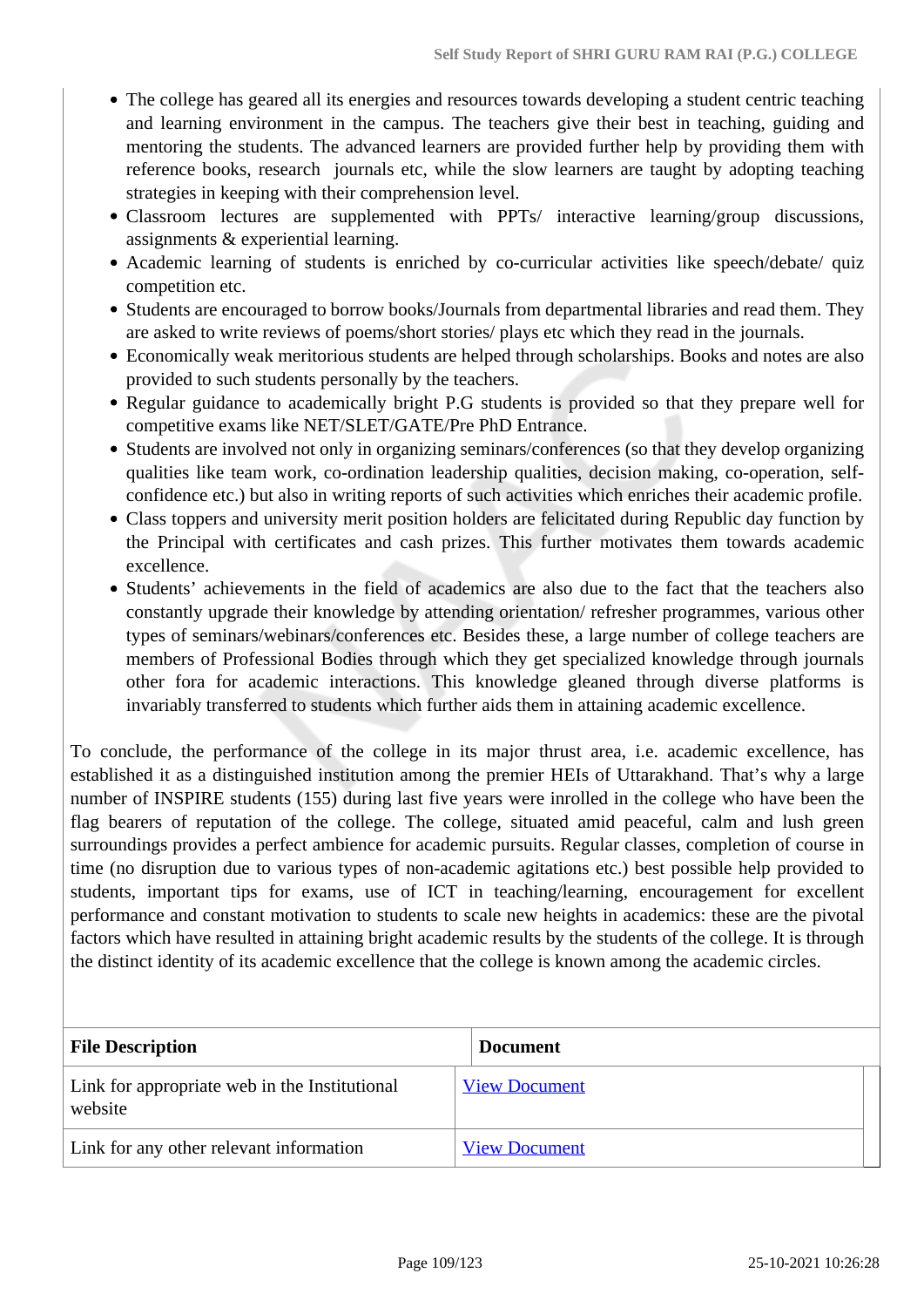## **5. CONCLUSION**

### **Additional Information :**

Dehradun itself derives its name from the historical fact that Shri Guru Ram Rai Ji, the son of seventh Sikh Guru Shri Har Rai Ji set up his Dera ( Camp ) in Dehradun . Shri Guru Ram Rai Ji established a Dera in Dehradun which in due course of time came to be called Shri Darbar Sahib. The ninth Shri Mahant in sacred Guru tradition of Shri Darbar Sahib, Brahmaleen Shri Mahant Indiresh Charan Dass Ji established SGRR Education Mission in 1952 to enable the poor meritorious students of Uttarakhand and its neighbouring states to realise their dreams of pursuing higher education at nominal cost. Brahmaleen Maharaj Ji himself was an eminent scholar, a freedom fighter, a visionary and a great educationist. As a result of his vision, a vast network of SGRR Public schools, besides Inter colleges, a PG college, an Institute of Technology and Science, a Medical College, besides a large 1500 bedded Hospital, is spread all over north India. The present Shri Mahant Devendra Das Ji is devoted to further strengthening and modernising the mammoth organisation of SGRR Education Mission. Under his dynamic leadership, SGRR University was established in 2017.

The institution's vision is being translated into reality under the dynamic leadership of the Principal who with his extensive knowledge and rich experience of collaboration at national/ international level, through his excellent rapport with the management, through his participatory approach and through deployment of appropriate strategies for optimum utilization of human and financial resources has galvanized the institution.

Aiming to provide holistic education, the college is networked with other institutions of SGRR Education Mission, different research organisations and institutions of higher education. By adopting inclusive practices, by constantly ensuring quality maintenance, by involving all stakeholders in its development, the college has been able to carve a niche for itself.

## **Concluding Remarks :**

Established in 1960, Shri Guru Ram Rai (PG) College has completed six decades of its academic journey towards excellence. Since, May 2010, when it went for its 1st Cycle of NAAC A & A ('B' Grade with 2.63 CGPA) and March 2016, 2nd Cycle of NAAC A & A (A Grade with 3.04 CGPA), the college has remained focussed on its vision of attaining excellence and geared all its energies towards it. Hence all efforts were made to implement the recommendations of the Peer Team during 1st Cycle. Out of its ten recommendations, nine were implemented during the period 2010-2015. After the 2nd Cycle of NAAC A & A on March 14-16, 2016, out of ten recommendations of NAAC Peer Team, nine were implemented by the college during 2015-2020. Thus the college was able to attain incremental improvement in various key indicators across seven criteria.

The college has geared all its energies and resources towards developing a student centric teaching and learning environment in the campus. The performance of the college in its major thrust area, i.e. academic excellence, has established it as one of the premier HEIs of Uttarakhand. 155 INSPIRE students during last five years have taken admission in the college who have been the flag bearers of reputation of the college. The college, situated amid peaceful, calm and lush green surroundings provides a perfect ambience for academic pursuits. Regular classes, completion of course in time, use of ICT in teaching/learning, encouragement for excellent performance and constant motivation to students to scale new heights in academics: these are the pivotal factors which have resulted in attaining bright academic results by the students of the college.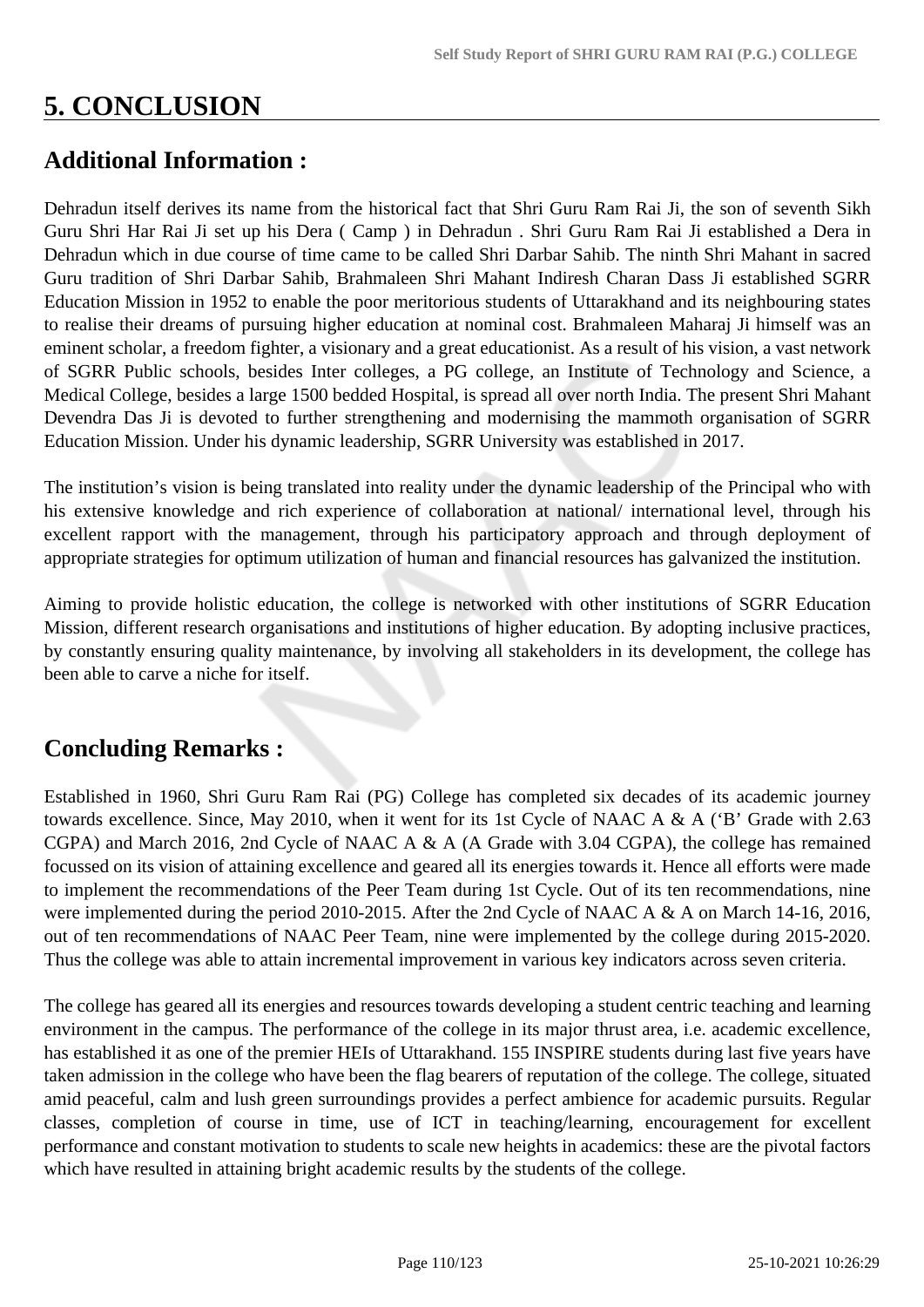It is a truism to say that journey towards attaining excellence is a continuous, ongoing process. The college is committed to pursue it through a combination of self and external quality evaluation measures and by adopting several quality initiatives. While striving to attain its goals as manifested in its Perspective Plan and Mission Statement, the college has also ensured that its goals and objectives incorporate the five core values of NAAC.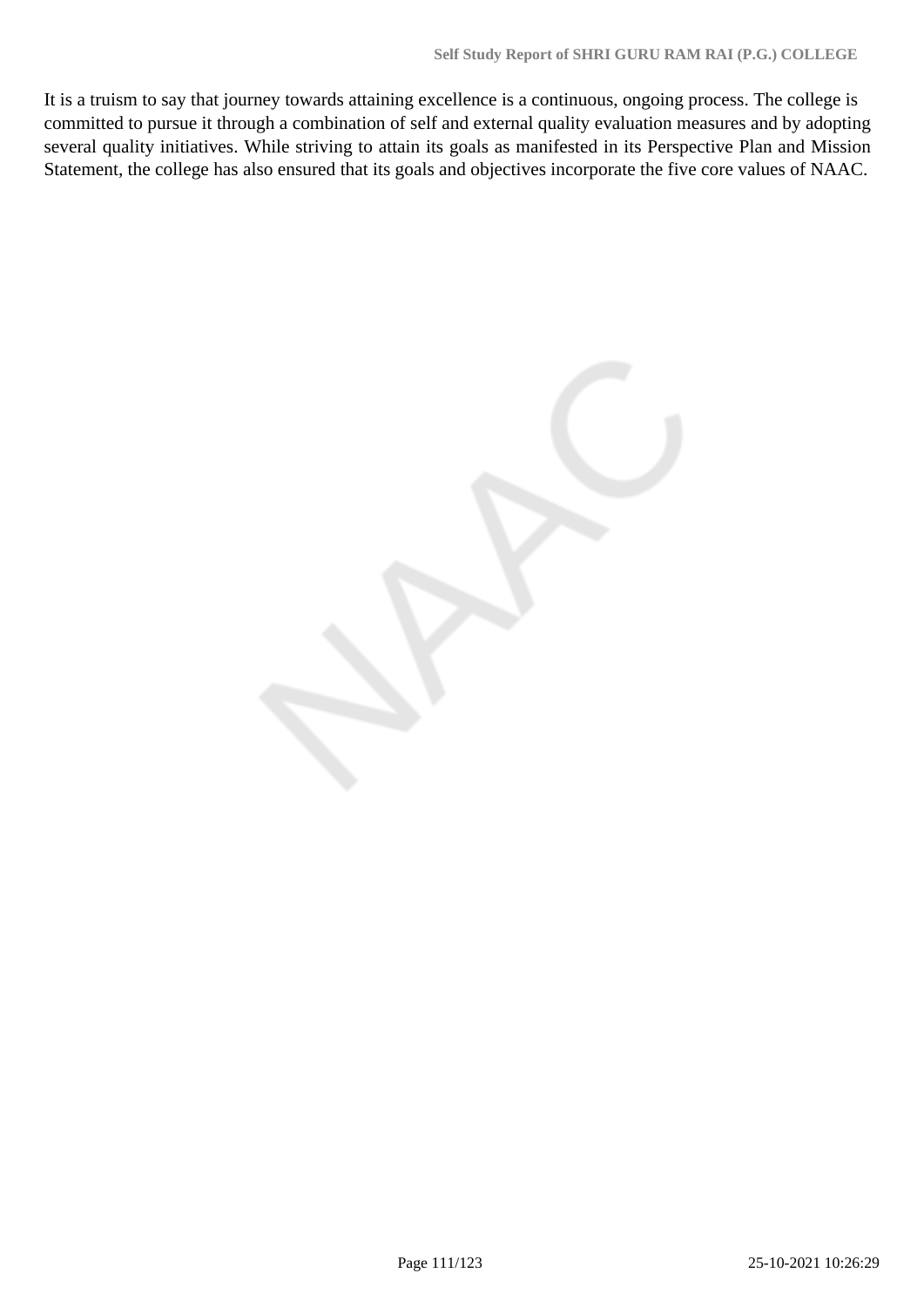# **6.ANNEXURE**

#### **1.Metrics Level Deviations**

|           | LIVICU IUS LICVUI LICVIAUVIIS          |                                                  |                |         |                                                             |                                                                                                                                                                  |
|-----------|----------------------------------------|--------------------------------------------------|----------------|---------|-------------------------------------------------------------|------------------------------------------------------------------------------------------------------------------------------------------------------------------|
| Metric ID |                                        |                                                  |                |         | Sub Questions and Answers before and after DVV Verification |                                                                                                                                                                  |
| 1.2.2     |                                        | Answer before DVV Verification:                  |                |         |                                                             | Number of Add on /Certificate programs offered during the last five years<br>1.2.2.1. How many Add on /Certificate programs are offered within the last 5 years. |
|           | 2019-20                                | 2018-19                                          | 2017-18        | 2016-17 | 2015-16                                                     |                                                                                                                                                                  |
|           | 2                                      | 3                                                | $\overline{4}$ | 5       | $\overline{4}$                                              |                                                                                                                                                                  |
|           |                                        | <b>Answer After DVV Verification:</b>            |                |         |                                                             |                                                                                                                                                                  |
|           | 2019-20                                | 2018-19                                          | 2017-18        | 2016-17 | 2015-16                                                     |                                                                                                                                                                  |
|           | $\overline{2}$                         | $\mathbf{1}$                                     | $\overline{2}$ | 3       | $\mathbf{1}$                                                |                                                                                                                                                                  |
|           |                                        |                                                  |                |         |                                                             | Remark: Edited excluding Programs conducted under regular university curriculum                                                                                  |
| 1.2.3     |                                        | number of students during the last five years    |                |         |                                                             | Average percentage of students enrolled in Certificate/Add-on programs as against the total                                                                      |
|           | wise during last five years<br>2019-20 | Answer before DVV Verification:<br>2018-19       | 2017-18        | 2016-17 | 2015-16                                                     | 1.2.3.1. Number of students enrolled in subject related Certificate or Add-on programs year                                                                      |
|           | 38                                     | 100                                              | 111            | 223     | 134                                                         |                                                                                                                                                                  |
|           |                                        | <b>Answer After DVV Verification:</b>            |                |         |                                                             |                                                                                                                                                                  |
|           | 2019-20                                | 2018-19                                          | 2017-18        | 2016-17 | 2015-16                                                     |                                                                                                                                                                  |
|           | 36                                     | 20                                               | 30             | 40      | 16                                                          |                                                                                                                                                                  |
|           |                                        | Remark : Edited as per metric 1.2.2              |                |         |                                                             |                                                                                                                                                                  |
| 1.3.2     |                                        | work/internship during last five years           |                |         |                                                             | Average percentage of courses that include experiential learning through project work/field                                                                      |
|           |                                        | work/internship year-wise during last five years |                |         |                                                             | 1.3.2.1. Number of courses that include experiential learning through project work/field                                                                         |
|           |                                        | Answer before DVV Verification:                  |                |         |                                                             |                                                                                                                                                                  |
|           | 2019-20                                | 2018-19                                          | 2017-18        | 2016-17 | 2015-16                                                     |                                                                                                                                                                  |
|           | 10                                     | 10                                               | 10             | 9       | 9                                                           |                                                                                                                                                                  |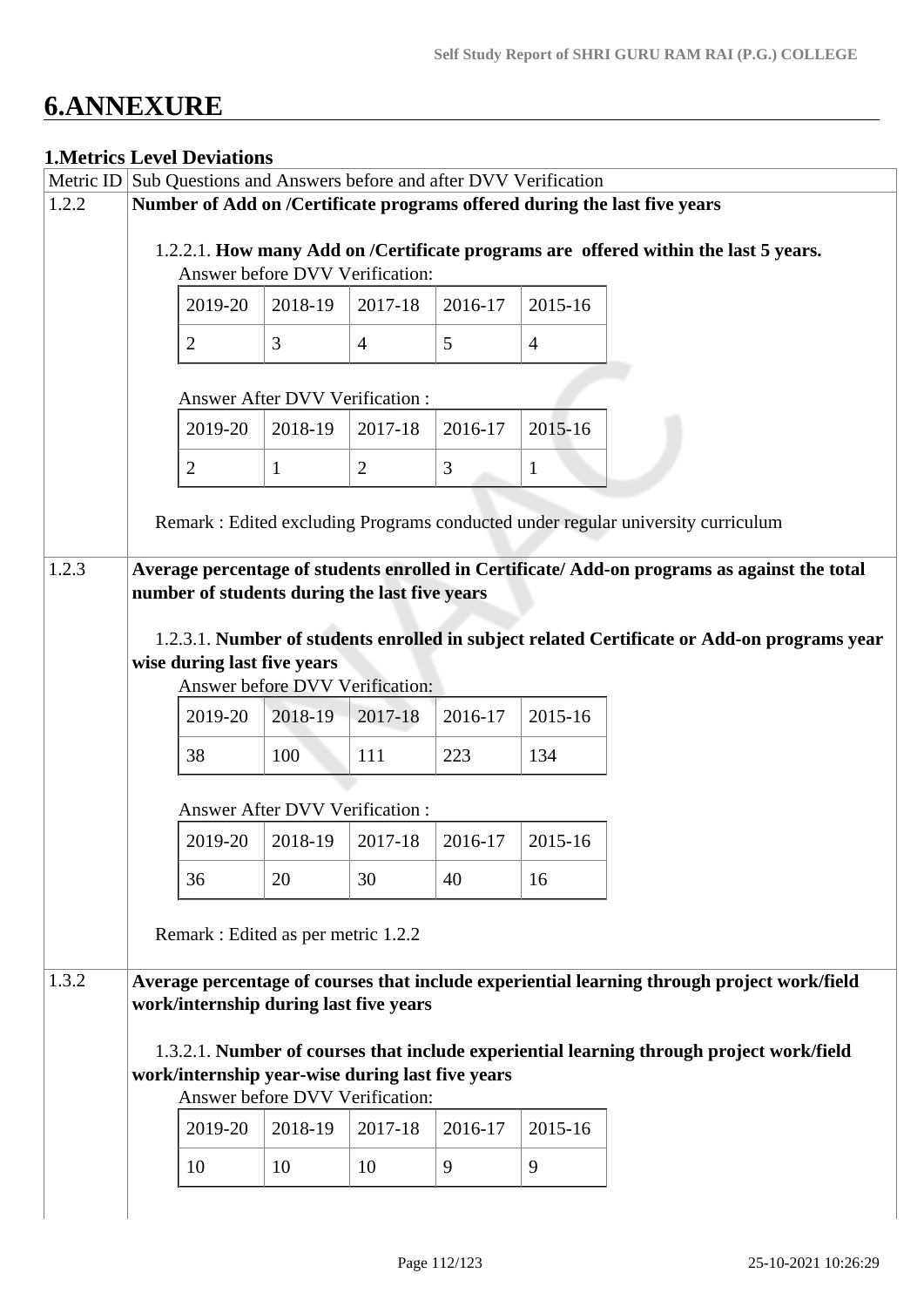|       |                                       | <b>Answer After DVV Verification:</b>                                                   |         |         |         |                                                                                                                                                                                      |
|-------|---------------------------------------|-----------------------------------------------------------------------------------------|---------|---------|---------|--------------------------------------------------------------------------------------------------------------------------------------------------------------------------------------|
|       | 2019-20                               | 2018-19                                                                                 | 2017-18 | 2016-17 | 2015-16 |                                                                                                                                                                                      |
|       | 9                                     | 9                                                                                       | 9       | 9       | 9       |                                                                                                                                                                                      |
| 2.4.2 |                                       |                                                                                         |         |         |         | Average percentage of full time teachers with Ph. D. / D.M. / M.Ch. / D.N.B Superspeciality /<br>D.Sc. / D.Litt. during the last five years (consider only highest degree for count) |
|       |                                       | D.Sc. / D.Litt. year wise during the last five years<br>Answer before DVV Verification: |         |         |         | 2.4.2.1. Number of full time teachers with Ph. D. / D.M. / M.Ch. / D.N.B Superspeciality /                                                                                           |
|       | 2019-20                               | 2018-19                                                                                 | 2017-18 | 2016-17 | 2015-16 |                                                                                                                                                                                      |
|       | 26                                    | 28                                                                                      | 29      | 53      | 52      |                                                                                                                                                                                      |
|       |                                       | <b>Answer After DVV Verification:</b>                                                   |         |         |         |                                                                                                                                                                                      |
|       | 2019-20                               | 2018-19                                                                                 | 2017-18 | 2016-17 | 2015-16 |                                                                                                                                                                                      |
|       | 26                                    | 28                                                                                      | 29      | 52      | 53      |                                                                                                                                                                                      |
|       | during the last five years<br>2019-20 | Answer before DVV Verification:<br>2018-19                                              | 2017-18 | 2016-17 | 2015-16 |                                                                                                                                                                                      |
|       | 636                                   | 819                                                                                     | 910     | 996     | 1106    |                                                                                                                                                                                      |
|       |                                       | <b>Answer After DVV Verification:</b>                                                   |         |         |         |                                                                                                                                                                                      |
|       | 2019-20                               | 2018-19                                                                                 | 2017-18 | 2016-17 | 2015-16 |                                                                                                                                                                                      |
|       | 635                                   | 823                                                                                     | 914     | 997     | 1123    |                                                                                                                                                                                      |
|       |                                       | wise during the last five years<br>Answer before DVV Verification:                      |         |         |         | 2.6.3.2. Number of final year students who appeared for the university examination year-                                                                                             |
|       | 2019-20                               | 2018-19                                                                                 | 2017-18 | 2016-17 | 2015-16 |                                                                                                                                                                                      |
|       | 789                                   | 918                                                                                     | 1007    | 1100    | 1260    |                                                                                                                                                                                      |
|       |                                       | Answer After DVV Verification:                                                          |         |         |         |                                                                                                                                                                                      |
|       | 2019-20                               | 2018-19                                                                                 | 2017-18 | 2016-17 | 2015-16 |                                                                                                                                                                                      |
|       | 788                                   | 920                                                                                     | 1009    | 1102    | 1361    |                                                                                                                                                                                      |
|       |                                       | Remark : Edited as per document provided                                                |         |         |         |                                                                                                                                                                                      |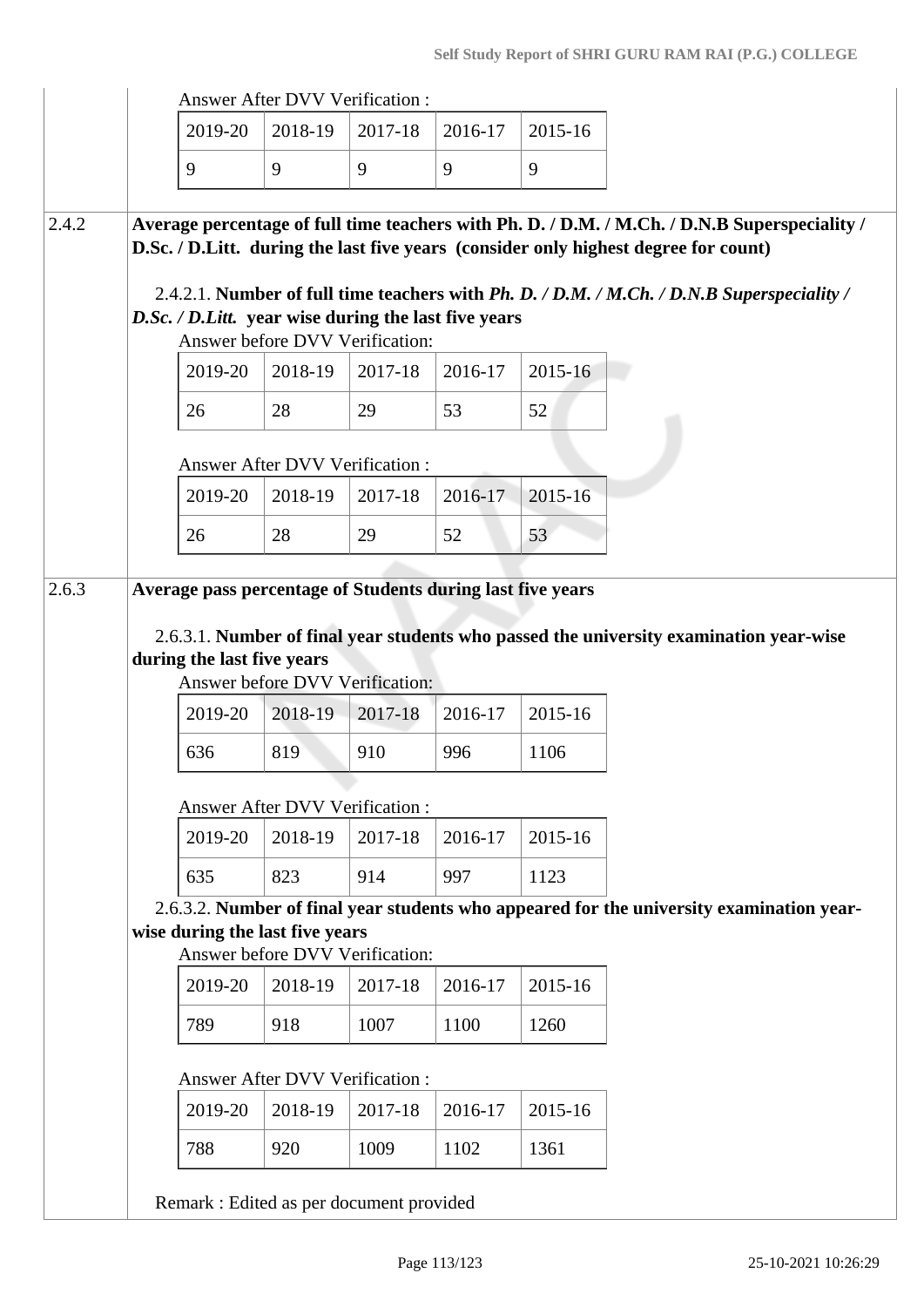| 3.1.3 | government agencies during the last five years                                                           |                                       |                |                  |                  | Percentage of departments having Research projects funded by government and non                                                                                            |
|-------|----------------------------------------------------------------------------------------------------------|---------------------------------------|----------------|------------------|------------------|----------------------------------------------------------------------------------------------------------------------------------------------------------------------------|
|       | government agencies during the last five years                                                           | Answer before DVV Verification:       |                |                  |                  | 3.1.3.1. Number of departments having Research projects funded by government and non-                                                                                      |
|       | 2019-20                                                                                                  | 2018-19                               | 2017-18        | 2016-17          | 2015-16          |                                                                                                                                                                            |
|       | $\overline{2}$                                                                                           | $\mathbf{1}$                          | $\mathbf{1}$   | $\overline{2}$   | $\mathbf{1}$     |                                                                                                                                                                            |
|       |                                                                                                          | <b>Answer After DVV Verification:</b> |                |                  |                  |                                                                                                                                                                            |
|       | 2019-20                                                                                                  | 2018-19                               | 2017-18        | 2016-17          | 2015-16          |                                                                                                                                                                            |
|       | $\overline{2}$                                                                                           | $\mathbf{1}$                          | $\mathbf{1}$   | $\overline{2}$   | $\mathbf{1}$     |                                                                                                                                                                            |
|       | 3.1.3.2. Number of departments offering academic programes                                               | Answer before DVV Verification:       |                |                  |                  |                                                                                                                                                                            |
|       | 2019-20                                                                                                  | 2018-19                               | 2017-18        | 2016-17          | 2015-16          |                                                                                                                                                                            |
|       | 47                                                                                                       | 48                                    | 48             | 29               | 28               |                                                                                                                                                                            |
|       |                                                                                                          | <b>Answer After DVV Verification:</b> |                |                  |                  |                                                                                                                                                                            |
|       | 2019-20                                                                                                  | 2018-19                               | 2017-18        | 2016-17          | 2015-16          |                                                                                                                                                                            |
|       | 12                                                                                                       | 12                                    | 12             | 12               | 12               |                                                                                                                                                                            |
| 3.2.2 | Remark : Edited as per document provided<br>Rights (IPR) and entrepreneurship during the last five years |                                       |                |                  |                  | Number of workshops/seminars conducted on Research Methodology, Intellectual Property                                                                                      |
|       |                                                                                                          | Answer before DVV Verification:       |                |                  |                  | 3.2.2.1. Total number of workshops/seminars conducted on Research Methodology,<br>Intellectual Property Rights (IPR) and entrepreneurship year-wise during last five years |
|       | 2019-20                                                                                                  | 2018-19                               | 2017-18        | 2016-17          | 2015-16          |                                                                                                                                                                            |
|       | $\overline{2}$                                                                                           | $\mathbf{1}$                          | $\overline{0}$ | $\overline{0}$   | $\overline{0}$   |                                                                                                                                                                            |
|       |                                                                                                          | <b>Answer After DVV Verification:</b> |                |                  |                  |                                                                                                                                                                            |
|       | 2019-20                                                                                                  | 2018-19                               | 2017-18        | 2016-17          | 2015-16          |                                                                                                                                                                            |
|       | 1                                                                                                        | $\mathbf{1}$                          | $\mathbf{0}$   | $\boldsymbol{0}$ | $\boldsymbol{0}$ |                                                                                                                                                                            |
| 3.3.2 | last five years                                                                                          |                                       |                |                  |                  | Number of research papers per teachers in the Journals notified on UGC website during the                                                                                  |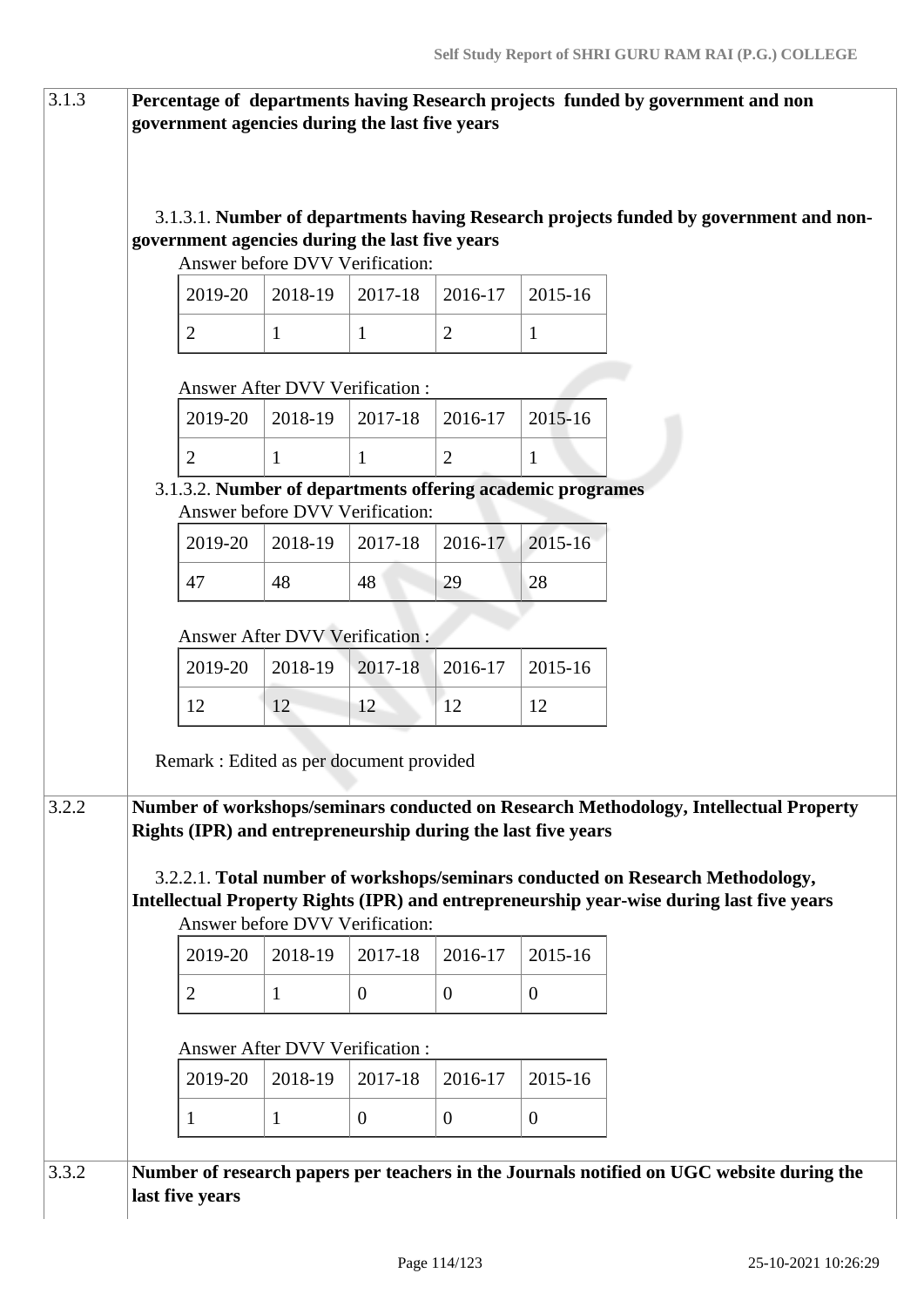|                                                        |                                       |         |                |              | Self Study Report of SHRI GURU RAM RAI (P.G.) COLLEGE<br>3.3.2.1. Number of research papers in the Journals notified on UGC website during the last |
|--------------------------------------------------------|---------------------------------------|---------|----------------|--------------|-----------------------------------------------------------------------------------------------------------------------------------------------------|
| five years.                                            |                                       |         |                |              |                                                                                                                                                     |
|                                                        | Answer before DVV Verification:       |         |                | 2015-16      |                                                                                                                                                     |
| 2019-20                                                | 2018-19                               | 2017-18 | 2016-17        |              |                                                                                                                                                     |
| 69                                                     | 38                                    | 18      | 11             | 21           |                                                                                                                                                     |
|                                                        | Answer After DVV Verification:        |         |                |              |                                                                                                                                                     |
| 2019-20                                                | 2018-19                               | 2017-18 | 2016-17        | 2015-16      |                                                                                                                                                     |
| 68                                                     | 37                                    | 16      | 11             | 20           |                                                                                                                                                     |
| Remark: Papers without ISSN Numbers are not considered |                                       |         |                |              |                                                                                                                                                     |
|                                                        |                                       |         |                |              | Number of books and chapters in edited volumes/books published and papers published in                                                              |
|                                                        |                                       |         |                |              | national/international conference proceedings per teacher during last five years                                                                    |
|                                                        |                                       |         |                |              | 3.3.3.1. Total number of books and chapters in edited volumes/books published and papers                                                            |
|                                                        | Answer before DVV Verification:       |         |                |              | in national/international conference proceedings year-wise during last five years                                                                   |
| 2019-20                                                | 2018-19                               | 2017-18 | 2016-17        | 2015-16      |                                                                                                                                                     |
| 7                                                      | 15                                    | 17      | $\overline{2}$ | 1            |                                                                                                                                                     |
|                                                        |                                       |         |                |              |                                                                                                                                                     |
|                                                        | <b>Answer After DVV Verification:</b> |         |                |              |                                                                                                                                                     |
| 2019-20                                                | 2018-19                               | 2017-18 | 2016-17        | 2015-16      |                                                                                                                                                     |
| 7                                                      | 13                                    | 10      | $\overline{2}$ | $\mathbf{1}$ |                                                                                                                                                     |
|                                                        |                                       |         |                |              |                                                                                                                                                     |
| Remark: Papers without ISBN number are not considered  |                                       |         |                |              |                                                                                                                                                     |
|                                                        |                                       |         |                |              |                                                                                                                                                     |
|                                                        |                                       |         |                |              | Number of extension and outreach programs conducted by the institution through                                                                      |
|                                                        |                                       |         |                |              | NSS/NCC/Red cross/YRC etc., during the last five years (including Government initiated                                                              |
|                                                        |                                       |         |                |              | programs such as Swachh Bharat, Aids Awareness, Gender Issue, etc. and those organised in                                                           |
| collaboration with industry, community and NGOs)       |                                       |         |                |              |                                                                                                                                                     |
|                                                        |                                       |         |                |              | 3.4.3.1. Number of extension and outreached Programmes conducted in collaboration with                                                              |
|                                                        |                                       |         |                |              | industry, community and Non- Government Organizations through NSS/ NCC/ Red Cross/                                                                  |
| YRC etc., year-wise during the last five years         | Answer before DVV Verification:       |         |                |              |                                                                                                                                                     |
| 2019-20                                                | 2018-19                               | 2017-18 | 2016-17        | 2015-16      |                                                                                                                                                     |

#### Answer After DVV Verification :

|  | $2019-20$   2018-19   2017-18   2016-17   2015-16 |  |  |  |
|--|---------------------------------------------------|--|--|--|
|--|---------------------------------------------------|--|--|--|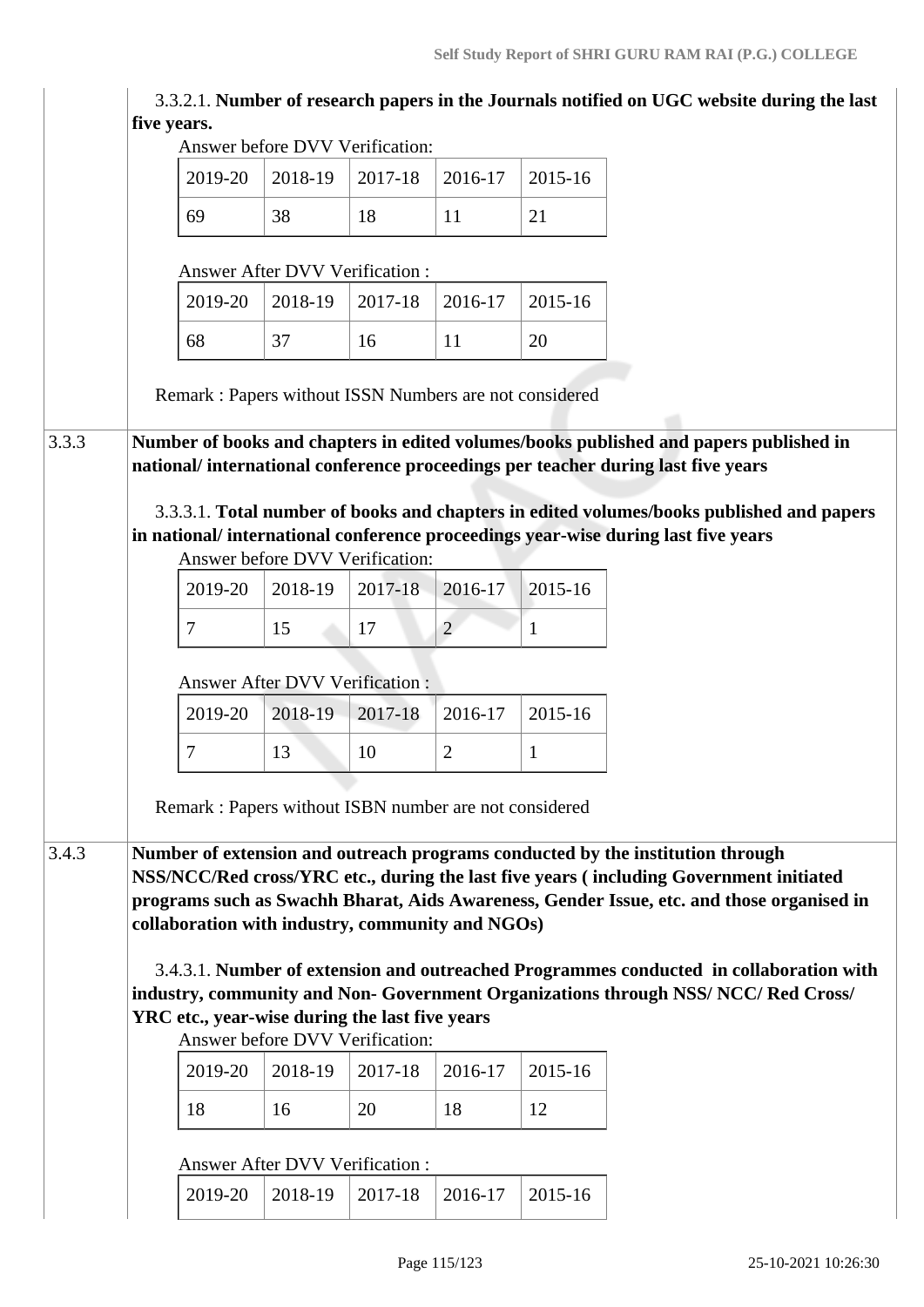|       |            | 18                  | 16                                    | 20             | 18                                                        | 12      |                                                                                                                                                                                                                                                               |
|-------|------------|---------------------|---------------------------------------|----------------|-----------------------------------------------------------|---------|---------------------------------------------------------------------------------------------------------------------------------------------------------------------------------------------------------------------------------------------------------------|
| 3.4.4 | five years |                     |                                       |                |                                                           |         | Average percentage of students participating in extension activities at 3.4.3. above during last                                                                                                                                                              |
|       |            |                     |                                       |                |                                                           |         | 3.4.4.1. Total number of Students participating in extension activities conducted in<br>collaboration with industry, community and Non- Government Organizations such as Swachh<br>Bharat, AIDs awareness, Gender issue etc. year-wise during last five years |
|       |            |                     | Answer before DVV Verification:       |                |                                                           |         |                                                                                                                                                                                                                                                               |
|       |            | 2019-20             | 2018-19                               | 2017-18        | 2016-17                                                   | 2015-16 |                                                                                                                                                                                                                                                               |
|       |            | 602                 | 657                                   | 690            | 625                                                       | 720     |                                                                                                                                                                                                                                                               |
|       |            |                     | Answer After DVV Verification :       |                |                                                           |         |                                                                                                                                                                                                                                                               |
|       |            | 2019-20             | 2018-19                               | 2017-18        | 2016-17                                                   | 2015-16 |                                                                                                                                                                                                                                                               |
|       |            | 602                 | 652                                   | 494            | 403                                                       | 319     |                                                                                                                                                                                                                                                               |
|       |            |                     | Remark : Edited as per metric 3.4.3   |                |                                                           |         |                                                                                                                                                                                                                                                               |
| 3.5.1 |            |                     |                                       |                |                                                           |         | Number of Collaborative activities for research, Faculty exchange, Student exchange/                                                                                                                                                                          |
|       |            | internship per year |                                       |                |                                                           |         |                                                                                                                                                                                                                                                               |
|       |            |                     |                                       |                |                                                           |         |                                                                                                                                                                                                                                                               |
|       |            |                     |                                       |                | exchange/ internship year-wise during the last five years |         | 3.5.1.1. Number of Collaborative activities for research, Faculty exchange, Student                                                                                                                                                                           |
|       |            |                     | Answer before DVV Verification:       |                |                                                           |         |                                                                                                                                                                                                                                                               |
|       |            | 2019-20             | 2018-19                               | 2017-18        | 2016-17                                                   | 2015-16 |                                                                                                                                                                                                                                                               |
|       |            | 19                  | $18\,$                                | 16             | $00\,$                                                    | 06      |                                                                                                                                                                                                                                                               |
|       |            |                     | <b>Answer After DVV Verification:</b> |                |                                                           |         |                                                                                                                                                                                                                                                               |
|       |            | 2019-20             | 2018-19                               | 2017-18        | 2016-17                                                   | 2015-16 |                                                                                                                                                                                                                                                               |
|       |            | 19                  | 18                                    | 16             | 00                                                        | 08      |                                                                                                                                                                                                                                                               |
| 3.5.2 |            |                     |                                       |                |                                                           |         | Number of functional MoUs with institutions, other universities, industries, corporate houses                                                                                                                                                                 |
|       |            |                     | etc. during the last five years       |                |                                                           |         |                                                                                                                                                                                                                                                               |
|       |            |                     |                                       |                |                                                           |         | 3.5.2.1. Number of functional MoUs with Institutions of national, international importance,                                                                                                                                                                   |
|       |            |                     | Answer before DVV Verification:       |                |                                                           |         | other universities, industries, corporate houses etc. year-wise during the last five years                                                                                                                                                                    |
|       |            | 2019-20             | 2018-19                               | 2017-18        | 2016-17                                                   | 2015-16 |                                                                                                                                                                                                                                                               |
|       |            | 3                   | $\overline{0}$                        | $\overline{0}$ | $\overline{0}$                                            | 01      |                                                                                                                                                                                                                                                               |
|       |            |                     |                                       |                |                                                           |         |                                                                                                                                                                                                                                                               |
|       |            |                     | <b>Answer After DVV Verification:</b> |                |                                                           |         |                                                                                                                                                                                                                                                               |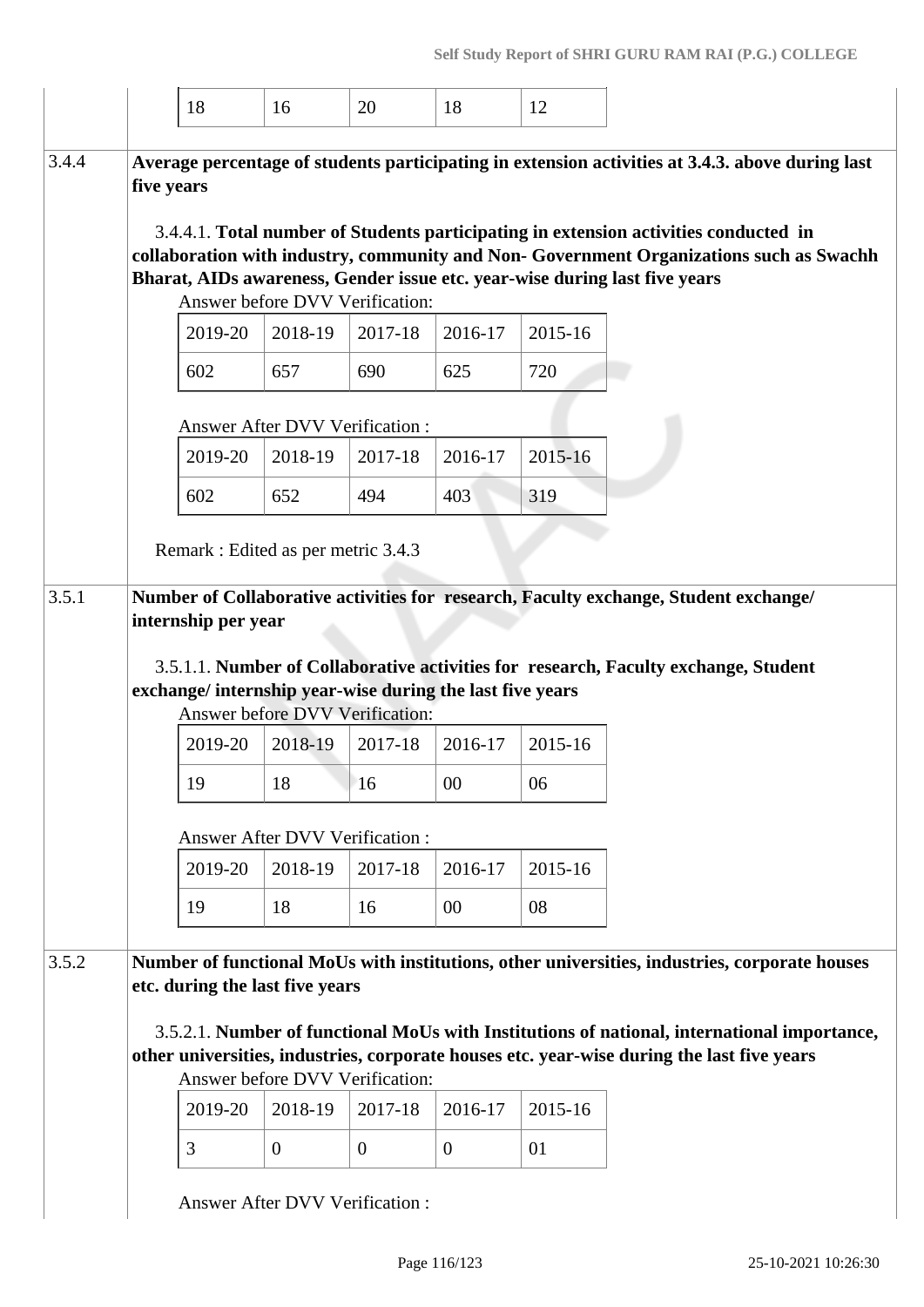|                | 2019-20                                                                                                                                                                                                              | 2018-19                       | 2017-18                       | 2016-17                       | 2015-16                                                             |                                                                                                                                                                                            |
|----------------|----------------------------------------------------------------------------------------------------------------------------------------------------------------------------------------------------------------------|-------------------------------|-------------------------------|-------------------------------|---------------------------------------------------------------------|--------------------------------------------------------------------------------------------------------------------------------------------------------------------------------------------|
|                | 3                                                                                                                                                                                                                    | $\mathbf{1}$                  | $\overline{0}$                | $\overline{0}$                | 01                                                                  |                                                                                                                                                                                            |
| 4.1.3<br>4.1.4 | LMS, etc. (Data for the latest completed academic year)<br>Answer before DVV Verification : 15<br>Answer after DVV Verification: 9<br>Remark: Observation accepted                                                   |                               |                               |                               | 4.1.3.1. Number of classrooms and seminar halls with ICT facilities | Percentage of classrooms and seminar halls with ICT- enabled facilities such as smart class,<br>Average percentage of expenditure, excluding salary for infrastructure augmentation during |
|                | last five years(INR in Lakhs)<br>five years (INR in lakhs)<br>Answer before DVV Verification:                                                                                                                        |                               |                               |                               |                                                                     | 4.1.4.1. Expenditure for infrastructure augmentation, excluding salary year-wise during last                                                                                               |
|                | 2019-20                                                                                                                                                                                                              | 2018-19                       | 2017-18                       | 2016-17                       | 2015-16                                                             |                                                                                                                                                                                            |
|                | 6968787                                                                                                                                                                                                              | 187446                        | 24838                         | 1108254                       | 599305                                                              |                                                                                                                                                                                            |
|                | Answer After DVV Verification :                                                                                                                                                                                      |                               |                               |                               |                                                                     |                                                                                                                                                                                            |
|                | 2019-20                                                                                                                                                                                                              | 2018-19                       | 2017-18                       | 2016-17                       | 2015-16                                                             |                                                                                                                                                                                            |
|                | 69.68787                                                                                                                                                                                                             | 1.87446                       | 0.24838                       | 11.08254                      | 5.99305                                                             |                                                                                                                                                                                            |
| 4.2.3          | journals during the last five years (INR in Lakhs)<br>journals year wise during last five years (INR in Lakhs)<br>Answer before DVV Verification:<br>2019-20<br>6.81967<br>Answer After DVV Verification:<br>2019-20 | 2018-19<br>0.39544<br>2018-19 | 2017-18<br>1.19075<br>2017-18 | 2016-17<br>0.89667<br>2016-17 | 2015-16<br>10.23188<br>2015-16                                      | Average annual expenditure for purchase of books/e-books and subscription to journals/e-<br>4.2.3.1. Annual expenditure of purchase of books/e-books and subscription to journals/e-       |
|                | 2.35                                                                                                                                                                                                                 | 3.55                          | 7.84                          | 6.42                          | 4.19                                                                |                                                                                                                                                                                            |
| 4.2.4          | Remark : Edited as per document Provided                                                                                                                                                                             |                               |                               |                               |                                                                     | Percentage per day usage of library by teachers and students (foot falls and login data for                                                                                                |
|                |                                                                                                                                                                                                                      |                               |                               |                               |                                                                     |                                                                                                                                                                                            |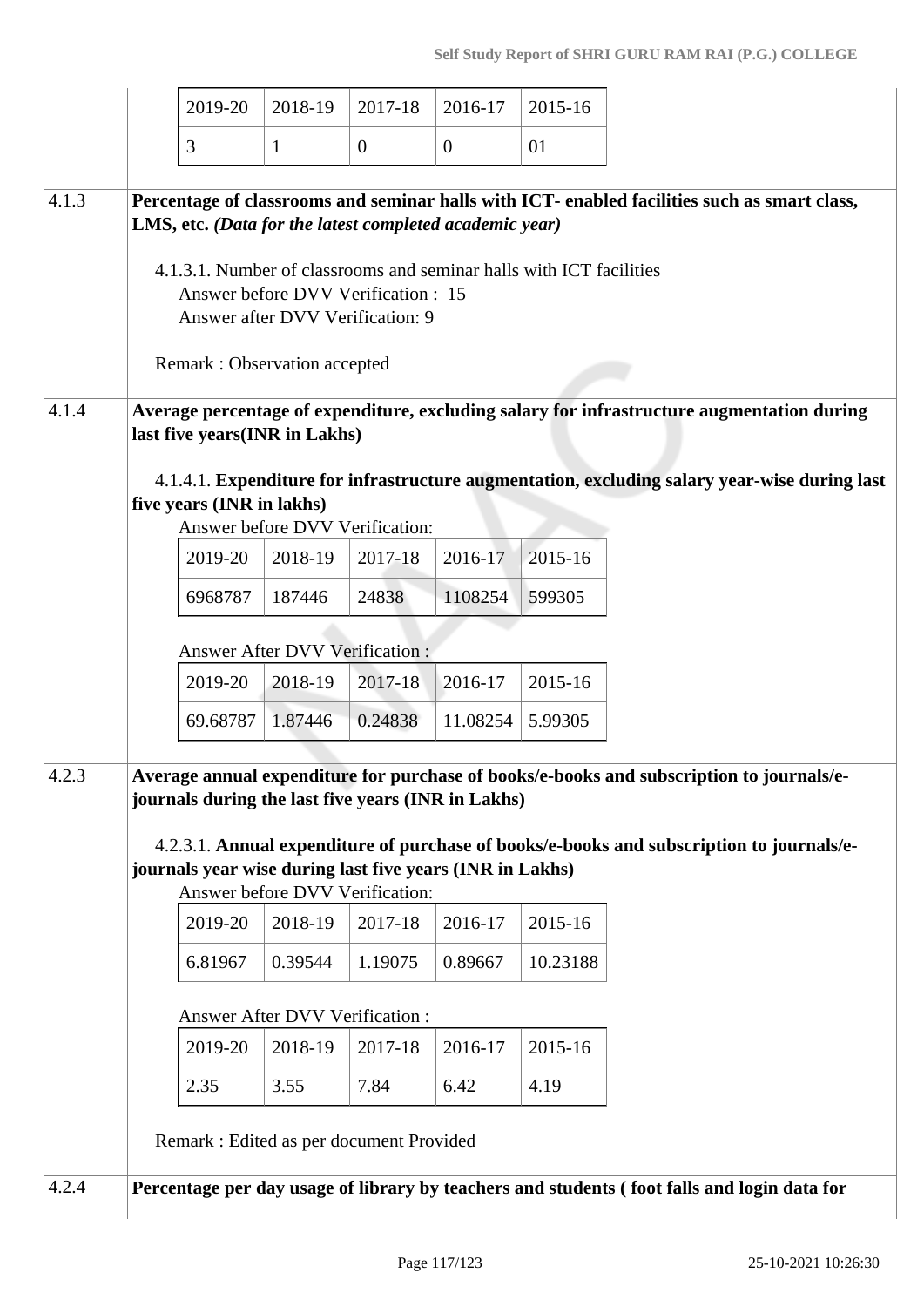|       |                |          |                                          | online access) during the last completed academic year                         |               |               | 4.2.4.1. Number of teachers and students using library per day over last one year                                                                                                       |
|-------|----------------|----------|------------------------------------------|--------------------------------------------------------------------------------|---------------|---------------|-----------------------------------------------------------------------------------------------------------------------------------------------------------------------------------------|
|       |                |          |                                          | Answer before DVV Verification: 67<br>Answer after DVV Verification: 42        |               |               |                                                                                                                                                                                         |
| 4.4.1 | Lakhs)         |          |                                          |                                                                                |               |               | Average percentage of expenditure incurred on maintenance of infrastructure (physical and<br>academic support facilities) excluding salary component during the last five years(INR in  |
|       | (INR in lakhs) |          |                                          | Answer before DVV Verification:                                                |               |               | 4.4.1.1. Expenditure incurred on maintenance of infrastructure (physical facilities and<br>academic support facilities) excluding salary component year-wise during the last five years |
|       |                | 2019-20  | 2018-19                                  | 2017-18                                                                        | 2016-17       | $2015 - 16$   |                                                                                                                                                                                         |
|       | 7              | 127.4305 | 72.75421                                 | 85.87529                                                                       | 112.7152<br>3 | 109.8537<br>6 |                                                                                                                                                                                         |
|       |                |          | Answer After DVV Verification :          |                                                                                |               |               |                                                                                                                                                                                         |
|       |                | 2019-20  | 2018-19                                  | 2017-18                                                                        | 2016-17       | 2015-16       |                                                                                                                                                                                         |
|       |                | 122.32   | 68.52                                    | 80.62                                                                          | 100.3         | 97.88         |                                                                                                                                                                                         |
|       |                |          |                                          | Remark : Edited as per document provided                                       |               |               |                                                                                                                                                                                         |
| 5.1.1 |                |          | <b>Government during last five years</b> |                                                                                |               |               | Average percentage of students benefited by scholarships and freeships provided by the                                                                                                  |
|       |                |          |                                          | Government year-wise during last five years<br>Answer before DVV Verification: |               |               | 5.1.1.1. Number of students benefited by scholarships and freeships provided by the                                                                                                     |
|       |                | 2019-20  | 2018-19                                  | 2017-18                                                                        | 2016-17       | 2015-16       |                                                                                                                                                                                         |
|       | 119            |          | 118                                      | 230                                                                            | 164           | 212           |                                                                                                                                                                                         |
|       |                |          | <b>Answer After DVV Verification:</b>    |                                                                                |               |               |                                                                                                                                                                                         |
|       |                | 2019-20  | 2018-19                                  | 2017-18                                                                        | 2016-17       | 2015-16       |                                                                                                                                                                                         |
|       | 119            |          | 118                                      | 227                                                                            | 164           | 188           |                                                                                                                                                                                         |
|       |                |          |                                          | Remark : Edited as per document provided                                       |               |               |                                                                                                                                                                                         |
| 5.1.2 |                |          |                                          | institution / non-government agencies during the last five years               |               |               | Average percentage of students benefitted by scholarships, freeships etc. provided by the                                                                                               |
|       |                |          |                                          |                                                                                |               |               | 5.1.2.1. Total number of students benefited by scholarships, freeships, etc provided by the                                                                                             |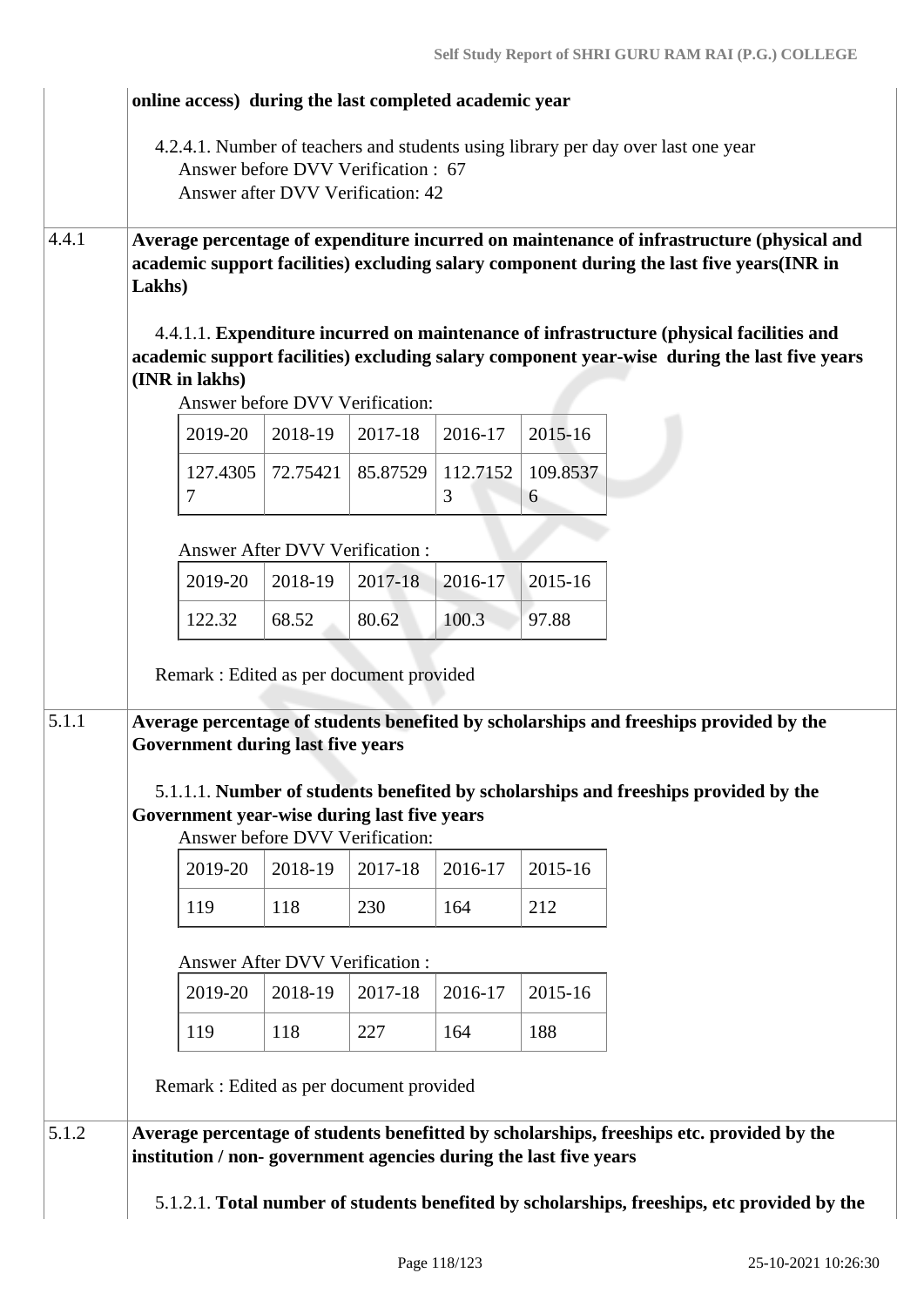|    | 2019-20 | 2018-19                               | 2017-18                                                                                      | 2016-17      | 2015-16                                                                                                                                                                     |
|----|---------|---------------------------------------|----------------------------------------------------------------------------------------------|--------------|-----------------------------------------------------------------------------------------------------------------------------------------------------------------------------|
| 08 |         | 1075                                  | 1069                                                                                         | 1142         | 1422                                                                                                                                                                        |
|    |         | Answer After DVV Verification:        |                                                                                              |              |                                                                                                                                                                             |
|    | 2019-20 | 2018-19                               | 2017-18                                                                                      | 2016-17      | 2015-16                                                                                                                                                                     |
| 08 |         | 12                                    | 14                                                                                           | $\mathbf{1}$ | $\overline{2}$                                                                                                                                                              |
|    |         |                                       | Remark : Edited as per document provided                                                     |              |                                                                                                                                                                             |
|    |         |                                       |                                                                                              |              | Average percentage of students qualifying in state/national/ international level examinations<br>during the last five years (eg: IIT-JAM/CLAT/ NET/SLET/GATE/ GMAT/CAT/GRE/ |
|    |         |                                       |                                                                                              |              | TOEFL/ Civil Services/State government examinations, etc.)                                                                                                                  |
|    |         |                                       |                                                                                              |              |                                                                                                                                                                             |
|    |         |                                       |                                                                                              |              | 5.2.3.1. Number of students qualifying in state/national/international level examinations                                                                                   |
|    |         |                                       |                                                                                              |              | (eg: IIT/JAM/ NET/ SLET/ GATE/ GMAT/CAT/GRE/ TOEFL/ Civil Services/ State                                                                                                   |
|    |         |                                       |                                                                                              |              | government examinations, etc.) year-wise during last five years                                                                                                             |
|    |         |                                       | Answer before DVV Verification:                                                              |              |                                                                                                                                                                             |
|    |         |                                       |                                                                                              |              |                                                                                                                                                                             |
|    | 2019-20 | 2018-19                               | 2017-18                                                                                      | 2016-17      | 2015-16                                                                                                                                                                     |
|    |         |                                       |                                                                                              |              |                                                                                                                                                                             |
| 09 |         | 19                                    | 16                                                                                           | 06           | 10                                                                                                                                                                          |
|    |         |                                       |                                                                                              |              |                                                                                                                                                                             |
|    |         | <b>Answer After DVV Verification:</b> |                                                                                              |              |                                                                                                                                                                             |
|    | 2019-20 | 2018-19                               | 2017-18                                                                                      | 2016-17      | 2015-16                                                                                                                                                                     |
|    | 09      | 19                                    | $\vert$ 15                                                                                   | 05           | 08                                                                                                                                                                          |
|    |         |                                       |                                                                                              |              | 5.2.3.2. Number of students appearing in state/national/international level examinations                                                                                    |
|    |         |                                       |                                                                                              |              | (eg: JAM/CLAT/NET/ SLET/ GATE/ GMAT/CAT, GRE/ TOFEL/ Civil Services/ State                                                                                                  |
|    |         |                                       | government examinations) year-wise during last five years<br>Answer before DVV Verification: |              |                                                                                                                                                                             |
|    | 2019-20 | 2018-19                               | 2017-18                                                                                      | 2016-17      | 2015-16                                                                                                                                                                     |
| 20 |         | 38                                    | 46                                                                                           | 34           | 32                                                                                                                                                                          |
|    |         | <b>Answer After DVV Verification:</b> |                                                                                              |              |                                                                                                                                                                             |
|    | 2019-20 | 2018-19                               | 2017-18                                                                                      | 2016-17      | 2015-16                                                                                                                                                                     |
| 20 |         | 38                                    | 46                                                                                           | 34           | 32                                                                                                                                                                          |
|    |         |                                       |                                                                                              |              | Remark : One student qualified in multiple examination is counted as one                                                                                                    |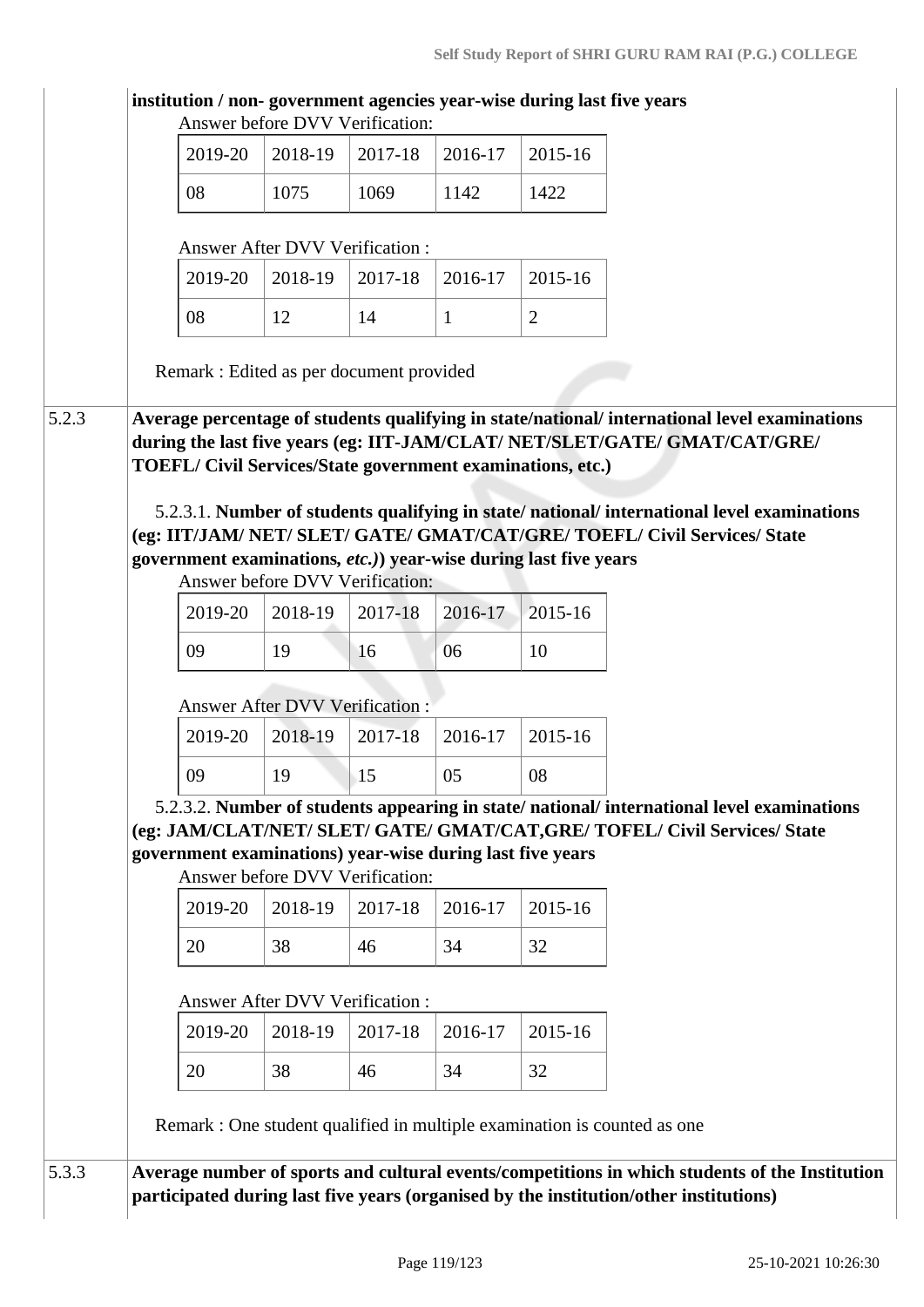| Institution participated year-wise during last five years<br>Answer before DVV Verification:<br>2019-20<br>2018-19<br>2017-18<br>2016-17<br>2015-16<br>19<br>20<br>22<br>21<br>19<br><b>Answer After DVV Verification:</b><br>2015-16<br>2019-20<br>2018-19<br>2017-18<br>2016-17<br>20<br>19<br>19<br>22<br>20<br>Average percentage of teachers provided with financial support to attend<br>conferences/workshops and towards membership fee of professional bodies during the last five<br>years<br>6.3.2.1. Number of teachers provided with financial support to attend<br>conferences/workshops and towards membership fee of professional bodies year wise during<br>the last five years<br>Answer before DVV Verification:<br>2015-16<br>2019-20<br>2018-19<br>2017-18<br>2016-17<br>03<br>05<br>02<br>01<br>06<br><b>Answer After DVV Verification:</b><br>2015-16<br>2019-20<br>2018-19<br>2017-18<br>2016-17<br>03<br>05<br>02<br>01<br>01<br>Average number of professional development /administrative training programs organized by<br>the institution for teaching and non teaching staff during the last five years<br>6.3.3.1. Total number of professional development /administrative training Programmes<br>organized by the institution for teaching and non teaching staff year-wise during the last five<br>years<br>Answer before DVV Verification:<br>2019-20<br>2018-19<br>2017-18<br>2016-17<br>2015-16<br>05<br>01<br>$\mathbf{0}$<br>$\mathbf{1}$<br>$\overline{0}$<br>Answer After DVV Verification:<br>2015-16<br>2019-20<br>2018-19<br>2017-18<br>2016-17 |       |    |                |              |              |                | 5.3.3.1. Number of sports and cultural events/competitions in which students of the |  |
|---------------------------------------------------------------------------------------------------------------------------------------------------------------------------------------------------------------------------------------------------------------------------------------------------------------------------------------------------------------------------------------------------------------------------------------------------------------------------------------------------------------------------------------------------------------------------------------------------------------------------------------------------------------------------------------------------------------------------------------------------------------------------------------------------------------------------------------------------------------------------------------------------------------------------------------------------------------------------------------------------------------------------------------------------------------------------------------------------------------------------------------------------------------------------------------------------------------------------------------------------------------------------------------------------------------------------------------------------------------------------------------------------------------------------------------------------------------------------------------------------------------------------------------------------------------------------------------------|-------|----|----------------|--------------|--------------|----------------|-------------------------------------------------------------------------------------|--|
|                                                                                                                                                                                                                                                                                                                                                                                                                                                                                                                                                                                                                                                                                                                                                                                                                                                                                                                                                                                                                                                                                                                                                                                                                                                                                                                                                                                                                                                                                                                                                                                             |       |    |                |              |              |                |                                                                                     |  |
| 6.3.2                                                                                                                                                                                                                                                                                                                                                                                                                                                                                                                                                                                                                                                                                                                                                                                                                                                                                                                                                                                                                                                                                                                                                                                                                                                                                                                                                                                                                                                                                                                                                                                       |       |    |                |              |              |                |                                                                                     |  |
|                                                                                                                                                                                                                                                                                                                                                                                                                                                                                                                                                                                                                                                                                                                                                                                                                                                                                                                                                                                                                                                                                                                                                                                                                                                                                                                                                                                                                                                                                                                                                                                             |       |    |                |              |              |                |                                                                                     |  |
|                                                                                                                                                                                                                                                                                                                                                                                                                                                                                                                                                                                                                                                                                                                                                                                                                                                                                                                                                                                                                                                                                                                                                                                                                                                                                                                                                                                                                                                                                                                                                                                             |       |    |                |              |              |                |                                                                                     |  |
|                                                                                                                                                                                                                                                                                                                                                                                                                                                                                                                                                                                                                                                                                                                                                                                                                                                                                                                                                                                                                                                                                                                                                                                                                                                                                                                                                                                                                                                                                                                                                                                             |       |    |                |              |              |                |                                                                                     |  |
|                                                                                                                                                                                                                                                                                                                                                                                                                                                                                                                                                                                                                                                                                                                                                                                                                                                                                                                                                                                                                                                                                                                                                                                                                                                                                                                                                                                                                                                                                                                                                                                             |       |    |                |              |              |                |                                                                                     |  |
|                                                                                                                                                                                                                                                                                                                                                                                                                                                                                                                                                                                                                                                                                                                                                                                                                                                                                                                                                                                                                                                                                                                                                                                                                                                                                                                                                                                                                                                                                                                                                                                             |       |    |                |              |              |                |                                                                                     |  |
|                                                                                                                                                                                                                                                                                                                                                                                                                                                                                                                                                                                                                                                                                                                                                                                                                                                                                                                                                                                                                                                                                                                                                                                                                                                                                                                                                                                                                                                                                                                                                                                             |       |    |                |              |              |                |                                                                                     |  |
|                                                                                                                                                                                                                                                                                                                                                                                                                                                                                                                                                                                                                                                                                                                                                                                                                                                                                                                                                                                                                                                                                                                                                                                                                                                                                                                                                                                                                                                                                                                                                                                             |       |    |                |              |              |                |                                                                                     |  |
|                                                                                                                                                                                                                                                                                                                                                                                                                                                                                                                                                                                                                                                                                                                                                                                                                                                                                                                                                                                                                                                                                                                                                                                                                                                                                                                                                                                                                                                                                                                                                                                             |       |    |                |              |              |                |                                                                                     |  |
|                                                                                                                                                                                                                                                                                                                                                                                                                                                                                                                                                                                                                                                                                                                                                                                                                                                                                                                                                                                                                                                                                                                                                                                                                                                                                                                                                                                                                                                                                                                                                                                             |       |    |                |              |              |                |                                                                                     |  |
|                                                                                                                                                                                                                                                                                                                                                                                                                                                                                                                                                                                                                                                                                                                                                                                                                                                                                                                                                                                                                                                                                                                                                                                                                                                                                                                                                                                                                                                                                                                                                                                             | 6.3.3 |    |                |              |              |                |                                                                                     |  |
|                                                                                                                                                                                                                                                                                                                                                                                                                                                                                                                                                                                                                                                                                                                                                                                                                                                                                                                                                                                                                                                                                                                                                                                                                                                                                                                                                                                                                                                                                                                                                                                             |       |    |                |              |              |                |                                                                                     |  |
|                                                                                                                                                                                                                                                                                                                                                                                                                                                                                                                                                                                                                                                                                                                                                                                                                                                                                                                                                                                                                                                                                                                                                                                                                                                                                                                                                                                                                                                                                                                                                                                             |       |    |                |              |              |                |                                                                                     |  |
|                                                                                                                                                                                                                                                                                                                                                                                                                                                                                                                                                                                                                                                                                                                                                                                                                                                                                                                                                                                                                                                                                                                                                                                                                                                                                                                                                                                                                                                                                                                                                                                             |       |    |                |              |              |                |                                                                                     |  |
|                                                                                                                                                                                                                                                                                                                                                                                                                                                                                                                                                                                                                                                                                                                                                                                                                                                                                                                                                                                                                                                                                                                                                                                                                                                                                                                                                                                                                                                                                                                                                                                             |       |    |                |              |              |                |                                                                                     |  |
|                                                                                                                                                                                                                                                                                                                                                                                                                                                                                                                                                                                                                                                                                                                                                                                                                                                                                                                                                                                                                                                                                                                                                                                                                                                                                                                                                                                                                                                                                                                                                                                             |       | 03 | $\overline{0}$ | $\mathbf{1}$ | $\mathbf{0}$ | $\overline{0}$ |                                                                                     |  |
| 6.3.4<br>Average percentage of teachers undergoing online/face-to-face Faculty Development                                                                                                                                                                                                                                                                                                                                                                                                                                                                                                                                                                                                                                                                                                                                                                                                                                                                                                                                                                                                                                                                                                                                                                                                                                                                                                                                                                                                                                                                                                  |       |    |                |              |              |                |                                                                                     |  |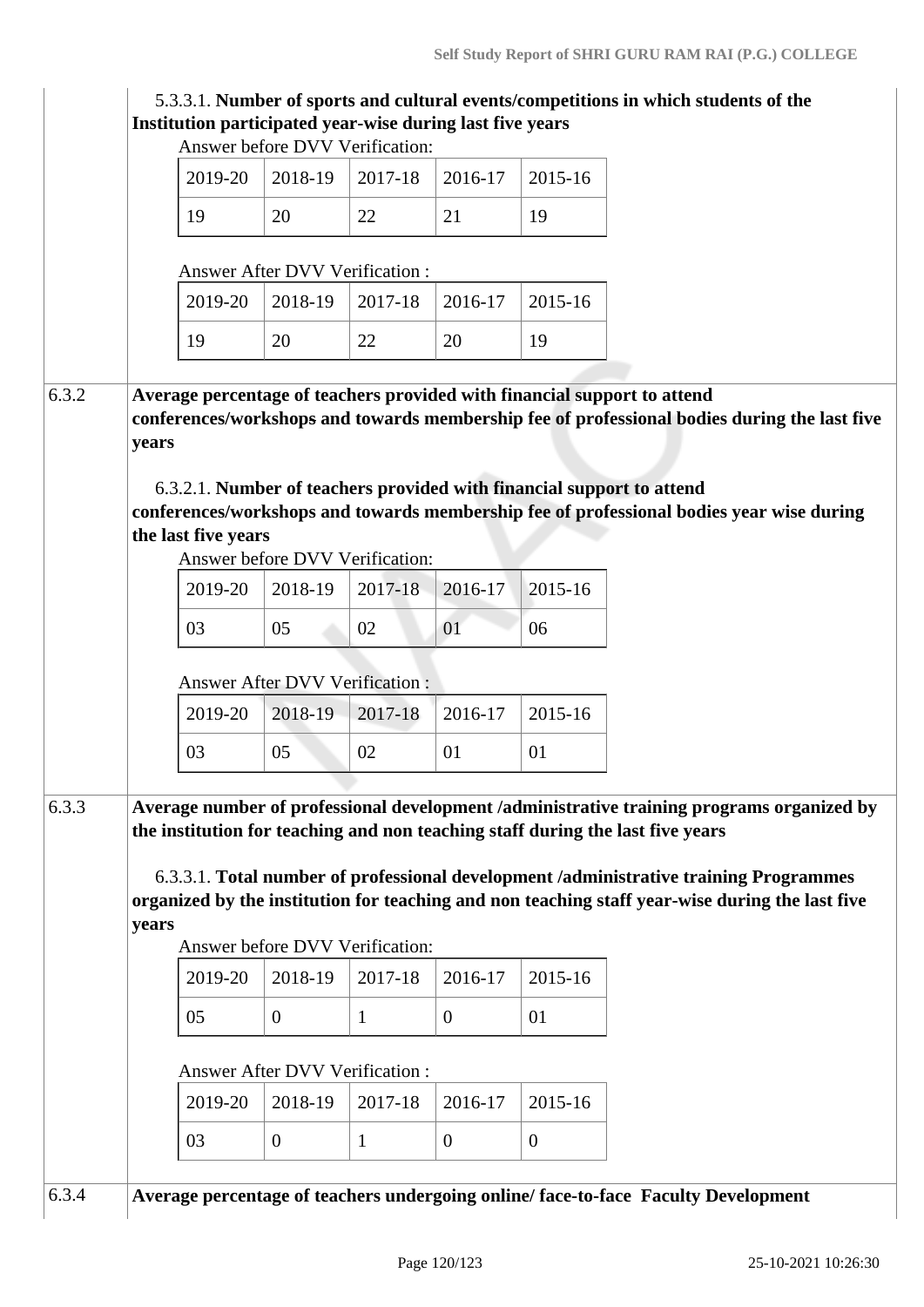**Programmes (FDP)during the last five years (Professional Development Programmes, Orientation / Induction Programmes, Refresher Course, Short Term Course ).**

 6.3.4.1. **Total number of teachers attending professional development Programmes viz., Orientation / Induction Programme, Refresher Course, Short Term Course year-wise during the last five years**

Answer before DVV Verification:

|  | $2019-20$   2018-19   2017-18   2016-17   2015-16 |  |
|--|---------------------------------------------------|--|
|  |                                                   |  |

Answer After DVV Verification :

|  | 2019-20   2018-19   2017-18   2016-17   2015-16 |  |
|--|-------------------------------------------------|--|
|  |                                                 |  |

6.4.2 **Funds / Grants received from non-government bodies, individuals, philanthropers during the last five years (not covered in Criterion III)**

> 6.4.2.1. Total Grants received from non-government bodies, individuals, Philanthropers year wise during the last five years (INR in Lakhs)

Answer before DVV Verification:

|        | $2019-20$   2018-19   2017-18   2016-17   2015-16 |       |  |
|--------|---------------------------------------------------|-------|--|
| 102100 | 53000                                             | 53000 |  |

Answer After DVV Verification :

| $\vert$ 2019-20 $\vert$ 2018-19 $\vert$ 2017-18 $\vert$ 2016-17 $\vert$ 2015-16 |  |  |
|---------------------------------------------------------------------------------|--|--|
| $\vert 1.02100 \vert 0.53000 \vert 0.53000$                                     |  |  |

| 7.1.4 | Water conservation facilities available in the Institution:                                                                                    |
|-------|------------------------------------------------------------------------------------------------------------------------------------------------|
|       | 1. Rain water harvesting                                                                                                                       |
|       | 2. Borewell /Open well recharge                                                                                                                |
|       | 3. Construction of tanks and bunds                                                                                                             |
|       | 4. Waste water recycling                                                                                                                       |
|       | 5. Maintenance of water bodies and distribution system in the campus                                                                           |
|       | Answer before DVV Verification : A. Any 4 or all of the above                                                                                  |
|       | Answer After DVV Verification: B, 3 of the above                                                                                               |
|       | Remark: Observation Accepted                                                                                                                   |
| 7.1.6 | Quality audits on environment and energy regularly undertaken by the Institution and any<br>awards received for such green campus initiatives: |
|       | 1. Green audit                                                                                                                                 |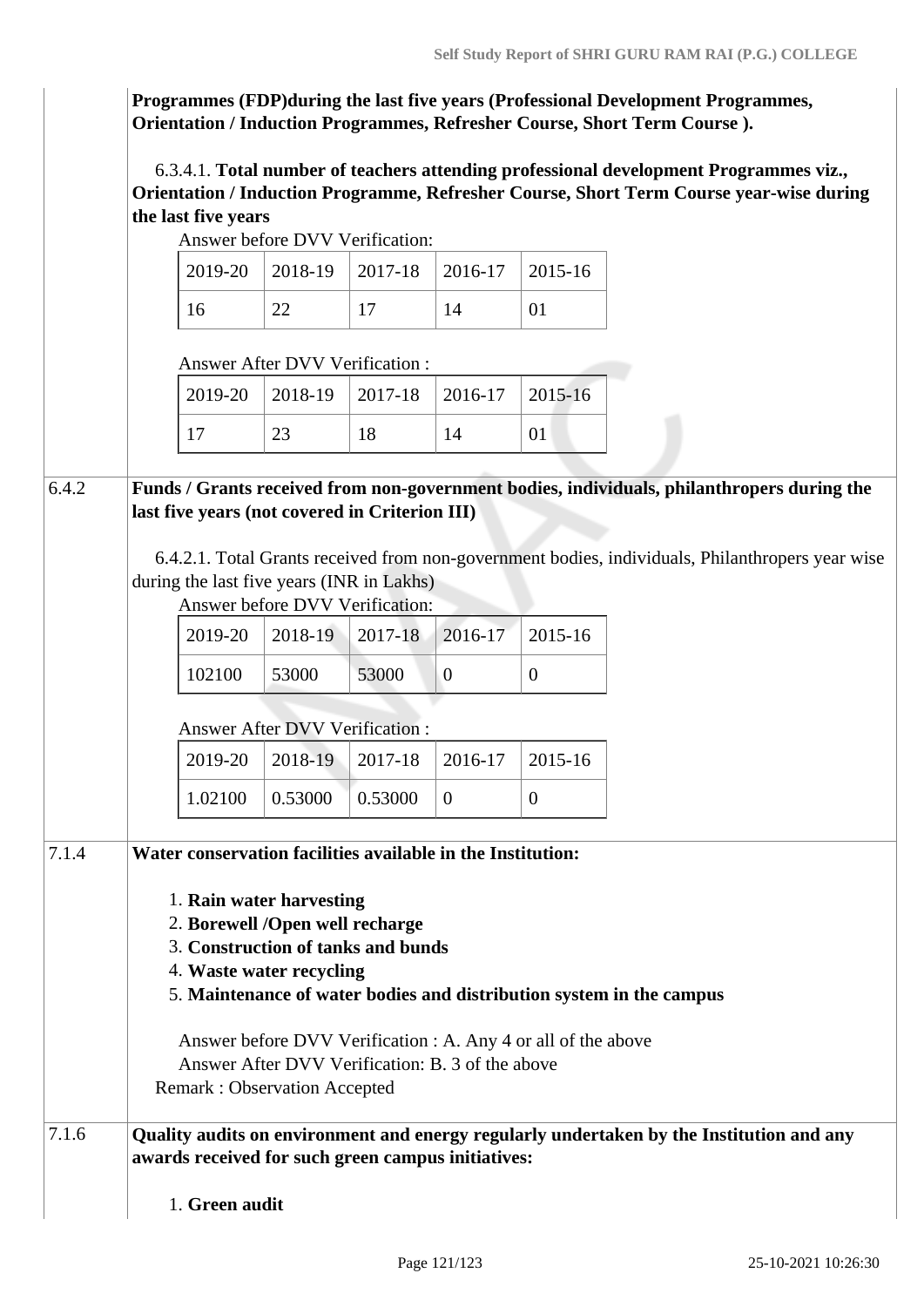| 2. Energy audit                                               |
|---------------------------------------------------------------|
| 3. Environment audit                                          |
| 4. Clean and green campus recognitions / awards               |
| 5. Beyond the campus environmental promotion activities       |
| Answer before DVV Verification : A. Any 4 or all of the above |
| Answer After DVV Verification: C. 2 of the above              |
| Remark: Observation accepted                                  |
|                                                               |

### **2.Extended Profile Deviations**

|         | <b>Extended Questions</b>                                                                   |         |         |         |  |  |
|---------|---------------------------------------------------------------------------------------------|---------|---------|---------|--|--|
|         | Number of courses offered by the Institution across all programs during the last five years |         |         |         |  |  |
|         | Answer before DVV Verification:                                                             |         |         |         |  |  |
| 2019-20 | 2018-19                                                                                     | 2017-18 | 2016-17 | 2015-16 |  |  |
| 285     | 328                                                                                         | 455     | 522     | 522     |  |  |
|         | Answer After DVV Verification:                                                              |         |         |         |  |  |
| 2019-20 | 2018-19                                                                                     | 2017-18 | 2016-17 | 2015-16 |  |  |
| 278     | 321                                                                                         | 448     | 515     | 515     |  |  |
|         |                                                                                             |         |         |         |  |  |
|         | Number of programs offered year-wise for last five years                                    |         |         |         |  |  |
|         | Answer before DVV Verification:                                                             |         |         |         |  |  |
| 2019-20 | 2018-19                                                                                     | 2017-18 | 2016-17 | 2015-16 |  |  |
| 28      | 29                                                                                          | 48      | 48      | 47      |  |  |
|         |                                                                                             |         |         |         |  |  |
|         |                                                                                             |         |         |         |  |  |
|         | <b>Answer After DVV Verification:</b>                                                       |         |         |         |  |  |
| 2019-20 | 2018-19                                                                                     | 2017-18 | 2016-17 | 2015-16 |  |  |
| 22      | 23                                                                                          | 42      | 42      | 41      |  |  |
|         |                                                                                             |         |         |         |  |  |
|         | Number of students year-wise during last five years                                         |         |         |         |  |  |
|         | Answer before DVV Verification:                                                             |         |         |         |  |  |
| 2019-20 | 2018-19                                                                                     | 2017-18 | 2016-17 | 2015-16 |  |  |
| 2067    | 2329                                                                                        | 2737    | 3333    | 3745    |  |  |
|         |                                                                                             |         |         |         |  |  |
|         | Answer After DVV Verification:                                                              |         |         |         |  |  |
| 2019-20 | 2018-19                                                                                     | 2017-18 | 2016-17 | 2015-16 |  |  |